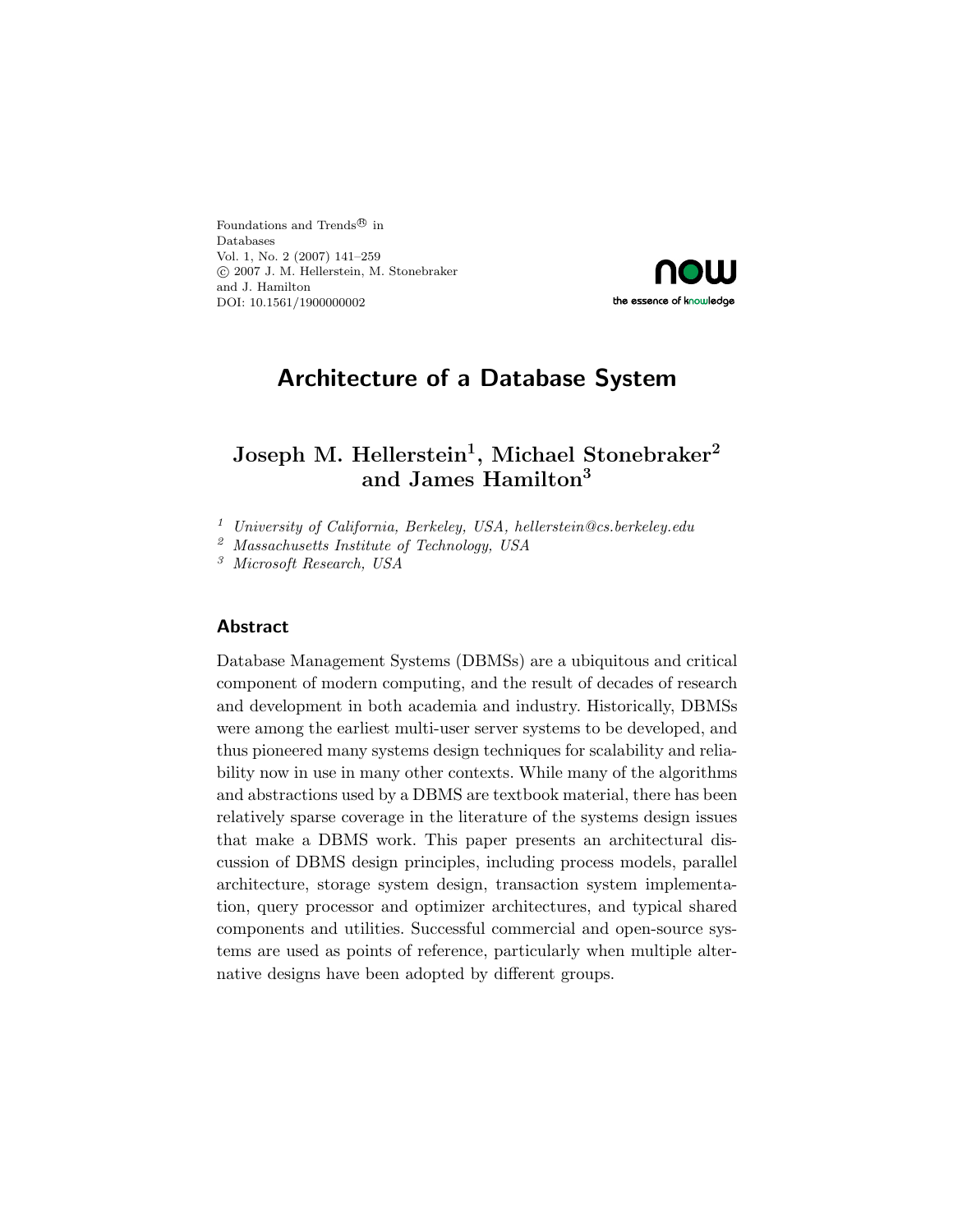# **1 Introduction**

Database Management Systems (DBMSs) are complex, mission-critical software systems. Today's DBMSs embody decades of academic and industrial research and intense corporate software development. Database systems were among the earliest widely deployed online server systems and, as such, have pioneered design solutions spanning not only data management, but also applications, operating systems, and networked services. The early DBMSs are among the most influential software systems in computer science, and the ideas and implementation issues pioneered for DBMSs are widely copied and reinvented.

For a number of reasons, the lessons of database systems architecture are not as broadly known as they should be. First, the applied database systems community is fairly small. Since market forces only support a few competitors at the high end, only a handful of successful DBMS implementations exist. The community of people involved in designing and implementing database systems is tight: many attended the same schools, worked on the same influential research projects, and collaborated on the same commercial products. Second, academic treatment of database systems often ignores architectural issues. Textbook presentations of database systems traditionally focus on algorithmic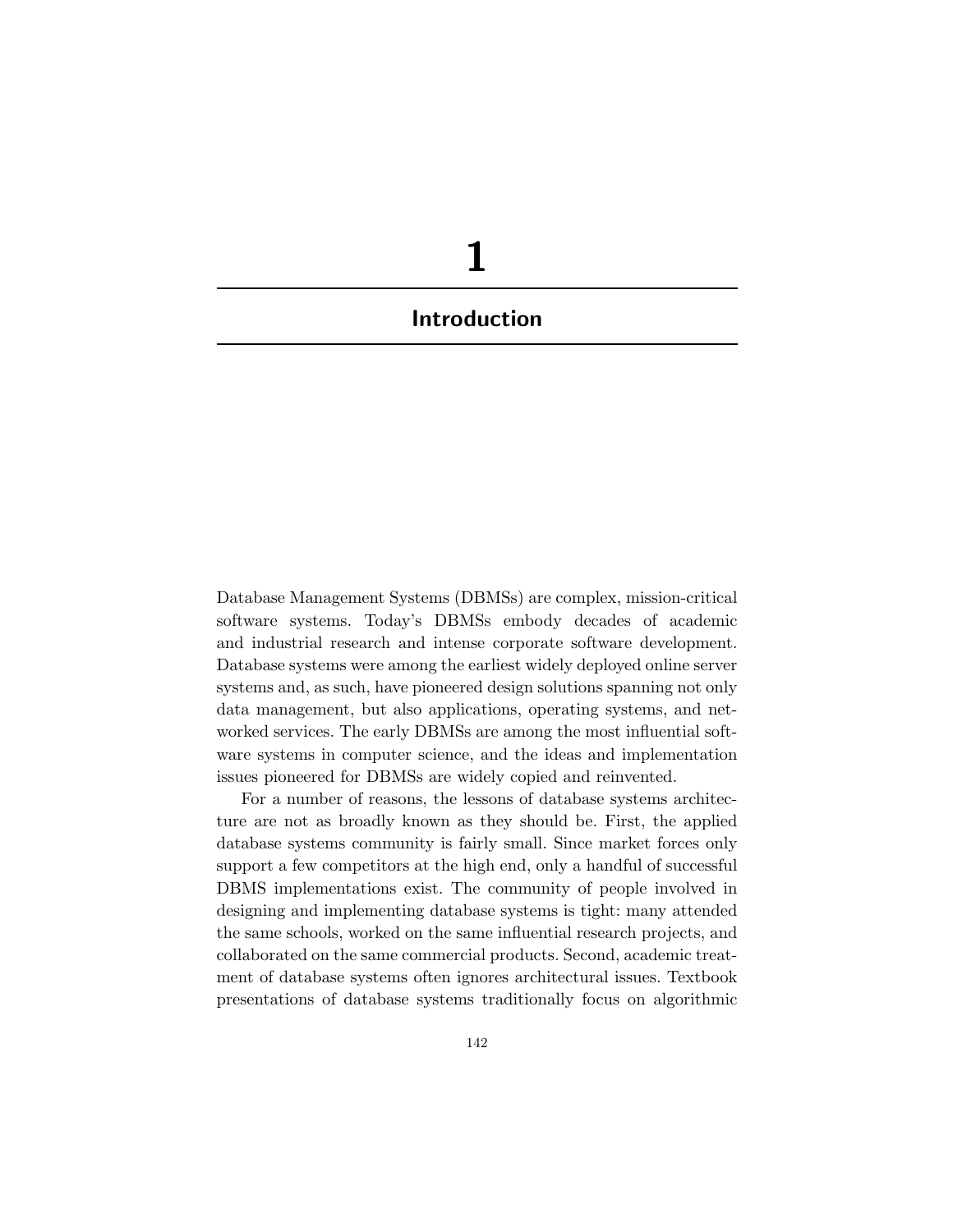and theoretical issues — which are natural to teach, study, and test without a holistic discussion of system architecture in full implementations. In sum, much conventional wisdom about how to build database systems is available, but little of it has been written down or communicated broadly.

In this paper, we attempt to capture the main architectural aspects of modern database systems, with a discussion of advanced topics. Some of these appear in the literature, and we provide references where appropriate. Other issues are buried in product manuals, and some are simply part of the oral tradition of the community. Where applicable, we use commercial and open-source systems as examples of the various architectural forms discussed. Space prevents, however, the enumeration of the exceptions and finer nuances that have found their way into these multi-million line code bases, most of which are well over a decade old. Our goal here is to focus on overall system design and stress issues not typically discussed in textbooks, providing useful context for more widely known algorithms and concepts. We assume that the reader is familiar with textbook database systems material (e.g., [72] or [83]) and with the basic facilities of modern operating systems such as UNIX, Linux, or Windows. After introducing the high-level architecture of a DBMS in the next section, we provide a number of references to background reading on each of the components in Section 1.2.

# **1.1 Relational Systems: The Life of a Query**

The most mature and widely used database systems in production today are relational database management systems (RDBMSs). These systems can be found at the core of much of the world's application infrastructure including e-commerce, medical records, billing, human resources, payroll, customer relationship management and supply chain management, to name a few. The advent of web-based commerce and community-oriented sites has only increased the volume and breadth of their use. Relational systems serve as the repositories of record behind nearly all online transactions and most online content management systems (blogs, wikis, social networks, and the like). In addition to being important software infrastructure, relational database systems serve as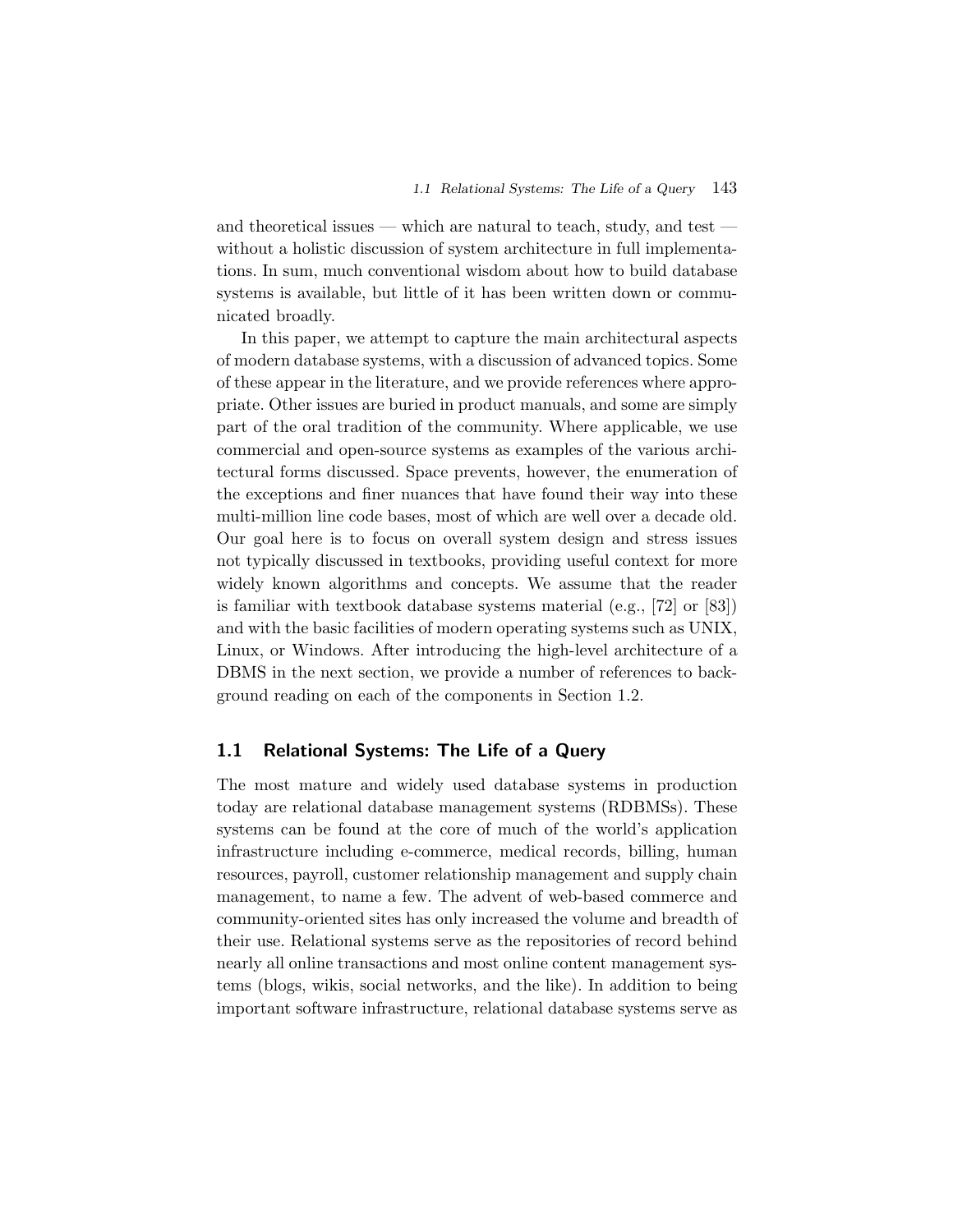#### 144 *Introduction*



Fig. 1.1 Main components of a DBMS.

a well-understood point of reference for new extensions and revolutions in database systems that may arise in the future. As a result, we focus on relational database systems throughout this paper.

At heart, a typical RDBMS has five main components, as illustrated in Figure 1.1. As an introduction to each of these components and the way they fit together, we step through the life of a query in a database system. This also serves as an overview of the remaining sections of the paper.

Consider a simple but typical database interaction at an airport, in which a gate agent clicks on a form to request the passenger list for a flight. This button click results in a single-query transaction that works roughly as follows:

1. The personal computer at the airport gate (the "client") calls an API that in turn communicates over a network to establish a connection with the *Client Communications Manager* of a DBMS (top of Figure 1.1). In some cases, this connection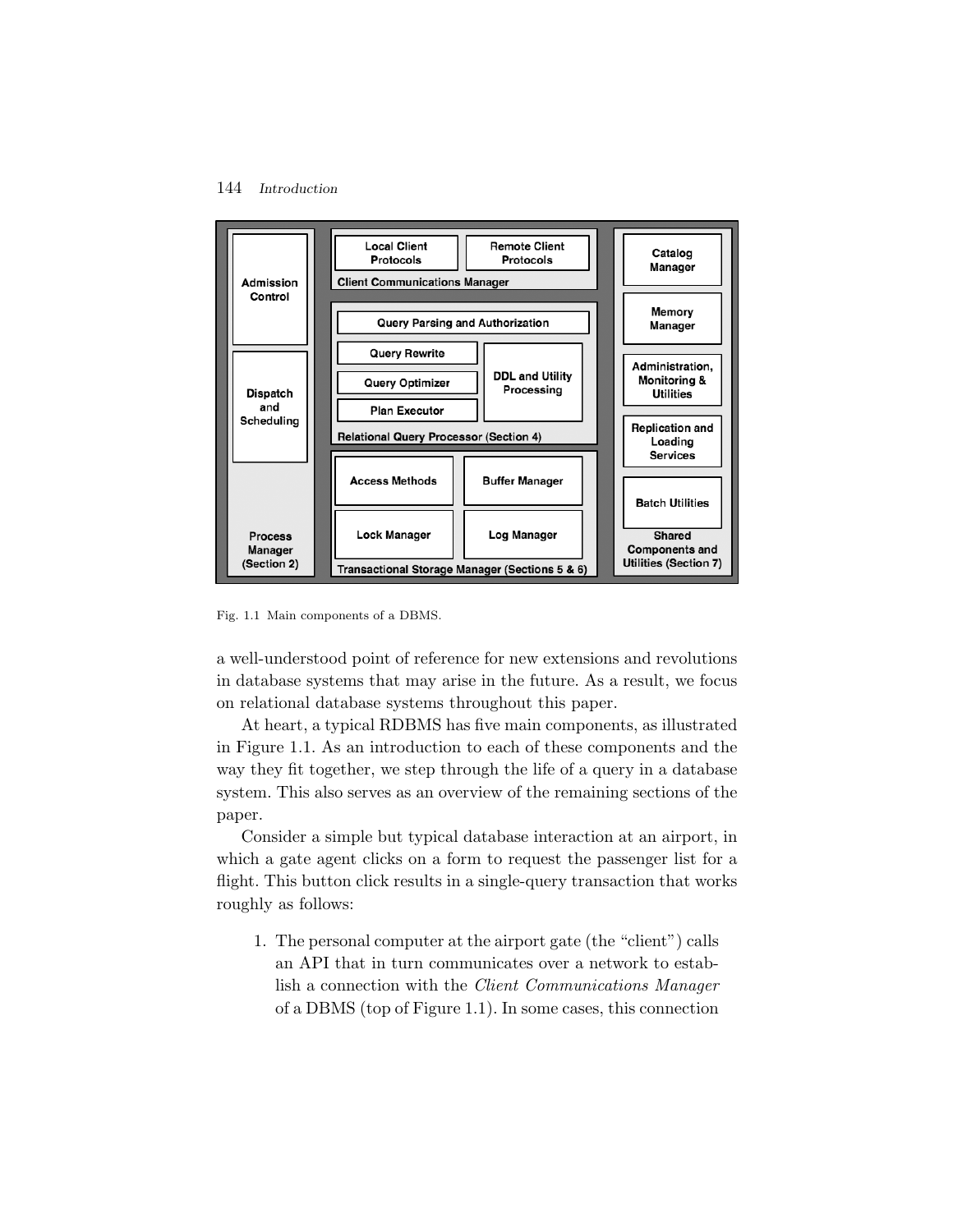is established between the client and the database server directly, e.g., via the ODBC or JDBC connectivity protocol. This arrangement is termed a "two-tier" or "client-server" system. In other cases, the client may communicate with a "middle-tier server" (a web server, transaction processing monitor, or the like), which in turn uses a protocol to proxy the communication between the client and the DBMS. This is usually called a "three-tier" system. In many webbased scenarios there is yet another "application server" tier between the web server and the DBMS, resulting in four tiers. Given these various options, a typical DBMS needs to be compatible with many different connectivity protocols used by various client drivers and middleware systems. At base, however, the responsibility of the DBMS' client communications manager in all these protocols is roughly the same: to establish and remember the connection state for the caller (be it a client or a middleware server), to respond to SQL commands from the caller, and to return both data and control messages (result codes, errors, etc.) as appropriate. In our simple example, the communications manager would establish the security credentials of the client, set up state to remember the details of the new connection and the current SQL command across calls, and forward the client's first request deeper into the DBMS to be processed.

2. Upon receiving the client's first SQL command, the DBMS must assign a "thread of computation" to the command. It must also make sure that the thread's data and control outputs are connected via the communications manager to the client. These tasks are the job of the DBMS *Process Manager* (left side of Figure 1.1). The most important decision that the DBMS needs to make at this stage in the query regards *admission control*: whether the system should begin processing the query immediately, or defer execution until a time when enough system resources are available to devote to this query. We discuss Process Management in detail in Section 2.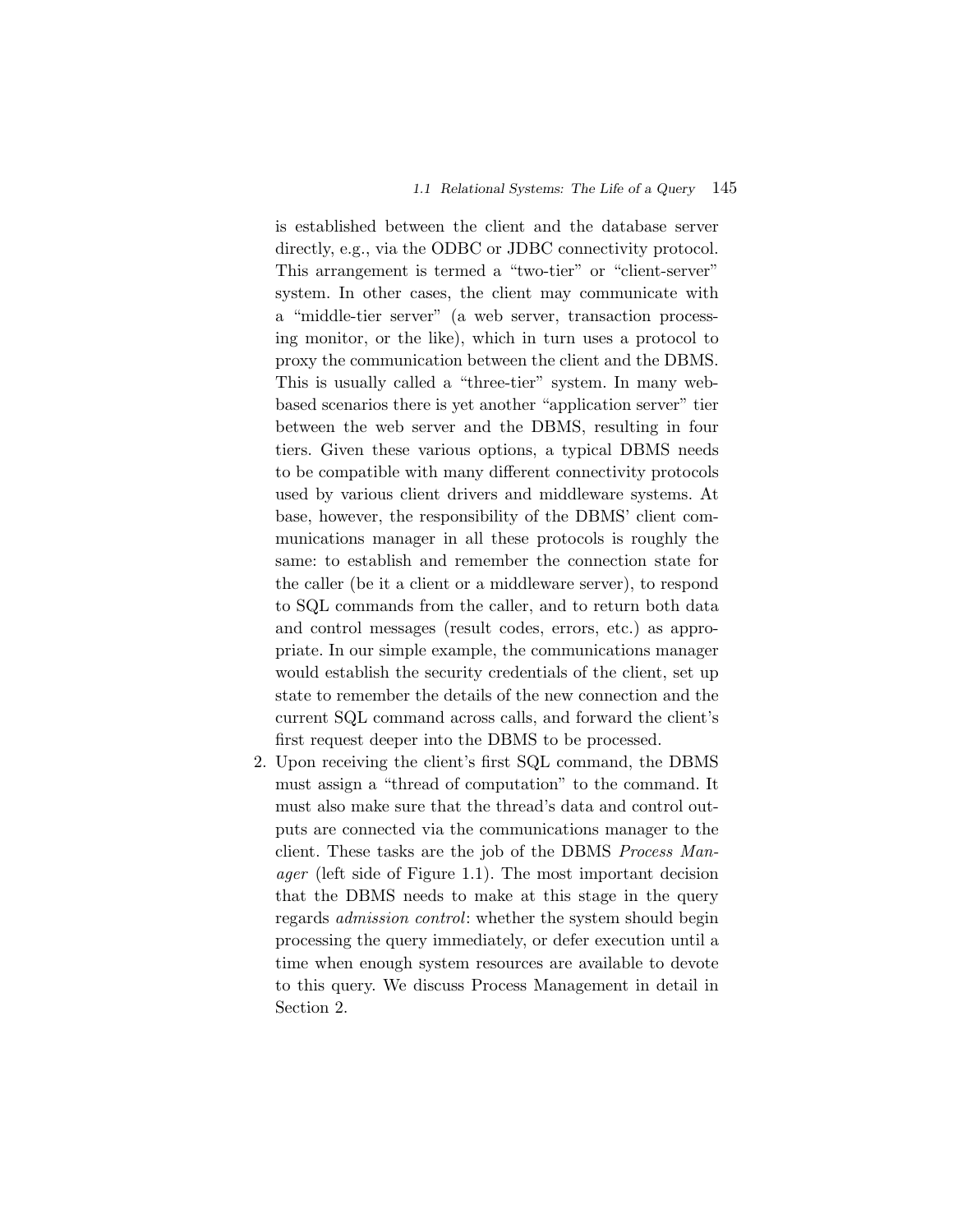#### 146 *Introduction*

- 3. Once admitted and allocated as a thread of control, the gate agent's query can begin to execute. It does so by invoking the code in the *Relational Query Processor* (center, Figure 1.1). This set of modules checks that the user is authorized to run the query, and compiles the user's SQL query text into an internal *query plan*. Once compiled, the resulting query plan is handled via the plan executor. The plan executor consists of a suite of "operators" (relational algorithm implementations) for executing any query. Typical operators implement relational query processing tasks including joins, selection, projection, aggregation, sorting and so on, as well as calls to request data records from lower layers of the system. In our example query, a small subset of these operators  $-$  as assembled by the query optimization process — is invoked to satisfy the gate agent's query. We discuss the query processor in Section 4.
- 4. At the base of the gate agent's query plan, one or more operators exist to request data from the database. These operators make calls to fetch data from the DBMS' *Transactional Storage Manager* (Figure 1.1, bottom), which manages all data access (read) and manipulation (create, update, delete) calls. The storage system includes algorithms and data structures for organizing and accessing data on disk ("access methods"), including basic structures like tables and indexes. It also includes a buffer management module that decides when and what data to transfer between disk and memory buffers. Returning to our example, in the course of accessing data in the access methods, the gate agent's query must invoke the transaction management code to ensure the well-known "ACID" properties of transactions [30] (discussed in more detail in Section 5.1). Before accessing data, locks are acquired from a lock manager to ensure correct execution in the face of other concurrent queries. If the gate agent's query involved updates to the database, it would interact with the log manager to ensure that the transaction was durable if committed, and fully undone if aborted.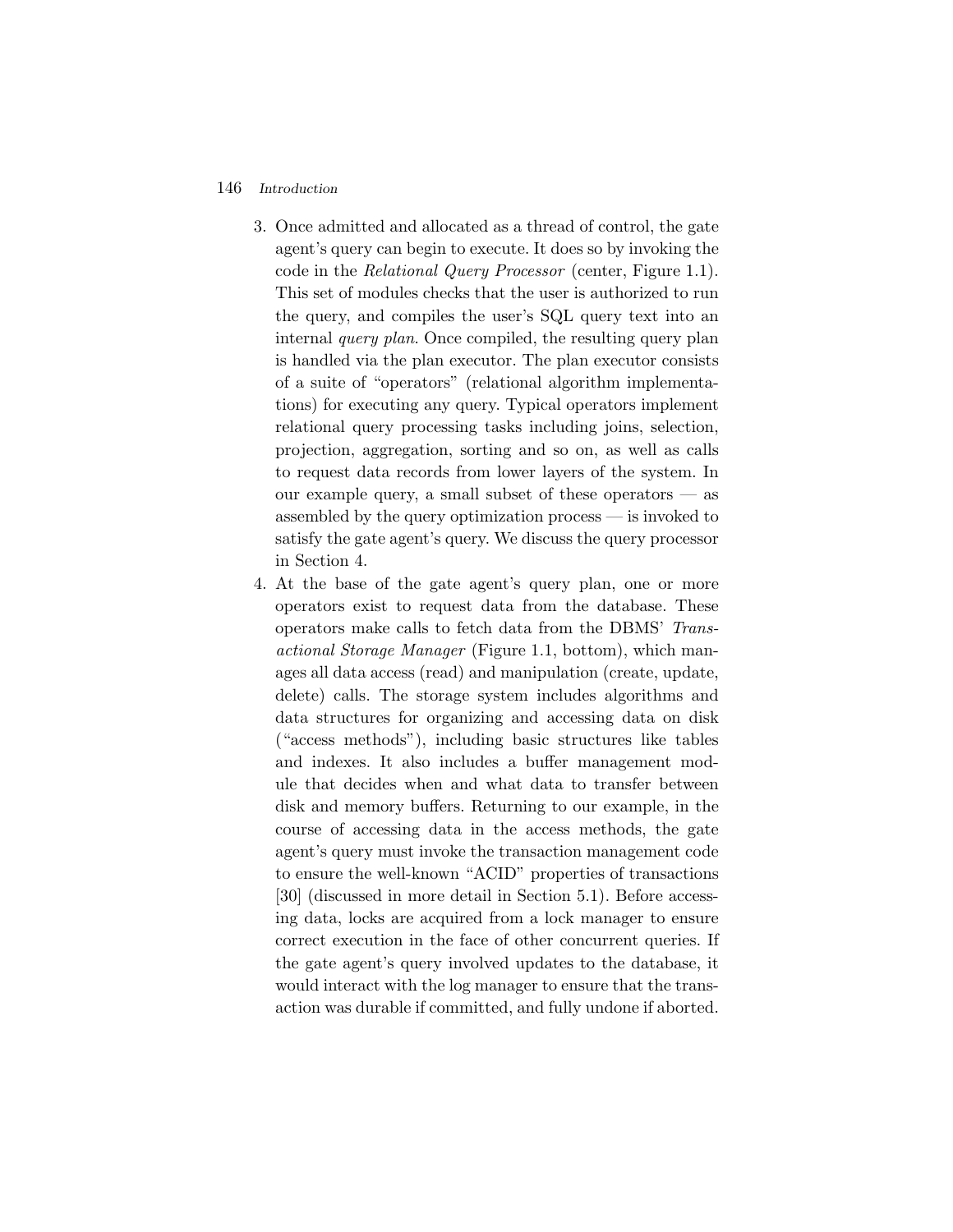In Section 5, we discuss storage and buffer management in more detail; Section 6 covers the transactional consistency architecture.

5. At this point in the example query's life, it has begun to access data records, and is ready to use them to compute results for the client. This is done by "unwinding the stack" of activities we described up to this point. The access methods return control to the query executor's operators, which orchestrate the computation of result tuples from database data; as result tuples are generated, they are placed in a buffer for the client communications manager, which ships the results back to the caller. For large result sets, the client typically will make additional calls to fetch more data incrementally from the query, resulting in multiple iterations through the communications manager, query executor, and storage manager. In our simple example, at the end of the query the transaction is completed and the connection closed; this results in the transaction manager cleaning up state for the transaction, the process manager freeing any control structures for the query, and the communications manager cleaning up communication state for the connection.

Our discussion of this example query touches on many of the key components in an RDBMS, but not all of them. The right-hand side of Figure 1.1 depicts a number of shared components and utilities that are vital to the operation of a full-function DBMS. The catalog and memory managers are invoked as utilities during any transaction, including our example query. The catalog is used by the query processor during authentication, parsing, and query optimization. The memory manager is used throughout the DBMS whenever memory needs to be dynamically allocated or deallocated. The remaining modules listed in the rightmost box of Figure 1.1 are utilities that run independently of any particular query, keeping the database as a whole welltuned and reliable. We discuss these shared components and utilities in Section 7.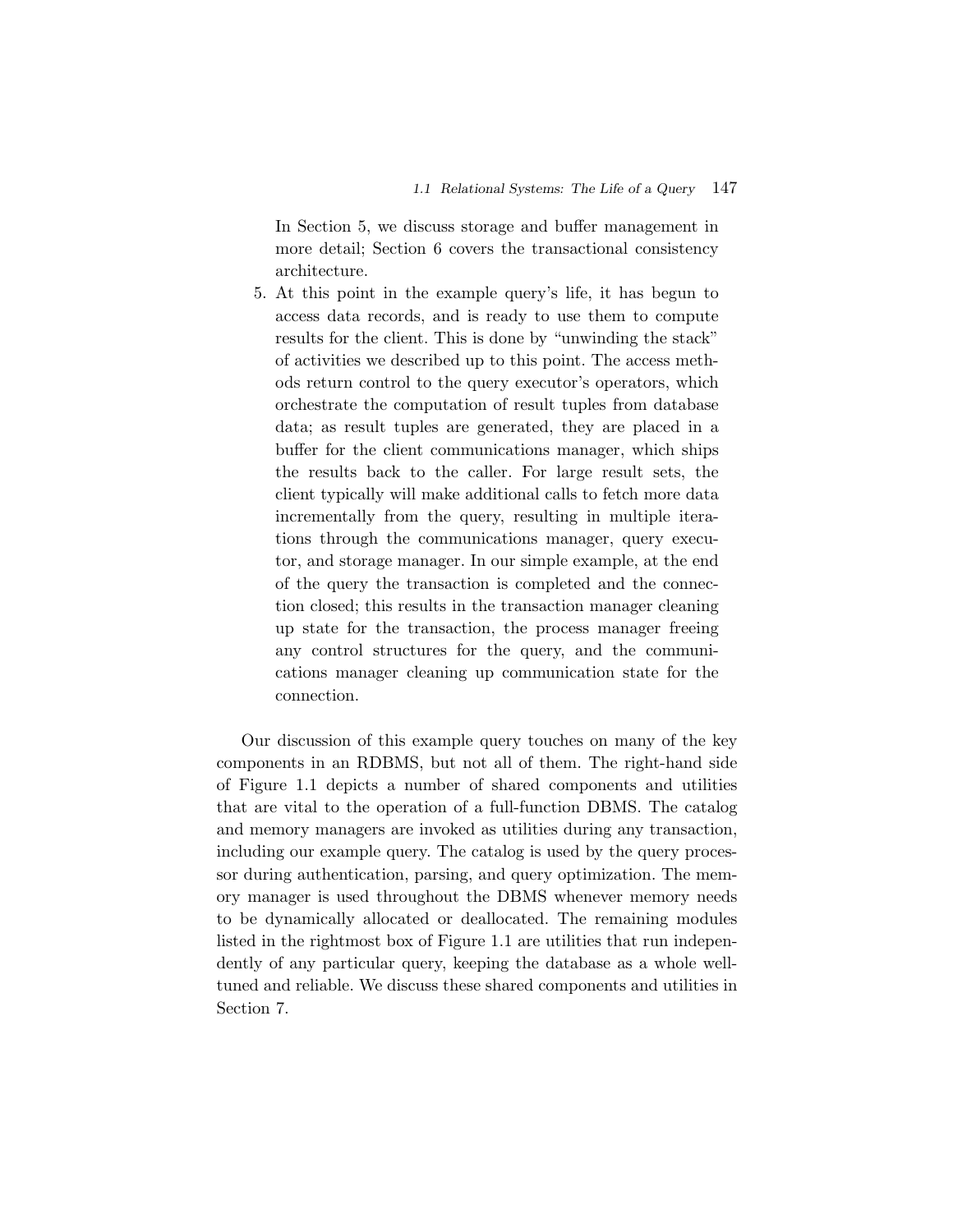#### 148 *Introduction*

# **1.2 Scope and Overview**

In most of this paper, our focus is on architectural fundamentals supporting core database functionality. We do not attempt to provide a comprehensive review of database algorithmics that have been extensively documented in the literature. We also provide only minimal discussion of many extensions present in modern DBMSs, most of which provide features beyond core data management but do not significantly alter the system architecture. However, within the various sections of this paper we note topics of interest that are beyond the scope of the paper, and where possible we provide pointers to additional reading.

We begin our discussion with an investigation of the overall architecture of database systems. The first topic in any server system architecture is its overall process structure, and we explore a variety of viable alternatives on this front, first for uniprocessor machines and then for the variety of parallel architectures available today. This discussion of core server system architecture is applicable to a variety of systems, but was to a large degree pioneered in DBMS design. Following this, we begin on the more domain-specific components of a DBMS. We start with a single query's view of the system, focusing on the relational query processor. Following that, we move into the storage architecture and transactional storage management design. Finally, we present some of the shared components and utilities that exist in most DBMSs, but are rarely discussed in textbooks.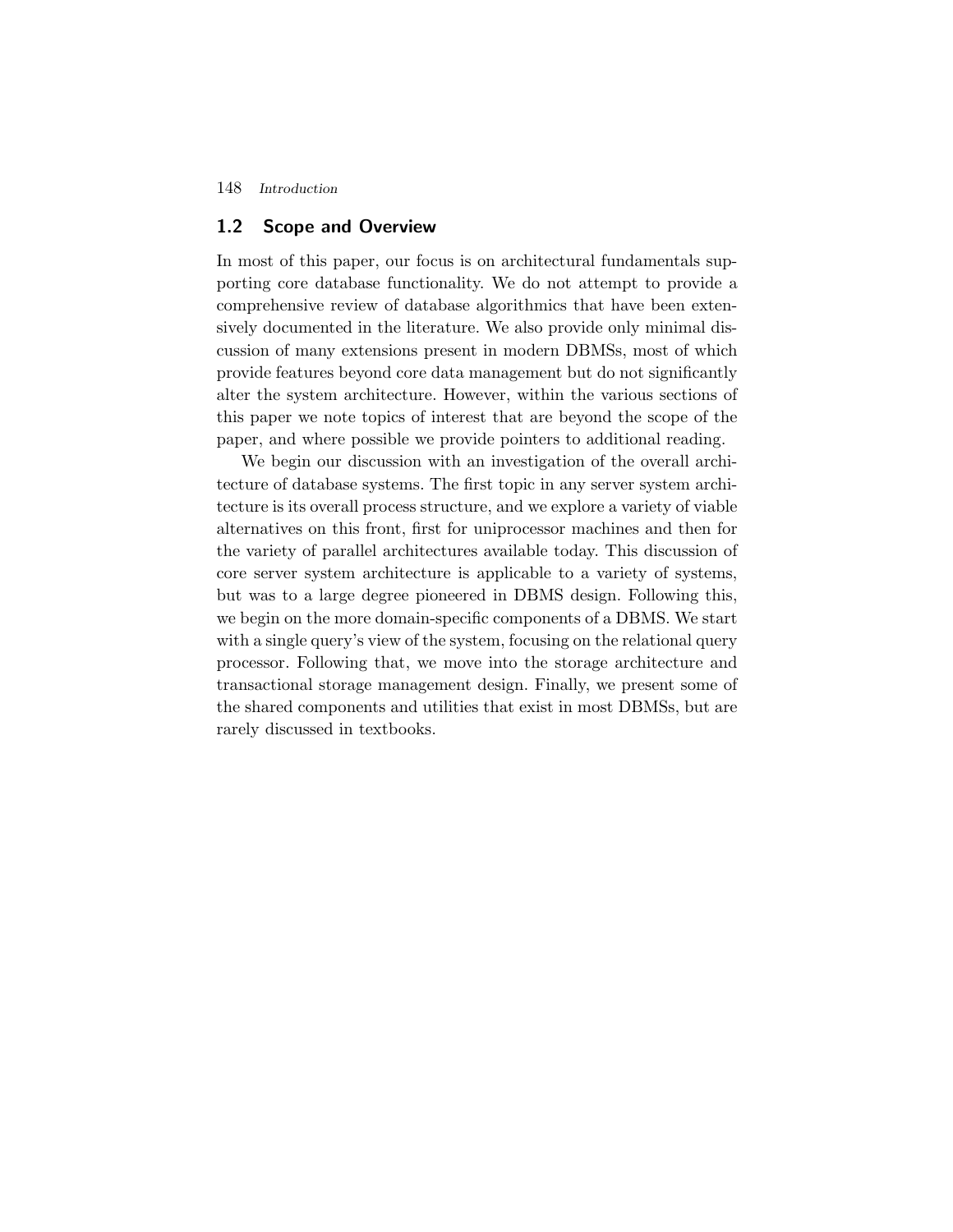# **2**

# **Process Models**

When designing any multi-user server, early decisions need to be made regarding the execution of concurrent user requests and how these are mapped to operating system processes or threads. These decisions have a profound influence on the software architecture of the system, and on its performance, scalability, and portability across operating systems.<sup>1</sup> In this section, we survey a number of options for DBMS process models, which serve as a template for many other highly concurrent server systems. We begin with a simplified framework, assuming the availability of good operating system support for threads, and we initially target only a uniprocessor system. We then expand on this simplified discussion to deal with the realities of how modern DBMSs implement their process models. In Section 3, we discuss techniques to exploit clusters of computers, as well as multi-processor and multi-core systems.

The discussion that follows relies on these definitions:

• An *Operating System Process* combines an operating system (OS) program execution unit (a thread of control) with an

<sup>1</sup> Many but not all DBMSs are designed to be portable across a wide variety of host operating systems. Notable examples of OS-specific DBMSs are DB2 for zSeries and Microsoft SQL Server. Rather than using only widely available OS facilities, these products are free to exploit the unique facilities of their single host.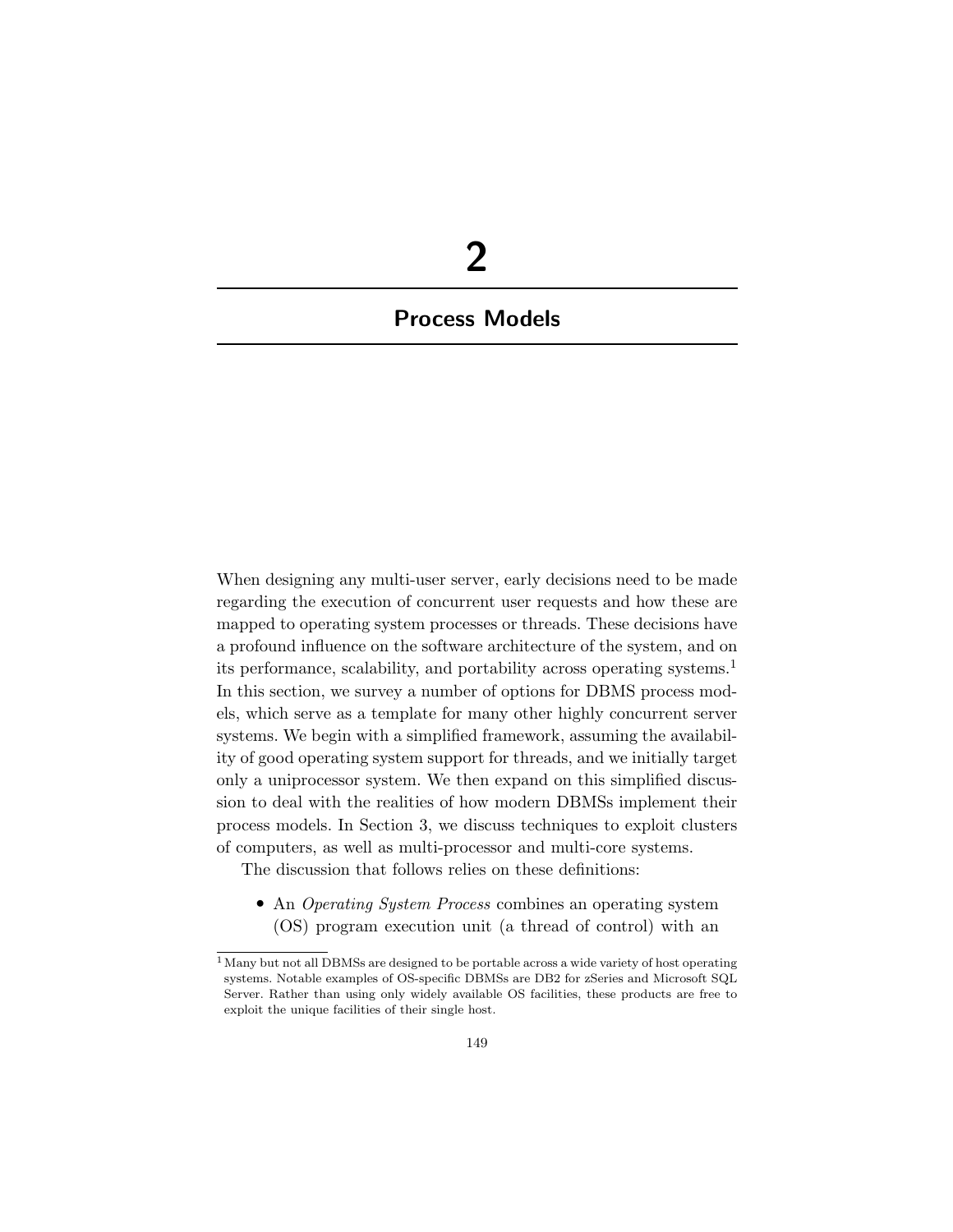address space private to the process. Included in the state maintained for a process are OS resource handles and the security context. This single unit of program execution is scheduled by the OS kernel and each process has its own unique address space.

- An *Operating System Thread* is an OS program execution unit without additional private OS context and without a private address space. Each OS thread has full access to the memory of other threads executing within the same *multithreaded* OS Process. Thread execution is scheduled by the operating system kernel scheduler and these threads are often called "kernel threads" or k-threads.
- A *Lightweight Thread Package* is an application-level construct that supports multiple threads within a single OS process. Unlike OS threads scheduled by the OS, lightweight threads are scheduled by an application-level thread scheduler. The difference between a lightweight thread and a kernel thread is that a lightweight thread is scheduled in user-space without kernel scheduler involvement or knowledge. The combination of the user-space scheduler and all of its lightweight threads run within a single OS process and appears to the OS scheduler as a single thread of execution.

Lightweight threads have the advantage of faster thread switches when compared to OS threads since there is no need to do an OS kernel mode switch to schedule the next thread. Lightweight threads have the disadvantage, however, that any blocking operation such as a synchronous I/O by any thread will block all threads in the process. This prevents any of the other threads from making progress while one thread is blocked waiting for an OS resource. Lightweight thread packages avoid this by (1) issuing only asynchronous (non-blocking) I/O requests and (2) not invoking any OS operations that could block. Generally, lightweight threads offer a more difficult programming model than writing software based on either OS processes or OS threads.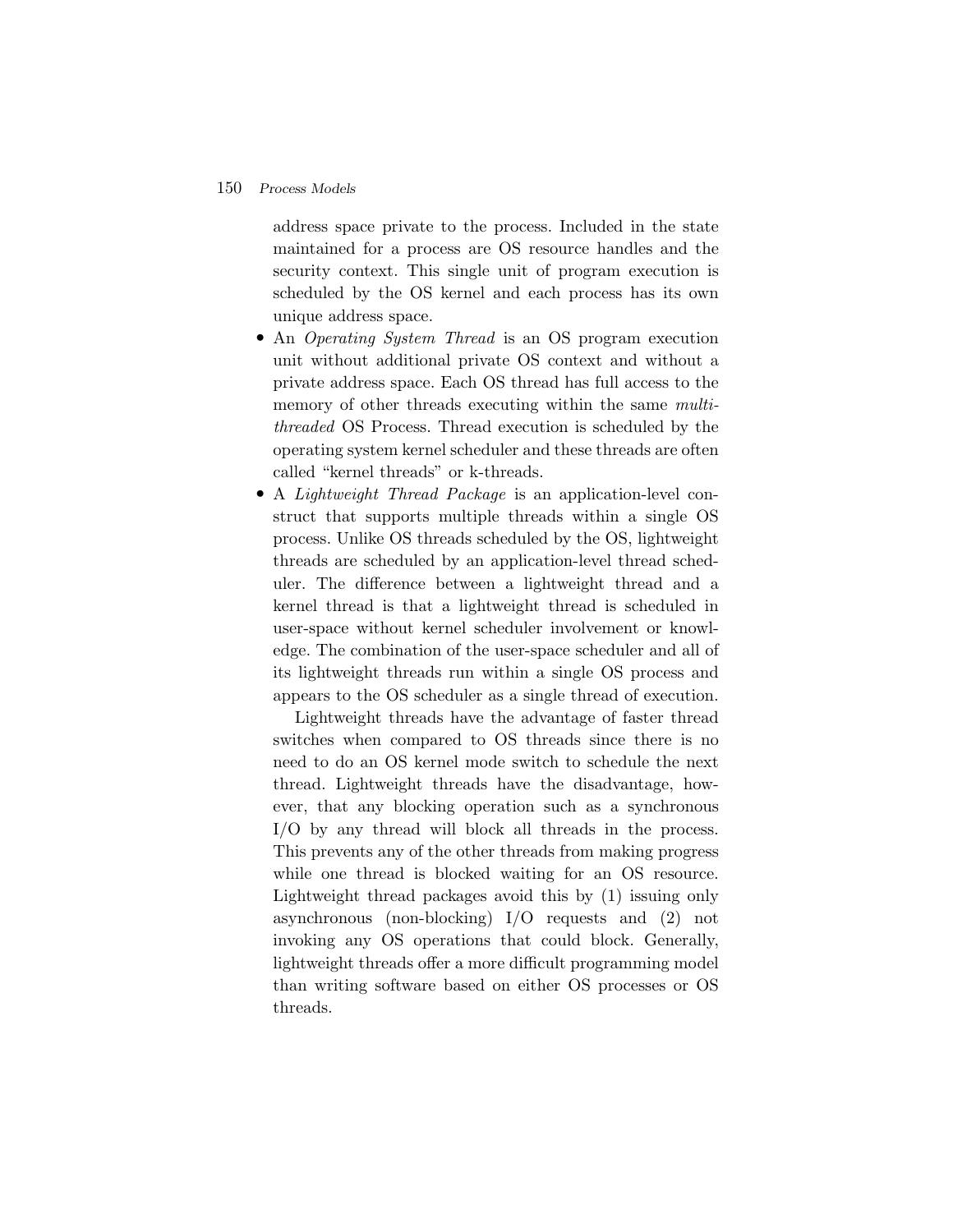- Some DBMSs implement their own lightweight thread (LWT) packages. These are a special case of general LWT packages. We refer to these threads as *DBMS threads* and simply *threads* when the distinction between DBMS, general LWT, and OS threads are unimportant to the discussion.
- A *DBMS Client* is the software component that implements the API used by application programs to communicate with a DBMS. Some example database access APIs are JDBC, ODBC, and OLE/DB. In addition, there are a wide variety of proprietary database access API sets. Some programs are written using embedded SQL, a technique of mixing programming language statements with database access statements. This was first delivered in IBM COBOL and PL/I and, much later, in SQL/J which implements embedded SQL for Java. Embedded SQL is processed by preprocessors that translate the embedded SQL statements into direct calls to data access APIs. Whatever the syntax used in the client program, the end result is a sequence of calls to the DBMS data access APIs. Calls made to these APIs are marshaled by the DBMS client component and sent to the DBMS over some communications protocol. The protocols are usually proprietary and often undocumented. In the past, there have been several efforts to standardize client-todatabase communication protocols, with Open Group DRDA being perhaps the best known, but none have achieved broad adoption.
- A *DBMS Worker* is the thread of execution in the DBMS that does work on behalf of a DBMS Client. A 1:1 mapping exists between a DBMS worker and a DBMS Client: the DBMS worker handles all SQL requests from a single DBMS Client. The DBMS client sends SQL requests to the DBMS server. The worker executes each request and returns the result to the client. In what follows, we investigate the different approaches commercial DBMSs use to map DBMS workers onto OS threads or processes. When the distinction is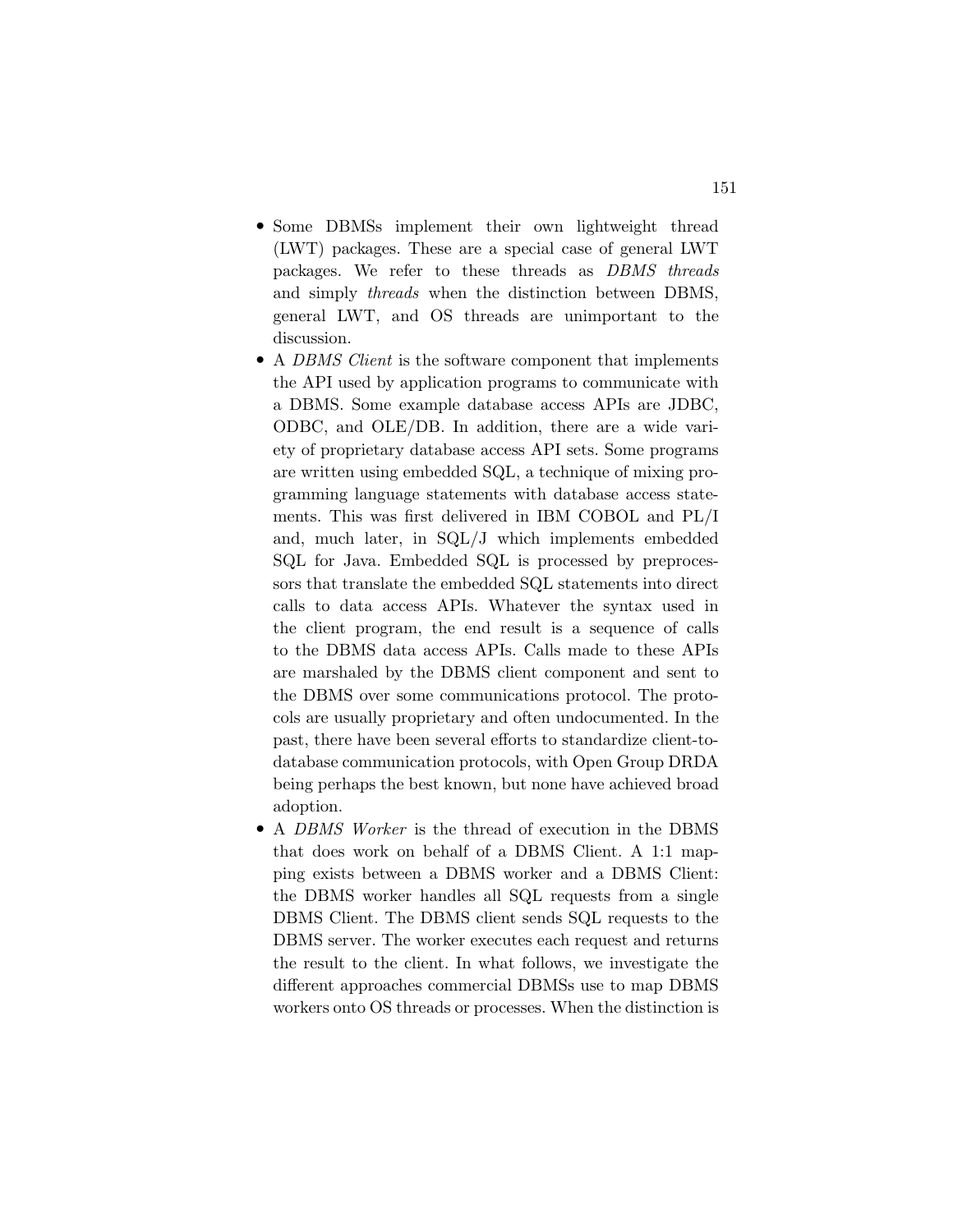significant, we will refer to them as *worker threads* or *worker processes.* Otherwise, we refer to them simply as workers or DBMS workers.

# **2.1 Uniprocessors and Lightweight Threads**

In this subsection, we outline a simplified DBMS process model taxonomy. Few leading DBMSs are architected exactly as described in this section, but the material forms the basis from which we will discuss current generation production systems in more detail. Each of the leading database systems today is, at its core, an extension or enhancement of at least one of the models presented here.

We start by making two simplifying assumptions (which we will relax in subsequent sections):

- 1. *OS thread support*: We assume that the OS provides us with efficient support for kernel threads and that a process can have a very large number of threads. We also assume that the memory overhead of each thread is small and that the context switches are inexpensive. This is arguably true on a number of modern OS today, but was certainly not true when most DBMSs were first designed. Because OS threads either were not available or scaled poorly on some platforms, many DBMSs are implemented without using the underlying OS thread support.
- 2. *Uniprocessor hardware*: We will assume that we are designing for a single machine with a single CPU. Given the ubiquity of multi-core systems, this is an unrealistic assumption even at the low end. This assumption, however, will simplify our initial discussion.

In this simplified context, a DBMS has three natural process model options. From the simplest to the most complex, these are: (1) *process per DBMS worker*, (2) *thread per DBMS worker*, and (3) *process pool*. Although these models are simplified, all three are in use by commercial DBMS systems today.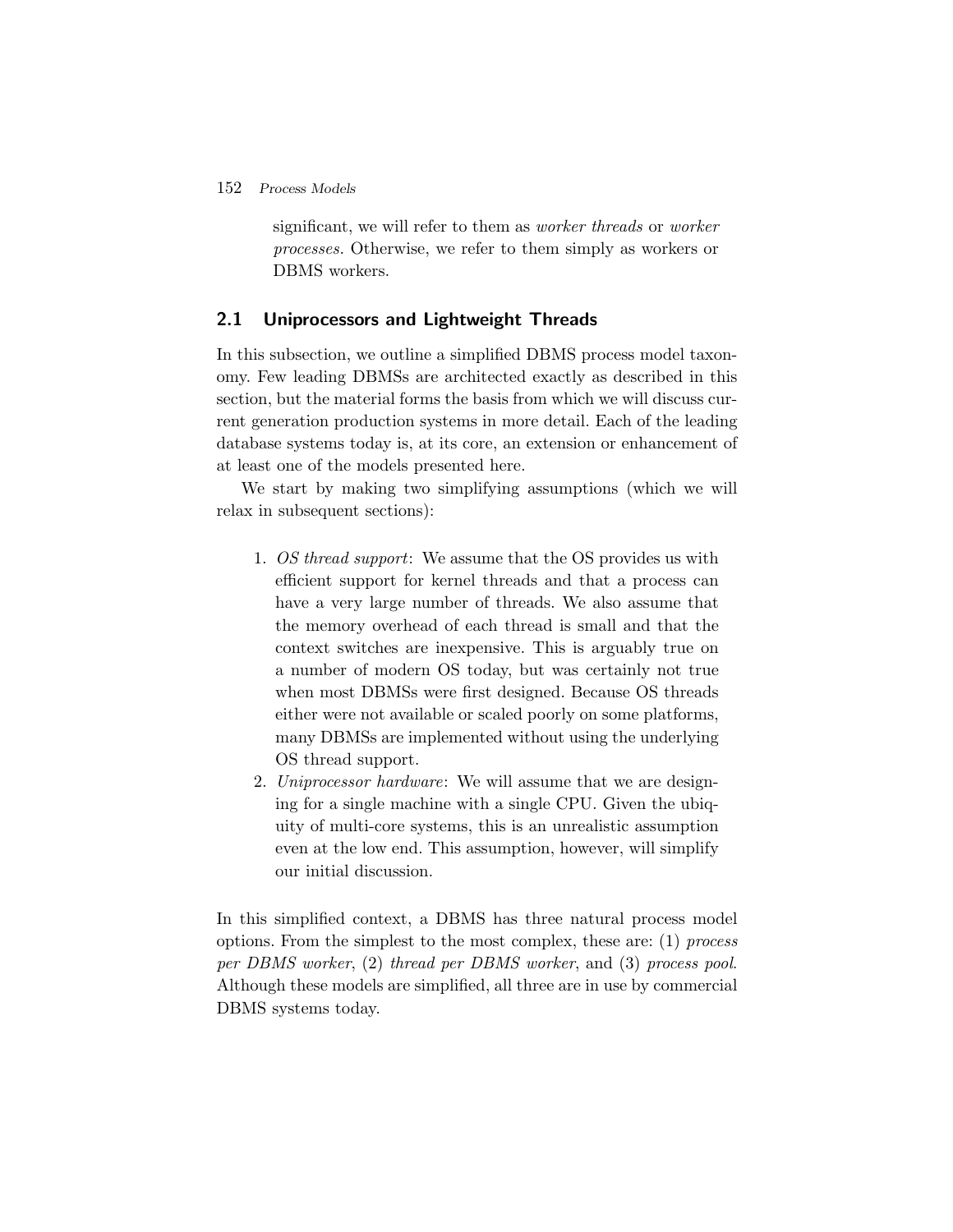## **2.1.1 Process per DBMS Worker**

The *process per DBMS worker* model (Figure 2.1) was used by early DBMS implementations and is still used by many commercial systems today. This model is relatively easy to implement since DBMS workers are mapped directly onto OS processes. The OS scheduler manages the timesharing of DBMS workers and the DBMS programmer can rely on OS protection facilities to isolate standard bugs like memory overruns. Moreover, various programming tools like debuggers and memory checkers are well-suited to this process model. Complicating this model are the in-memory data structures that are shared across DBMS connections, including the lock table and buffer pool (discussed in more detail in Sections 6.3 and 5.3, respectively). These shared data structures must be explicitly allocated in OS-supported shared memory accessible across all DBMS processes. This requires OS support (which is widely available) and some special DBMS coding. In practice, the



Fig. 2.1 Process per DBMS worker model: each DBMS worker is implemented as an OS process.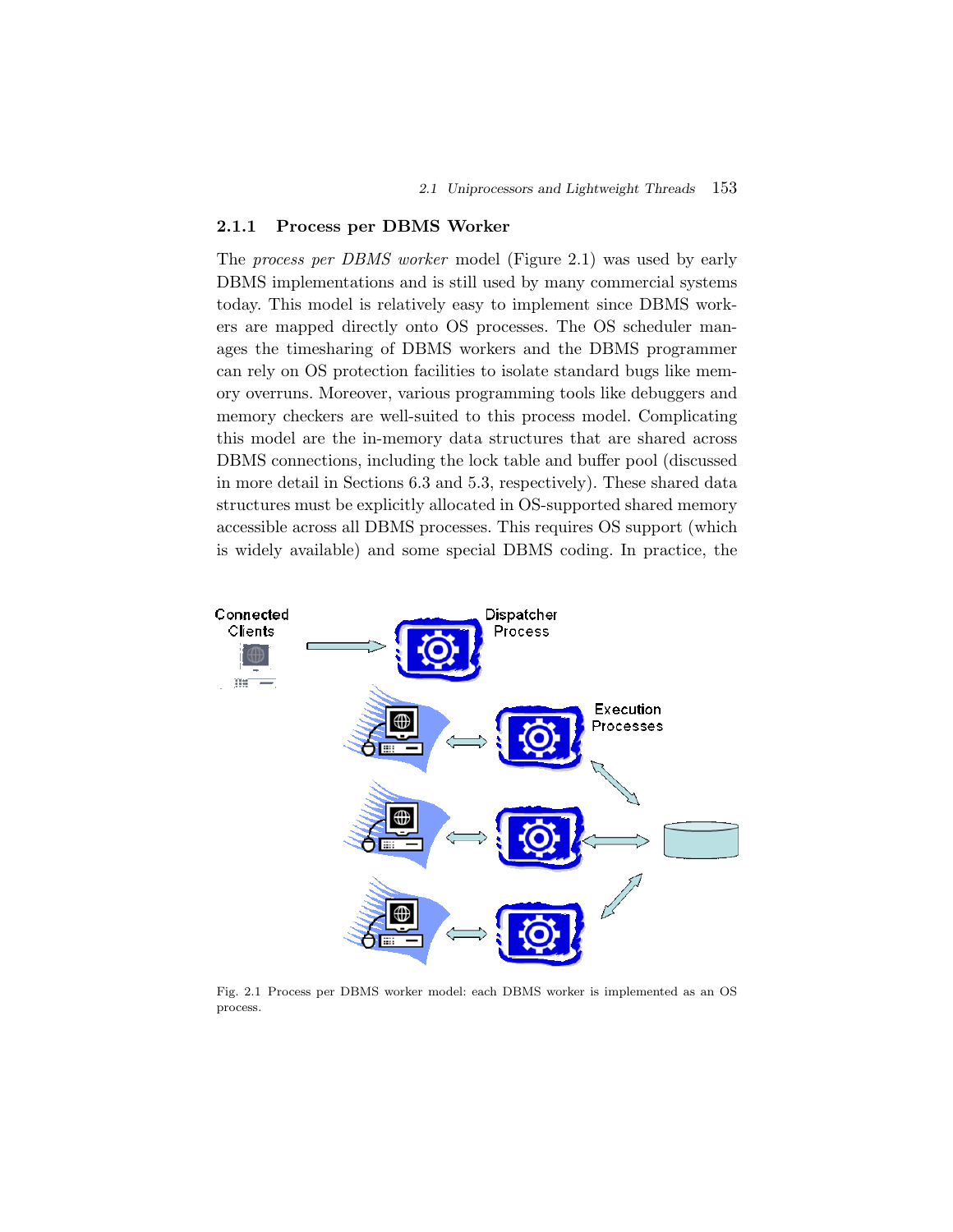required extensive use of shared memory in this model reduces some of the advantages of address space separation, given that a good fraction of "interesting" memory is shared across processes.

In terms of scaling to very large numbers of concurrent connections, *process per DBMS worker* is not the most attractive process model. The scaling issues arise because a process has more state than a thread and consequently consumes more memory. A process switch requires switching security context, memory manager state, file and network handle tables, and other process context. This is not needed with a thread switch. Nonetheless, the *process per DBMS worker* model remains popular and is supported by IBM DB2, PostgreSQL, and Oracle.

## **2.1.2 Thread per DBMS Worker**

In the *thread per DBMS worker* model (Figure 2.2), a single multithreaded process hosts all the DBMS worker activity. A dispatcher



Fig. 2.2 Thread per DBMS worker model: each DBMS worker is implemented as an OS thread.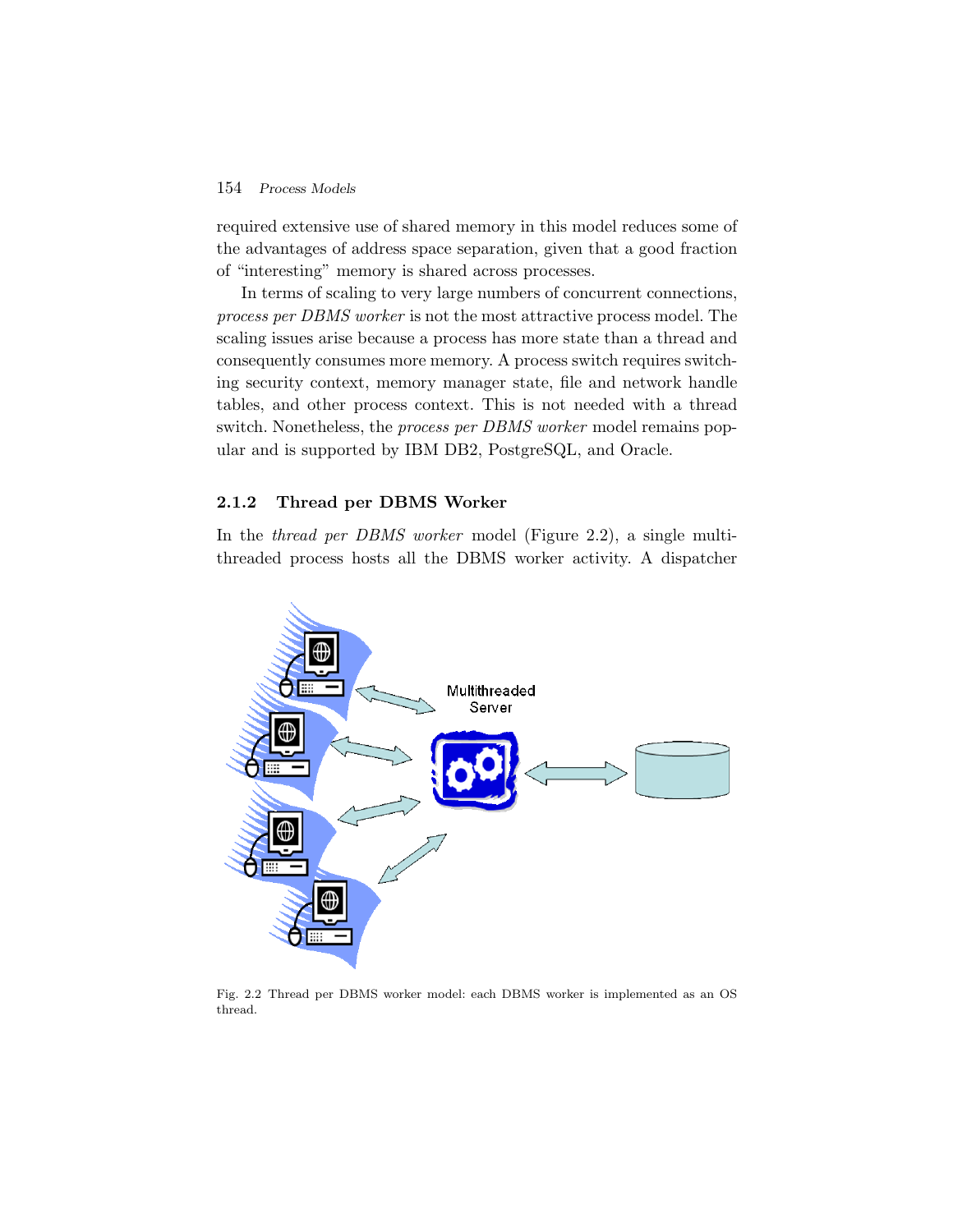thread (or a small handful of such threads) listens for new DBMS client connections. Each connection is allocated a new thread. As each client submits SQL requests, the request is executed entirely by its corresponding thread running a DBMS worker. This thread runs within the DBMS process and, once complete, the result is returned to the client and the thread waits on the connection for the next request from that same client.

The usual multi-threaded programming challenges arise in this architecture: the OS does not protect threads from each other's memory overruns and stray pointers; debugging is tricky, especially with race conditions; and the software can be difficult to port across OS due to differences in threading interfaces and multi-threaded scaling. Many of the multi-programming challenges of the *thread per DBMS worker* model are also found in the *process per DBMS worker* model due to the extensive use of shared memory.

Although thread API differences across OSs have been minimized in recent years, subtle distinctions across platforms still cause hassles in debugging and tuning. Ignoring these implementation difficulties, the *thread per DBMS worker* model scales well to large numbers of concurrent connections and is used in some current-generation production DBMS systems, including IBM DB2, Microsoft SQL Server, MySQL, Informix, and Sybase.

# **2.1.3 Process Pool**

This model is a variant of *process per DBMS worker*. Recall that the advantage of *process per DBMS worker* was its implementation simplicity. But the memory overhead of each connection requiring a full process is a clear disadvantage. With *process pool* (Figure 2.3), rather than allocating a full process per DBMS worker, they are hosted by a pool of processes. A central process holds all DBMS client connections and, as each SQL request comes in from a client, the request is given to one of the processes in the *process pool*. The SQL Statement is executed through to completion, the result is returned to the database client, and the process is returned to the pool to be allocated to the next request. The *process pool* size is bounded and often fixed. If a request comes in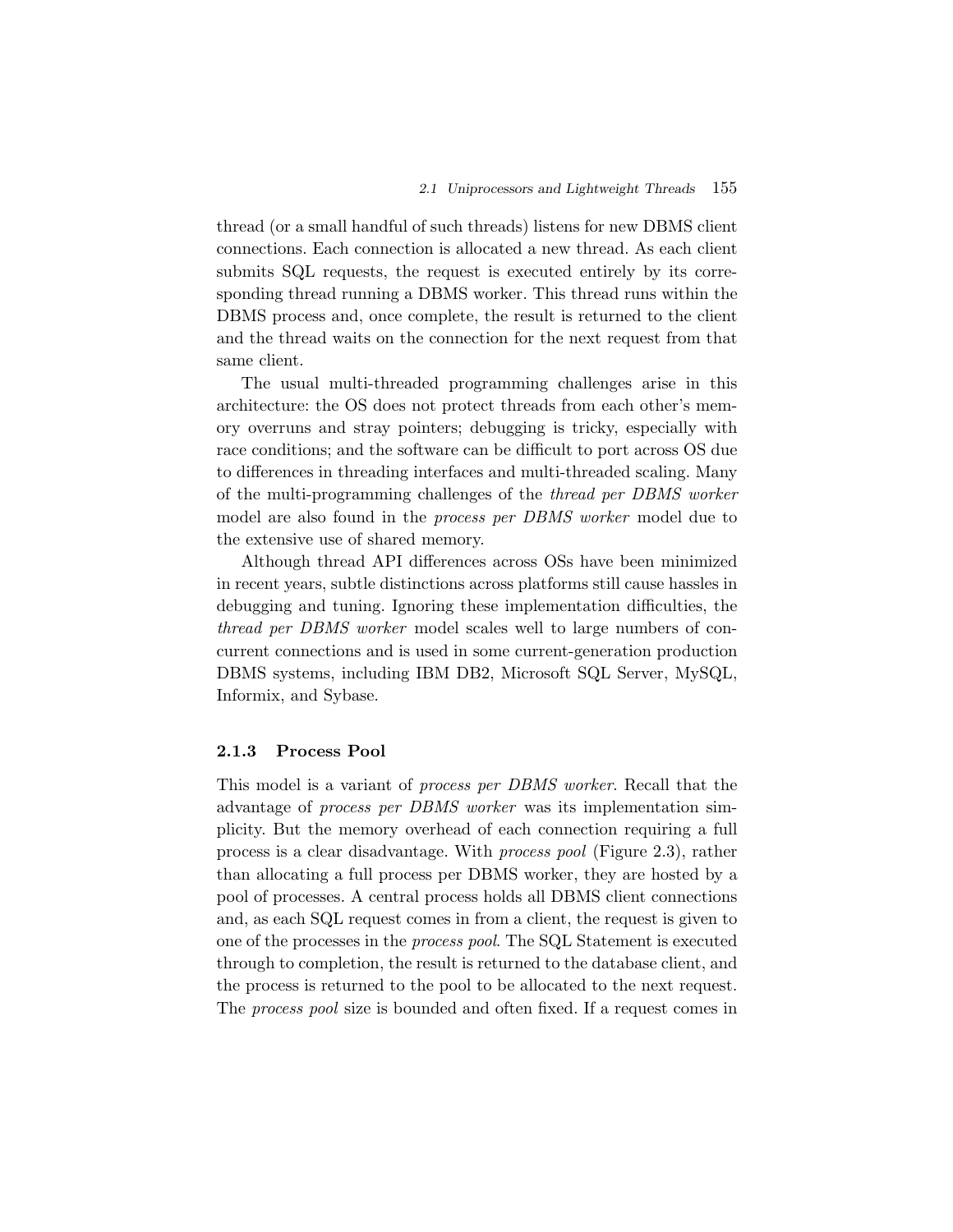

Fig. 2.3 Process Pool: each DBMS Worker is allocated to one of a pool of OS processes as work requests arrive from the Client and the process is returned to the pool once the request is processed.

and all processes are already servicing other requests, the new request must wait for a process to become available.

*Process pool* has all of the advantages of p*rocess per DBMS worker* but, since a much smaller number of processes are required, is considerably more memory efficient. *Process pool* is often implemented with a dynamically resizable *process pool* where the pool grows potentially to some maximum number when a large number of concurrent requests arrive. When the request load is lighter, the *process pool* can be reduced to fewer waiting processes. As with *thread per DBMS worker*, the *process pool* model is also supported by a several current generation DBMS in use today.

## **2.1.4 Shared Data and Process Boundaries**

All models described above aim to execute concurrent client requests as independently as possible. Yet, full DBMS worker independence and isolation is not possible, since they are operating on the same shared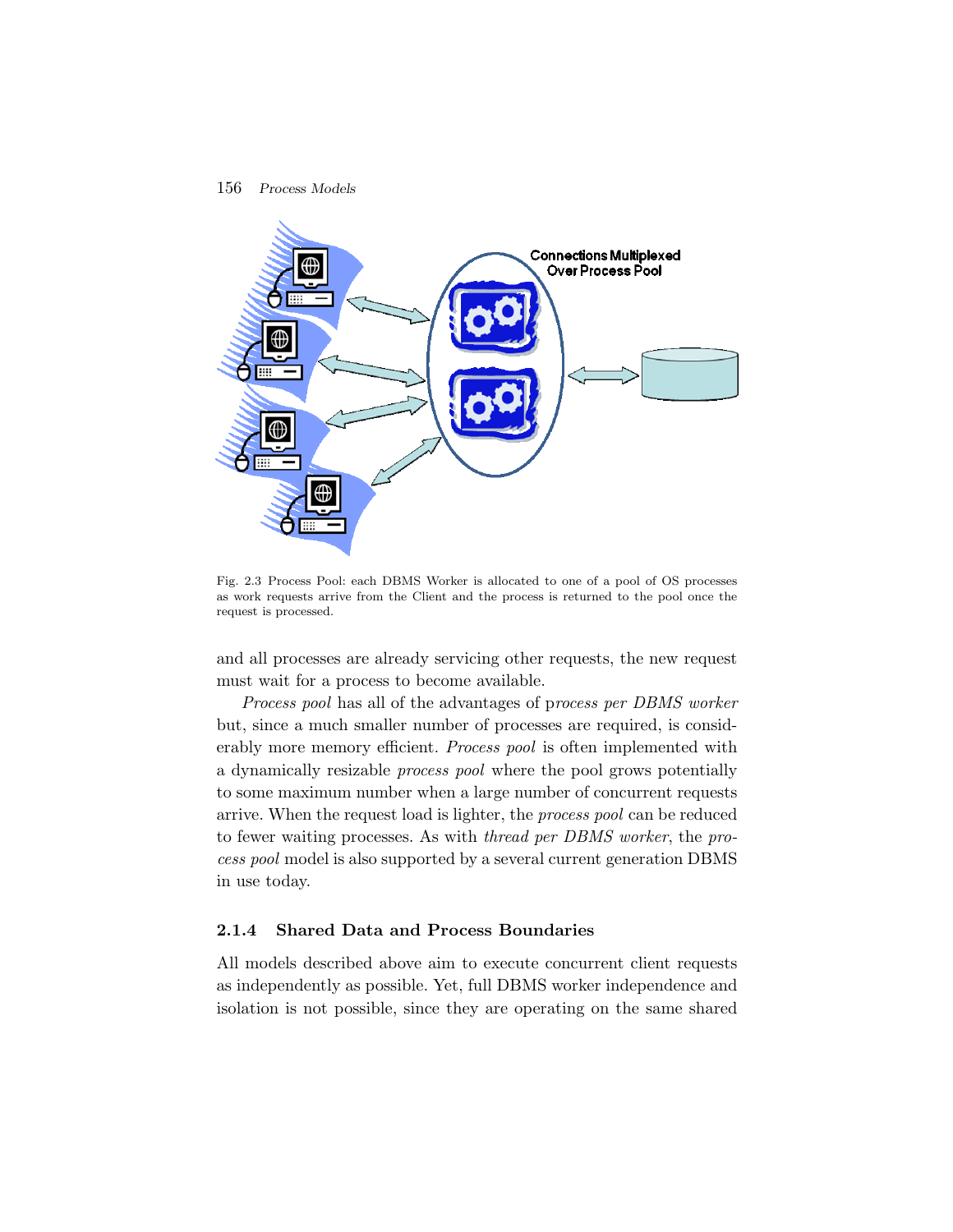database. In the *thread per DBMS worker* model, data sharing is easy with all threads run in the same address space. In other models, shared memory is used for shared data structures and state. In all three models, data must be moved from the DBMS to the clients. This implies that all SQL requests need to be moved into the server processes and that all results for return to the client need to be moved back out. How is this done? The short answer is that various buffers are used. The two major types are disk I/O buffers and client communication buffers. We describe these buffers here, and briefly discuss policies for managing them.

*Disk I/O buffers*: The most common cross-worker data dependencies are reads and writes to the shared data store. Consequently, I/O interactions between DBMS workers are common. There are two separate disk I/O scenarios to consider: (1) database requests and (2) log requests.

- *Database I/O Requests: The Buffer Pool*. All persistent database data is staged through the DBMS *buffer pool* (Section 5.3). With *thread per DBMS worker*, the buffer pool is simply a heap-resident data structure available to all threads in the shared DBMS address space. In the other two models, the buffer pool is allocated in shared memory available to all processes. The end result in all three DBMS models is that the buffer pool is a large shared data structure available to all database threads and/or processes. When a thread needs a page to be read in from the database, it generates an I/O request specifying the disk address, and a handle to a free memory location (*frame*) in the buffer pool where the result can be placed. To flush a buffer pool page to disk, a thread generates an I/O request that includes the page's current frame in the buffer pool, and its destination address on disk. Buffer pools are discussed in more detail in Section 4.3.
- *Log I/O Requests: The Log Tail*. The database log (Section 6.4) is an array of entries stored on one or more disks. As log entries are generated during transaction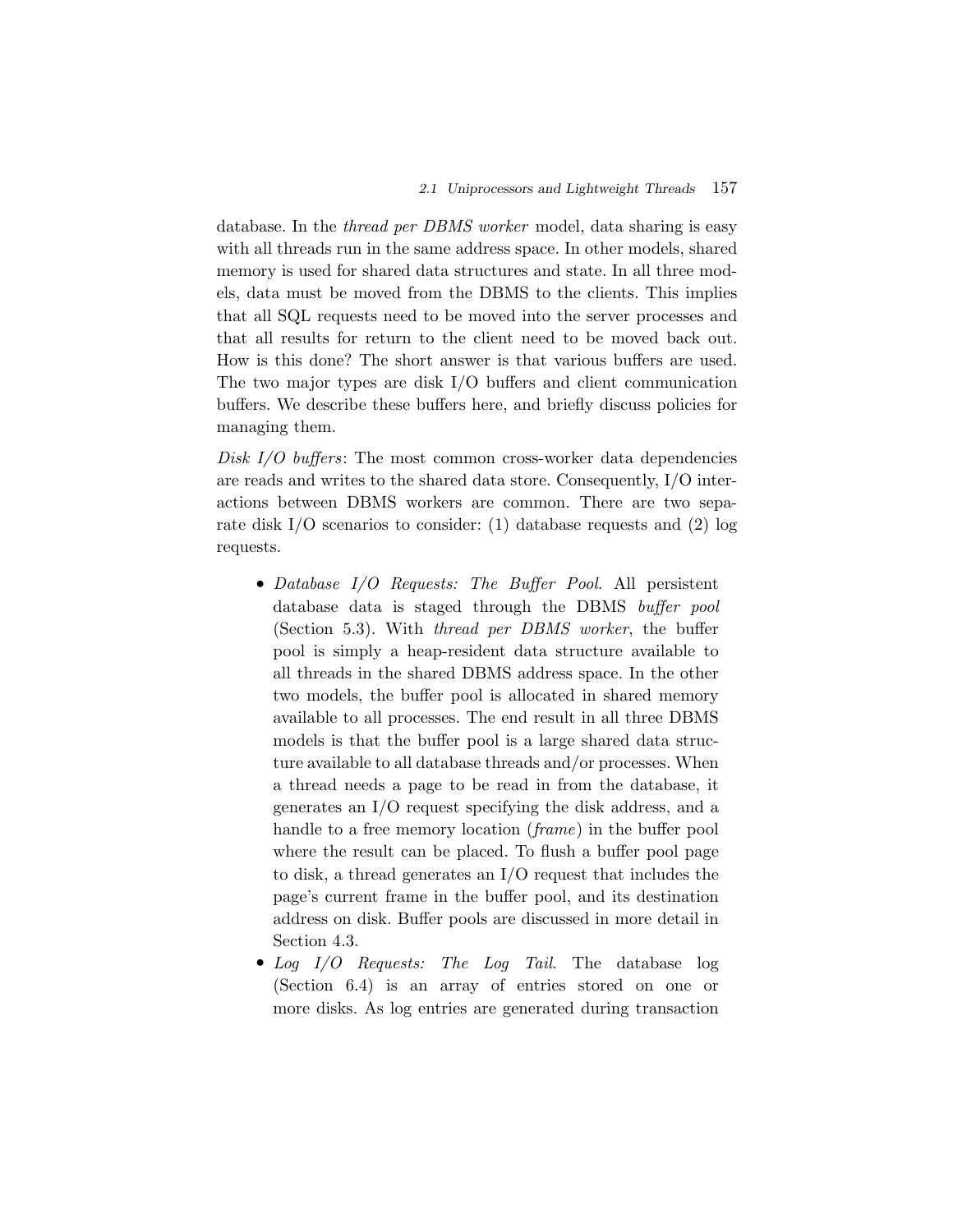processing, they are staged to an in-memory queue that is periodically flushed to the log disk(s) in FIFO order. This queue is usually called the *log tail*. In many systems, a separate process or thread is responsible for periodically flushing the log tail to the disk.

With *thread per DBMS worker*, the log tail is simply a heap-resident data structure. In the other two models, two different design choices are common. In one approach, a separate process manages the log. Log records are communicated to the log manager by shared memory or any other efficient inter-process communications protocol. In the other approach, the log tail is allocated in shared memory in much the same way as the buffer pool was handled above. The key point is that all threads and/or processes executing database client requests need to be able to request that log records be written and that the log tail be flushed.

An important type of log flush is the commit transaction flush. A transaction cannot be reported as successfully committed until a commit log record is flushed to the log device. This means that client code waits until the commit log record is flushed, and that DBMS server code must hold all resources (e.g., locks) until that time as well. Log flush requests may be postponed for a time to allow the batching of commit records in a single I/O request ("group commit").

*Client communication buffers*: SQL is typically used in a "pull" model: clients consume result tuples from a query cursor by repeatedly issuing the SQL FETCH request, which retrieve one or more tuples per request. Most DBMSs try to work ahead of the stream of FETCH requests to enqueue results in advance of client requests.

In order to support this prefetching behavior, the DBMS worker may use the client communications socket as a queue for the tuples it produces. More complex approaches implement client-side cursor caching and use the DBMS client to store results likely to be fetched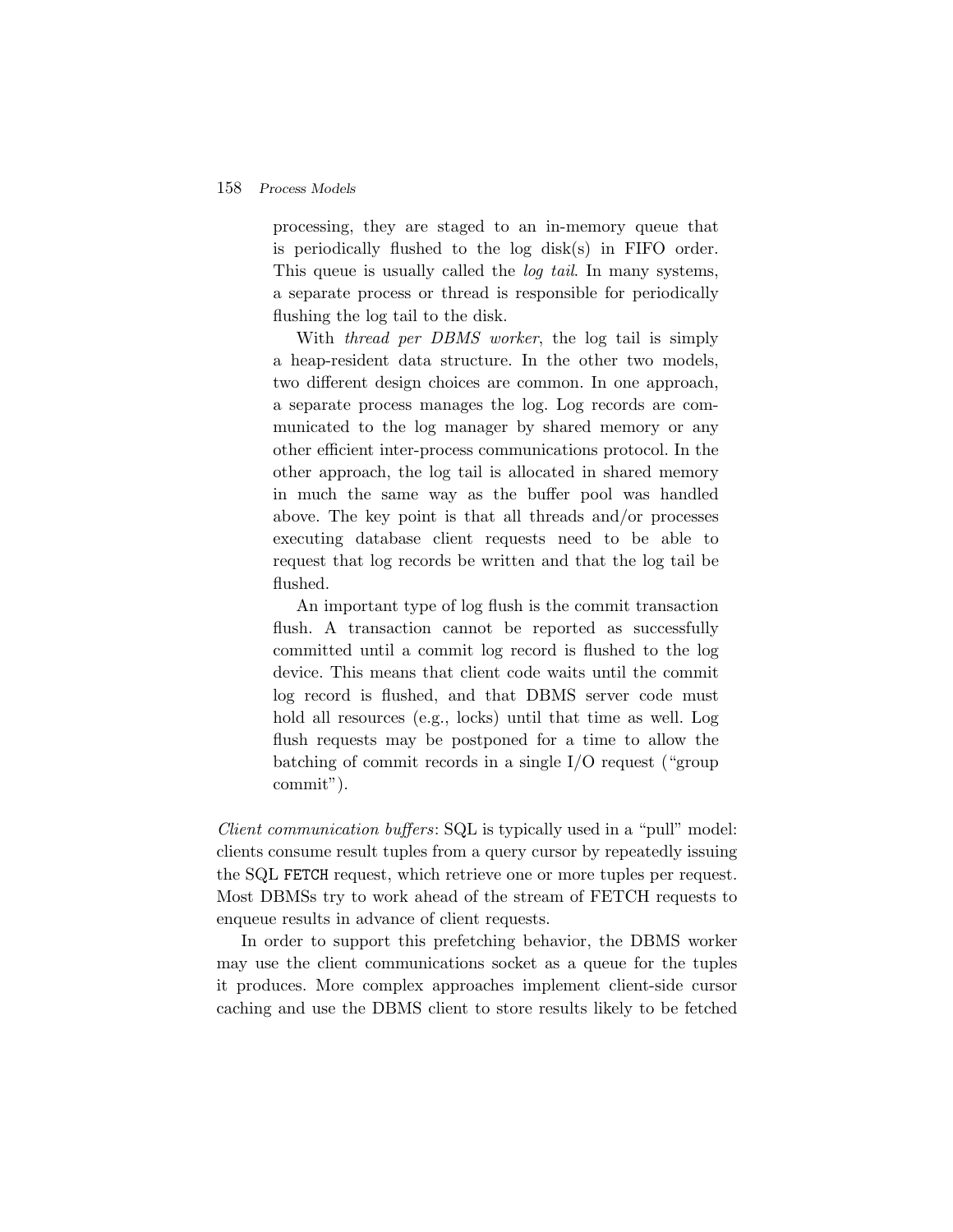in the near future rather than relying on the OS communications buffers.

*Lock table*: The lock table is shared by all DBMS workers and is used by the Lock Manager (Section 6.3) to implement database locking semantics. The techniques for sharing the lock table are the same as those of the buffer pool and these same techniques can be used to support any other shared data structures needed by the DBMS implementation.

# **2.2 DBMS Threads**

The previous section provided a simplified description of DBMS process models. We assumed the availability of high-performance OS threads and that the DBMS would target only uniprocessor systems. In the remainder of this section, we relax the first of those assumptions and describe the impact on DBMS implementations. Multi-processing and parallelism are discussed in the next section.

### **2.2.1 DBMS Threads**

Most of today's DBMSs have their roots in research systems from the 1970s and commercialization efforts from the 1980s. Standard OS features that we take for granted today were often unavailable to DBMS developers when the original database systems were built. Efficient, high-scale OS thread support is perhaps the most significant of these. It was not until the 1990s that OS threads were widely implemented and, where they did exist, the implementations varied greatly. Even today, some OS thread implementations do not scale well enough to support all DBMS workloads well [31, 48, 93, 94].

Hence for legacy, portability, and scalability reasons, many widely used DBMS do not depend upon OS threads in their implementations. Some avoid threads altogether and use the *process per DBMS worker* or the *process pool* model. Those implementing the remaining process model choice, the *thread per DBMS worker* model, need a solution for those OS without good kernel thread implementations. One means of addressing this problem adopted by several leading DBMSs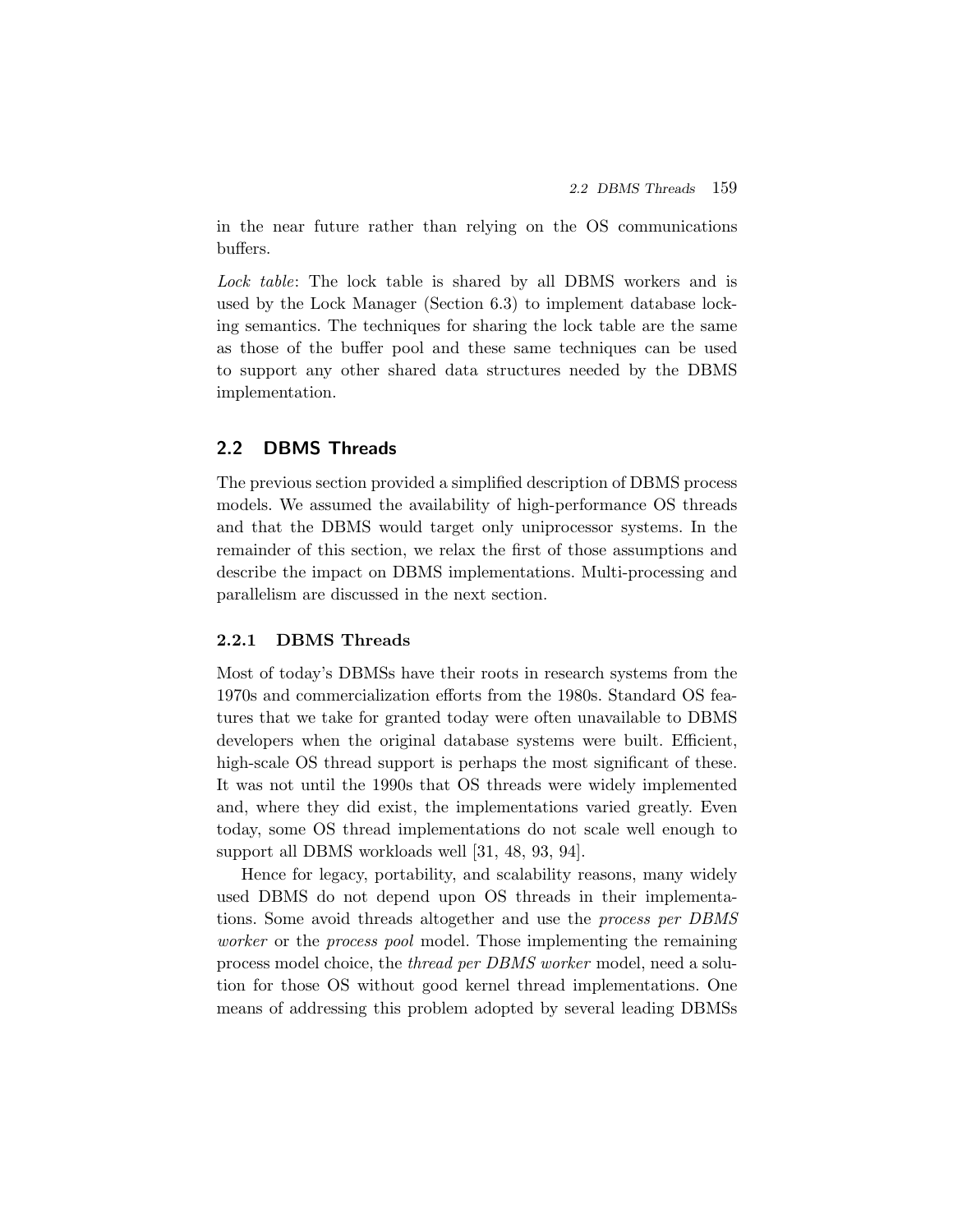was to implement their own proprietary, lightweight thread package. These lightweight threads, or DBMS threads, replace the role of the OS threads described in the previous section. Each DBMS thread is programmed to manage its own state, to perform all potentially blocking operations (e.g., I/Os) via non-blocking, asynchronous interfaces, and to frequently yield control to a scheduling routine that dispatches among these tasks.

Lightweight threads are an old idea that is discussed in a retrospective sense in [49], and are widely used in event-loop programming for user interfaces. The concept has been revisited frequently in the recent OS literature [31, 48, 93, 94]. This architecture provides fast task-switching and ease of porting, at the expense of replicating a good deal of OS logic in the DBMS (task-switching, thread state management, scheduling, etc.) [86].

# **2.3 Standard Practice**

In leading DBMSs today, we find representatives of all three of the architectures we introduced in Section 2.1 and some interesting variations thereof. In this dimension, IBM DB2 is perhaps the most interesting example in that it supports four distinct process models. On OSs with good thread support, DB2 defaults to *thread per DBMS worker* and optionally supports *DBMS workers multiplexed over a thread pool*. When running on OSs without scalable thread support, DB2 defaults to *process per DBMS worker* and optionally supports *DBMS worker multiplexed over a process pool*.

Summarizing the process models supported by IBM DB2, MySQL, Oracle, PostgreSQL, and Microsoft SQL Server:

#### *Process per DBMS worker* :

This is the most straight-forward process model and is still heavily used today. DB2 defaults to *process per DBMS worker* on OSs that do not support high quality, scalable OS threads and *thread per DBMS worker* on those that do. This is also the default Oracle process model. Oracle also supports *process pool* as described below as an optional model. PostgreSQL runs the *process per DBMS worker* model exclusively on all supported operating systems.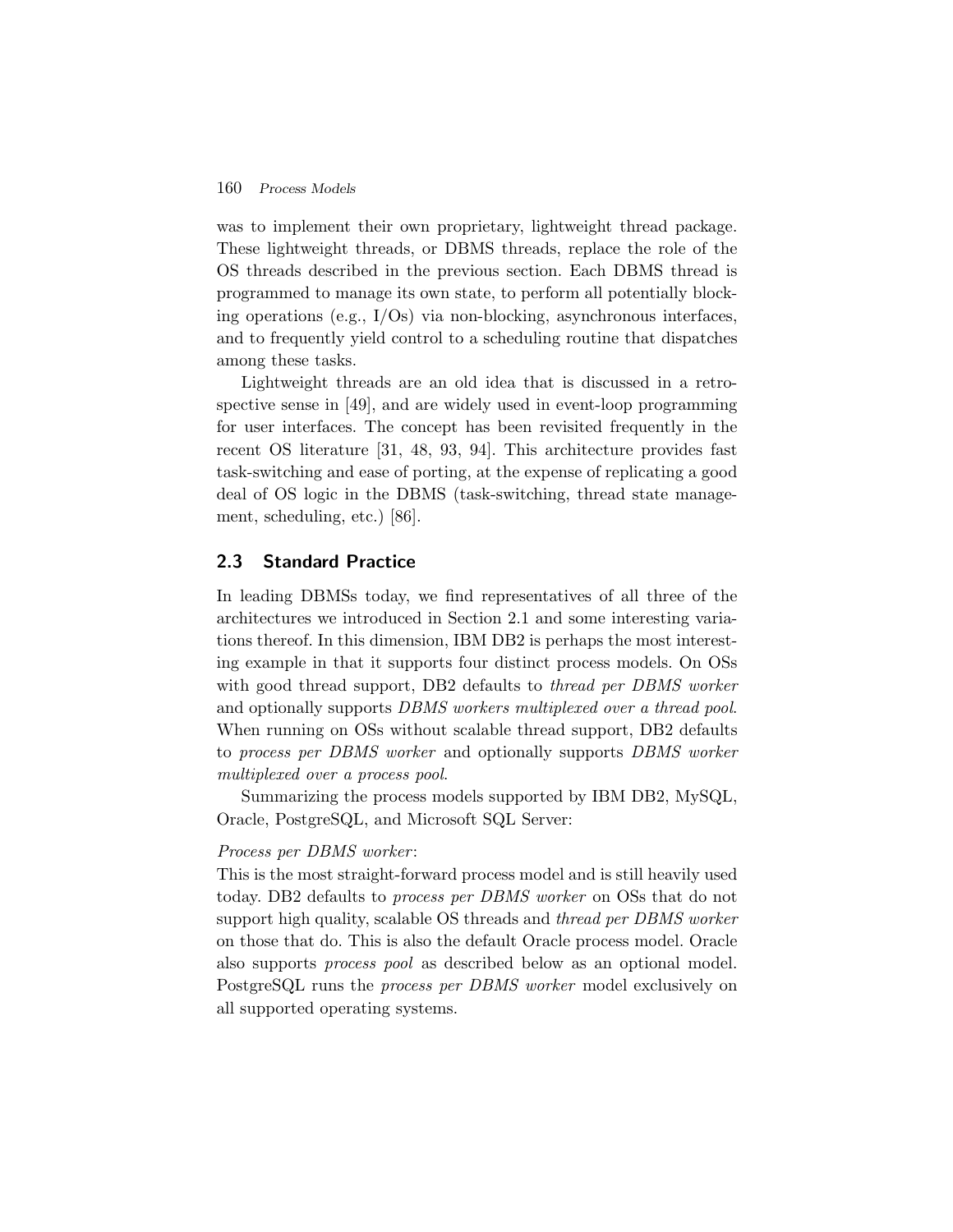*Thread per DBMS worker*: This is an efficient model with two major variants in use today:

- 1. *OS thread per DBMS worker*: IBM DB2 defaults to this model when running on systems with good OS thread support and this is the model used by MySQL.
- 2. *DBMS thread per DBMS worker*: In this model, DBMS workers are scheduled by a lightweight thread scheduler on either OS processes or OS threads. This model avoids any potential OS scheduler scaling or performance problems at the expense of high implementation costs, poor development tools support, and substantial long-standing software maintenance costs for the DBMS vendor. There are two main sub-categories of this model:
	- a. *DBMS threads scheduled on OS process*: A lightweight thread scheduler is hosted by one or more OS processes. Sybase supports this model as does Informix. All current generation systems using this model implement a DBMS thread scheduler that schedules DBMS workers over multiple OS processes to exploit multiple processors. However, not all DBMSs using this model have implemented *thread migration*: the ability to reassign an existing DBMS thread to a different OS process (e.g., for load balancing).
	- b. *DBMS threads scheduled on OS threads*: Microsoft SQL Server supports this model as a non-default option (default is *DBMS workers multiplexed over a thread pool* described below). This SQL Server option, called *Fibers*, is used in some high scale transaction processing benchmarks but, otherwise, is in fairly light use.

#### *Process/thread pool*:

In this model, DBMS workers are multiplexed over a pool of processes. As OS thread support has improved, a second variant of this model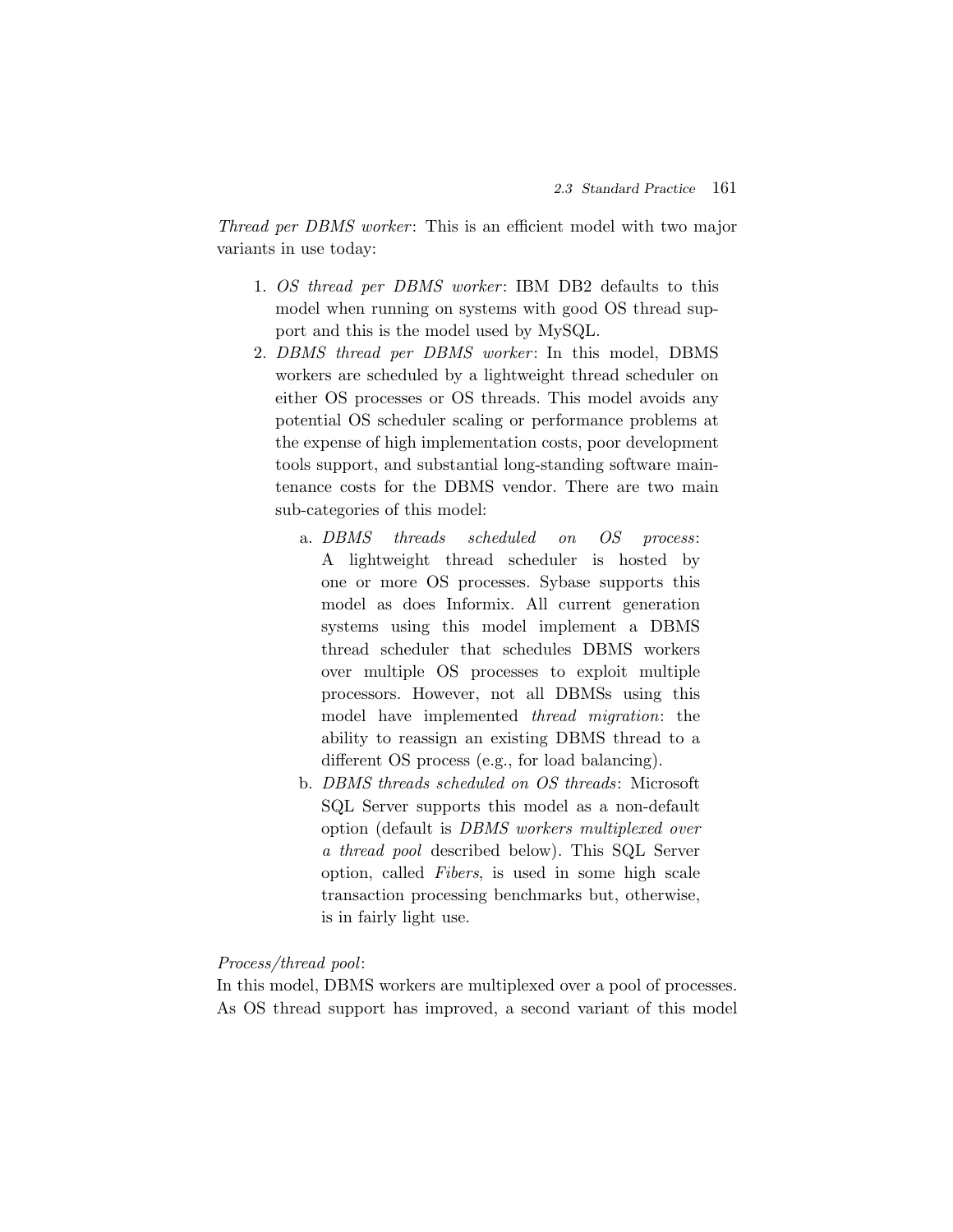has emerged based upon a *thread pool* rather than a *process pool*. In this latter model, DBMS workers are multiplexed over a pool of OS threads:

- 1. *DBMS workers multiplexed over a process pool*: This model is much more memory efficient than *process per DBMS worker*, is easy to port to OSs without good OS thread support, and scales very well to large numbers of users. This is the optional model supported by Oracle and the one they recommend for systems with large numbers of concurrently connected users. The Oracle default model is *process per DBMS worker*. Both of the options supported by Oracle are easy to support on the vast number of different OSs they target (at one point Oracle supported over 80 target OSs).
- 2. *DBMS workers multiplexed over a thread pool*: Microsoft SQL Server defaults to this model and over 99% of the SQL Server installations run this way. To efficiently support tens of thousands of concurrently connected users, as mentioned above, SQL Server optionally supports *DBMS threads scheduled on OS threads*.

As we discuss in the next section, most current generation commercial DBMSs support intra-query parallelism: the ability to execute all or parts of a single query on multiple processors in parallel. For the purposes of our discussion in this section, intra-query parallelism is the temporary assignment of multiple DBMS workers to a single SQL query. The underlying process model is not impacted by this feature in any way other than that a single client connection may have more than a single DBMS worker executing on its behalf.

# **2.4 Admission Control**

We close this section with one remaining issue related to supporting multiple concurrent requests. As the workload in any multi-user system increases, throughput will increase up to some maximum. Beyond this point, it will begin to decrease radically as the system starts to thrash. As with OSs, thrashing is often the result of memory pressure: the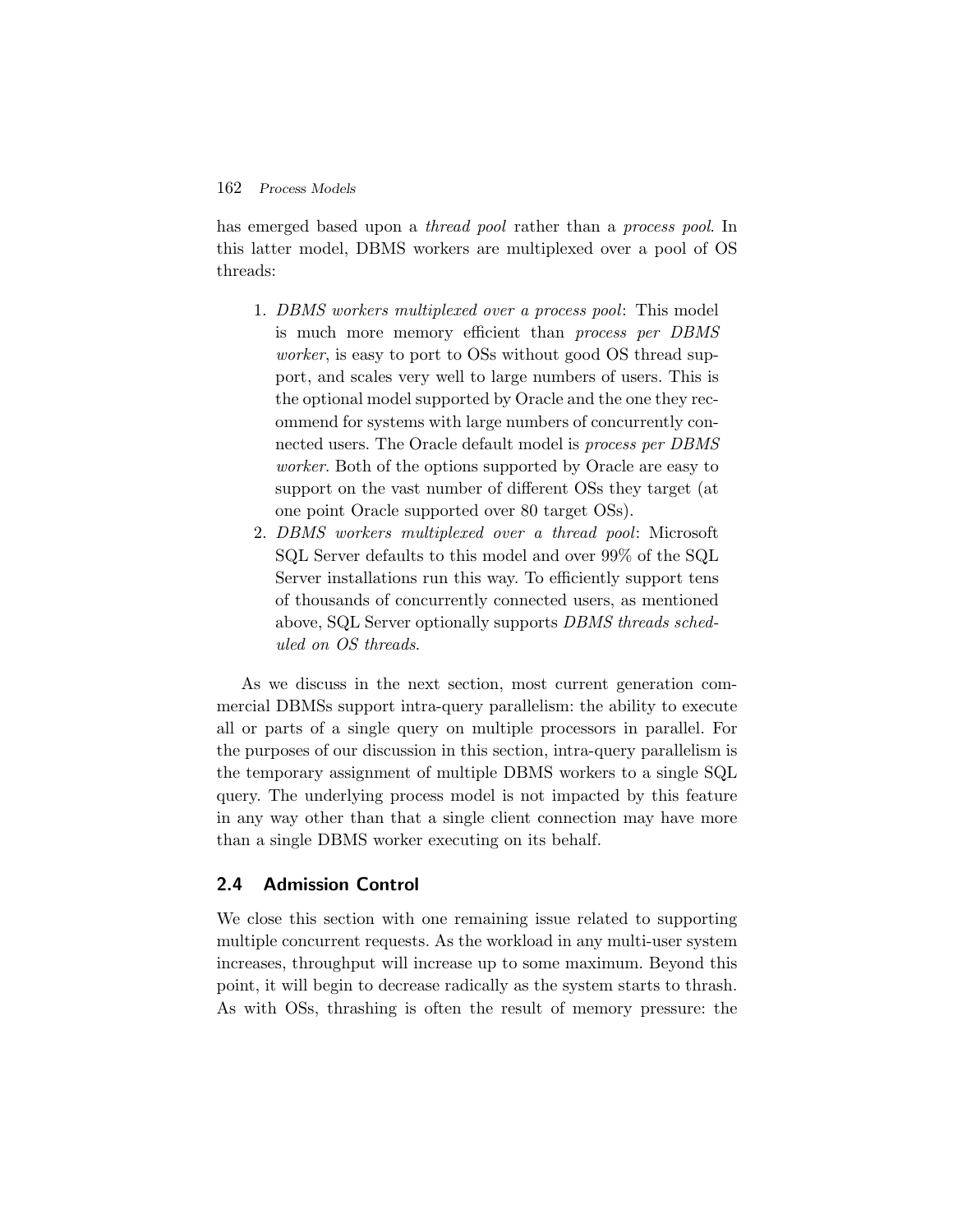DBMS cannot keep the "working set" of database pages in the buffer pool, and spends all its time replacing pages. In DBMSs, this is particularly a problem with query processing techniques like sorting and hash joins that tend to consume large amounts of main memory. In some cases, DBMS thrashing can also occur due to contention for locks: transactions continually deadlock with each other and need to be rolled back and restarted [2]. Hence any good multi-user system has an *admission control* policy, which does not accept new work unless sufficient DBMS resources are available. With a good admission controller, a system will display *graceful degradation* under overload: transaction latencies will increase proportionally to the arrival rate, but throughput will remain at peak.

Admission control for a DBMS can be done in two tiers. First, a simple admission control policy may be in the dispatcher process to ensure that the number of client connections is kept below a threshold. This serves to prevent overconsumption of basic resources like network connections. In some DBMSs this control is not provided, under the assumption that it is handled by another tier of a multi-tier system, e.g., application servers, transaction processing monitors, or web servers.

The second layer of admission control must be implemented directly within the core DBMS relational query processor. This *execution* admission controller runs after the query is parsed and optimized, and determines whether a query is postponed, begins execution with fewer resources, or begins execution without additional constraints. The execution admission controller is aided by information from the query optimizer that estimates the resources that a query will require and the current availability of system resources. In particular, the optimizer's query plan can specify (1) the disk devices that the query will access, and an estimate of the number of random and sequential I/Os per device, (2) estimates of the CPU load of the query based on the operators in the query plan and the number of tuples to be processed, and, most importantly (3) estimates about the memory footprint of the query data structures, including space for sorting and hashing large inputs during joins and other query execution tasks. As noted above, this last metric is often the key for an admission controller, since memory pressure is typically the main cause of thrashing. Hence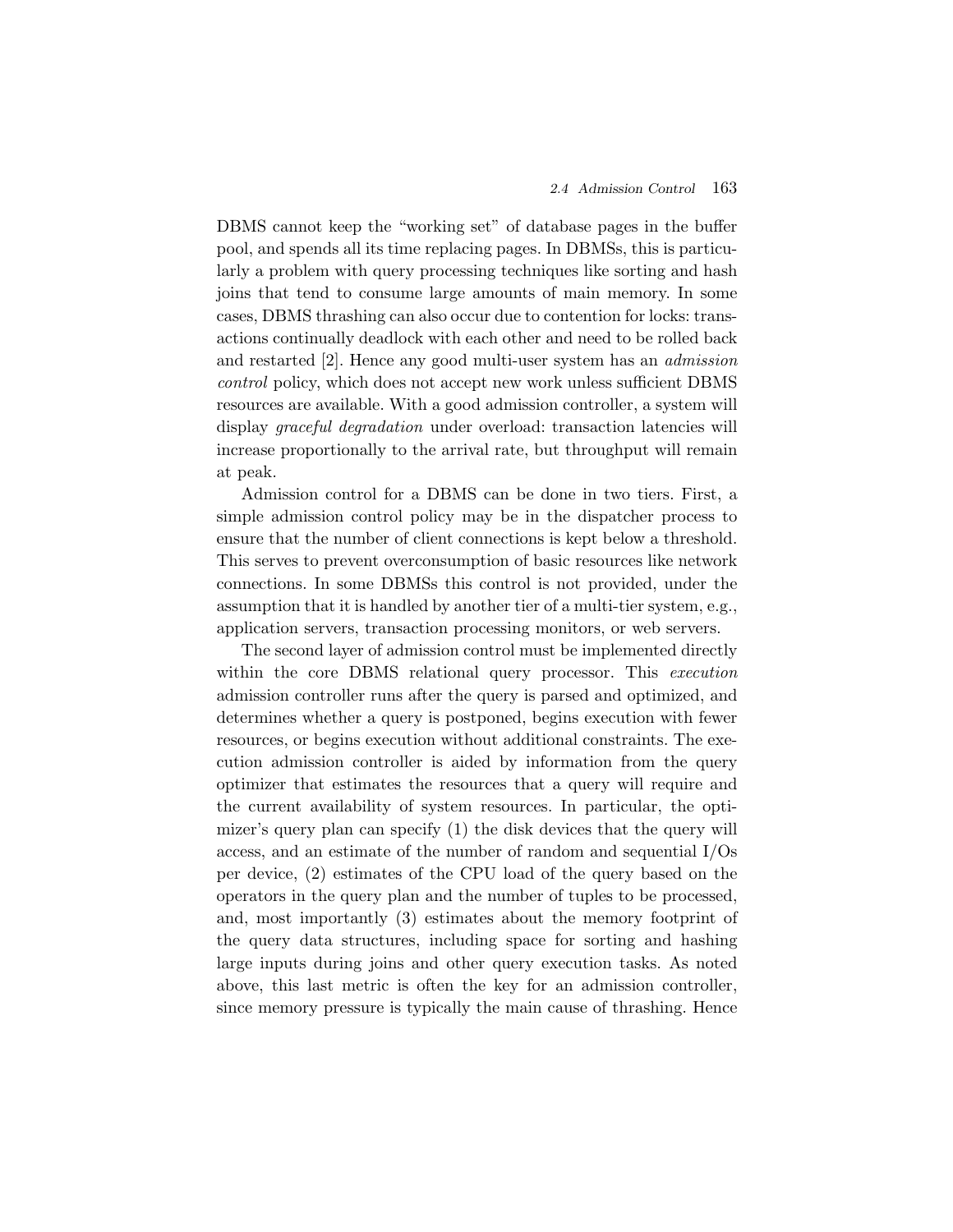many DBMSs use memory footprint and the number of active DBMS workers as the main criterion for admission control.

# **2.5 Discussion and Additional Material**

Process model selection has a substantial influence on DBMS scaling and portability. As a consequence, three of the more broadly used commercial systems each support more than one process model across their product line. From an engineering perspective, it would clearly be much simpler to employ a single process model across all OSs and at all scaling levels. But, due to the vast diversity of usage patterns and the non-uniformity of the target OSs, each of these three DBMSs have elected to support multiple models.

Looking forward, there has been significant interest in recent years in new process models for server systems, motivated by changes in hardware bottlenecks, and by the scale and variability of workload on the Internet well [31, 48, 93, 94]. One theme emerging in these designs is to break down a server system into a set of independently scheduled "engines," with messages passed asynchronously and in bulk between these engines. This is something like the "process pool" model above, in that worker units are reused across multiple requests. The main novelty in this recent research is to break the functional granules of work in a more narrowly scoped task-specific manner than was done before. This results in many-to-many relationship between workers and SQL requests — a single query is processed via activities in *multiple* workers, and each worker does its own specialized tasks for *many* SQL requests. This architecture enables more flexible scheduling choices e.g., it allows dynamic trade-offs between allowing a single worker to complete tasks for many queries (perhaps to improve overall system throughput), or to allow a query to make progress among multiple workers (to improve that query's latency). In some cases this has been shown to have advantages in processor cache locality, and in the ability to keep the CPU busy from idling during cache misses in hardware. Further investigation of this idea in the DBMS context is typified by the StagedDB research project [35], which is a good starting point for additional reading.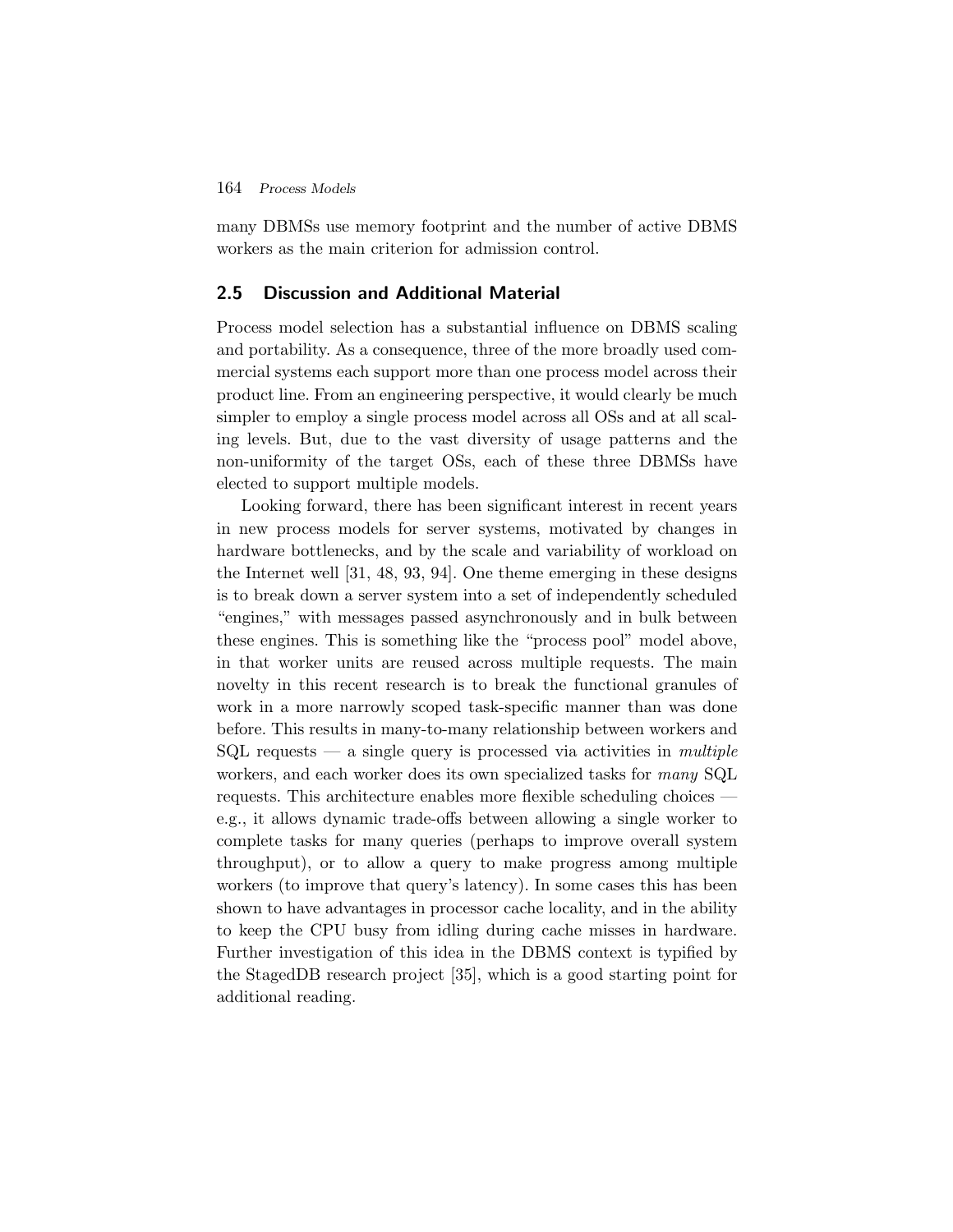# **Parallel Architecture: Processes and Memory Coordination**

Parallel hardware is a fact of life in modern servers and comes in a variety of configurations. In this section, we summarize the standard DBMS terminology (introduced in [87]), and discuss the process models and memory coordination issues in each.

## **3.1 Shared Memory**

A *shared-memory* parallel system (Figure 3.1) is one in which all processors can access the same RAM and disk with roughly the same performance. This architecture is fairly standard today — most server hardware ships with between two and eight processors. High-end machines can ship with dozens of processors, but tend to be sold at a large premium relative to the processing resources provided. Highly parallel shared-memory machines are one of the last remaining "cash cows" in the hardware industry, and are used heavily in high-end online transaction processing applications. The cost of server hardware is usually dwarfed by costs of administering the systems, so the expense of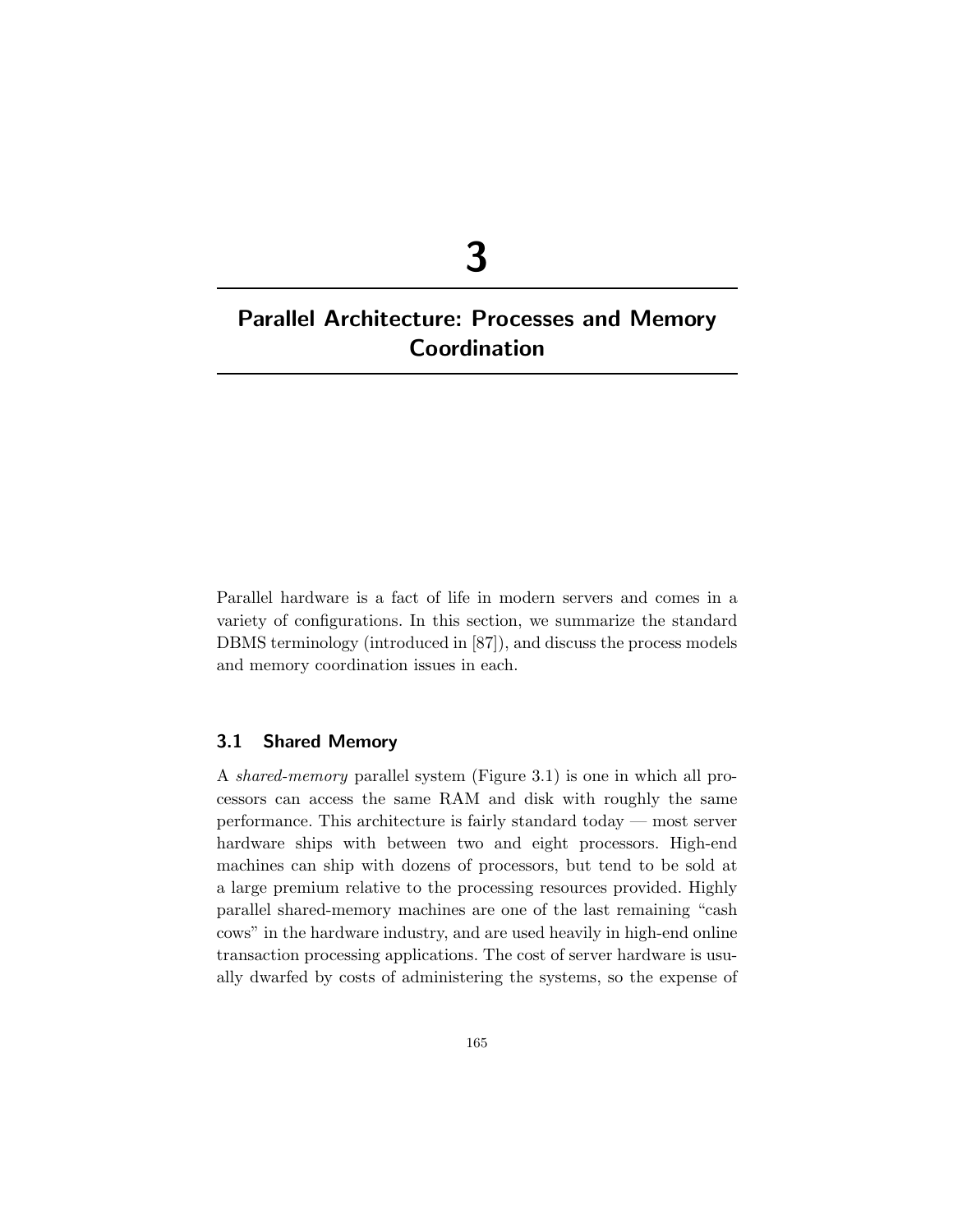

#### 166 *Parallel Architecture: Processes and Memory Coordination*

Fig. 3.1 Shared-memory architecture.

buying a smaller number of large, very expensive systems is sometimes viewed to be an acceptable trade-off.<sup>1</sup>

Multi-core processors support multiple processing cores on a single chip and share some infrastructure such as caches and the memory bus. This makes them quite similar to a shared-memory architecture in terms of their programming model. Today, nearly all serious database deployments involve multiple processors, with each processor having more than one CPU. DBMS architectures need to be able to fully exploit this potential parallelism. Fortunately, all three of the DBMS architectures described in Section 2 run well on modern shared-memory hardware architectures.

The process model for shared-memory machines follows quite naturally from the uniprocessor approach. In fact, most database systems evolved from their initial uniprocessor implementations to shared-memory implementations. On shared-memory machines, the OS typically supports the transparent assignment of workers (processes or

<sup>&</sup>lt;sup>1</sup> The dominant cost for DBMS customers is typically paying qualified people to administer high-end systems. This includes Database Administrators (DBAs) who configure and maintain the DBMS, and System Administrators who configure and maintain the hardware and operating systems.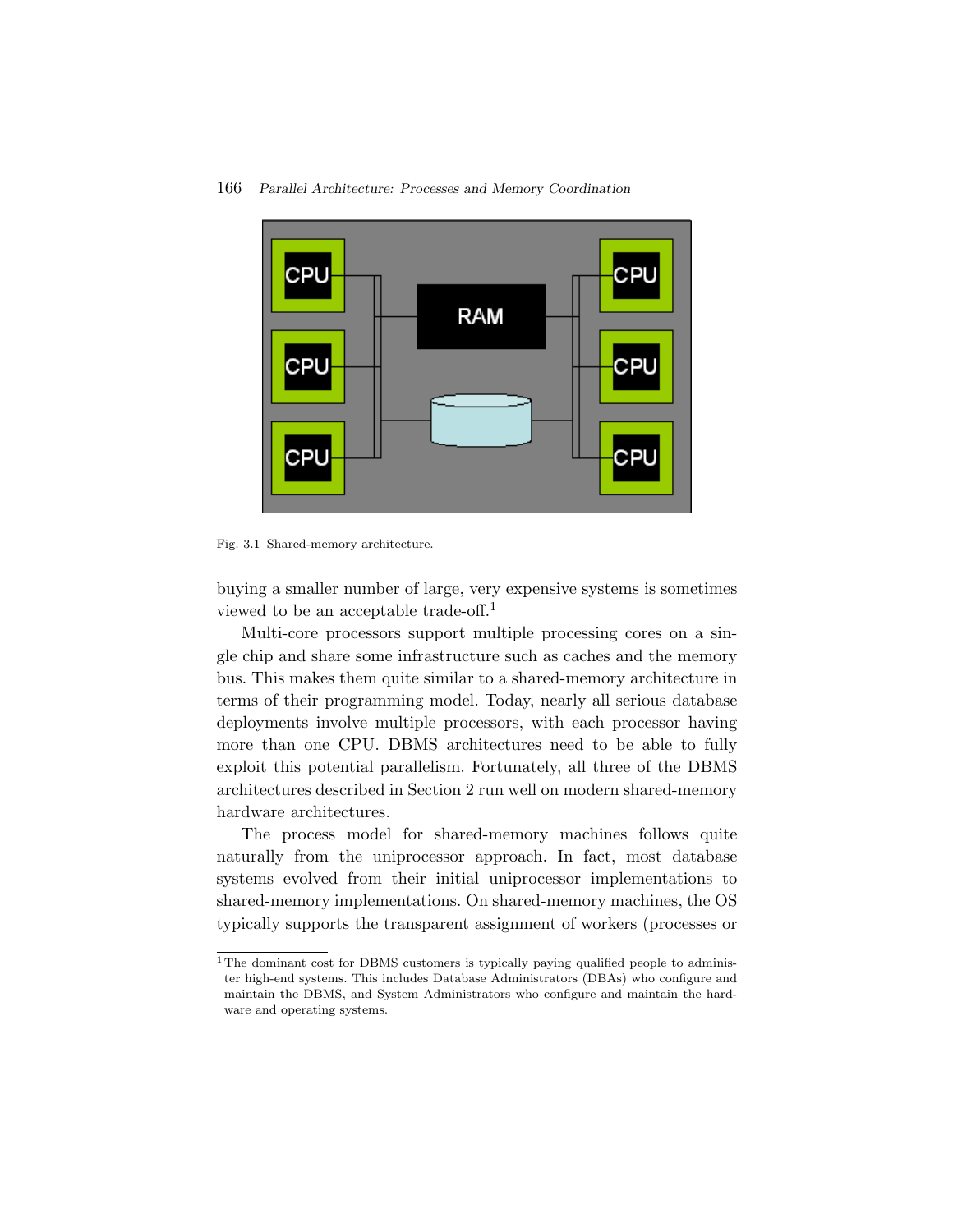threads) across the processors, and the shared data structures continue to be accessible to all. All three models run well on these systems and support the execution of multiple, independent SQL requests in parallel. The main challenge is to modify the query execution layers to take advantage of the ability to parallelize a single query across multiple CPUs; we defer this to Section 5.

# **3.2 Shared-Nothing**

A *shared-nothing* parallel system (Figure 3.2) is made up of a cluster of independent machines that communicate over a high-speed network interconnect or, increasingly frequently, over commodity networking components. There is no way for a given system to directly access the memory or disk of another system.

Shared-nothing systems provide no hardware sharing abstractions, leaving coordination of the various machines entirely in the hands of the DBMS. The most common technique employed by DBMSs to support these clusters is to run their standard process model on each machine, or node, in the cluster. Each node is capable of accepting client SQL



Fig. 3.2 Shared-nothing architecture.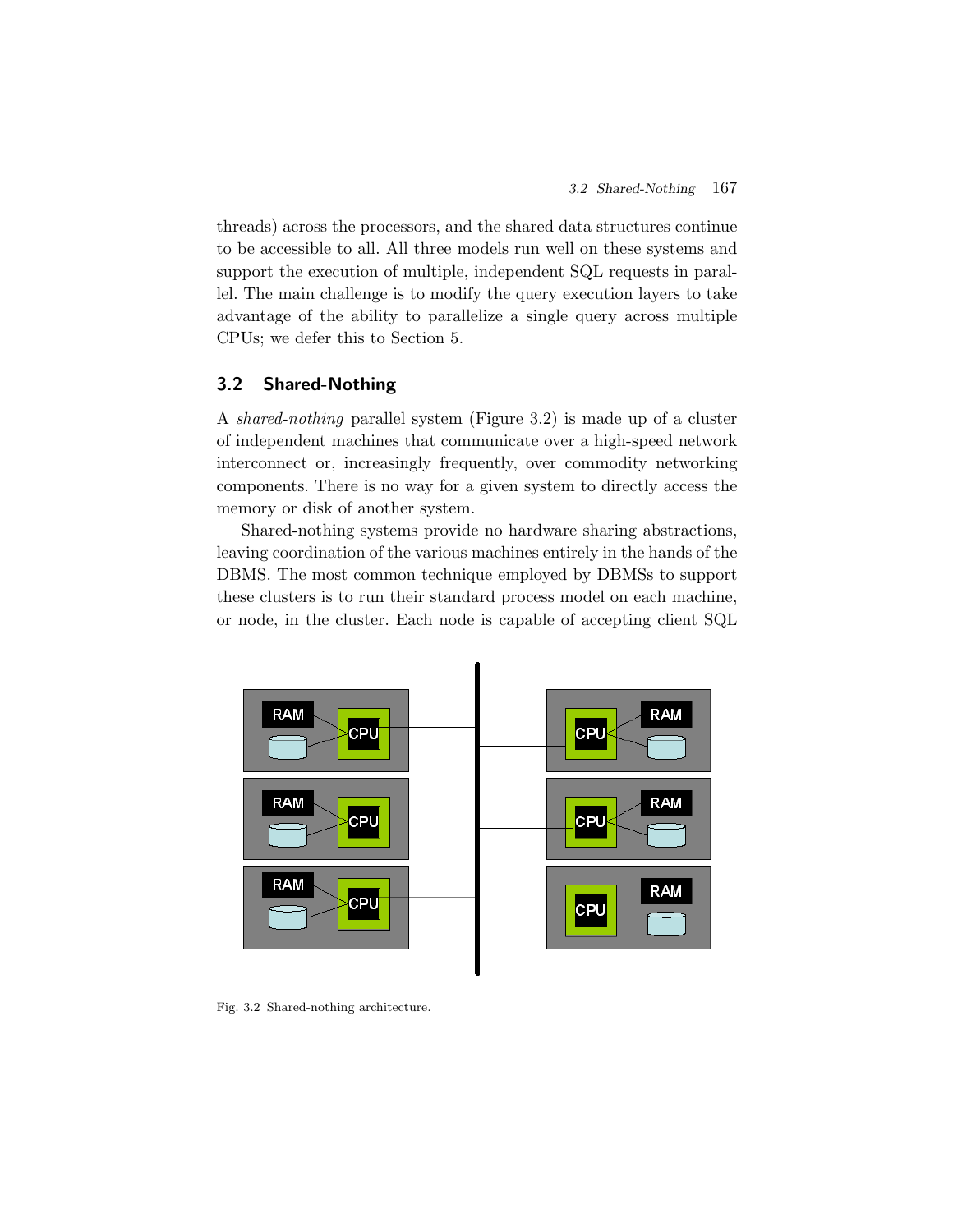#### 168 *Parallel Architecture: Processes and Memory Coordination*

requests, accessing necessary metadata, compiling SQL requests, and performing data access just as on a single shared memory system as described above. The main difference is that each system in the cluster stores only a portion of the data. Rather than running the queries they receive against their local data only, the requests are sent to other members of the cluster and all machines involved execute the query in parallel against the data they are storing. The tables are spread over multiple systems in the cluster using *horizontal data partitioning* to allow each processor to execute independently of the others.

Each tuple in the database is assigned to an individual machine, and hence each table is sliced "horizontally" and spread across the machines. Typical data partitioning schemes include hash-based partitioning by tuple attribute, range-based partitioning by tuple attribute, round-robin, and hybrid which is a combination of both range-based and hash-based. Each individual machine is responsible for the access, locking and logging of the data on its local disks. During query execution, the query optimizer chooses how to horizontally re-partition tables and intermediate results across the machines to satisfy the query, and it assigns each machine a logical partition of the work. The query executors on the various machines ship data requests and tuples to each other, but do not need to transfer any thread state or other low-level information. As a result of this value-based partitioning of the database tuples, minimal coordination is required in these systems. Good partitioning of the data is required, however, for good performance. This places a significant burden on the Database Administrator (DBA) to lay out tables intelligently, and on the query optimizer to do a good job partitioning the workload.

This simple partitioning solution does not handle all issues in the DBMS. For example, explicit cross-processor coordination must take place to handle transaction completion, provide load balancing, and support certain maintenance tasks. For example, the processors must exchange explicit control messages for issues like distributed deadlock detection and two-phase commit [30]. This requires additional logic, and can be a performance bottleneck if not done carefully.

Also, *partial failure* is a possibility that has to be managed in a shared-nothing system. In a shared-memory system, the failure of a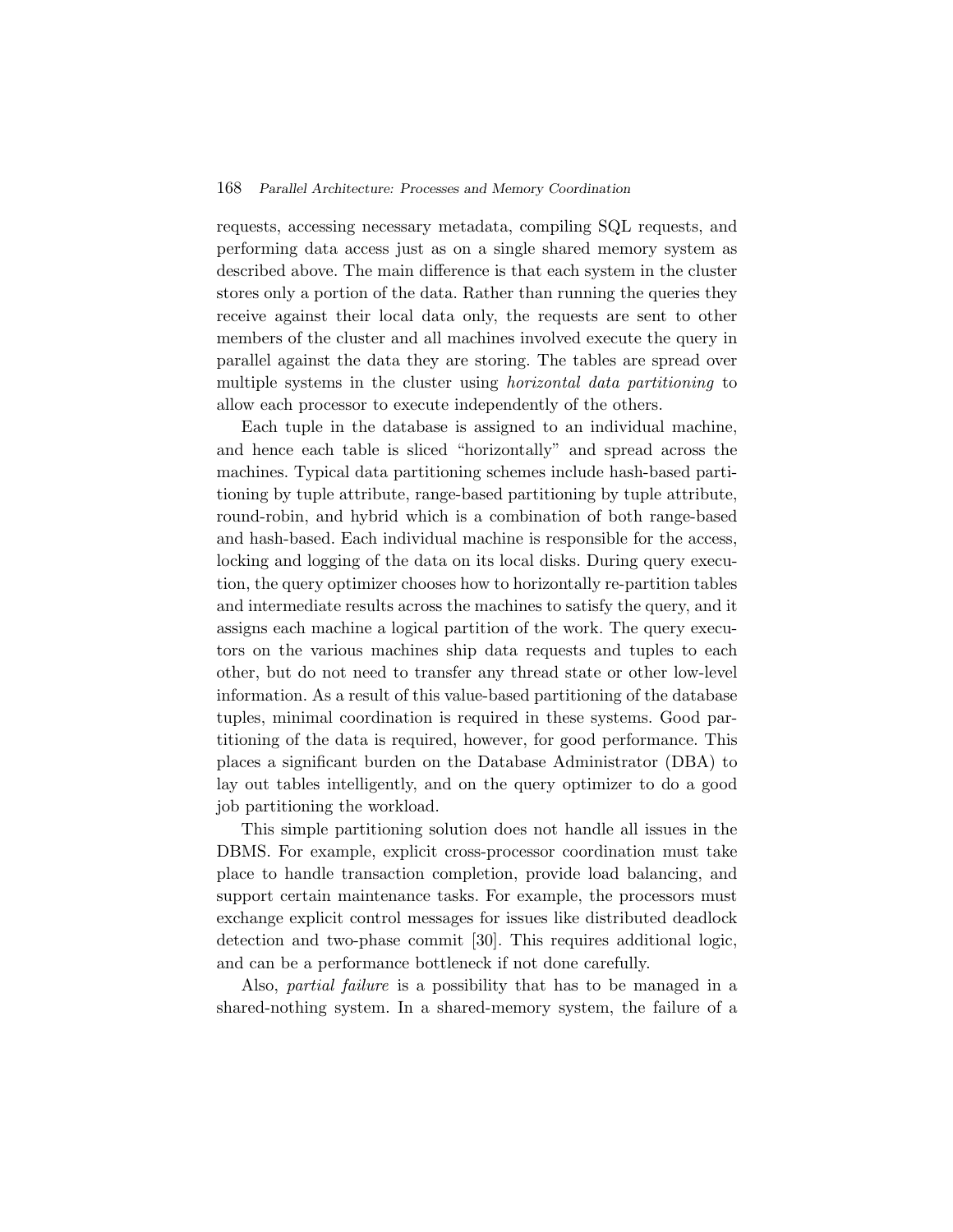#### *3.2 Shared-Nothing* 169

processor typically results in shutdown of the entire machine, and hence the entire DBMS. In a shared-nothing system, the failure of a single node will not necessarily affect other nodes in the cluster. But it will certainly affect the overall behavior of the DBMS, since the failed node hosts some fraction of the data in the database. There are at least three possible approaches in this scenario. The first is to bring down all nodes if any node fails; this in essence emulates what would happen in a shared-memory system. The second approach, which Informix dubbed "Data Skip," allows queries to be executed on any nodes that are up, "skipping" the data on the failed node. This is useful in scenarios where data *availability* is more important than completeness of results. But best-effort results do not have well-defined semantics, and for many workloads this is not a useful choice — particularly because the DBMS is often used as the "repository of record" in a multi-tier system, and availability-vs-consistency trade-offs tend to get done in a higher tier (often in an application server). The third approach is to employ redundancy schemes ranging from full database failover (requiring double the number of machines and software licenses) to fine-grain redundancy like *chained declustering* [43]. In this latter technique, tuple copies are spread across multiple nodes in the cluster. The advantage of chained declustering over simpler schemes is that (a) it requires fewer machines to be deployed to guarantee availability than naïve schemes, and (b) when a node does fails, the system load is distributed fairly evenly over the remaining nodes: the  $n-1$  remaining nodes each do  $n/(n-1)$  of the original work, and this form of linear degradation in performance continues as nodes fail. In practice, most current generation commercial systems are somewhere in the middle, neither as coarse-grained as full database redundancy nor as fine-grained as chained declustering

The shared-nothing architecture is fairly common today, and has unbeatable scalability and cost characteristics. It is mostly used at the extreme high end, typically for decision-support applications and data warehouses. In an interesting combination of hardware architectures, a shared-nothing cluster is often made up of many nodes each of which is a shared-memory multi-processors.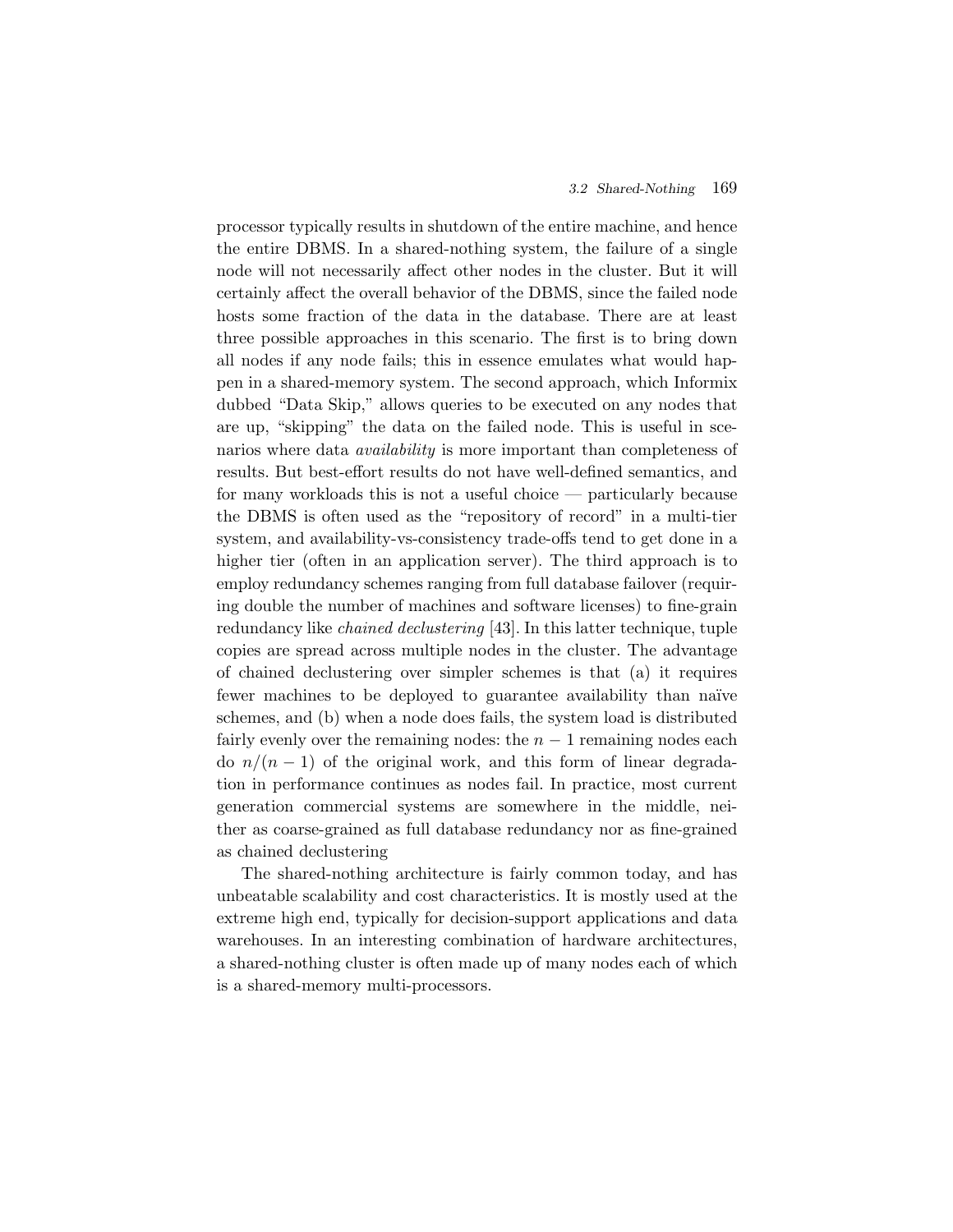## **3.3 Shared-Disk**

A *shared-disk* parallel system (Figure 3.3) is one in which all processors can access the disks with about the same performance, but are unable to access each other's RAM. This architecture is quite common with two prominent examples being Oracle RAC and DB2 for zSeries SYS-PLEX. Shared-disk has become more common in recent years with the increasing popularity of Storage Area Networks (SAN). A SAN allows one or more logical disks to be mounted by one or more host systems making it easy to create shared disk configurations.

One potential advantage of shared-disk over shared-nothing systems is their lower cost of administration. DBAs of shared-disk systems do not have to consider partitioning tables across machines in order to achieve parallelism. But very large databases still typically do require partitioning so, at this scale, the difference becomes less pronounced. Another compelling feature of the shared-disk architecture is that the failure of a single DBMS processing node does not affect the other nodes' ability to access the entire database. This is in contrast to both shared-memory systems that fail as a unit, and shared-nothing systems that lose access to at least some data upon a node failure (unless some alternative data redundancy scheme is used). However, even with these advantages, shared-disk systems are still vulnerable to some single



Fig. 3.3 Shared-disk architecture.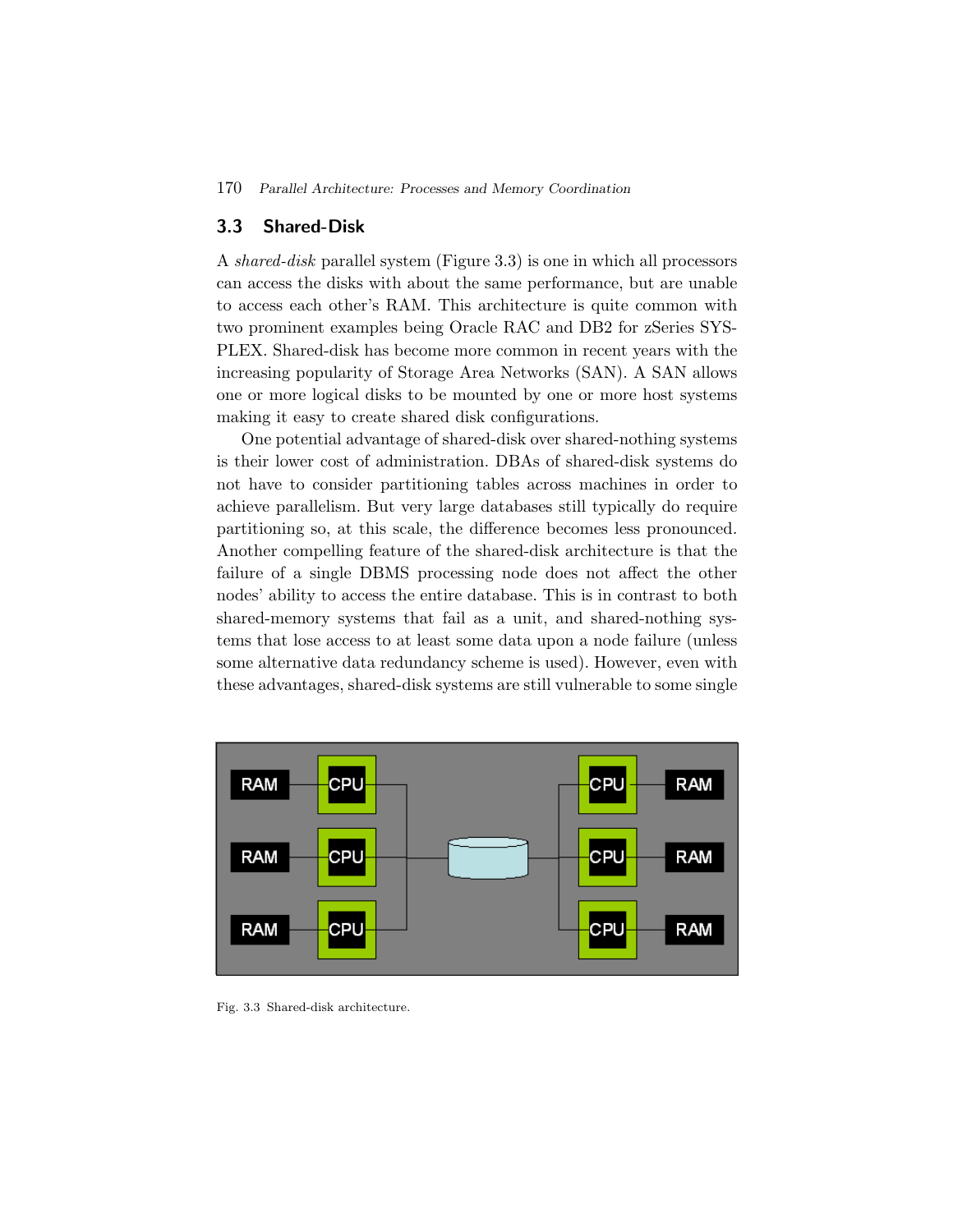points of failure. If the data is damaged or otherwise corrupted by hardware or software failure before reaching the storage subsystem, then all nodes in the system will have access to only this corrupt page. If the storage subsystem is using RAID or other data redundancy techniques, the corrupt page will be redundantly stored but still corrupt in all copies.

Because no partitioning of the data is required in a shared-disk system, data can be copied into RAM and modified on multiple machines. Unlike shared-memory systems, there is no natural memory location to coordinate this sharing of the data — each machine has its own local memory for locks and buffer pool pages. Hence explicit coordination of data sharing across the machines is needed. Shared-disk systems depend upon a distributed lock manager facility, and a *cache-coherency* protocol for managing the distributed buffer pools [8]. These are complex software components, and can be bottlenecks for workloads with significant contention. Some systems such as the IBM zSeries SYSPLEX implement the lock manager in a hardware subsystem.

# **3.4 NUMA**

*Non-Uniform Memory Access (NUMA)* systems provide a sharedmemory programming model over a cluster of systems with independent memories. Each system in the cluster can access its own local memory quickly, whereas remote memory access across the high-speed cluster interconnect is somewhat delayed. The architecture name comes from this non-uniformity of memory access times.

NUMA hardware architectures are an interesting middle ground between shared-nothing and shared-memory systems. They are much easier to program than shared-nothing clusters, and also scale to more processors than shared-memory systems by avoiding shared points of contention such as shared-memory buses.

NUMA clusters have not been broadly successful commercially but one area where NUMA design concepts have been adopted is shared memory multi-processors (Section 3.1). As shared memory multi-processors have scaled up to larger numbers of processors, they have shown increasing non-uniformity in their memory architectures.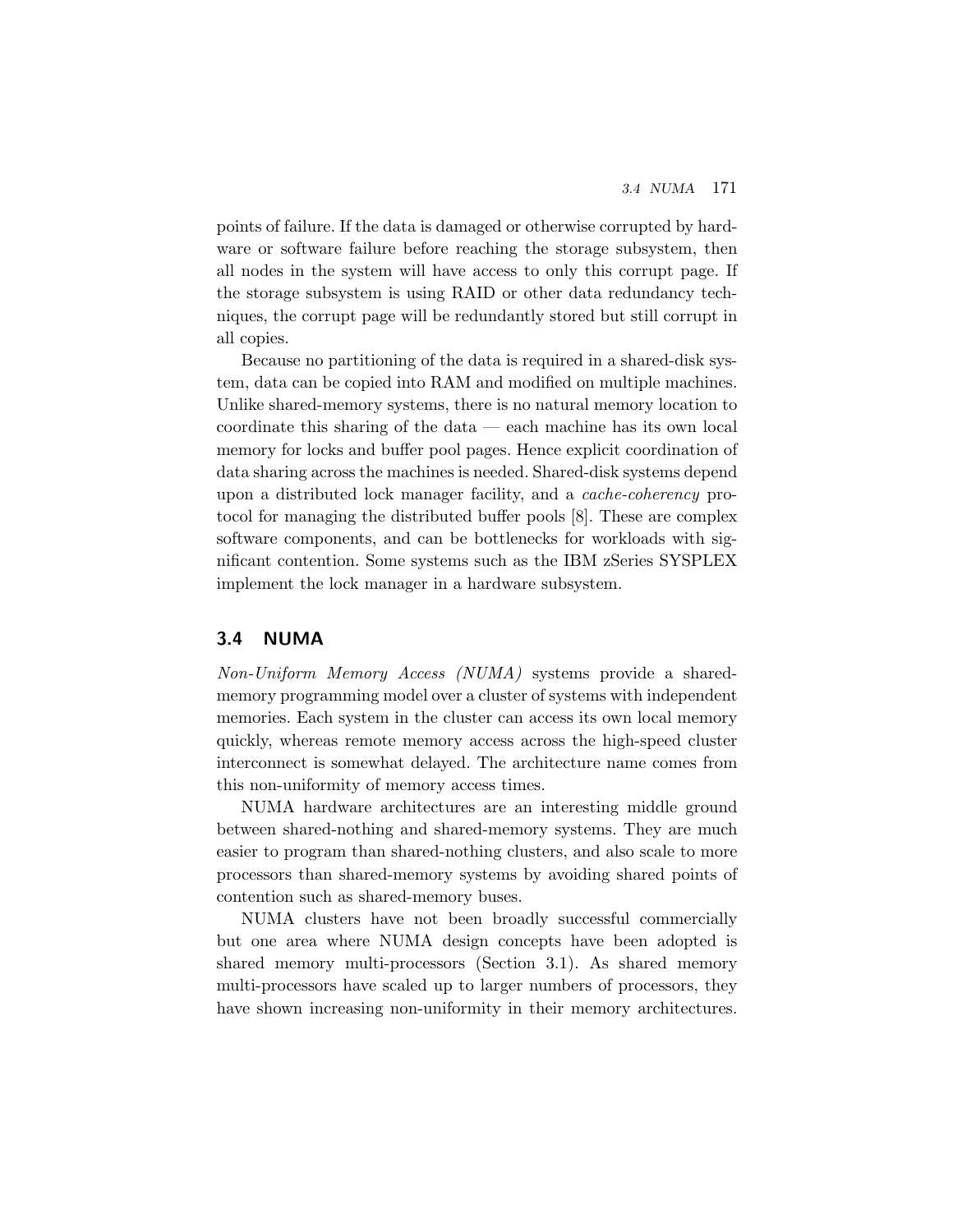#### 172 *Parallel Architecture: Processes and Memory Coordination*

Often the memory of large shared memory multi-processors is divided into sections and each section is associated with a small subset of the processors in the system. Each combined subset of memory and CPUs is often referred to as a pod. Each processor can access local pod memory slightly faster than remote pod memory. This use of the NUMA design pattern has allowed shared memory systems to scale to very large numbers of processors. As a consequence, NUMA shared memory multi-processors are now very common whereas NUMA clusters have never achieved any significant market share.

One way that DBMSs can run on NUMA shared memory systems is by ignoring the non-uniformity of memory access. This works acceptably provided the non-uniformity is minor. When the ratio of nearmemory to far-memory access times rises above the 1.5:1 to 2:1 range, the DBMS needs to employ optimizations to avoid serious memory access bottlenecks. These optimizations come in a variety of forms, but all follow the same basic approach: (a) when allocating memory for use by a processor, use memory local to that processor (avoid use of far memory) and (b) ensure that a given DBMS worker is always scheduled if possible on the same hardware processor it was on previously. This combination allows DBMS workloads to run well on high scale, shared memory systems having some non-uniformity of memory access times.

Although NUMA clusters have all but disappeared, the programming model and optimization techniques remain important to current generation DBMS systems since many high-scale shared memory systems have significant non-uniformity in their memory access performance.

#### **3.5 DBMS Threads and Multi-processors**

One potential problem that arises from implementing *thread per DBMS worker* using DBMS threads becomes immediately apparent when we remove the last of our two simplifying assumptions from Section 2.1, that of uniprocessor hardware. The natural implementation of the lightweight DBMS thread package described in Section 2.2.1 is one where all threads run within a single OS process. Unfortunately, a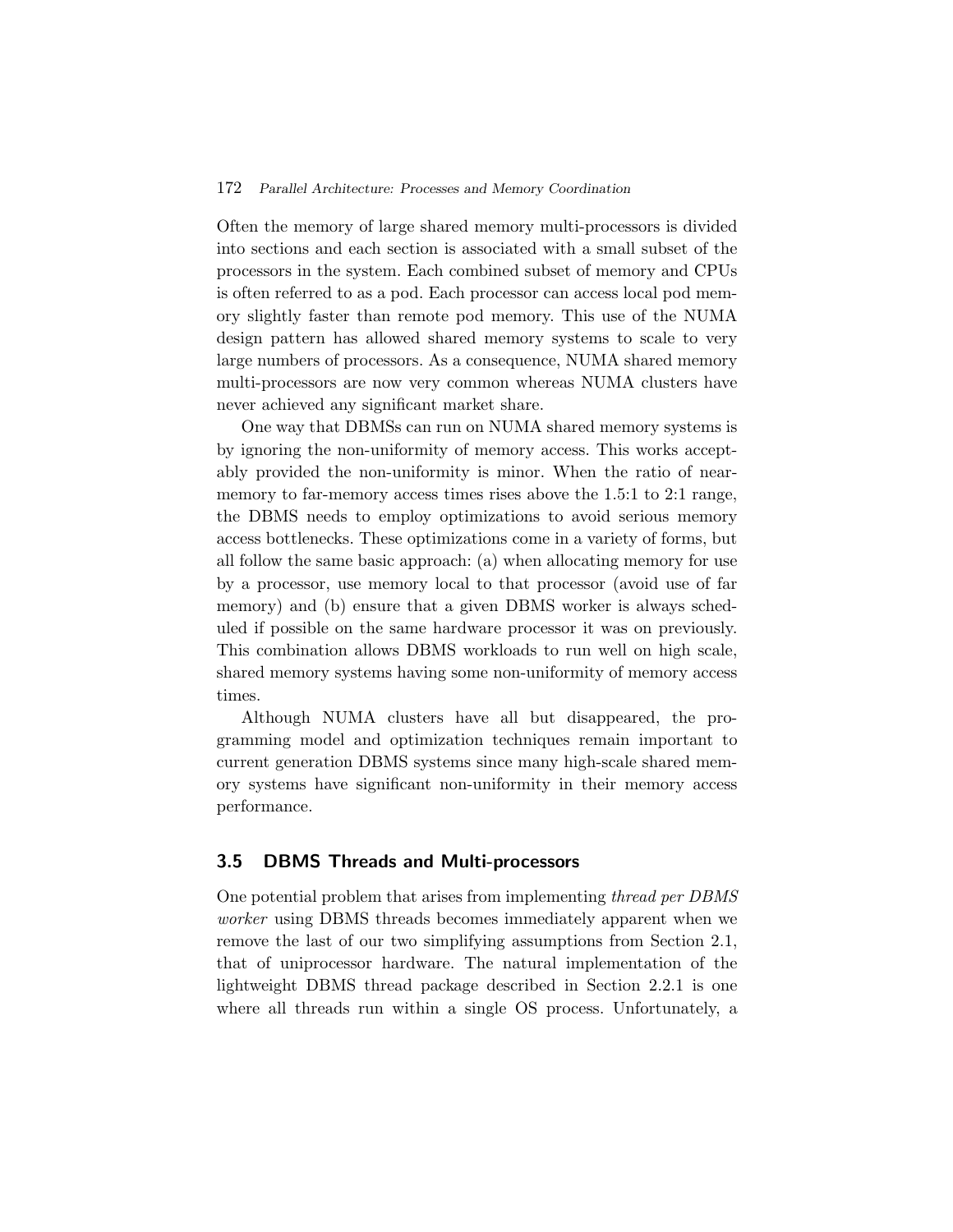single process can only be executed on one processor at a time. So, on a multi-processor system, the DBMS would only be using a single processor at a time and would leave the rest of the system idle. The early Sybase SQL Server architecture suffered this limitation. As shared memory multi-processors became more popular in the early 90s, Sybase quickly made architectural changes to exploit multiple OS processes.

When running DBMS threads within multiple processes, there will be times when one process has the bulk of the work and other processes (and therefore processors) are idle. To make this model work well under these circumstances, DBMSs must implement thread migration between processes. Informix did an excellent job of this starting with the Version 6.0 release.

When mapping DBMS threads to multiple OS processes, decisions need to be made about how many OS processes to employ, how to allocate the DBMS threads to OS threads, and how to distribute across multiple OS processes. A good rule of thumb is to have one process per physical processor. This maximizes the physical parallelism inherent in the hardware while minimizing the per-process memory overhead.

# **3.6 Standard Practice**

With respect to support for parallelism, the trend is similar to that of the last section: most of the major DBMSs support multiple models of parallelism. Due to the commercial popularity of shared-memory systems (SMPs, multi-core systems and combinations of both), sharedmemory parallelism is well-supported by all major DBMS vendors. Where we start to see divergence in support is in multi-node cluster parallelism where the broad design choices are shared-disk and sharednothing.

- *Shared-Memory*: All major commercial DBMS providers support shared memory parallelism including: IBM DB2, Oracle, and Microsoft SQL Server.
- *Shared-Nothing*: This model is supported by IBM DB2, Informix, Tandem, and NCR Teradata among others; Green-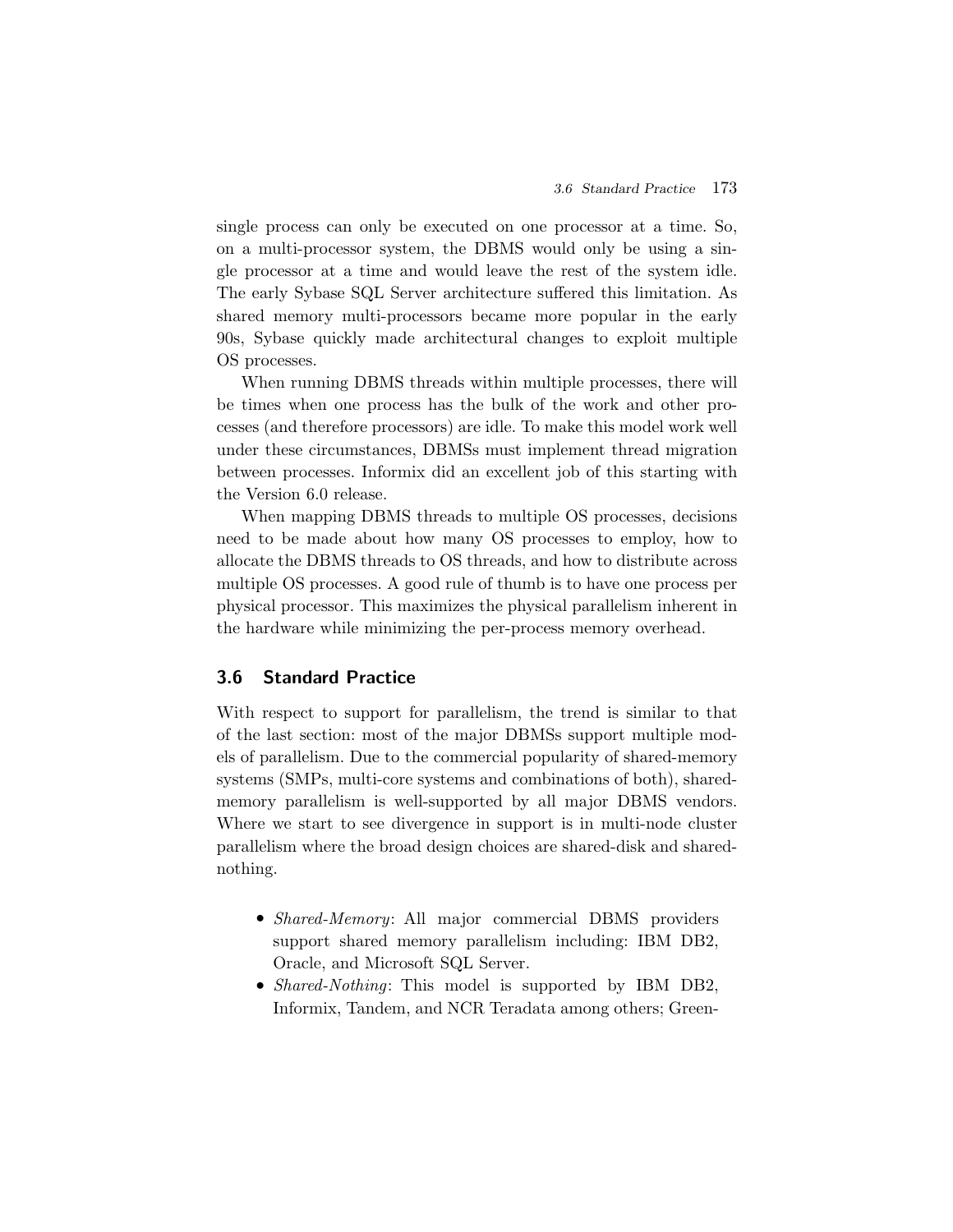#### 174 *Parallel Architecture: Processes and Memory Coordination*

plum offers a custom version of PostgreSQL that supports shared-nothing parallelism.

• *Shared-Disk*: This model is supported by Oracle RAC, RDB (acquired by Oracle from Digital Equipment Corp.), and IBM DB2 for zSeries amongst others.

IBM sells multiple different DBMS products, and chose to implement shared disk support in some and shared nothing in others. Thus far, none of the leading commercial systems have support for both shared-nothing and shared-disk in a single code base; Microsoft SQL Server has implemented neither.

## **3.7 Discussion and Additional Material**

The designs above represent a selection of hardware/software architecture models used in a variety of server systems. While they were largely pioneered in DBMSs, these ideas are gaining increasing currency in other data-intensive domains, including lower-level programmable data-processing backends like Map-Reduce [12] that are increasing users for a variety of custom data analysis tasks. However, even as these ideas are influencing computing more broadly, new questions are arising in the design of parallelism for database systems.

One key challenge for parallel software architectures in the next decade arises from the desire to exploit the new generation of "manycore" architectures that are coming from the processor vendors. These devices will introduce a new hardware design point, with dozens, hundreds or even thousands of processing units on a single chip, communicating via high-speed on-chip networks, but retaining many of the existing bottlenecks with respect to accessing off-chip memory and disk. This will result in new imbalances and bottlenecks in the memory path between disk and processors, which will almost certainly require DBMS architectures to be re-examined to meet the performance potential of the hardware.

A somewhat related architectural shift is being foreseen on a more "macro" scale, in the realm of services-oriented computing. Here, the idea is that large datacenters with tens of thousands of computers will host processing (hardware and software) for users. At this scale, appli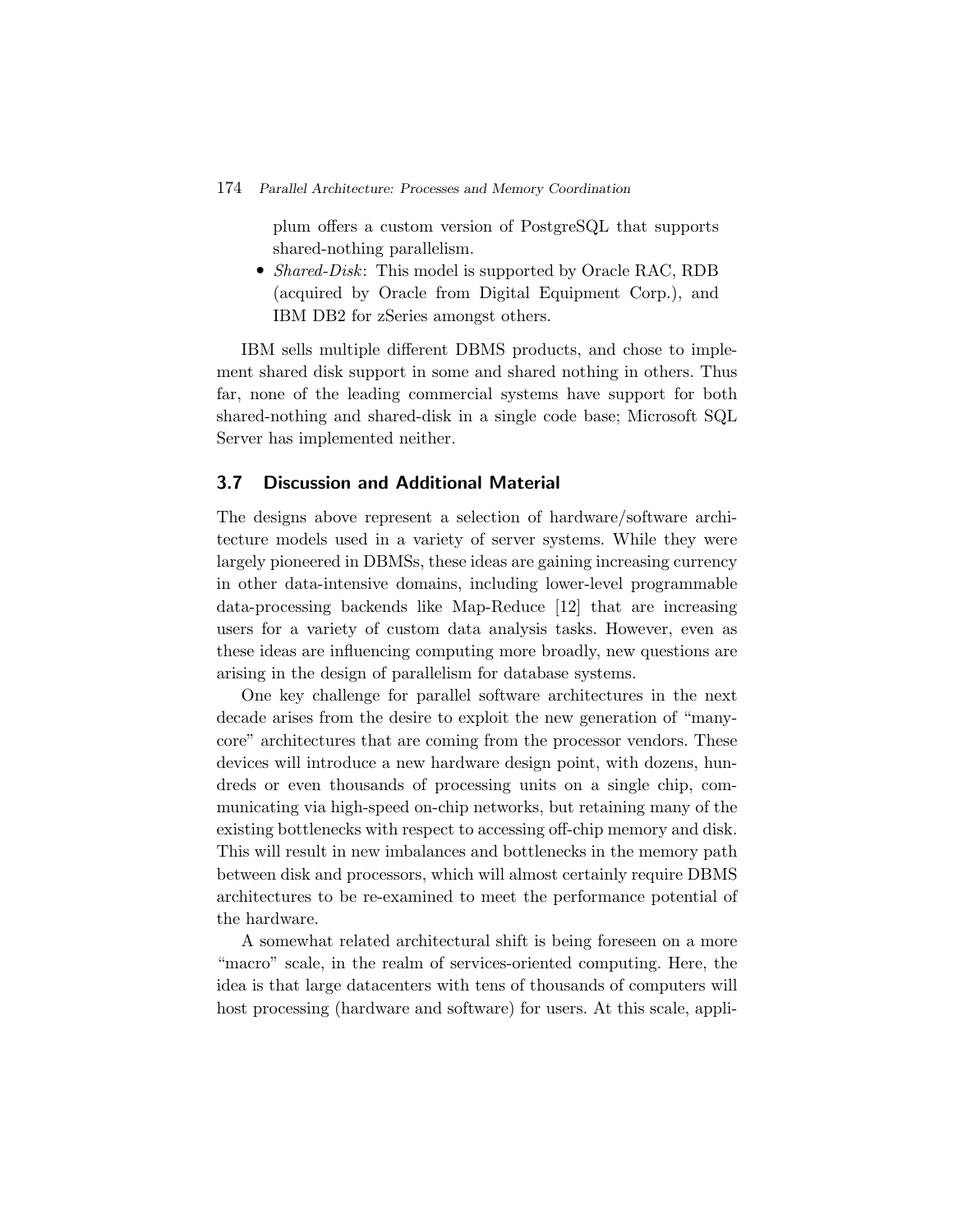cation and server administration is only affordable if highly automated. No administrative task can scale with the number of servers. And, since less reliable commodity servers are typically used and failures are more common, recovery from common failures needs to be fully automated. In services at scale there will be disk failures every day and several server failures each week. In this environment, administrative database backup is typically replaced by redundant online copies of the entire database maintained on different servers stored on different disks. Depending upon the value of the data, the redundant copy or copies may even be stored in a different datacenter. Automated offline backup may still be employed to recover from application, administrative, or user error. However, recovery from most common errors and failures is a rapid failover to a redundant online copy. Redundancy can be achieved in a number of ways: (a) replication at the data storage level (Storage-Area Networks), (b) data replication at the database storage engine level (as discussed in Section 7.4), (c) redundant execution of queries by the query processor (Section 6), or (d) redundant database requests auto-generated at the client software level (e.g., by web servers or application servers).

At a yet more decoupled level, it is quite common in practice for multiple servers with DBMS functionality to be deployed in tiers, in an effort to minimize the I/O request rate to the "DBMS of record." These schemes include various forms of middle-tier database caches for SQL queries, including specialized main-memory databases like Oracle TimesTen, and more traditional databases configured to serve this purpose (e.g., [55]). Higher up in the deployment stack, many object-oriented application-server architectures, supporting programming models like Enterprise Java Beans, can be configured to do transactional caching of application objects in concert with a DBMS. However, the selection, setup and management of these various schemes remains non-standard and complex, and elegant universally agreed-upon models have remained elusive.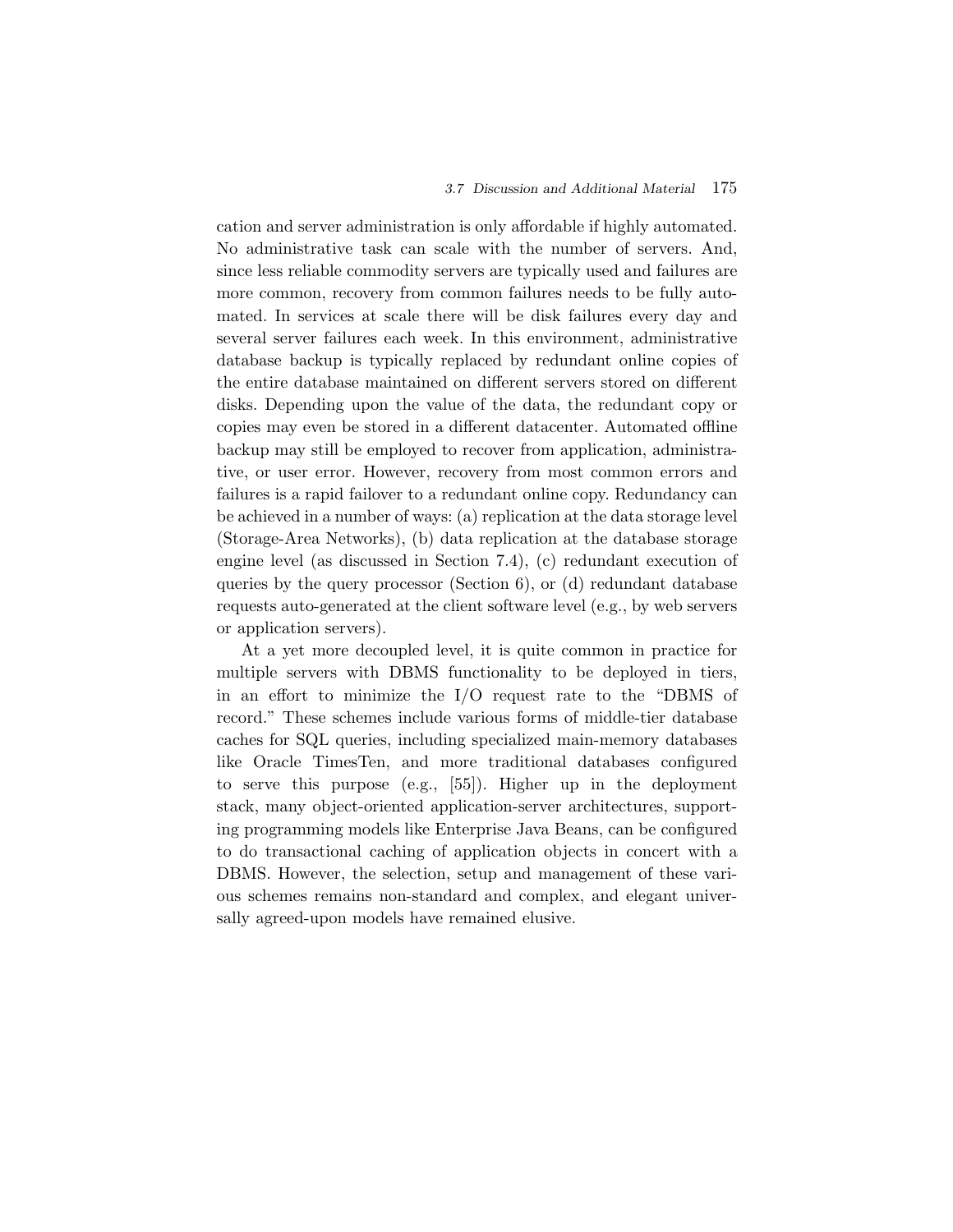# **4**

# **Relational Query Processor**

The previous sections stressed the macro-architectural design issues in a DBMS. We now begin a sequence of sections discussing design at a somewhat finer grain, addressing each of the main DBMS components in turn. Following our discussion in Section 1.1, we start at the top of the system with the Query Processor, and in subsequent sections move down into storage management, transactions, and utilities.

A relational query processor takes a declarative SQL statement, validates it, optimizes it into a procedural dataflow execution plan, and (subject to admission control) executes that dataflow program on behalf of a client program. The client program then fetches ("pulls") the result tuples, typically one at a time or in small batches. The major components of a relational query processor are shown in Figure 1.1. In this section, we concern ourselves with both the query processor and some non-transactional aspects of the storage manager's access methods. In general, relational query processing can be viewed as a single-user, single-threaded task. Concurrency control is managed transparently by lower layers of the system, as described in Section 5. The only exception to this rule is when the DBMS must explicitly "pin" and "unpin" buffer pool pages while operating on them so that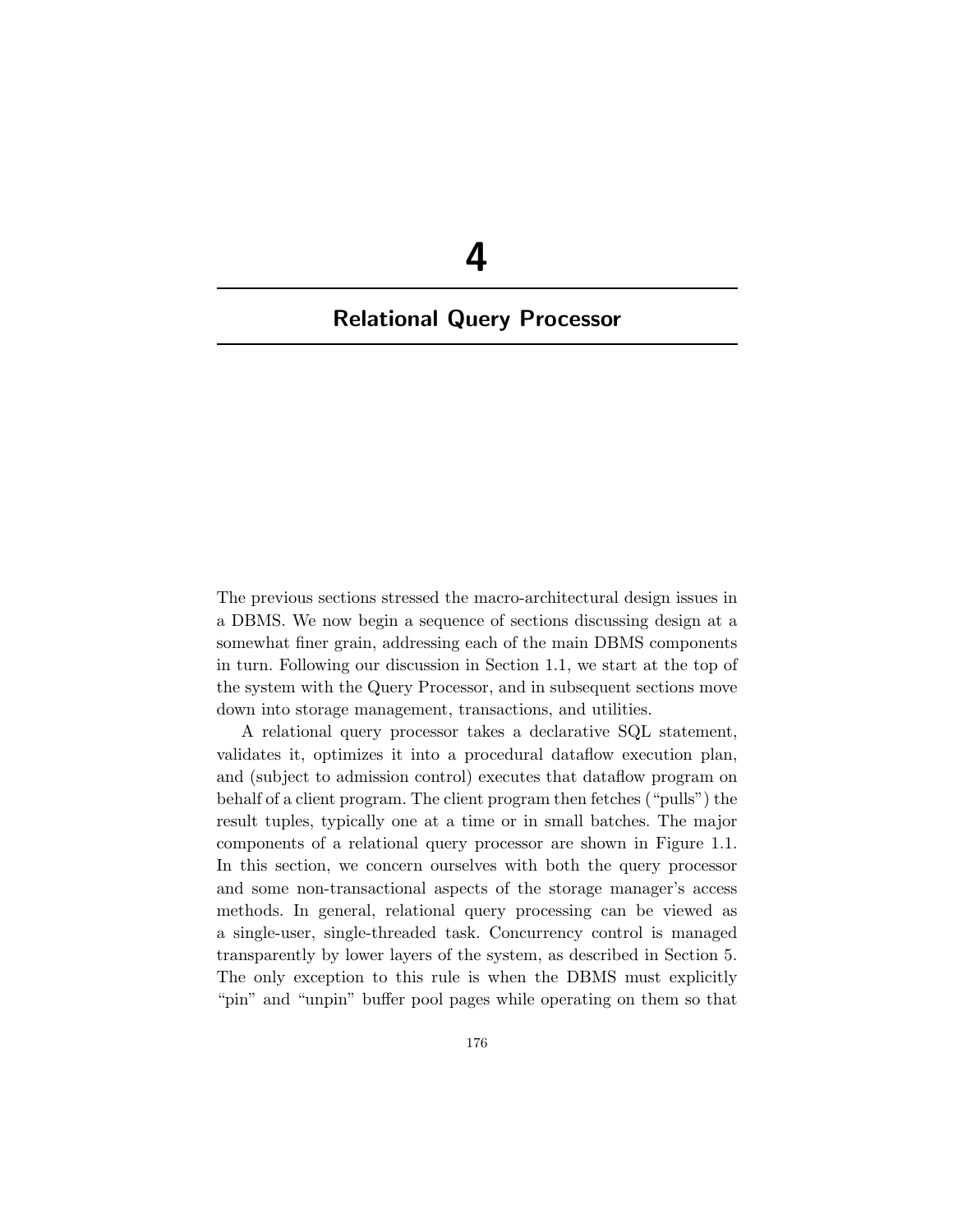they remain resident in memory during brief, critical operations as we discuss in Section 4.4.5.

In this section we focus on the common-case SQL commands: Data Manipulation Language (DML) statements including SELECT, INSERT, UPDATE, and DELETE. Data Definition Language (DDL) statements such as CREATE TABLE and CREATE INDEX are typically not processed by the query optimizer. These statements are usually implemented procedurally in static DBMS logic through explicit calls to the storage engine and catalog manager (described in Section 6.1). Some products have begun optimizing a small subset of DDL statements as well and we expect this trend to continue.

# **4.1 Query Parsing and Authorization**

Given an SQL statement, the main tasks for the SQL Parser are to (1) check that the query is correctly specified, (2) resolve names and references, (3) convert the query into the internal format used by the optimizer, and (4) verify that the user is authorized to execute the query. Some DBMSs defer some or all security checking to execution time but, even in these systems, the parser is still responsible for gathering the data needed for the execution-time security check.

Given an SQL query, the parser first considers each of the table references in the FROM clause. It canonicalizes table names into a fully qualified name of the form server.database.schema.table. This is also called a *four part* name. Systems that do not support queries spanning multiple servers need only canonicalize to database.schema.table, and systems that support only one database per DBMS can canonicalize to just schema.table. This canonicalization is required since users have context-dependent defaults that allow single part names to be used in the query specification. Some systems support multiple names for a table, called *table aliases*, and these must be substituted with the fully qualified table name as well.

After canonicalizing the table names, the query processor then invokes the *catalog manager* to check that the table is registered in the system catalog. It may also cache metadata about the table in internal query data structures during this step. Based on information about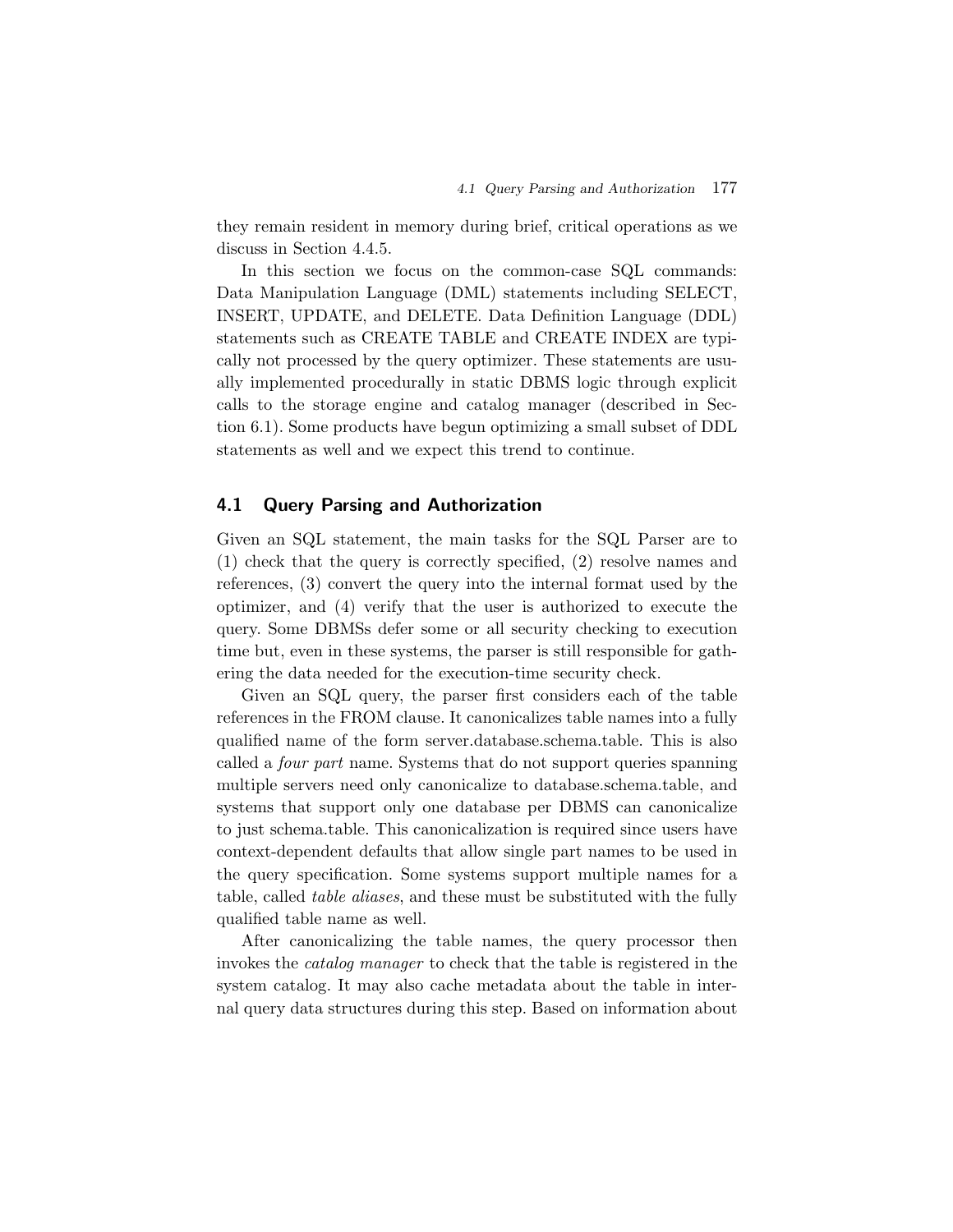the table, it then uses the catalog to ensure that attribute references are correct. The data types of attributes are used to drive the disambiguation logic for overloaded functional expressions, comparison operators, and constant expressions. For example, consider the expression (EMP. salary  $*$  1.15) < 75000. The code for the multiplication function and comparison operator, and the assumed data type and internal format of the strings "1.15" and "75000," will depend upon the data type of the EMP.salary attribute. This data type may be an integer, a floating-point number, or a "money" value. Additional standard SQL syntax checks are also applied, including the consistent usage of tuple variables, the compatibility of tables combined via set operators (UNION/INTERSECT/EXCEPT), the usage of attributes in the SELECT list of aggregation queries, the nesting of subqueries, and so on.

If the query parses successfully, the next phase is authorization checking to ensure that the user has appropriate permissions (SELECT/DELETE/INSERT/UPDATE) on the tables, user defined functions, or other objects referenced in the query. Some systems perform full authorization checking during the statement parse phase. This, however, is not always possible. Systems that support row-level security, for example, cannot do full security checking until execution time because the security checks can be data-value dependent. Even when authorization could theoretically be statically validated at compilation time, deferring some of this work to query plan execution time has advantages. Query plans that defer security checking to execution time can be shared between users and do not require recompilation when security changes. As a consequence, some portion of security validation is typically deferred to query plan execution.

It is possible to constraint-check constant expressions during compilation as well. For example, an UPDATE command may have a clause of the form SET EMP.salary  $= -1$ . If an integrity constraint specifies positive values for salaries, the query need not even be executed. Deferring this work to execution time, however, is quite common.

If a query parses and passes validation, then the internal format of the query is passed on to the query rewrite module for further processing.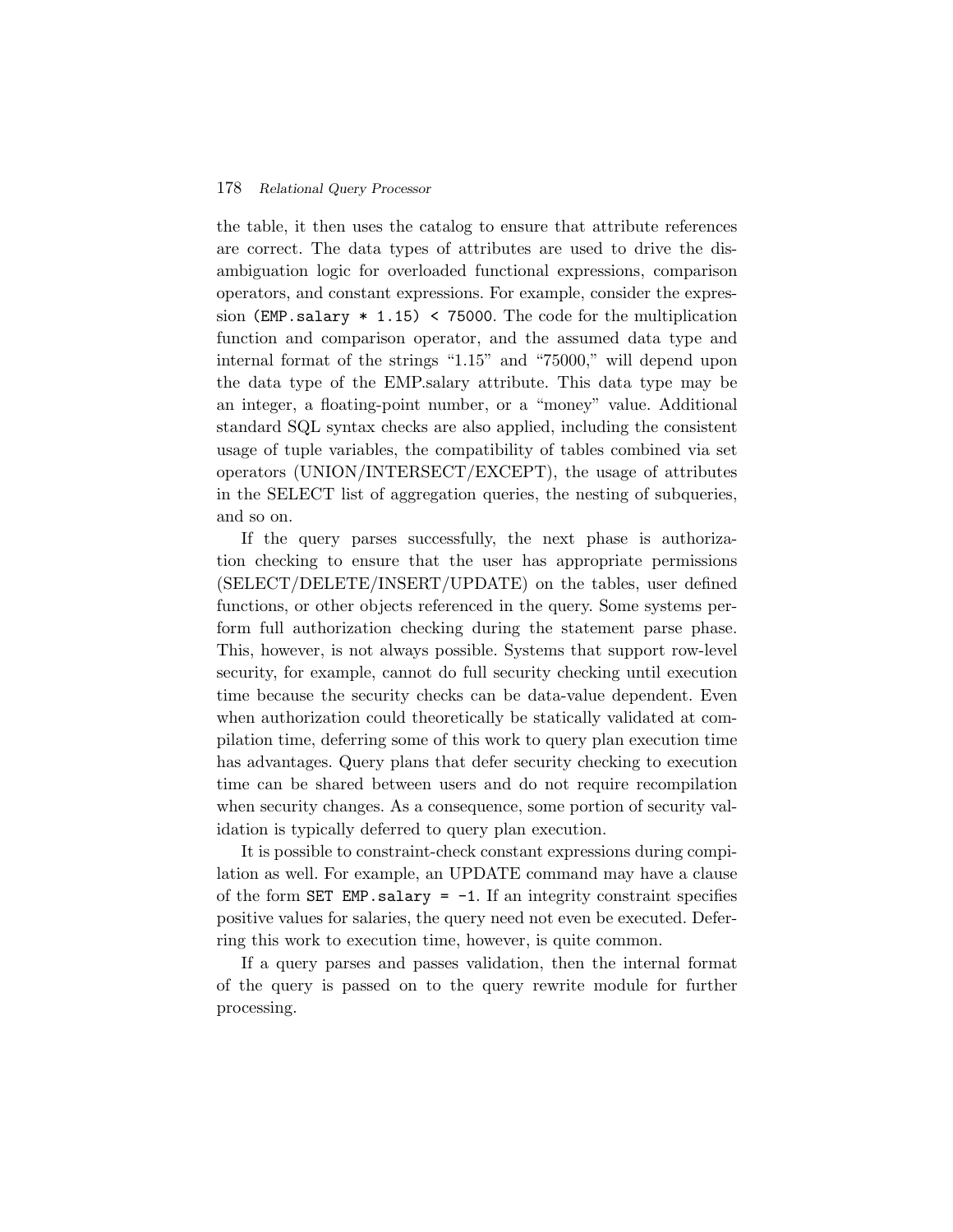# **4.2 Query Rewrite**

The query rewrite module, or rewriter, is responsible for simplifying and normalizing the query without changing its semantics. It can rely only on the query and on metadata in the catalog, and cannot access data in the tables. Although we speak of "rewriting" the query, most rewriters actually operate on an internal representation of the query, rather than on the original SQL statement text. The query rewrite module usually outputs an internal representation of the query in the same internal format that it accepted at its input.

The rewriter in many commercial systems is a logical component whose actual implementation is in either the later phases of query parsing or the early phases of query optimization. In DB2, for example, the rewriter is a stand-alone component, whereas in SQL Server the query rewriting is done as an early phase of the Query Optimizer. Nonetheless, it is useful to consider the rewriter separately, even if the explicit architectural boundary does not exist in all systems.

The rewriter's main responsibilities are:

- *View expansion*: Handling views is the rewriter's main traditional role. For each view reference that appears in the FROM clause, the rewriter retrieves the view definition from the catalog manager. It then rewrites the query to (1) replace that view with the tables and predicates referenced by the view and (2) substitute any references to that view with column references to tables in the view. This process is applied recursively until the query is expressed exclusively over tables and includes no views. This view expansion technique, first proposed for the set-based QUEL language in INGRES [85], requires some care in SQL to correctly handle duplicate elimination, nested queries, NULLs, and other tricky details [68].
- *Constant arithmetic evaluation*: Query rewrite can simplify constant arithmetic expressions: e.g., R.x < 10+2+R.y is rewritten as  $R.x < 12+R.y$ .
- *Logical rewriting of predicates*: Logical rewrites are applied based on the predicates and constants in the WHERE clause.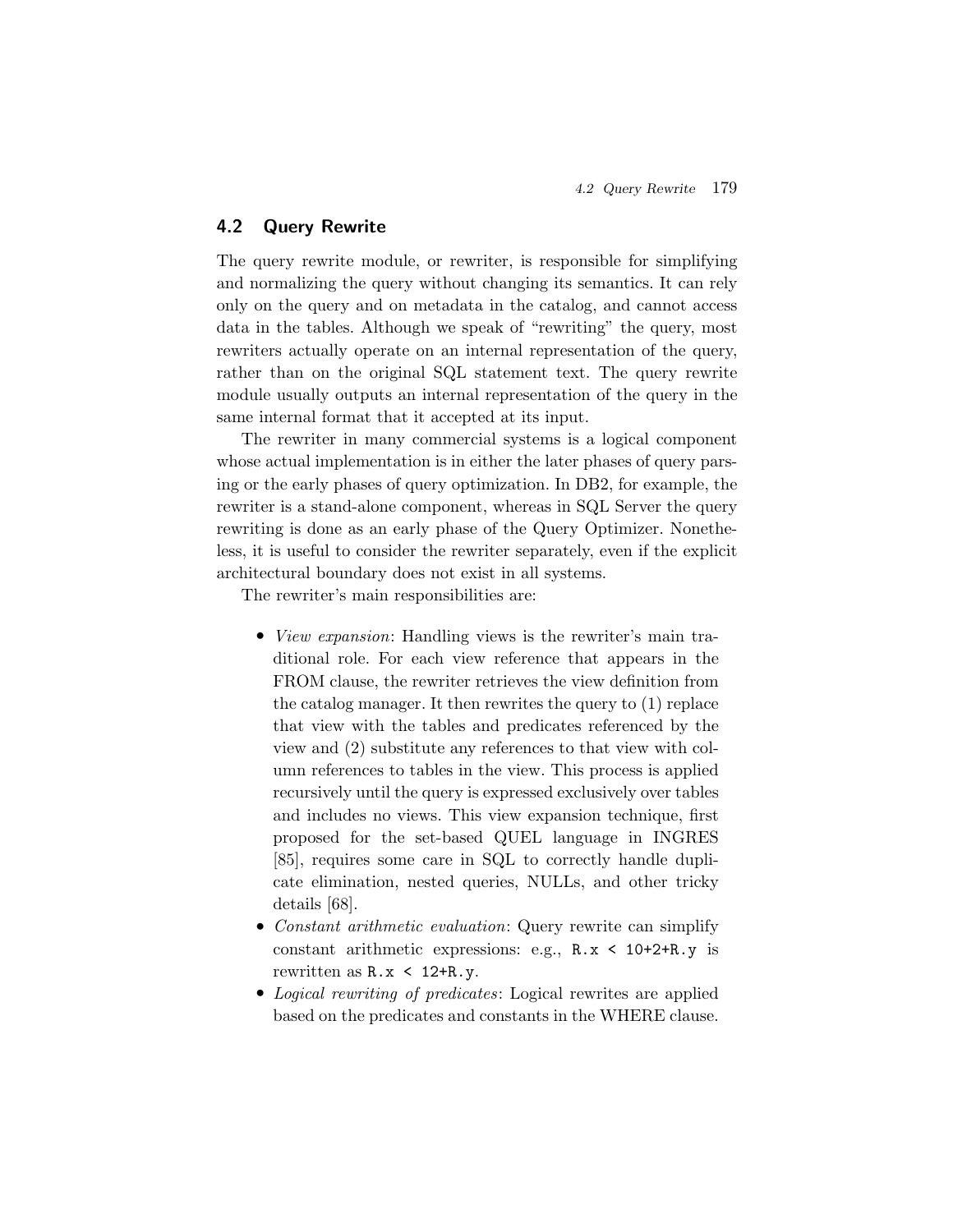Simple Boolean logic is often applied to improve the match between expressions and the capabilities of index-based access methods. A predicate such as NOT Emp.Salary > 1000000, for example, may be rewritten as  $Emp.Salary \leq$ 1000000. These logical rewrites can even short-circuit query execution, via simple satisfiability tests. The expression Emp.salary < 75000 AND Emp.salary > 1000000, for example, can be replaced with FALSE. This might allow the system to return an empty query result without accessing the database. Unsatisfiable queries may seem implausible, but recall that predicates may be "hidden" inside view definitions and unknown to the writer of the outer query. The query above, for example, may have resulted from a query for underpaid employees over a view called "Executives." Unsatisfiable predicates also form the basis for "partition elimination" in parallel installations of Microsoft SQL Server: when a relation is horizontally range partitioned across disk volumes via range predicates, the query need not be run on a volume if its range-partition predicate is unsatisfiable in conjunction with the query predicates.

An additional, important logical rewrite uses the transitivity of predicates to induce new predicates R.x < 10 AND  $R.x = S.y$ , for example, suggests adding the additional predicate "AND S.y < 10." Adding these transitive predicates increases the ability of the optimizer to choose plans that filter data early in execution, especially through the use of index-based access methods.

• *Semantic optimization*: In many cases, integrity constraints on the schema are stored in the catalog, and can be used to help rewrite some queries. An important example of such optimization is *redundant join elimination*. This arises when a foreign key constraint binds a column of one table (e.g., Emp.deptno) to another table (Dept). Given such a foreign key constraint, it is known that there is exactly one Dept for each Emp and that the Emp tuple could not exist without a corresponding Dept tuple (the parent).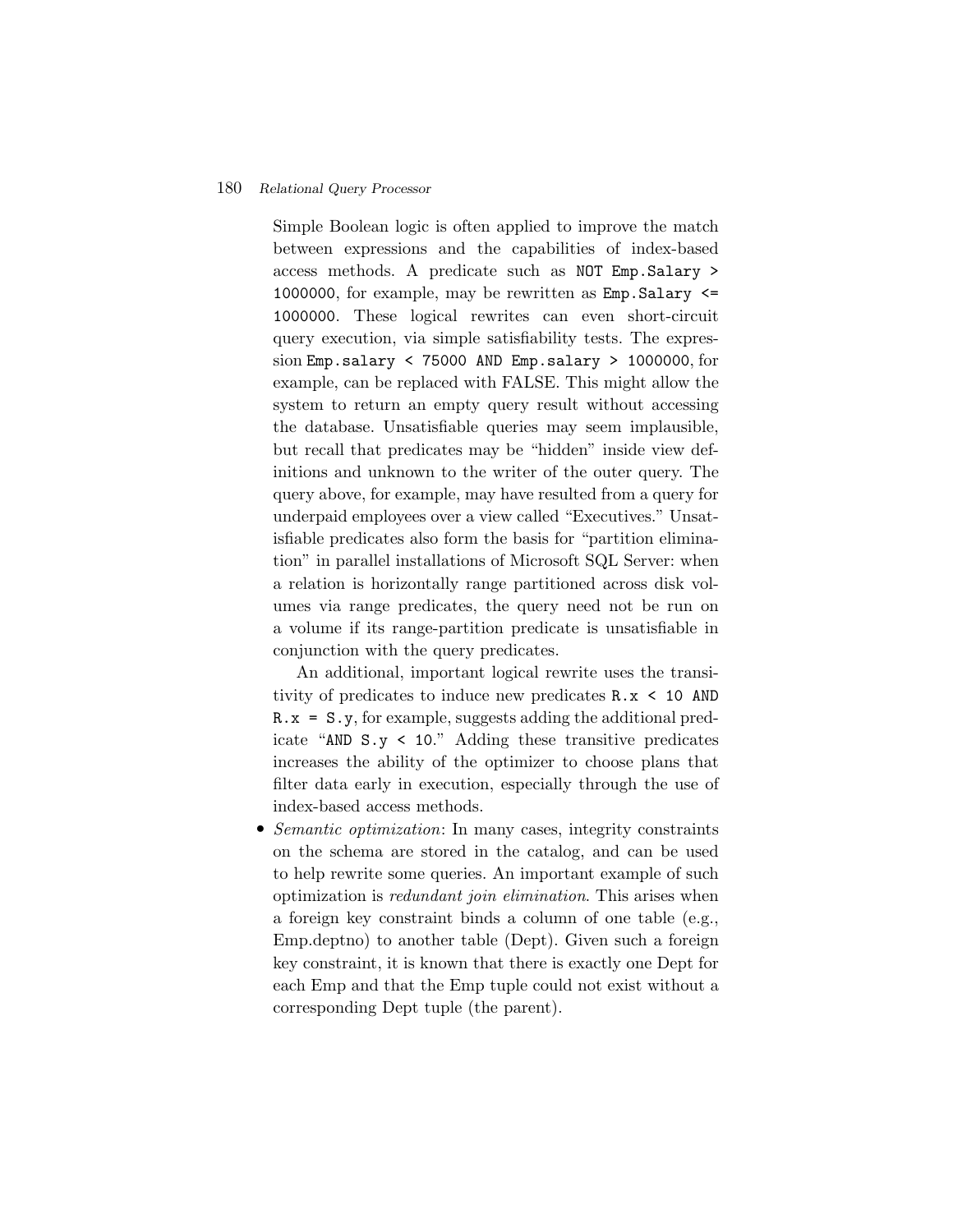Consider a query that joins the two tables but does not make use of the Dept columns:

```
SELECT Emp.name, Emp.salary
  FROM Emp, Dept
  WHERE Emp.deptno = Dept.dno
```
Such queries can be rewritten to remove the Dept table (assuming Emp.deptno is constrained to be non-null), and hence the join. Again, such seemingly implausible scenarios often arise naturally via views. A user, for example, may submit a query about employee attributes over a view EMPDEPT that joins those two tables. Database applications such as Siebel use very wide tables and, where the underlying database does not support tables of sufficient width, they use multiple tables with a view over these tables. Without redundant join elimination, this view-based widetable implementation would perform very poorly.

Semantic optimizations can also circumvent query execution entirely when constraints on the tables are incompatible with query predicates.

• *Subquery flattening and other heuristic rewrites*: Query optimizers are among the most complex components in currentgeneration commercial DBMSs. To keep that complexity bounded, most optimizers operate on individual SELECT-FROM-WHERE query blocks in isolation and do not optimize across blocks. So rather than further complicate query optimizers, many systems rewrite queries into a form better suited for the optimizer. This transformation is sometimes called query normalization. One example class of normalizations is to rewrite semantically equivalent queries into a canonical form, in an effort to ensure that semantically equivalent queries will be optimized to produce the same query plan. Another important heuristic is to flatten nested queries when possible to maximally expose opportunities for the query optimizer's single-block optimizations. This turns out to be very tricky in some cases in SQL, due to issues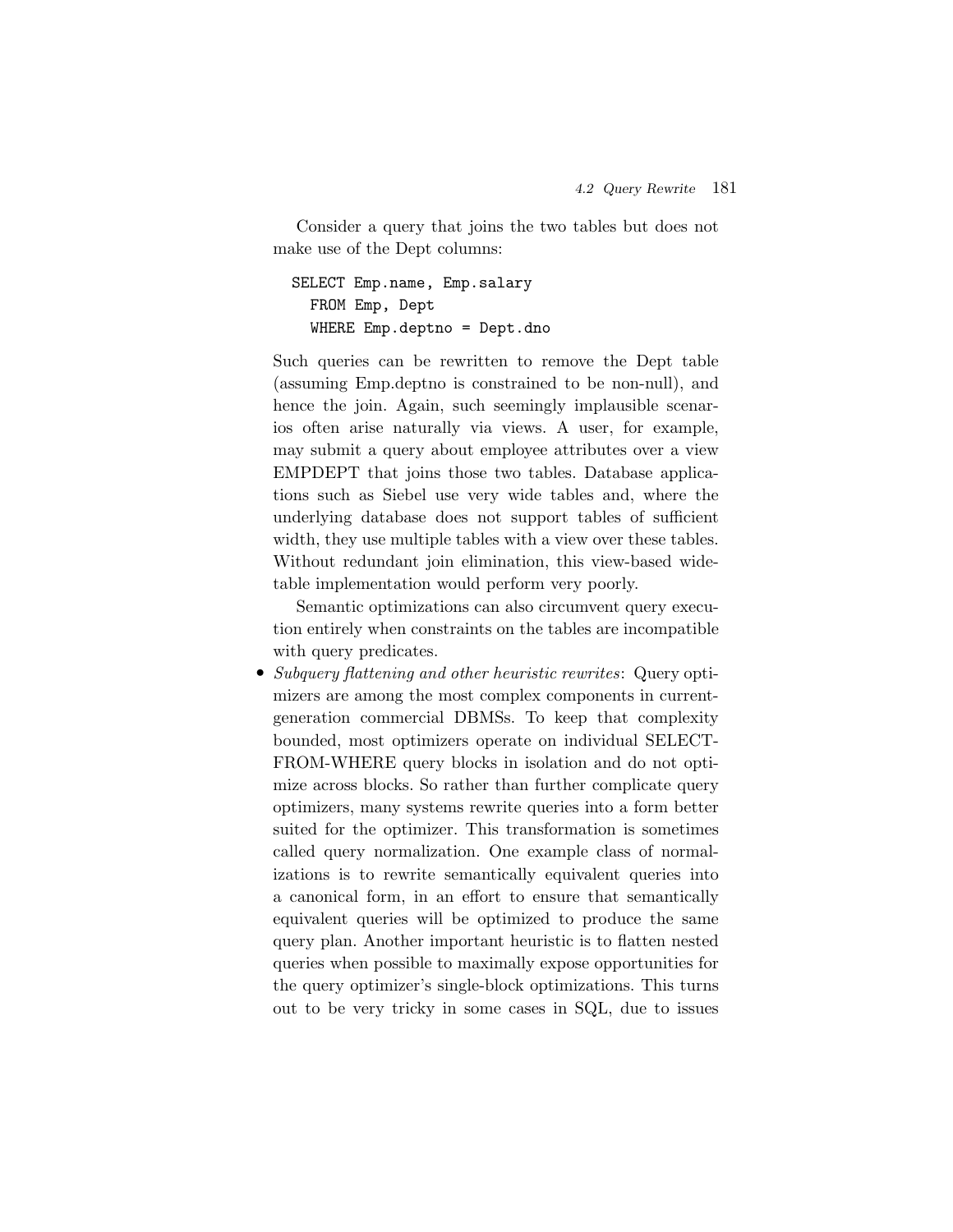like duplicate semantics, subqueries, NULLs, and correlation [68, 80]. In the early days, subquery flattening was a purely heuristic rewrite but some products are now basing the rewrite decision on cost-based analysis. Other rewrites are possible across query blocks as well. Predicate transitivity, for example, can allow predicates to be copied across subqueries [52]. Flattening correlated subqueries is especially important to achieve good performance in parallel architectures: correlated subqueries result in "nested-loop" style comparisons across query blocks, which serializes the execution of the subqueries despite the availability of parallel resources.

# **4.3 Query Optimizer**

The query optimizer's job is to transform an internal query representation into an efficient *query plan* for executing the query (Figure 4.1). A query plan can be thought of as a dataflow diagram that pipes table data through a graph of query *operators*. In many systems, queries are first broken into SELECT-FROM-WHERE query blocks. The optimization of each individual query block is then done using techniques similar to those described in the famous paper by Selinger *et al.* on the System R optimizer [79]. On completion, a few operators are typically added to the top of each query block as post-processing to compute GROUP BY, ORDER BY, HAVING and DISTINCT clauses if they exist. The various blocks are then stitched together in a straightforward fashion.

The resulting query plan can be represented in a number of ways. The original System R prototype compiled query plans into machine code, whereas the early INGRES prototype generated an interpretable query plan. Query interpretation was listed as a "mistake" by the INGRES authors in their retrospective paper in the early 1980's [85], but Moore's law and software engineering have vindicated the INGRES decision to some degree. Ironically, compiling to machine code is listed by some researchers on the System R project as a mistake. When the System R code base was made into a commercial DBMS system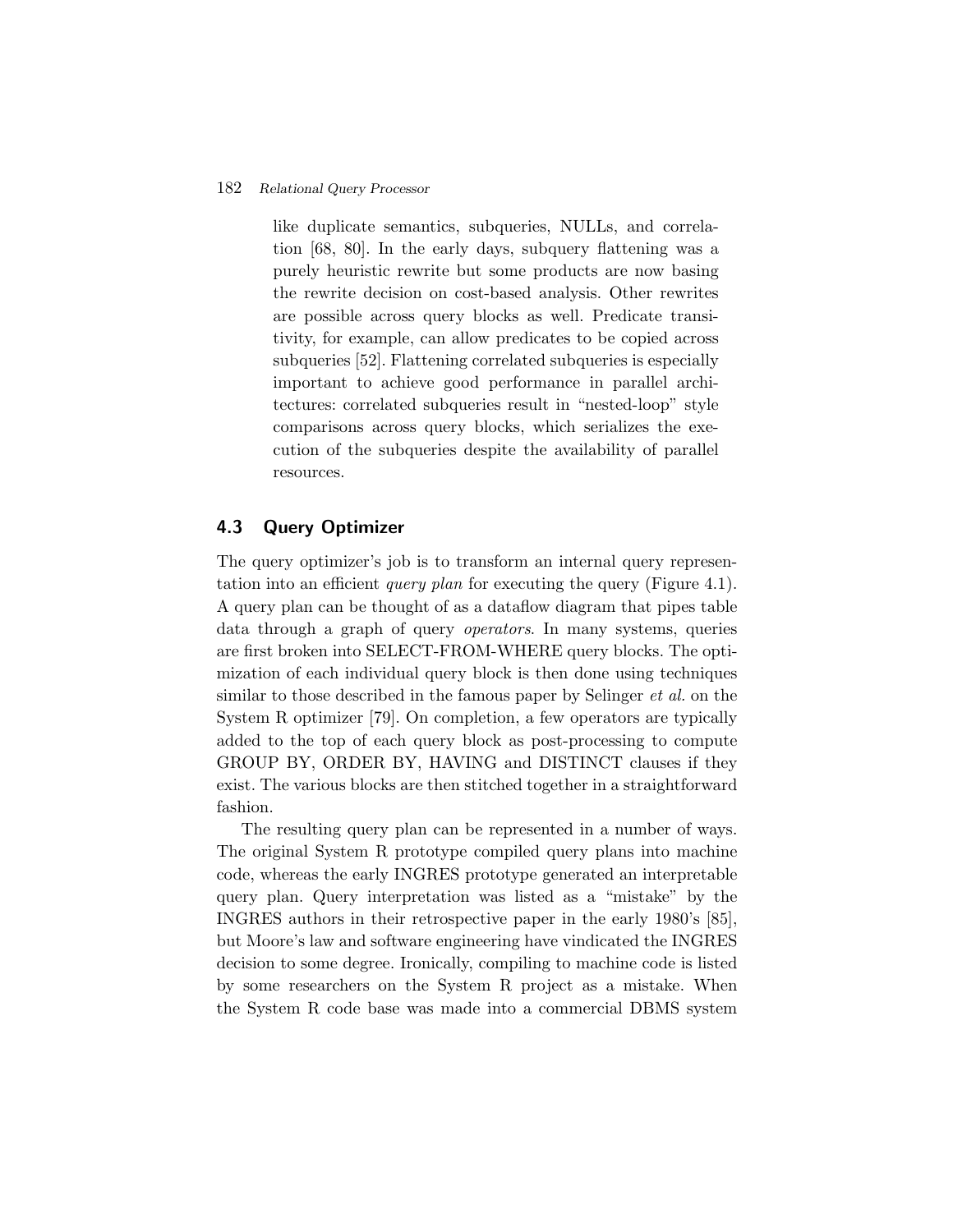

Fig. 4.1 A Query plan. Only the main physical operators are shown.

(SQL/DS) the development team's first change was to replace the machine code executor with an interpreter.

To enable cross-platform portability, everymajorDBMS now compiles queries into some kind of interpretable data structure. The only difference between them is the intermediate form's level of abstraction. The query plan in some systems is a very lightweight object, not unlike a relational algebraic expression, that is annotated with the names of access methods, join algorithms, and so on. Other systems use a lower-level language of "op-codes," closer in spirit to Java byte codes than to relational algebraic expressions. For simplicity in our discussion, we focus on algebra-like query representations in the remainder of this paper.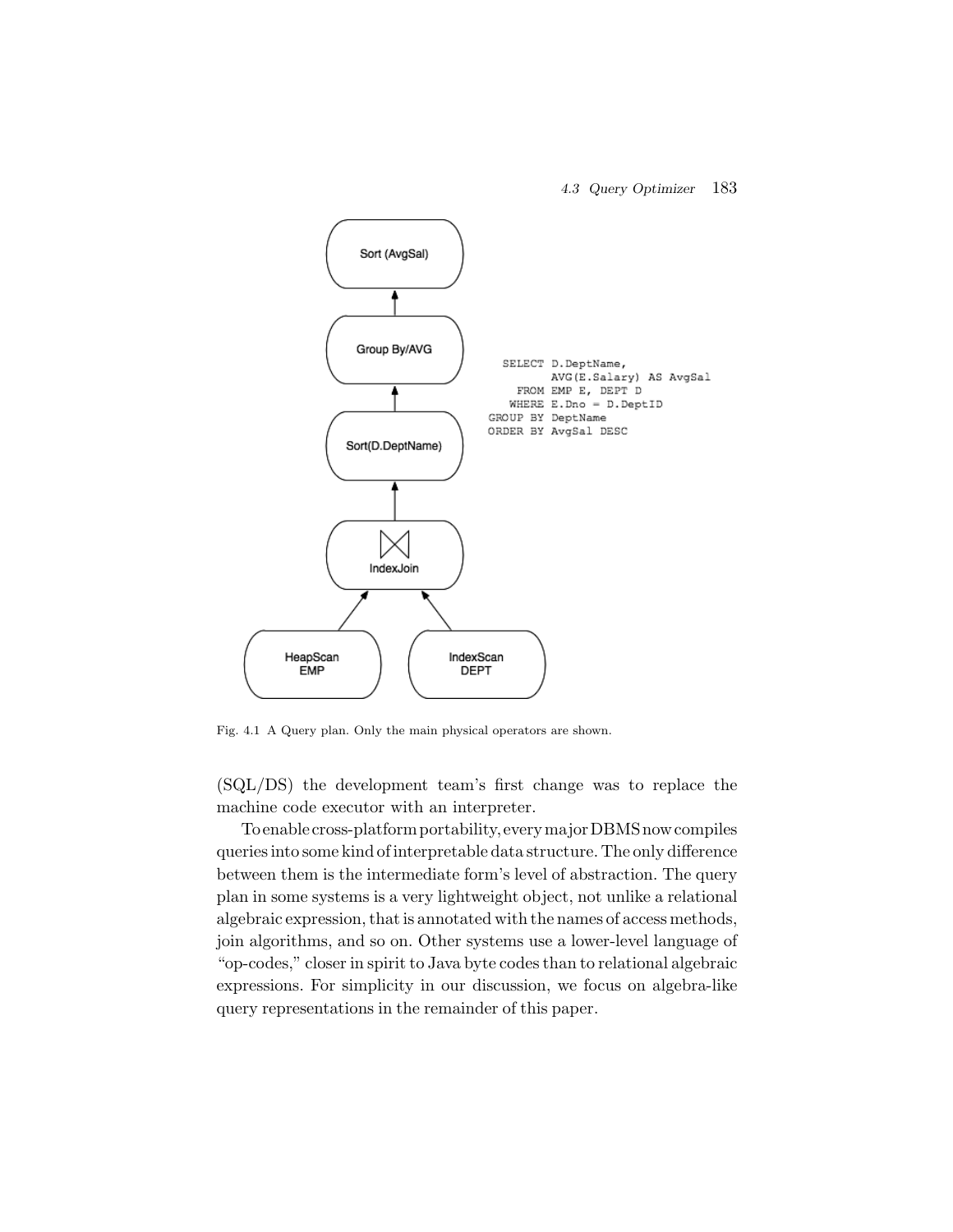Although Selinger's paper is widely considered the "bible" of query optimization, it was preliminary research. All systems extend this work significantly in a number of dimensions. Among the main extensions are:

- *Plan space*: The System R optimizer constrained its plan space somewhat by focusing only on "left-deep" query plans (where the right-hand input to a join must be a base table), and by "postponing Cartesian products" (ensuring that Cartesian products appear only after all joins in a dataflow). In commercial systems today, it is well known that "bushy" trees (with nested right-hand inputs) and early use of Cartesian products can be useful in some cases. Hence both options are considered under some circumstances by most systems.
- *Selectivity estimation*: The selectivity estimation techniques in the Selinger paper are based on simple table and index cardinalities and are naïve by the standards of current generation systems. Most systems today analyze and summarize the distributions of values in attributes via histograms and other summary statistics. Since this involves visiting every value in each column, it can be relatively expensive. Consequently, some systems use sampling techniques to get an estimation of the distribution without the expense of an exhaustive scan.

Selectivity estimates for joins of base tables can be made by "joining" the histograms on the join columns. To move beyond single-column histograms, more sophisticated schemes to incorporate issues like dependencies among columns have recently been proposed [16, 69]. These innovations have begun to show up in commercial products, but considerable progress remains to be made. One reason for the slow adoption of these schemes was a longstanding flaw in many industry benchmarks: the data generators in benchmarks like TPC-D and TPC-H generated statistically independent values in columns, and hence did not encourage the adoption of technology to handle "real" data distributions. This benchmark flaw has been addressed in the TPC-DS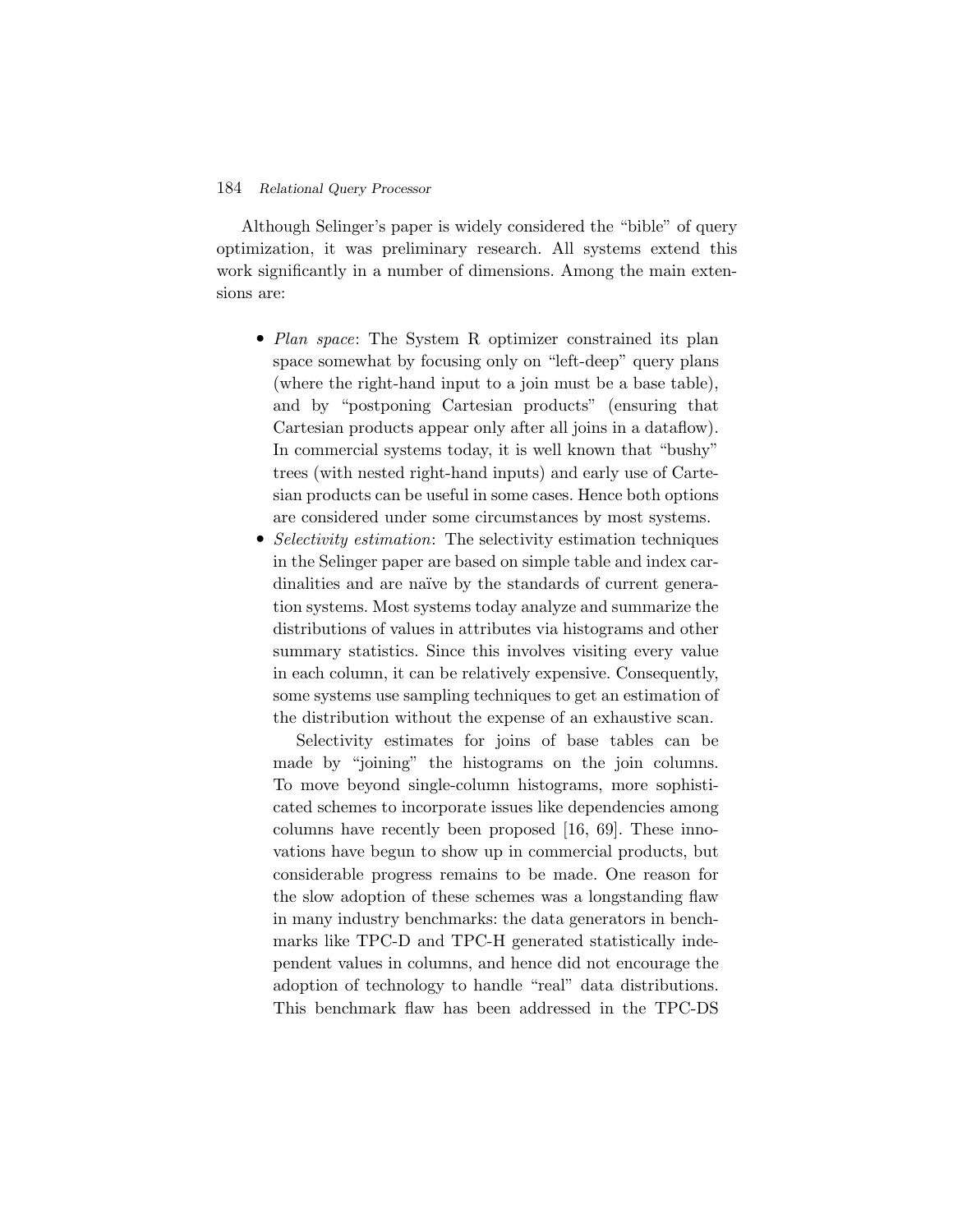benchmark [70]. Despite slow adoption rates, the benefits of improved selectivity estimation are widely recognized. Ioannidis and Christodoulakis noted that errors in selectivity early in optimization propagate multiplicatively up the plan tree and result in terrible subsequent estimations [45].

• *Search Algorithms*: Some commercial systems, notably those of Microsoft and Tandem, discard Selinger's dynamic programming optimization approach in favor of a goal-directed "top-down" search scheme based on the techniques used in Cascades [25]. Top-down search can in some instances lower the number of plans considered by an optimizer [82], but can also have the negative effect of increasing optimizer memory consumption. If practical success is an indication of quality, then the choice between top-down search and dynamic programming is irrelevant. Each has been shown to work well in state-of-the-art optimizers, and both still have runtimes and memory requirements that are, unfortunately, exponential in the number of tables in a query.

Some systems fall back on heuristic search schemes for queries with "too many" tables. Although the research literature of randomized query optimization heuristics is interesting [5, 18, 44, 84], the heuristics used in commercial systems tend to be proprietary, and apparently do not resemble the randomized query optimization literature. An educational exercise is to examine the query "optimizer" of the open-source MySQL engine, which at last check was entirely heuristic and relied mostly on exploiting indexes and key/foreign-key constraints. This is reminiscent of early (and infamous) versions of Oracle. In some systems, a query with too many tables in the FROM clause can only be executed if the user explicitly directs the optimizer how to choose a plan (via so-called optimizer "hints" embedded in the SQL).

• *Parallelism*: Every major commercial DBMS today has some support for parallel processing. Most also support "intraquery" parallelism: the ability to speed up a single query via the use of multiple processors. The query optimizer needs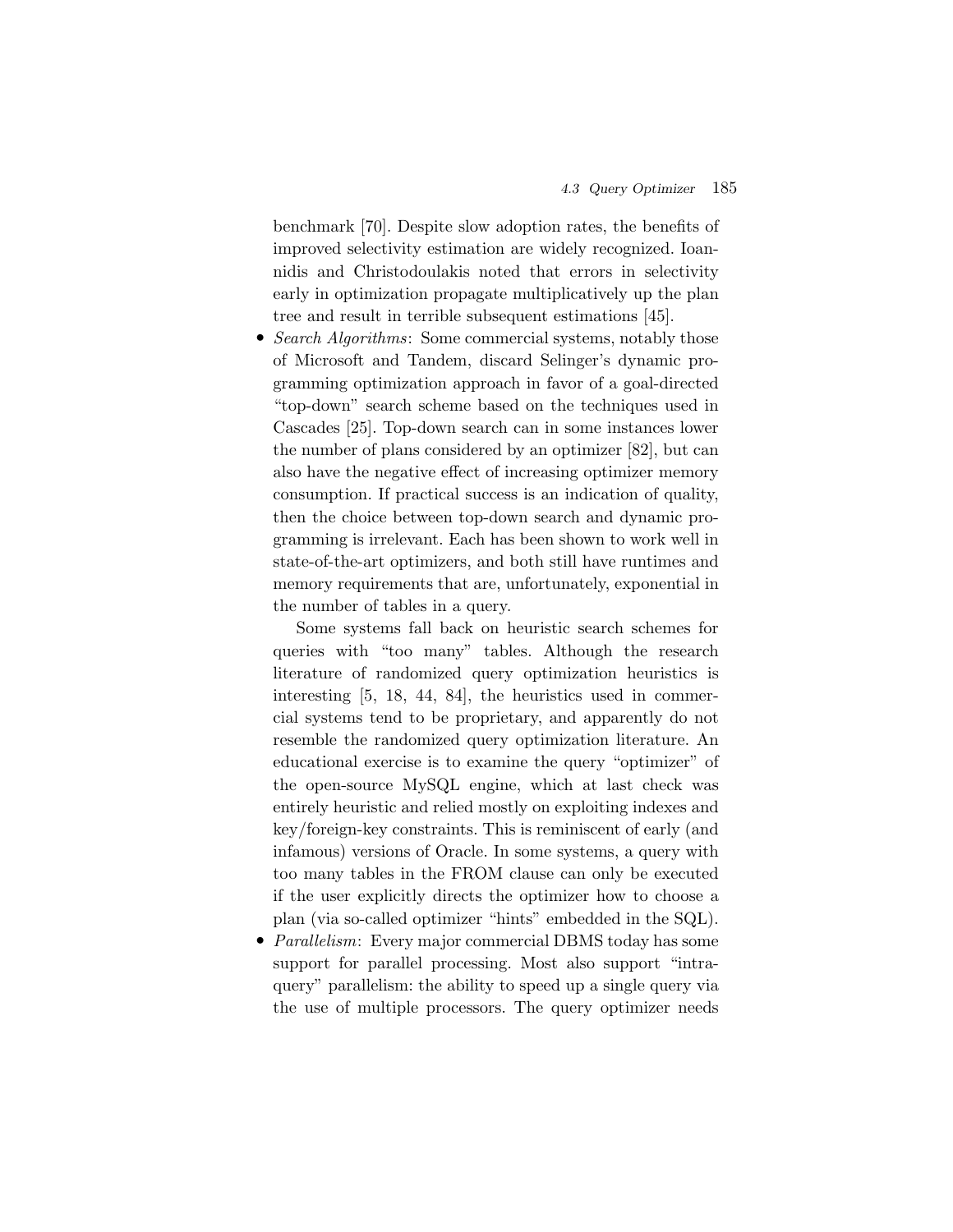to get involved in determining how to schedule operators and parallelized operators — across multiple CPUs, and (in the shared-nothing or shared-disk cases) across multiple separate computers. Hong and Stonebraker [42] chose to avoid the parallel optimization complexity problem and use two phases: first a traditional single-system optimizer is invoked to pick the best single-system plan, and then this plan is scheduled across multiple processors or machines. Research has been published on this second optimization phase [19, 21] although it is not clear to what extent these results have influenced current practice.

Some commercial systems implement the two-phase approach described above. Others attempt to model the cluster network topology and data distribution across the cluster to produce an optimal plan in a single phase. While the single pass approach can be shown to produce better plans under some circumstances, it's not clear whether the additional query plan quality possible using a single phase approach justifies the additional optimizer complexity. Consequently, many current implementations still favor the twophase approach. Currently this area seems to be more like art than science. The Oracle OPS (now called RAC) shareddisk cluster uses a two phase optimizer. IBM DB2 Parallel Edition (now called DB2 Database Partitioning Feature) was first implemented using a two-phase optimizer but has since been evolving toward a single-phase implementation.

• *Auto-Tuning*: A variety of ongoing industrial research efforts attempt to improve the ability of a DBMS to make tuning decisions automatically. Some of these techniques are based on collecting a query workload, and then using the optimizer to find the plan costs via various "what-if" analyses. What if, for example, other indexes had existed or the data had been laid out differently? An optimizer needs to be adjusted somewhat to support this activity efficiently, as described by Chaudhuri and Narasayya [12]. The Learning Optimizer (LEO) work of Markl et al. [57] is also in this vein.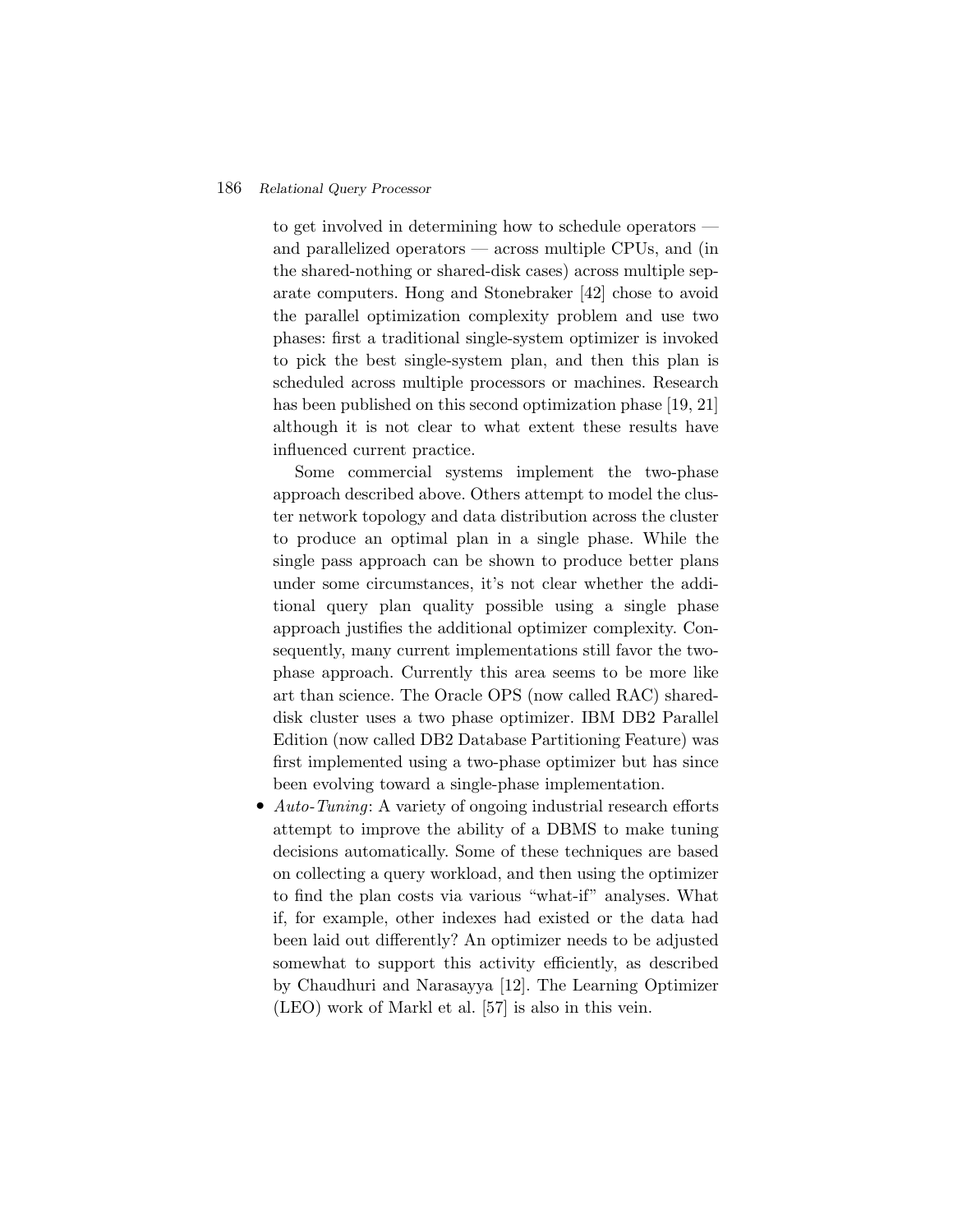# **4.3.1 A Note on Query Compilation and Recompilation**

SQL supports the ability to "prepare" a query: to pass it through the parser, rewriter and, optimizer, store the resulting query execution plan, and use it in subsequent "execute" statements. This is even possible for dynamic queries (e.g., from web forms) that have program variables in the place of query constants. The only wrinkle is that during selectivity estimation, the variables that are provided by the forms are assumed by the optimizer to take on "typical" values. When non-representative "typical" values are chosen, extremely poor query execution plans can result. Query preparation is especially useful for form-driven, canned queries over fairly predictable data: the query is prepared when the application is written, and when the application goes live, users do not experience the overhead of parsing, rewriting, and optimizing.

Although preparing a query when an application is written can improve performance, this is a very restrictive application model. Many application programmers, as well as toolkits like Ruby on Rails, build SQL statements dynamically during program execution, so precompiling is not an option. Because this is so common, DBMSs store these dynamic query execution plans in the query plan cache. If the same (or very similar) statement is subsequently submitted, the cached version is used. This technique approximates the performance of precompiled static SQL without the application model restrictions and is heavily used.

As a database changes over time, it often becomes necessary to reoptimize prepared plans. At a minimum, when an index is dropped, any plan that used that index must be removed from the stored plan cache, so that a new plan will be chosen upon the next invocation.

Other decisions about re-optimizing plans are more subtle, and expose philosophical distinctions among the vendors. Some vendors (e.g., IBM) work very hard to provide *predictable performance* across invocations at the expense of optimal performance per invocation. As a result, they will not re-optimize a plan unless it will no longer execute, as in the case of dropped indexes. Other vendors (e.g., Microsoft) work very hard to make their systems *self-tuning*, and will re-optimize plans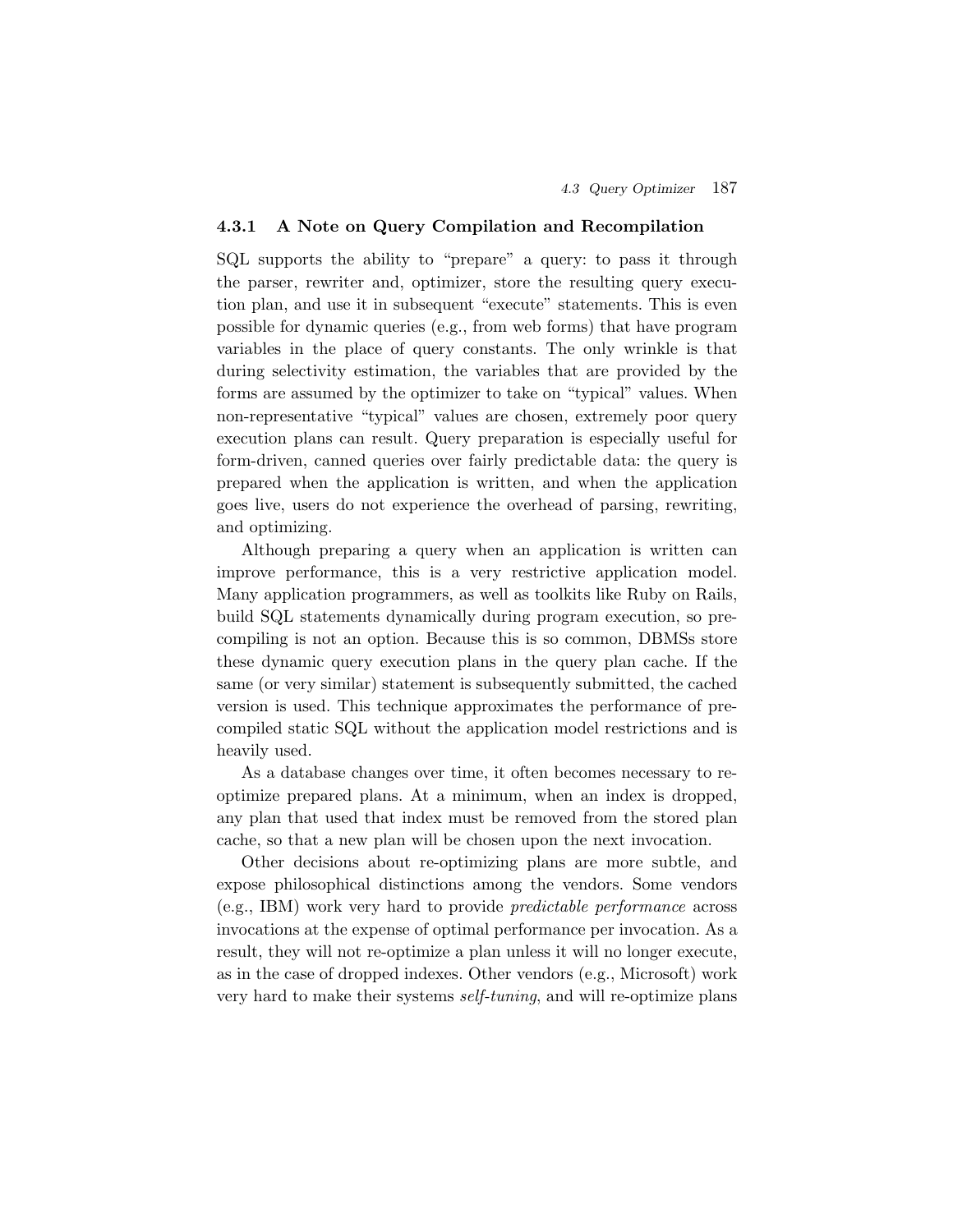more aggressively. For example, if the cardinality of a table changes significantly, recompilation will be triggered in SQL Server since this change may influence the optimal use of indexes and join orders. A selftuning system is arguably less predictable, but more efficient in a dynamic environment.

This philosophical distinction arises from differences in the historical customer base for these products. IBM traditionally focused on high-end customers with skilled DBAs and application programmers. In these kinds of high-budget IT shops, predictable performance from the database is of paramount importance. After spending months tuning the database design and settings, the DBA does not want the optimizer to change it unpredictably. By contrast, Microsoft strategically entered the database market at the low end. As a result, their customers tend to have lower IT budgets and expertise, and want the DBMS to "tune itself" as much as possible.

Over time these companies' business strategies and customer bases have converged so that they compete directly, and their approaches are evolving together. Microsoft has high-scale enterprise customers that want complete control and query plan stability. And IBM has some customers without DBA resources needing full auto-administration.

# **4.4 Query Executor**

Thequeryexecutoroperatesonafully-specifiedqueryplan.Thisistypically a directed dataflow graph that connects operators that encapsulate base-tableaccessandvariousqueryexecutionalgorithms.Insomesystems, this dataflow graph is already compiled into low-level op-codes by the optimizer.Inthiscase,thequeryexecutorisbasicallyaruntimeinterpreter. In other systems, the query executor receives a representation of the dataflow graph and recursivelyinvokes procedures for the operators based on the graph layout. We focus on this latter case, as the op-code approach essentially compiles the logic we describe here into a program.

Most modern query executors employ the *iterator* model that was used in the earliest relational systems. Iterators are most simply described in an object-oriented fashion. Figure 4.2 shows a simplified definition for an iterator . Each iterator specifies its inputs that define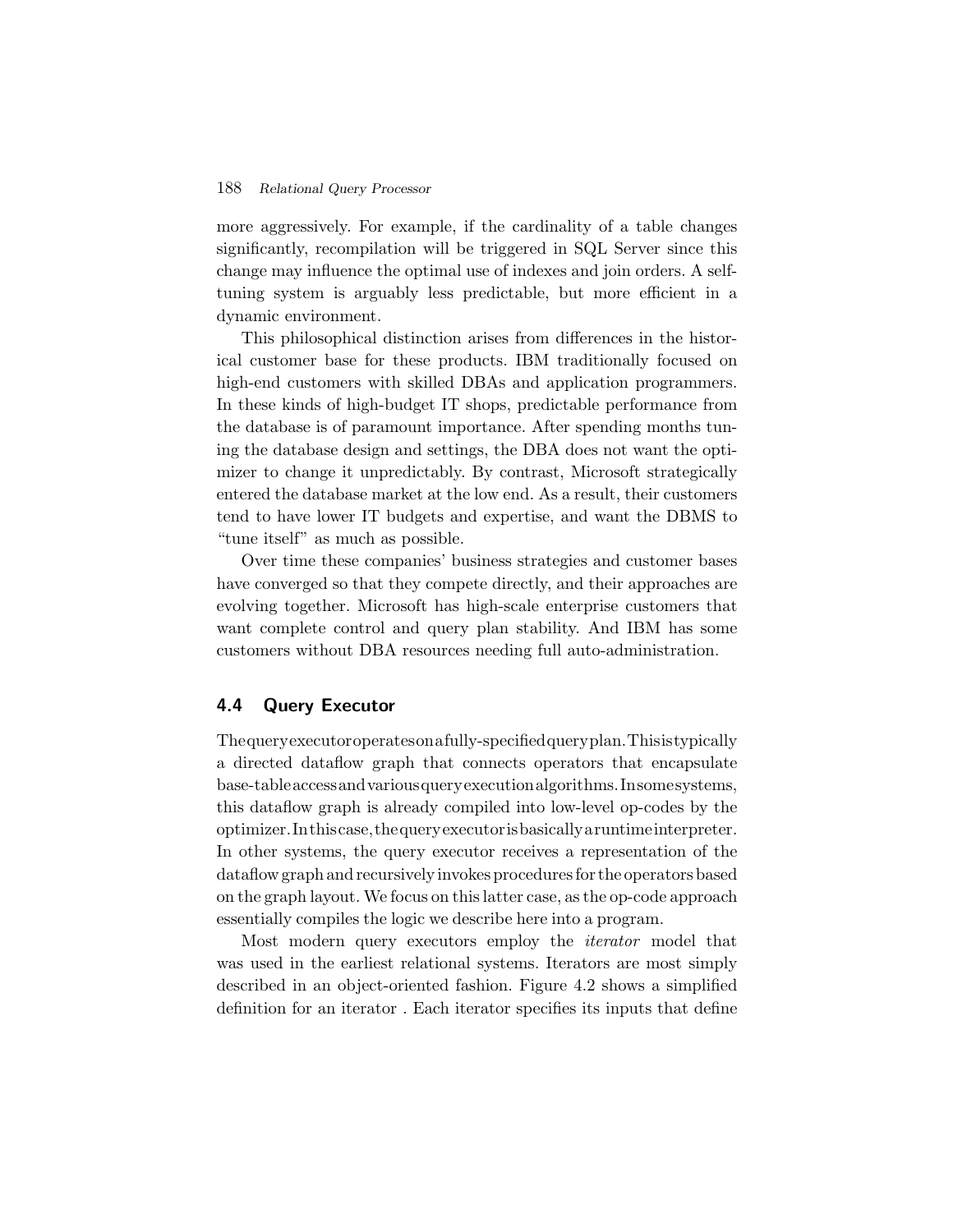*4.4 Query Executor* 189

```
class iterator { 
  iterator &inputs[]; 
  void init(); 
  tuple get next();
  void close(); 
}
```
Fig. 4.2 Iterator superclass pseudocode.

the edges in the dataflow graph. All operators in a query plan  $$ the nodes in the dataflow graph  $-$  are implemented as subclasses of the iterator class. The set of subclasses in a typical system might include filescan, indexscan, sort, nested-loops join, merge-join, hashjoin, duplicate-elimination, and grouped-aggregation. An important feature of the iterator model is that any subclass of iterator can be used as input to any other. Hence each iterator's logic is independent of its children and parents in the graph, and special-case code for particular combinations of iterators is not needed.

Graefe provides more details on iterators in his query execution survey [24]. The interested reader is also encouraged to examine the open-source PostgreSQL code base. PostgreSQL utilizes moderately sophisticated implementations of the iterators for most standard query execution algorithms.

#### **4.4.1 Iterator Discussion**

An important property of iterators is that they *couple dataflow with control flow*. The get next() call is a standard procedure call that returns a tuple reference to the caller via the call stack. Hence a tuple is returned to a parent in the graph exactly when control is returned. This implies that only a single DBMS thread is needed to execute an entire query graph, and queues or rate-matching between iterators are not needed. This makes relational query executors clean to implement and easy to debug, and is a contrast with dataflow architectures in other environments. Networks, for example, rely on various protocols for queuing and feedback between concurrent producers and consumers.

The single-threaded iterator architecture is also quite efficient for single-system (non-cluster) query execution. In most database applica-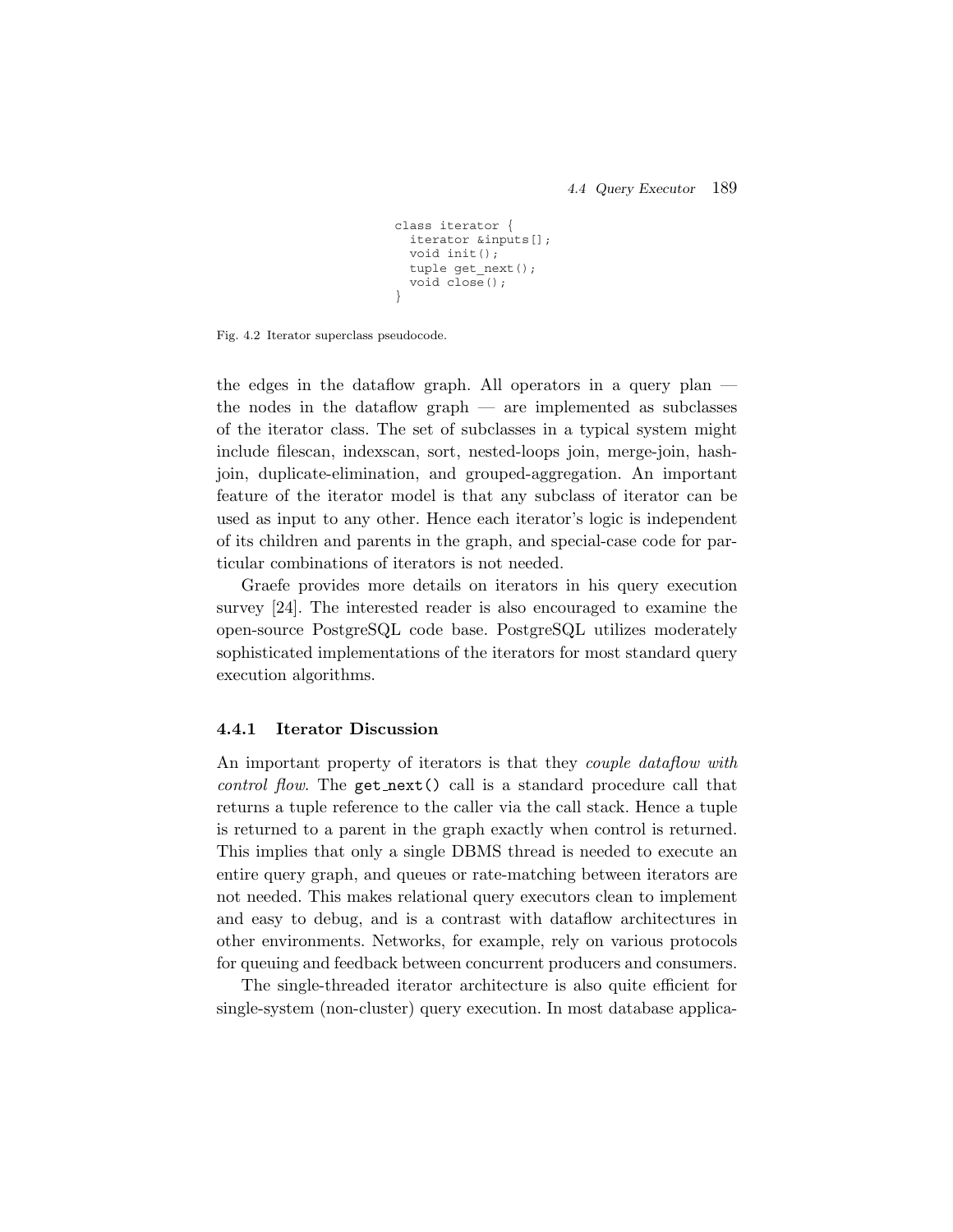tions, the performance metric of merit is *time to query completion*, but other optimization goals are possible. For example, maximizing DBMS throughput is another reasonable goal. Another that is popular with interactive applications is *time to first row*. In a single-processor environment, time to completion for a given query plan is achieved when resources are fully utilized. In an iterator model, since one of the iterators is always active, resource utilization is maximized.<sup>1</sup>

As we mentioned previously, most modern DBMSs support parallel query execution. Fortunately, this support can be provided with essentially no changes to the iterator model or query execution architecture. Parallelism and network communications can be encapsulated within special *exchange* iterators, as described by Graefe [23]; these also implement network-style "pushing" of data in a manner that is invisible to the DBMS iterators, which retain a "pull"-style get next() API. Some systems make the push logic explicit in their query execution model as well.

# **4.4.2 Where's the Data?**

Our discussion of iterators has conveniently sidestepped any questions of memory allocation for in-flight data. We neither specified how tuples were stored in memory, nor how they were passed between iterators. In practice, each iterator is pre-allocated a fixed number of *tuple descriptors*, one for each of its inputs, and one for its output. A tuple descriptor is typically an array of column references, where each column reference is composed of a reference to a tuple somewhere else in memory, and a column offset in that tuple. The basic iterator superclass logic never allocates memory dynamically. This raises the question of where the actual tuples being referenced are stored in memory.

There are two possible answers to this question. The first is that tuples reside in pages in the buffer pool. We call these *BP-tuples*. If an iterator constructs a tuple descriptor that references a BP-tuple, it must

<sup>&</sup>lt;sup>1</sup>This assumes that iterators never block waiting for I/O requests. In the cases where prefetching is ineffective, inefficiencies in the iterator model can occur due to blocking on I/O. This is typically not a problem in single-system databases, but it arises frequently when executing queries over remote tables or in multi-system clusters [23, 56].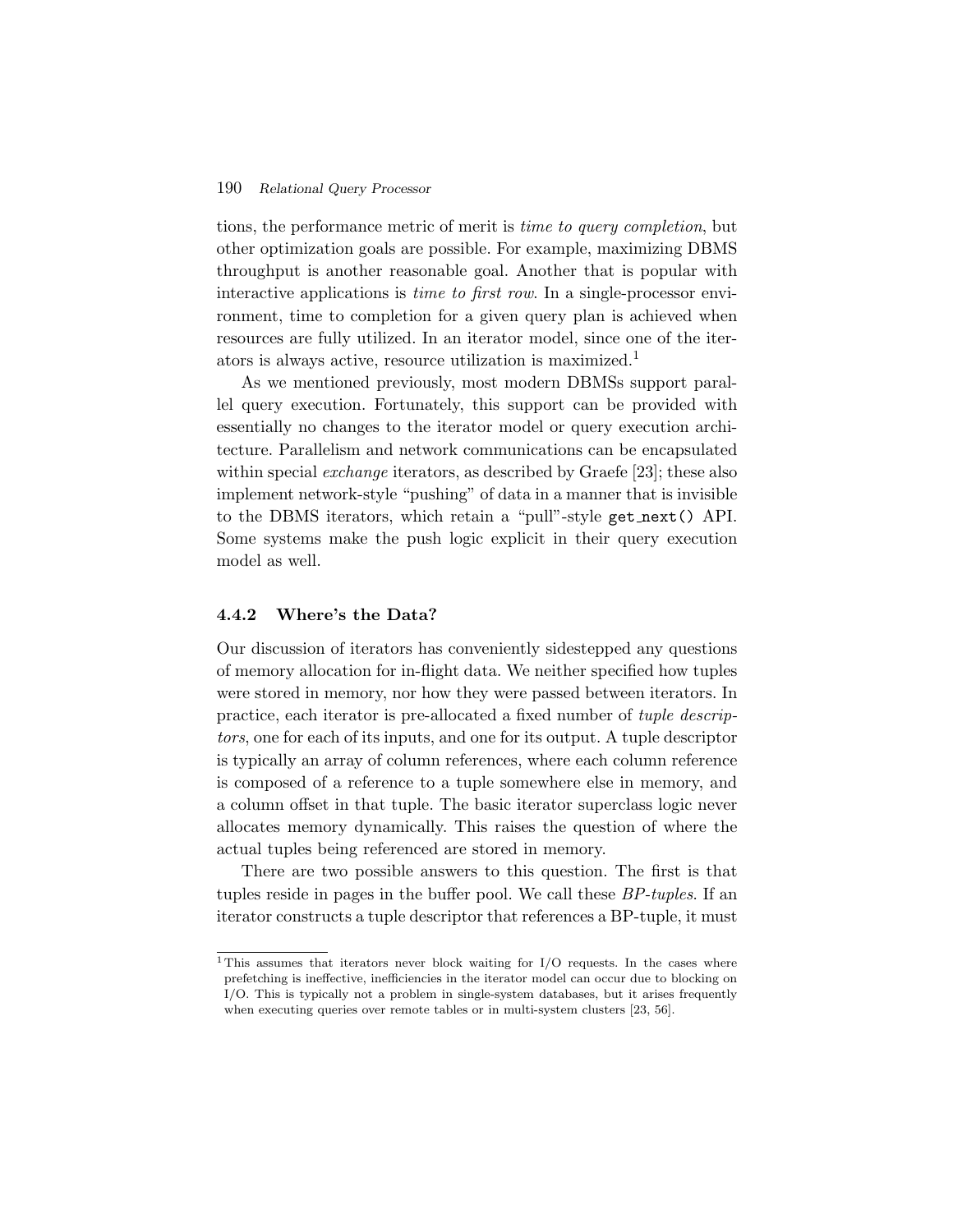increment the *pin count* of the tuple's page — a count of the number of active references to tuples on that page. It decrements the pin count when the tuple descriptor is cleared. The second possibility is that an iterator implementation may allocate space for a tuple on the memory heap. We call this an *M-tuple*. An iterator may construct an M-tuple by copying columns from the buffer pool (the copy bracketed by a pin increment/decrement pair), and/or by evaluating expressions (e.g., arithmetic expressions like "EMP.sal  $*$  0.1") in the query specification.

One general approach is to always copy data out of the buffer pool immediately into M-tuples. This design uses M-tuples as the only inflight tuple structure and simplifies the executor code. The design also circumvents bugs that can result from having buffer-pool pin and unpin calls separated by long periods of execution (and many lines of code). One common bug of this sort is to forget to unpin the page altogether (a "buffer leak"). Unfortunately, as noted in Section 4.2, exclusive use of M-tuples can be a major performance problem, since memory copies are often a serious bottleneck in high-performance systems.

On the other hand, constructing an M-tuple makes sense in some cases. As long as a BP-tuple is directly referenced by an iterator, the page on which the BP-tuple resides must remain pinned in the buffer pool. This consumes a page worth of buffer pool memory, and ties the hands of the buffer replacement policy. Copying a tuple out of the buffer pool can be beneficial if the tuple will continue to be referenced for a long period of time.

The upshot of this discussion is that the most efficient approach is to support tuple descriptors that can reference both BP-tuples and M-tuples.

# **4.4.3 Data Modification Statements**

Up to this point we have only discussed queries, that is, read-only SQL statements. Another class of DML statements exist that modify data: INSERT, DELETE, and UPDATE statements. Execution plans for these statements typically look like simple straight-line query plans, with a single access method as the source, and a data modification operator at the end of the pipeline.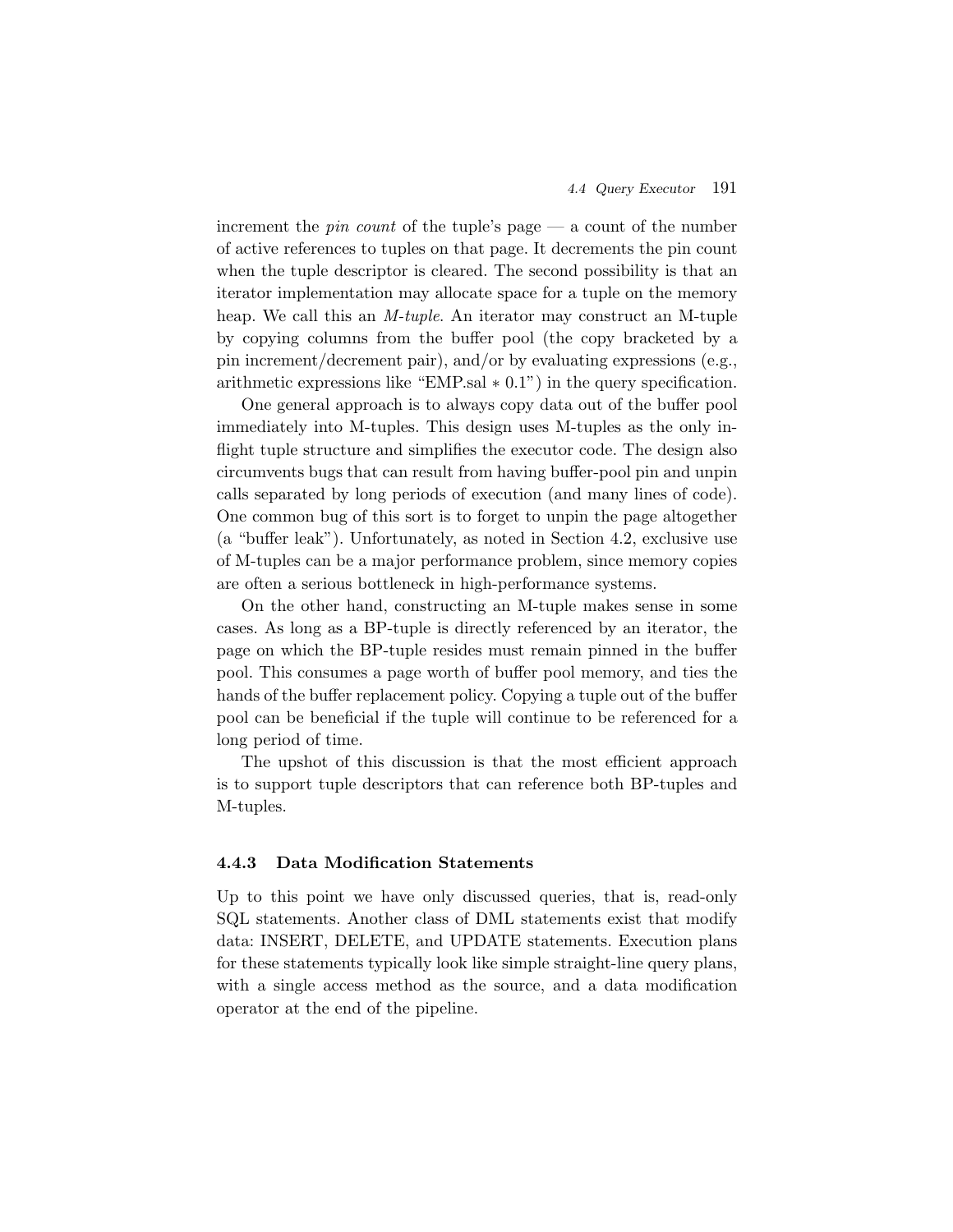In some cases, however, these plans both query and modify the same data. This mix of reading and writing the same table (possibly multiple times) requires some care. A simple example is the notorious "Halloween problem,"<sup>2</sup> so called because it was discovered on October 31st by the System R group. The Halloween problem arises from a particular execution strategy for statements like "give everyone whose salary is under  $$20K a 10\%$  raise." A naïve plan for this query pipelines an index scan iterator over the Emp.salary field into an update iterator (the left-hand side of Figure 4.3). The pipelining provides good I/O



Fig. 4.3 Two query plans for updating a table via an IndexScan. The plan on the left is susceptible to the Halloween problem. The plan on the right is safe, since it identifies all tuples to be updated before actually performing any updates.

 $2$  Despite the spooky similarity in names, the Halloween problem has nothing to do with the phantom problem of Section 4.2.1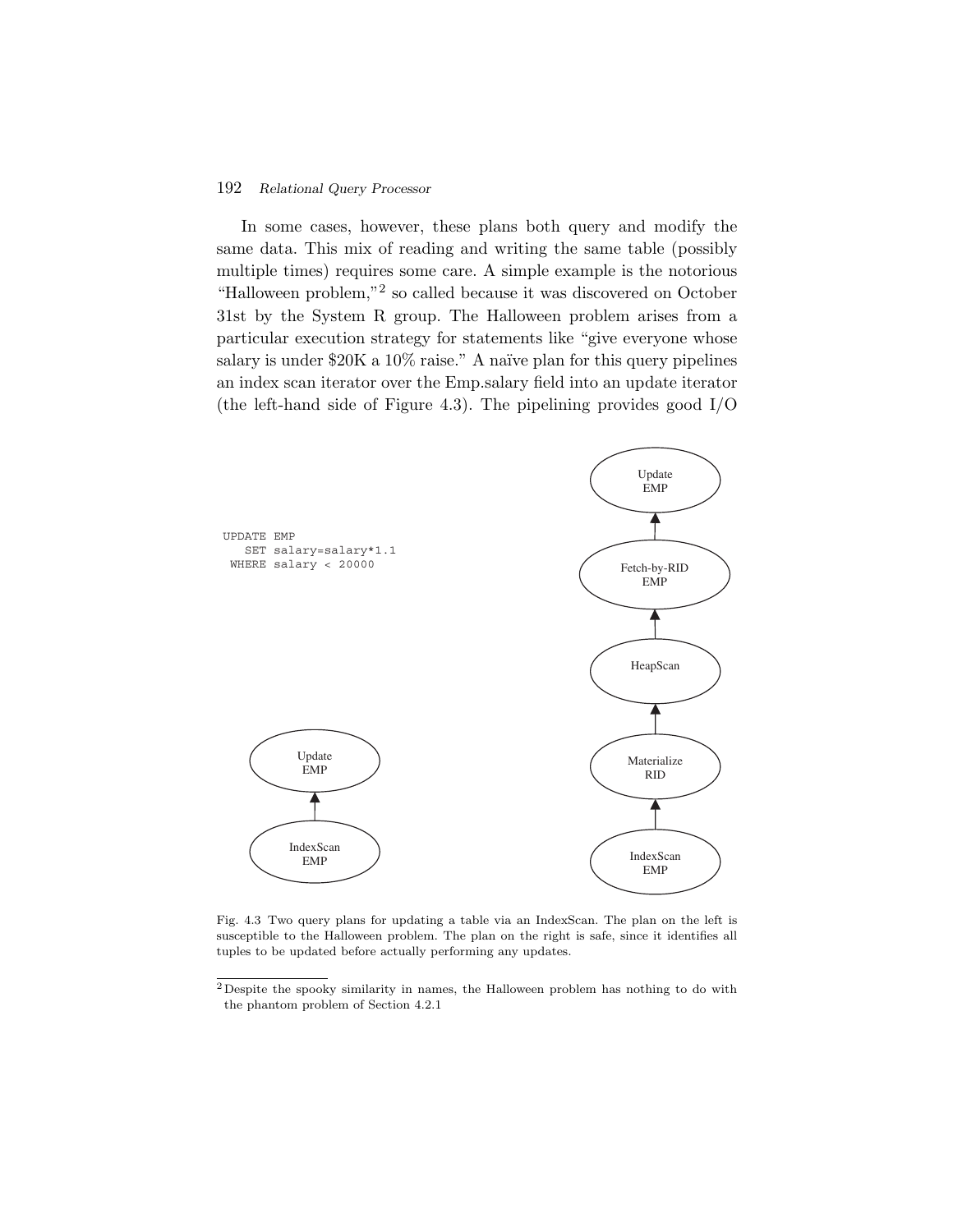#### *4.5 Access Methods* 193

locality, because it modifies tuples just after they are fetched from the B+-tree. This pipelining, however, can also result in the index scan "rediscovering" a previously modified tuple that moved rightward in the tree after modification, leading to multiple raises for each employee. In our example, all low-paid employees will receive repeated raises until they earn more than \$20K. This is not the intention of the statement.

SQL semantics forbid this behavior: a single SQL statement is not allowed to "see" its own updates. Some care is needed to ensure that this visibility rule is observed. A simple, safe implementation has the query optimizer choose plans that avoid indexes on the updated column. This can be quite inefficient in some cases. Another technique is to use a batch read-then-write scheme. This interposes Record-ID materialization and fetching operators between the index scan and the data modification operators in the dataflow (right-hand side of Figure 4.3). The materialization operator receives the IDs of all tuples to be modified and stores them in temporary file. It then scans the temporary file and fetches each physical tuple ID by RID and feeds the resulting tuple to the data modification operator. If the optimizer chooses an index, in most cases this implies that only a few tuples are being changed. Hence the apparent inefficiency of this technique may be acceptable, since the temporary table is likely to remain entirely in the buffer pool. Pipelined update schemes are also possible, but require (somewhat exotic) multiversion support from the storage engine [74].

# **4.5 Access Methods**

Access methods are the routines that manage access to the various disk-based data structures that the system supports. These typically included unordered files ("heaps"), and various kinds of indexes. All major commercial systems implement heaps and B+-tree indexes. Both Oracle and PostgreSQL support hash indexes for equality lookups. Some systems are beginning to introduce rudimentary support for multi-dimensional indexes such as R-trees [32]. PostgreSQL supports an extensible index called the Generalized Search Tree (GiST) [39], and currently uses it to implement R-trees for multi-dimensional data, and RD-trees for text data [40]. IBM UDB Version 8 introduced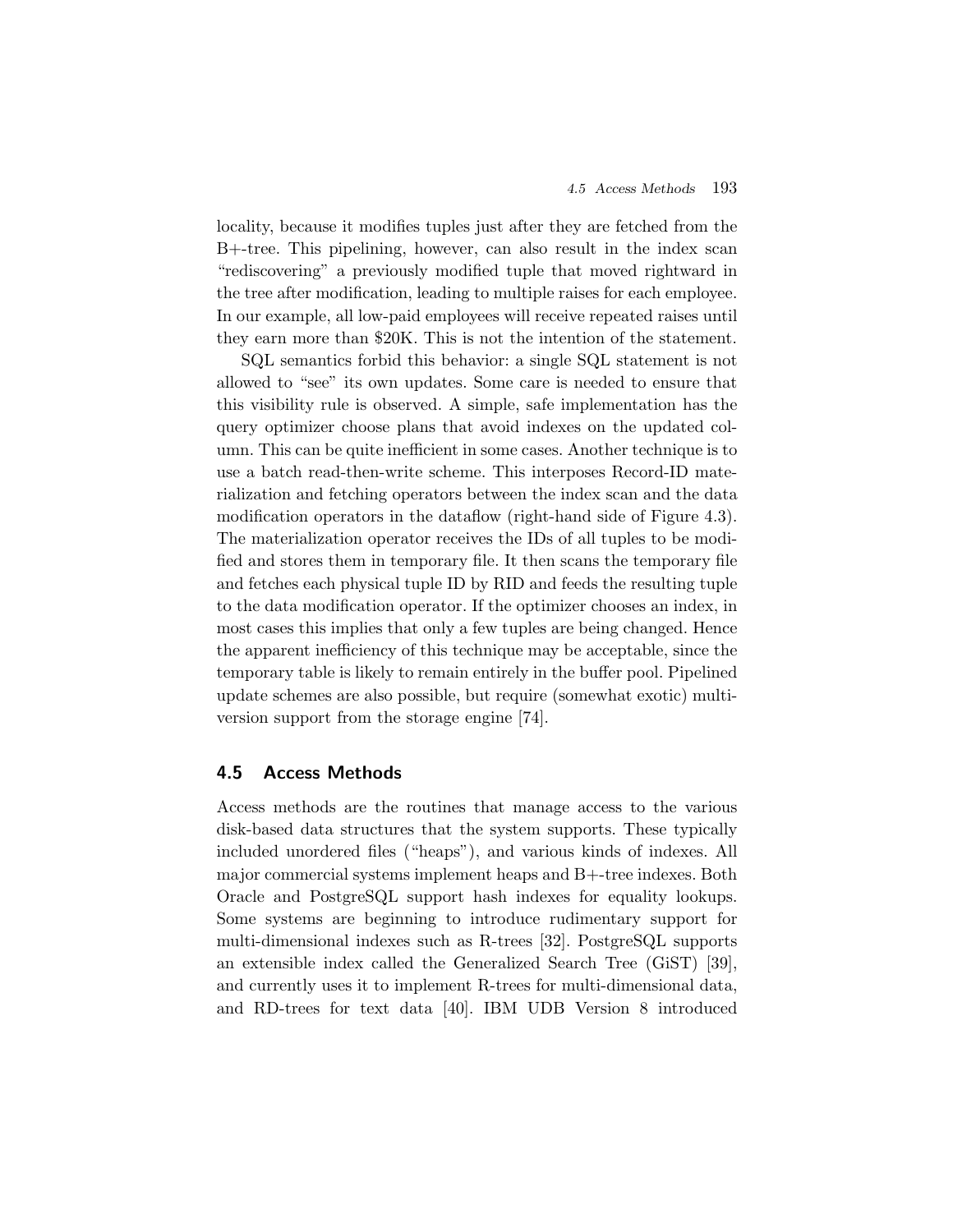Multi-Dimensional Clustered (MDC) Indexes for accessing data via ranges on multiple dimensions [66]. Systems that target read-mostly data warehousing workloads often include specialized bitmap variants of indexes as well [65], as we describe in Section 4.6.

The basic API that an access method provides is an iterator API. The init() routine is expanded to accept a "search argument" (or in the terminology of System R, a SARG) of the form column operator constant. A NULL SARG is treated as a request to scan all tuples in the table. The get\_next() call at the access method layer returns NULL when no more tuples satisfy the search argument.

There are two reasons to pass SARGs into the access method layer. The first reason should be clear: index access methods like B+-trees require SARGs in order to function efficiently. The second reason is a more subtle performance issue, but one that applies to heap scans as well as index scans. Assume that the SARG is checked by the routine that calls the access method layer. Then each time the access method returns from  $get\_next()$ , it must either (a) return a handle to a tuple residing in a frame in the buffer pool, and pin the page in that frame to avoid replacement or (b) make a copy of the tuple. If the caller finds that the SARG is not satisfied, it is responsible for either (a) decrementing the pin count on the page, or (b) deleting the copied tuple. It must then reinvoke get next()to try the next tuple on the page. This logic consumes a significant number of CPU cycles in function call/return pairs, and will either pin pages in the buffer pool unnecessarily (generating unnecessary contention for buffer frames) or create and destroy copies of tuples unnecessarily  $-$  a significant CPU overhead when streaming through millions of tuples. Note that a typical heap scan will access all of the tuples on a given page, resulting in multiple iterations of this interaction per page. By contrast, if all this logic is done in the access method layer, the repeated pairs of call/return and either pin/unpin or copy/delete can be avoided by testing the SARGs a page at a time, and only returning from a get next() call for a tuple that satisfies the SARG. SARGS keep a nice clean architectural boundary between the storage engine and the relational engine while obtaining excellent performance. Consequently, many systems support very rich SARG support and use them broadly. Thematically, this is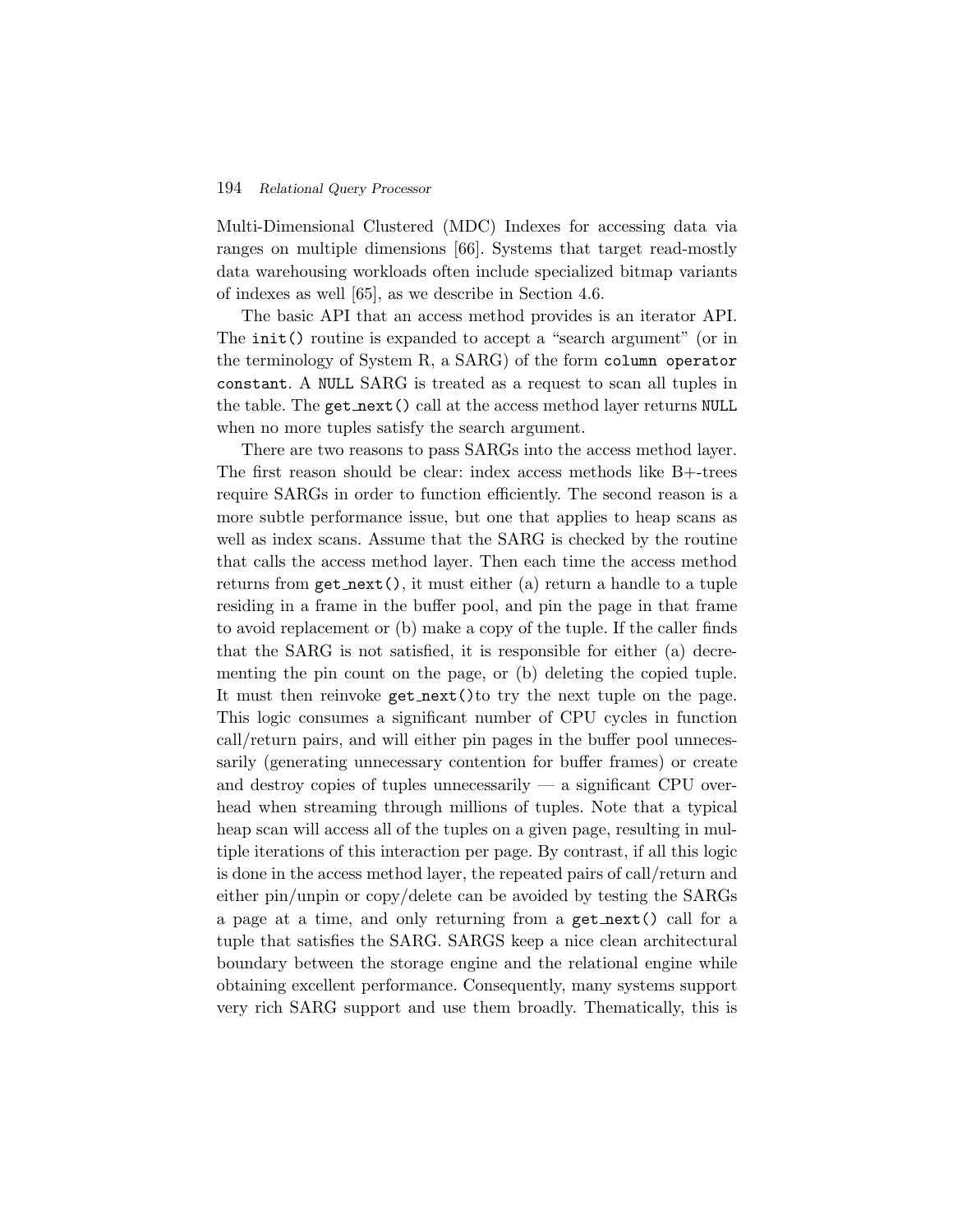an instance of the standard DBMS wisdom of amortizing work across multiple items in a collection, but in this case it is being applied for CPU performance, rather than disk performance.

All DBMSs need some way to "point" to rows in a base table, so that index entries can reference the rows appropriately. In many DBMSs, this is implemented by using direct row IDs (RIDs) that are the physical disk addresses of the rows in the base tables. This has the advantage of being fast, but has the downside of making base table row movement very expensive since all secondary indexes that point to this row require updating. Both finding and updating these rows can be costly. Rows need to move when an update changes the row size and space is unavailable on the current page for the freshly updated row. And many rows need to move when a B+-tree is split. DB2 uses a forwarding pointer to avoid the first problem. This requires a second I/O to find a moved page, but avoids having to update the secondary index. DB2 avoids the second problem by simply not supporting B+-trees as primary storage for base table tuples. Microsoft SQL Server and Oracle support B+ trees as primary storage and must be able to deal with row movement efficiently. The approach taken is to avoid using a physical row address in the secondary indexes and instead use the row primary key (with some additional system provided bits to force uniqueness if the table does not have a unique key) rather than the physical RID. This sacrifices some performance when using a secondary index to access a base table row, but avoids the problems that row movement causes. Oracle avoids the performance penalty of this approach in some cases by keeping a physical pointer with the primary key. If the row has not moved, it will be found quickly using the physical pointer. But, if it has moved, the slower primary key technique will be used.

Oracle avoids moving rows in heap files by allowing rows to span pages. So, when a row is updated to a longer value that no longer fits on the original page, rather than being forced to move the row, they store what fits in the original page and the remainder can span to the next.

In contrast to all other iterators, access methods have deep interactions with the concurrency and recovery logic surrounding transactions, as described in Section 4.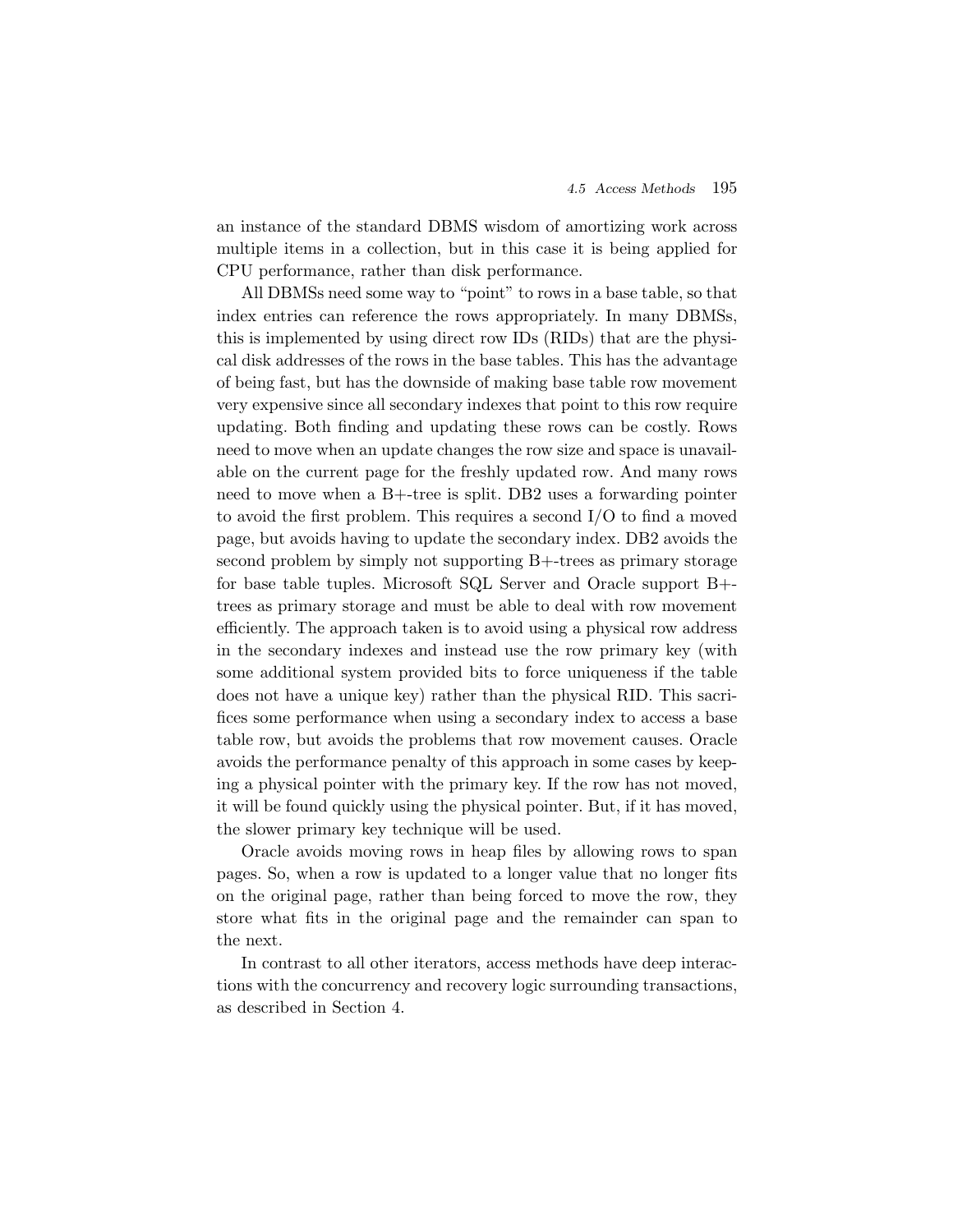# **4.6 Data Warehouses**

Data Warehouses — large historical databases for decision-support that are loaded with new data on a periodic basis — have evolved to require specialized query processing support, and in the next section we survey some of the key features that they tend to require. This topic is relevant for two main reasons:

- 1. Data warehouses are a very important application of DBMS technology. Some claim that warehouses account for 1/3 of all DBMS activity [26, 63].
- 2. The conventional query optimization and execution engines discussed so far in this section do not work well on data warehouses. Hence, extensions or modifications are required to achieve good performance.

Relational DBMSs were first architected in the 1970's and 1980's to address the needs of business data processing applications, since that was the dominant requirement at the time. In the early 1990's the market for data warehouses and "business analytics" appeared, and has grown dramatically since that time.

By the 1990's on-line transaction processing (OLTP) had replaced batch business data processing as the dominant paradigm for database usage. Moreover, most OLTP systems had banks of computer operators submitting transactions, either from phone conversations with the end customer or by performing data entry from paper. Automated teller machines had become widespread, allowing customers to do certain interactions directly without operator intervention. Response time for such transactions was crucial to productivity. Such response time requirements have only become more urgent and varied today as the web is fast replacing operators with self service by the end customer.

About the same time, enterprises in the retail space had the idea to capture all historical sales transactions, and to store them typically for one or two years. Such historical sales data can be used by buyers to figure out "what's hot and what's not." Such information can be leveraged to affect purchasing patterns. Similarly, such data can be used to decide what items to put on promotion, which ones to discount, and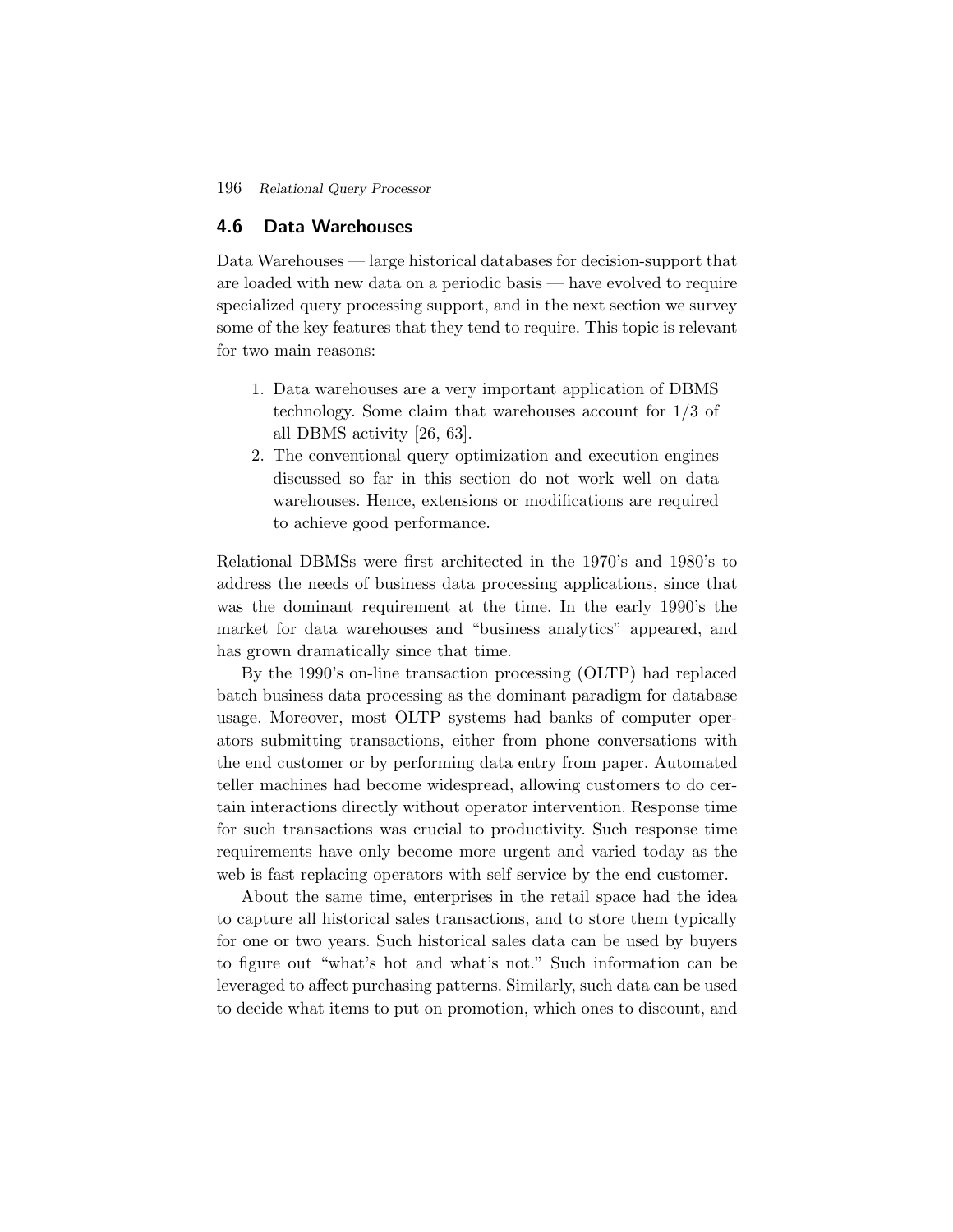which ones to send back to the manufacturer. The common wisdom of the time was that a historical data warehouse in the retail space paid for itself through better stock management, shelf and store layout in a matter of months.

It was clear at the time that a data warehouse should be deployed on separate hardware from an OLTP system. Using that methodology, the lengthy (and often unpredictable) business intelligence queries would not spoil OLTP response time. Also, the nature of data is very different; warehouses deal with history, OLTP deals with "now." Finally, it was found that the schema desired for historical data often did not match the schema desired for current data, and a data transformation was required to convert from one to the other.

For these reasons workflow systems were constructed that would "scrape" data from operational OLTP systems and load it into a data warehouse. Such systems were branded "extract, transform, and load" (ETL) systems. Popular ETL products include Data Stage from IBM and PowerCenter from Informatica. In the last decade ETL vendors have extended their products with data cleansing tools, de-duplication tools, and other quality-oriented offerings.

There are several issues that must be dealt with in the data warehouse environment, as we discuss below.

# **4.6.1 Bitmap Indexes**

B+-trees are optimized for fast insertion, deletion, and update of records. In contrast, a data warehouse performs an initial load and then the data is static for months or years. Moreover, data warehouses often have columns with a small number of values. Consider, for example, storing the sex of a customer. There are only two values, and this can be represented by one bit per record in a bitmap. In contrast, a B+ tree will require (value, record-pointer) pairs for each record and will typically consume 40 bits per record.

Bitmaps are also advantageous for conjunctive filters, such as

Customer.sex = " $F$ " and Customer.state = "California"

In this case, the result set can be determined by intersecting bitmaps. There are a host of more sophisticated bitmap arithmetic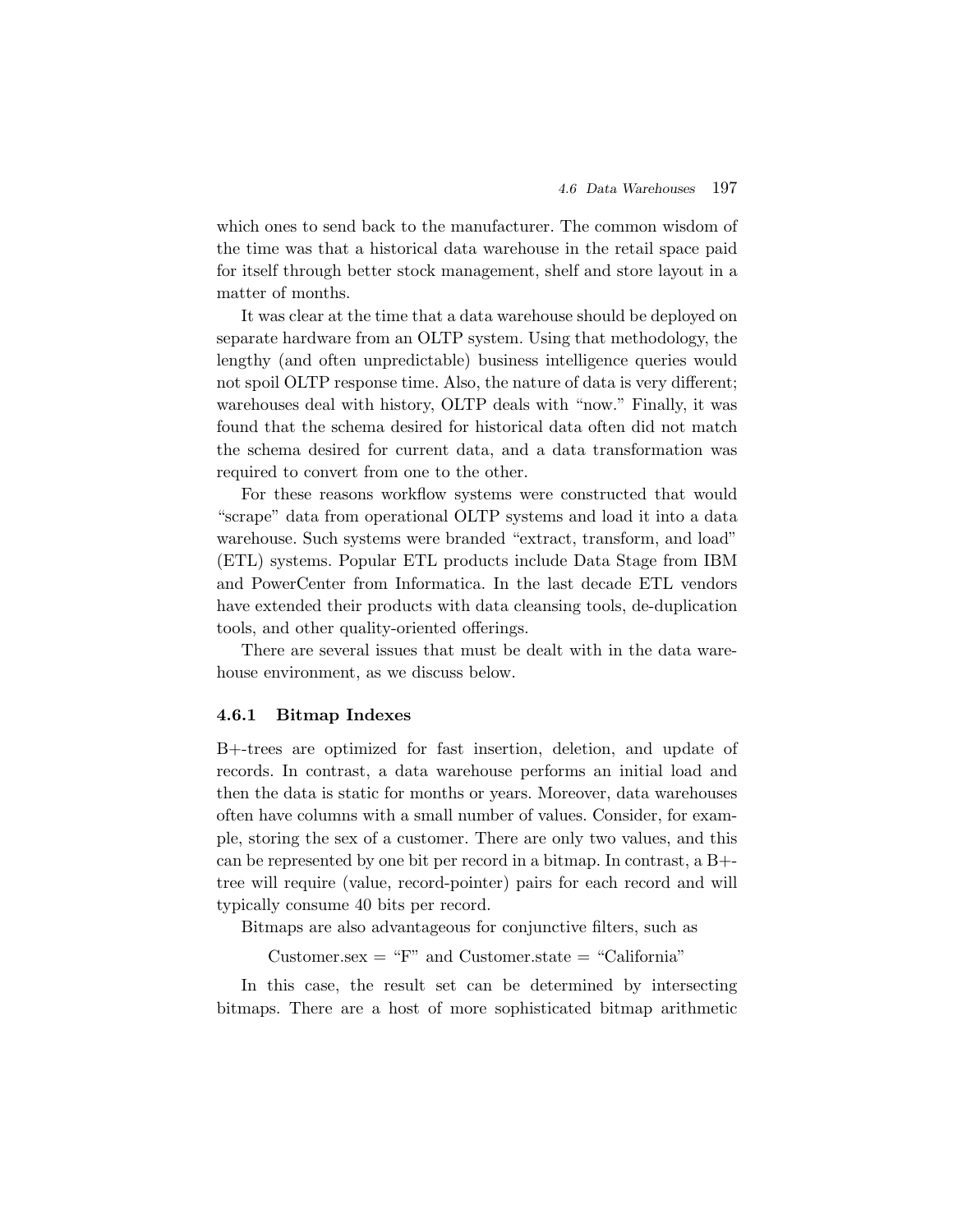tricks that can be played to improve performance of common analytics queries. For a discussion of bitmap processing, the interested reader should consult [65].

In current products, bitmap indexes complement the B+-trees in Oracle for indexing stored data, while DB2 offers a more limited version. Sybase IQ makes extensive use of bitmap indexes. Of course, the disadvantage of bitmaps is that they are expensive to update, so their utility is restricted to warehouse environments.

#### **4.6.2 Fast Load**

Often, data warehouses are loaded in the middle of the night with the days' transactional data. This was an obvious strategy for retail establishments that are open only during the day. A second reason for bulk nightly loads is to avoid having updates appear during user interaction. Consider the case of a business analyst who wishes to formulate some sort of *ad-hoc* query, perhaps to investigate the impact of hurricanes on customer buying patterns. The result of this query might suggest a follow-on query, such as investigating buying patterns during large storms. The result of these two queries should be compatible, i.e., the answers should be computed on the same data set. This can be problematic for queries that include recent history, if data is being concurrently loaded.

As such, it is crucial that data warehouses be bulk-loadable very quickly. Although one could program warehouse loads with a sequence of SQL insert statements, this tactic is never used in practice. Instead a bulk loader is utilized that will stream large numbers of records into storage without the overhead of the SQL layer, and taking advantage of special bulk-load methods for access methods like B+-trees. In round numbers, a bulk loader is an order of magnitude faster than SQL inserts, and all major vendors offer a high performance bulk loader.

As the world moves to e-commerce and 24 hour-per-day sales, this bulk load tactic makes less sense. But the move to "real time" warehouses has a couple of problems. First, inserts, whether from the bulk loader or from transactions, must set write locks as discussed in Section 6.3. These collide with the read locks acquired by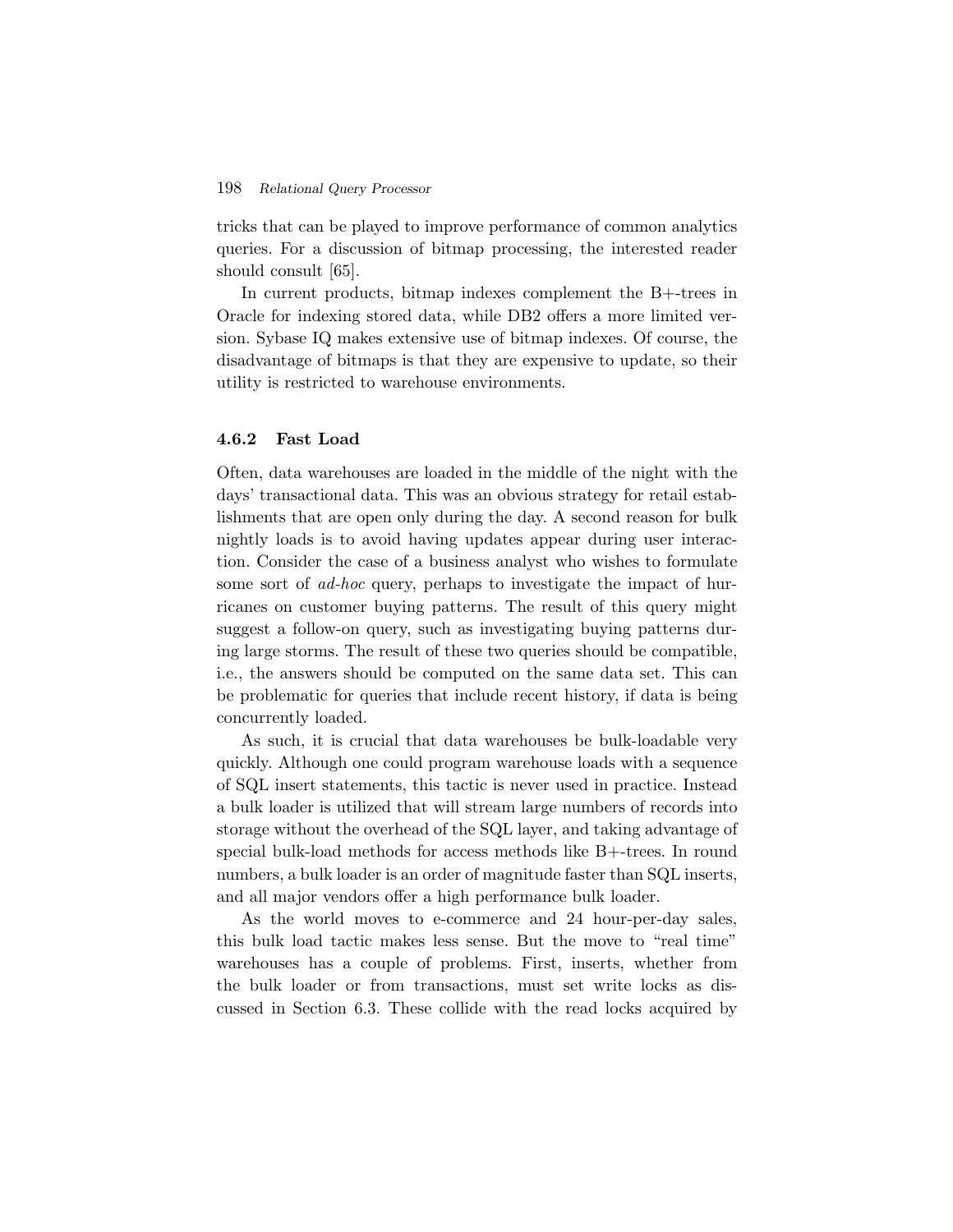queries, and can cause the warehouse to "freeze up." Second, providing compatible answers across query sets as described above is problematic.

Both issues can be circumvented by avoiding update-in-place, and providing historical queries. If one keeps before and after values of updates, suitably timestamped, then one can provide queries as of a time in the recent past. Running a collection of queries as of the same historical time will provide compatible answers. Moreover, the same historical queries can be run without setting read locks.

As discussed in Section 5.2.1, multi-version (MVCC) isolation levels like SNAPSHOT ISOLATION are provided by some vendors, notably Oracle. As real time warehouses become more popular, the other vendors will presumably follow suit.

# **4.6.3 Materialized Views**

Data warehouses are typically gigantic, and queries that join multiple large tables have a tendency to run "forever." To speed up performance on popular queries, most vendors offer materialized views. Unlike the purely logical views discussed earlier in this section, materialized views take are actual tables that can be queried, but which correspond to a logical view expression over the true "base" data tables. A query to a materialized view will avoid having to perform the joins in the view expression at run time. Instead, the materialized view must be kept up to date as updates are performed.

There are three aspects to Materialized View use: (a) selecting the views to materialize, (b) maintaining the freshness of the views, and (c) considering the use of materialized views in *ad-hoc* queries. Topic (a) is an advanced aspect of the automatic database tuning we mentioned in Section 4.3. Topic (c) is implemented to varying extents in the various products; the problem is theoretically challenging even for simple single-block queries [51], and moreso for generic SQL with aggregation and subqueries. For (b), most vendors offer multiple refresh techniques, ranging from performing a materialized view update on each update to the tables from which the materialized view is derived, to periodically discarding and then recreating the materialized view.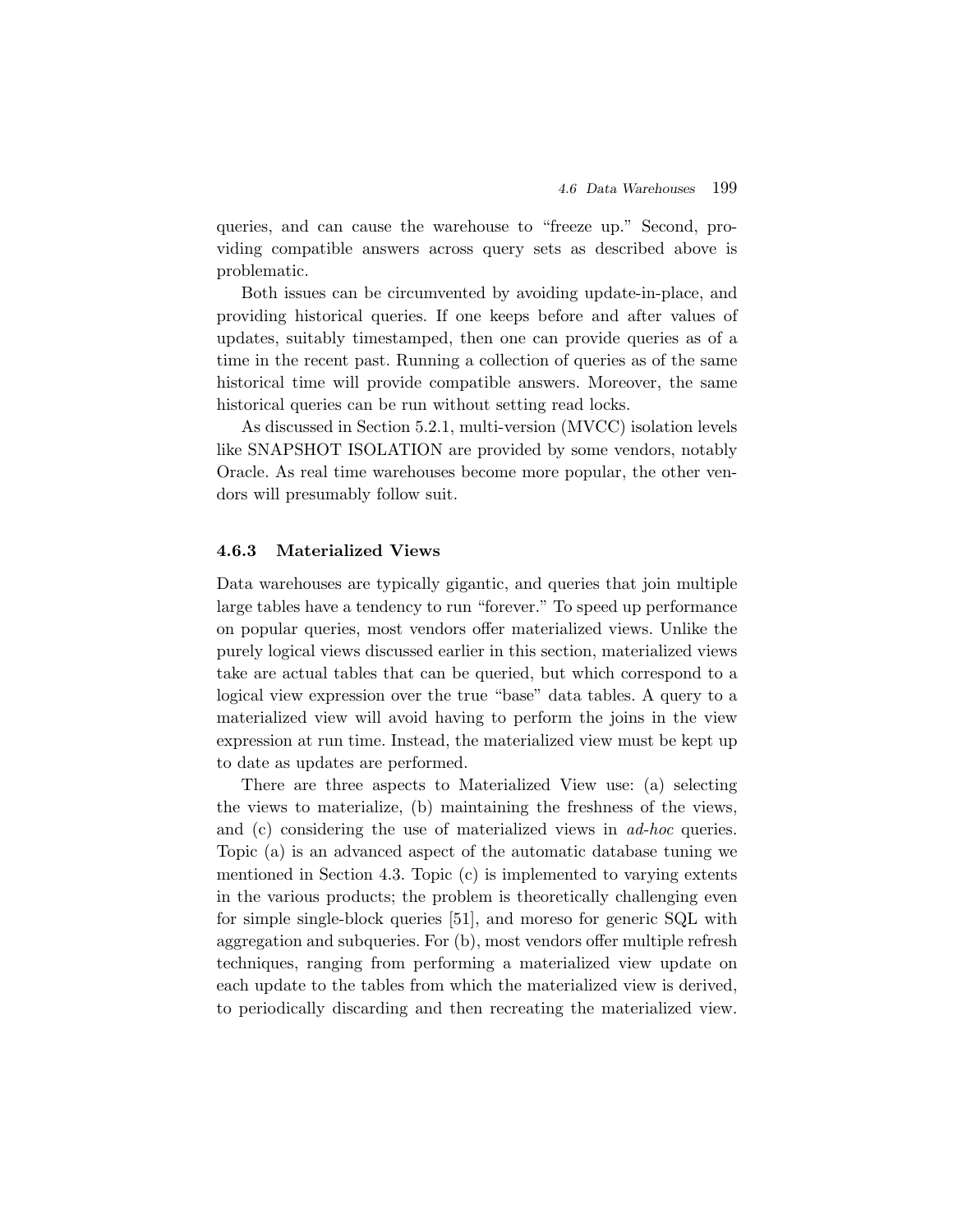Such tactics offer a trade-off between run-time overhead and data consistency of the materialized view.

# **4.6.4 OLAP and** *Ad-hoc* **Query Support**

Some warehouse workloads have predictable queries. For example, at the end of every month, a summary report might be run to provide total sales by department for each sales region in a retail chain. Interspersed with this workload are *ad-hoc queries*, formulated on the fly by business analysts.

Obviously, predictable queries can be supported by appropriately constructed materialized views. More generally, since most business analytics queries ask for aggregates, one can compute a materialized view which is the aggregate sales by department for each store. Then, if the above region query is specified, it can be satisfied by "rolling up" individual stores in each region.

Such aggregates are often called *data cubes*, and are an interesting class of materialized views. In the early 1990's products such as Essbase provided customized tools for storing data in priority cube format while providing cube-based user interfaces to navigate the data, and this capability came to be known as on-line analytical processing (OLAP). Over time, data cube support has been added to fullfunction relational database systems, and is often termed Relational OLAP (ROLAP). Many DBMSs that provide ROLAP have evolved to internally implement some of the earlier OLAP-style storage schemes in special cases, and as a result are sometimes referred to as HOLAP (Hybrid OLAP) schemes.

Clearly, data cubes provide high performance for a predictable, limited class of queries. However, they are generally not helpful for supporting *ad-hoc* queries.

# **4.6.5 Optimization of Snowflake Schema Queries**

Many data warehouses follow a particular method for schema design. Specifically, they store a collection of *facts*, which, in a retail environment, are typically simple records like "customer X bought product Y from store Z at time T." A central fact table records infor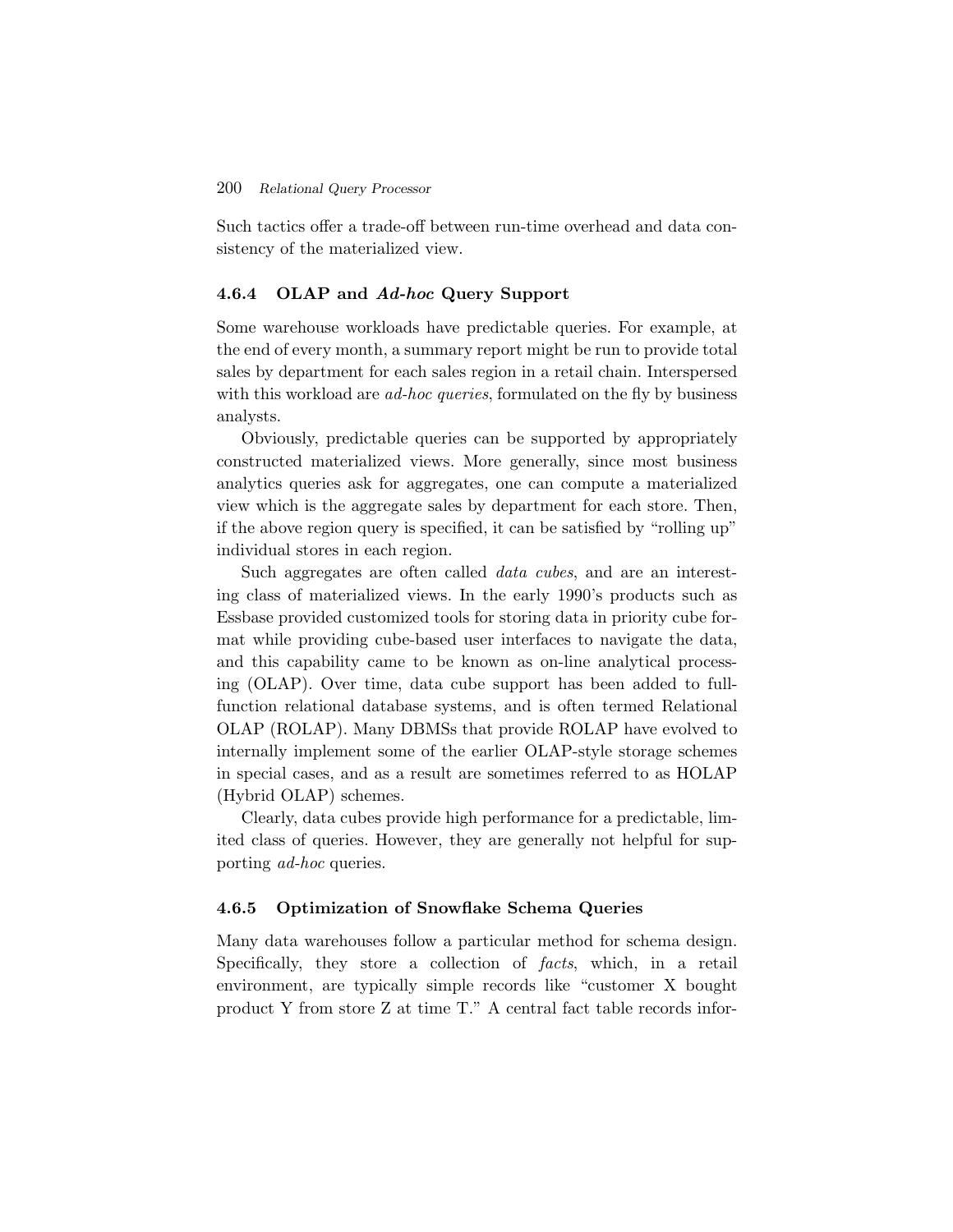mation about each fact, such as the purchase price, discount, sales tax information, etc. Also in the fact table are foreign keys for each of a set of *dimensions*. Dimensions can include customers, products, stores, time, etc. A schema of this form is usually called a *star schema,* because it has a central fact table surrounded by dimensions, each with a 1-N primary-key-foreign-key relationship to the fact table. Drawn in an entity-relationship diagram, such a schema is star-shaped.

Many dimensions are naturally hierarchical. For example, if stores can be aggregated into regions, then the Stores "dimension table" has an added foreign key to a Region dimension table. Similar hierarchies are typical for attributes involving time (months/days/years), management hierarchies, and so on. In these cases, a multi-level star, or *snowflake* schema results.

Essentially all data warehouse queries entail filtering one or more dimensions in a snowflake schema on some attributes in these tables, then joining the result to the central fact table, grouping by some attributes in the fact table or a dimension table, and then computing an SQL aggregate.

Over time, vendors have special-cased this class of query in their optimizers, because it is so popular, and it is crucial to choose a good plan for such long running commands.

#### **4.6.6 Data Warehousing: Conclusions**

As can be seen, data warehouses require quite different capabilities from OLTP environments. In addition to B+-trees, one needs bitmap indexes. Instead of a general purpose optimizer, one needs to focus special attention on aggregate queries over snowflake schemas. Instead of normal views, one requires materialized views. Instead of fast transactional updates, one needs fast bulk load, etc. A longer overview of data warehousing practices can be found in [11].

The major relational vendors began with OLTP-oriented architectures, and have added warehouse-oriented features over time. In addition, there are a variety of smaller vendors offering DBMS solutions in this space. These include Teradata and Netezza, who offer sharednothing proprietary hardware on which their DBMSs run. Also, selling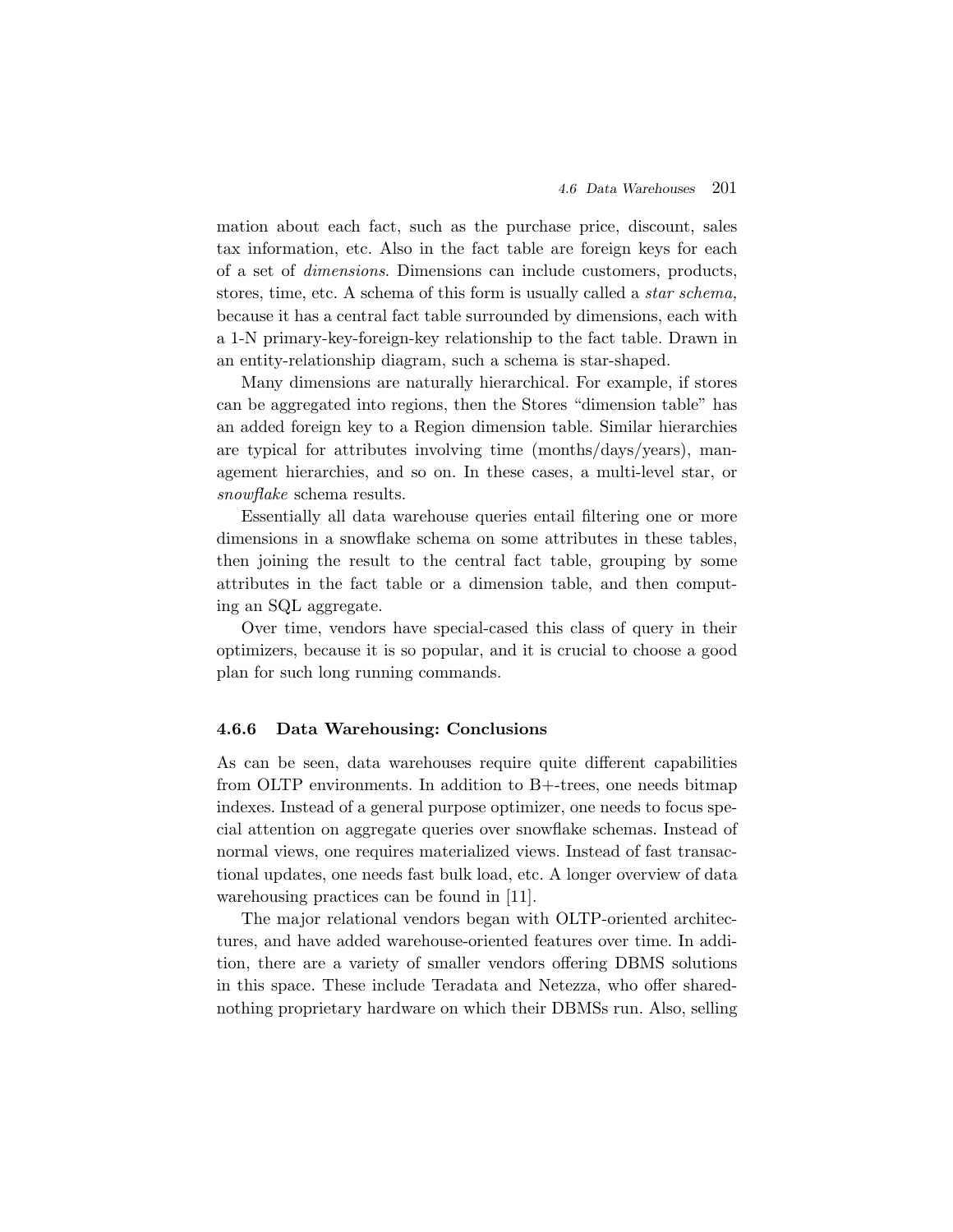to this space are Greenplum (a parallelization of PostgreSQL), DATAllegro, and EnterpriseDB, all of whom are run on more conventional hardware.

Finally, there are some (including one of the authors) who claim that *column stores* have a huge advantage in the data warehouse space versus traditional storage engines in which the unit of storage is a table row. Storing each column separately is especially efficient when tables are "wide" (high arity), and accesses tend to be on only a few columns. Column storage also enables simple and effective disk compression, since all data in a column is from the same type. The challenge with column stores is that the position of rows in the table needs to remain consistent across all stored columns, or extra mechanisms are needed to join up columns. This is a big problem for OLTP, but not a major issue for append-mostly databases like warehouses or system-log repositories. Vendors offering column stores include Sybase, Vertica, Sand, Vhayu, and KX. More details on this architecture discussion can be found in [36, 89, 90].

# **4.7 Database Extensibility**

Relational databases have traditionally been viewed as being limited in the kinds of data they store, focused mostly on the "facts and figures" used in corporate and administrative record-keeping. Today, however, they host a wide range of data types expressed in a variety of popular programming languages. This is achieved by making the core relational DBMS extensible in a variety of ways. In this section, we briefly survey the kinds of extensions that are in wide use, highlighting some of the architectural issues that arise in delivering this extensibility. These features appear in most of the commercial DBMSs today to varying degrees, and in the open-source PostgreSQL DBMS as well.

# **4.7.1 Abstract Data Types**

In principle, the relational model is agnostic to the choice of scalar data types that can be placed on schema columns. But the initial relational database systems supported only a static set of alphanumeric column types, and this limitation came to be associated with the rela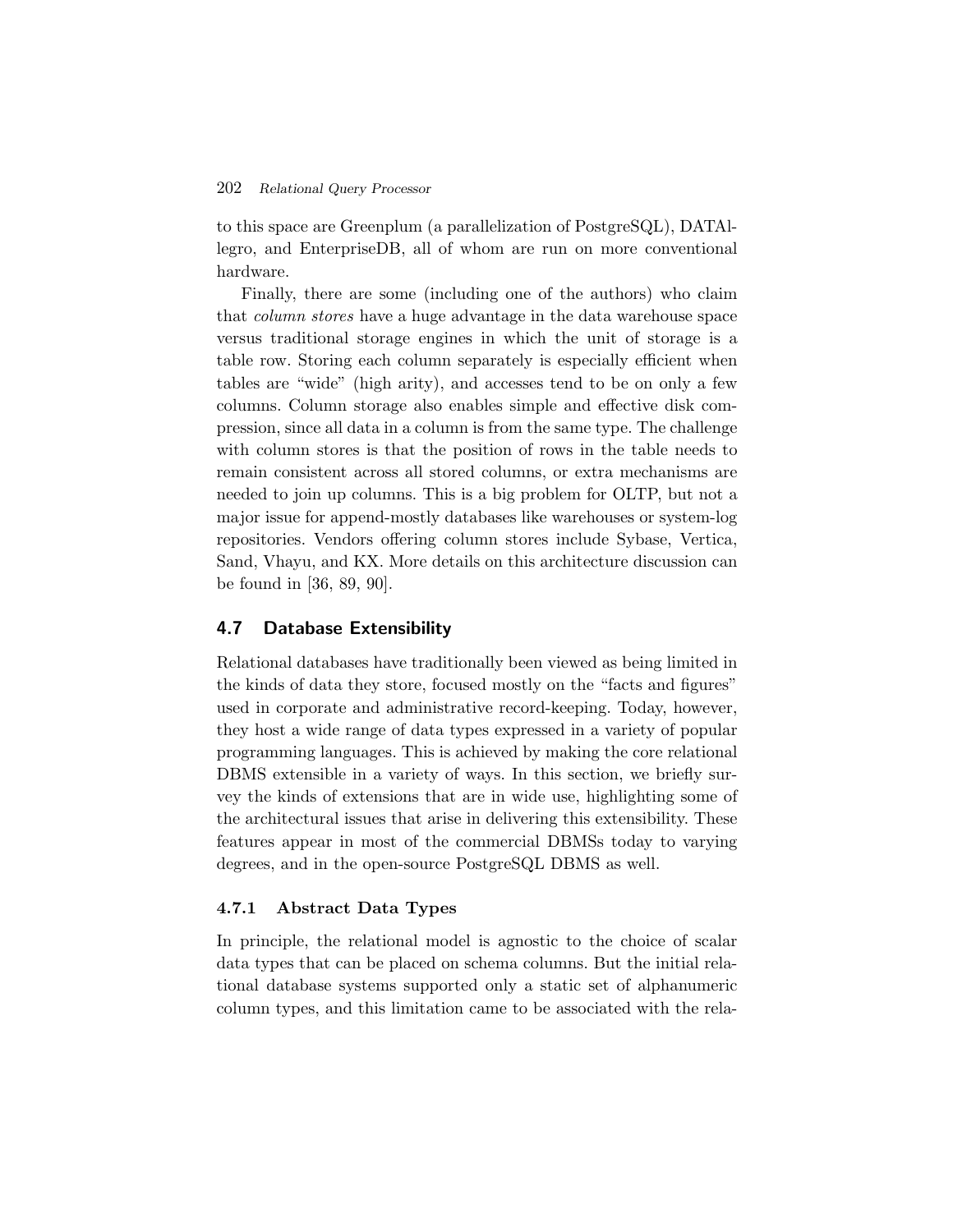tional model *per se*. A relational DBMS can be made extensible to new abstract data types at runtime, as was illustrated in the early Ingres-ADT system, and more aggressively in the follow-on Postgres system [88]. To achieve this, the DBMS type system — and hence the parser has to be driven from the system catalog, which maintains the list of types known to the system, and pointers to the "methods" (code) used to manipulate the types. In this approach, the DBMS does not interpret types, it merely invokes their methods appropriately in expression evaluation; hence the name "abstract data types." As a typical example, one could register a type for 2-dimensional spatial "rectangles," and methods for operations like rectangle intersection or union. This also means that the system must provide a runtime engine for user-defined code, and safely execute that code without any risk of crashing the database server or corrupting data. All of today's major DBMSs allow users to define functions in an imperative "stored procedure" sublanguage of modern SQL. With the exception of MySQL, most support at least a few other languages, typically C and Java. On the Windows platform, Microsoft SQL Server and IBM DB2 support code compiled to the Microsoft. Net Common Language Runtime, which can be written in a wide variety of languages, most commonly Visual Basic, C++, and  $C#$ . PostgreSQL ships with support for C, Perl, Python and Tcl, and allows support for new languages to be added to the system at runtime — there are popular third-party plugins for Ruby and the open-source R statistical package.

To make abstract data types run efficiently in the DBMS, the query optimizer has to account for "expensive" user-defined code in selection and join predicates, and in some cases postpone selections until after joins [13, 37]. To make ADTs even more efficient, it is useful to be able to define indexes on them. At minimum, B+-trees need to be extended to index expressions over ADTs rather than just columns (sometimes termed "functional indexes"), and the optimizer has to be extended to choose them when applicable. For predicates other than linear orders  $(<,>,=$ ), B+-trees are insufficient, and the system needs to support an extensible indexing scheme; two approaches in the literature are the original Postgres extensible access method interface [88], and the GiST [39].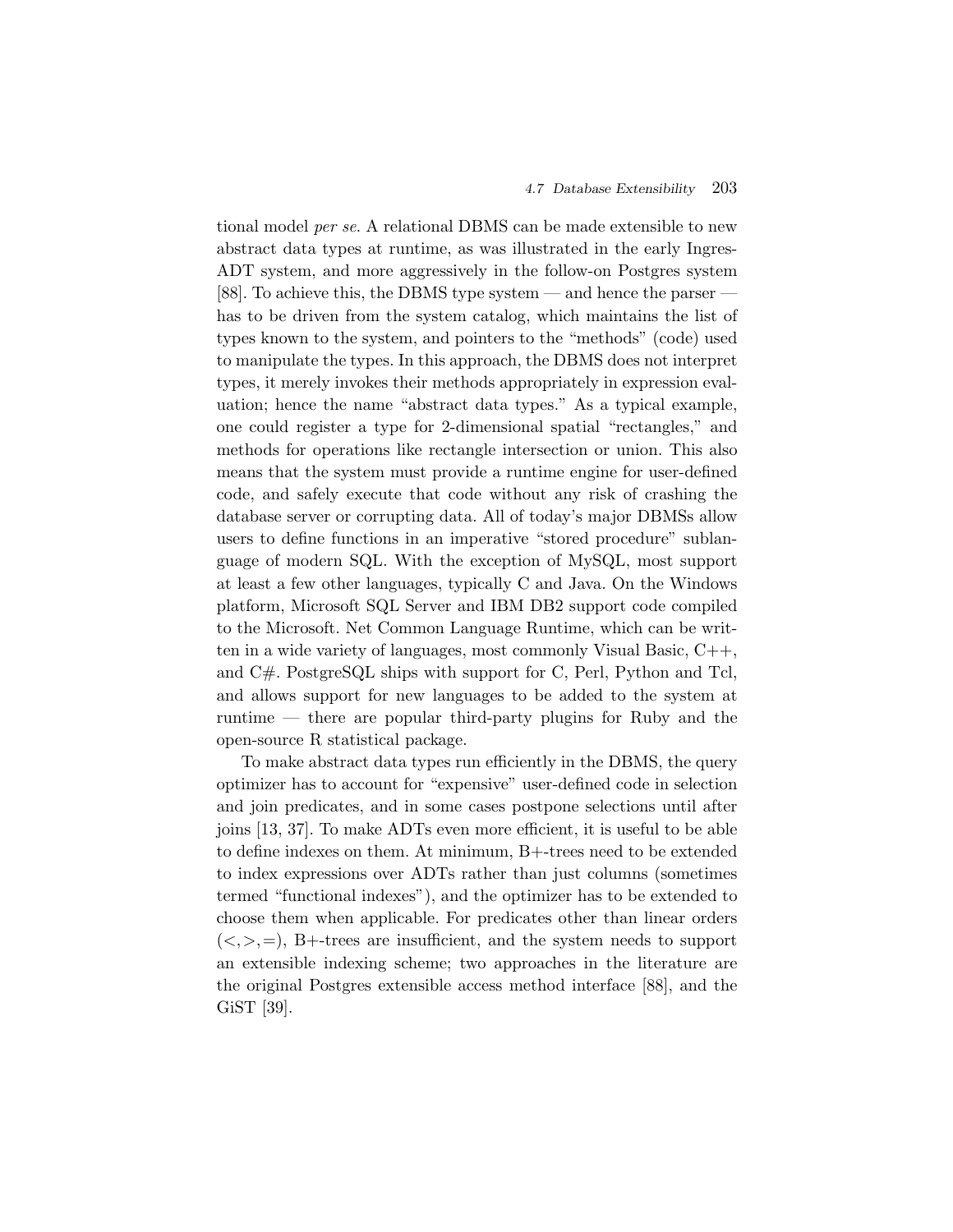# **4.7.2 Structured Types and XML**

ADTs are designed to be fully compatible with the relational model they do not in any way change the basic relational algebra, they only change the expressions over attribute values. Over the years, however, there have been many proposals for more aggressive changes to databases to support non-relational *structured* types: i.e., nested collection types like arrays, sets, trees, and nested tuples and/or relations. Perhaps the most relevant of these proposals today is the support for XML via languages like XPath and XQuery.<sup>3</sup> There are roughly three approaches to handling structured types like XML. The first is to build a custom database system that operates on data with structured types; historically these attempts have been overshadowed by approaches that accommodate the structured types within a traditional relational DBMS, and this trend was followed in the case of XML as well. The second approach is to treat the complex type as an ADT. For example, one can define a relational table with a column of type XML that stores an XML document per row. This means that expressions to search the  $XML - e.g., XPath tree-matching patterns - are$ executed in a manner that is opaque to the query optimizer. A third approach is for the DBMS to "normalize" the nested structure into a set of relations upon insertion, with foreign keys connecting subobjects to their parents. This technique, sometimes called "shredding" the XML, exposes all the structure of the data to the DBMS within a relational framework, but adds storage overhead, and requires joins to "reconnect" the data upon querying. Most DBMS vendors today offer both ADT and shredded options for storage, and allow the database designer to choose between them. In the case of XML, it is also common in the shredded approach to offer the option of removing the ordering information between XML elements nested at the same level, which

<sup>3</sup> XML is sometimes referred to as "semi-structured" data, because it places no restrictions on the structure of documents. However, unlike free-text, it encourages structure, including non-relational complexities like ordering and nested collections. The complications in storing and querying XML in databases tend to arise from handling the structure of an XML document, rather than from issues in dealing with unstructured text within the document. Indeed, many of the techniques used for query processing over XML have their roots in research on the richly structured ODMG object database model, and its OQL query language.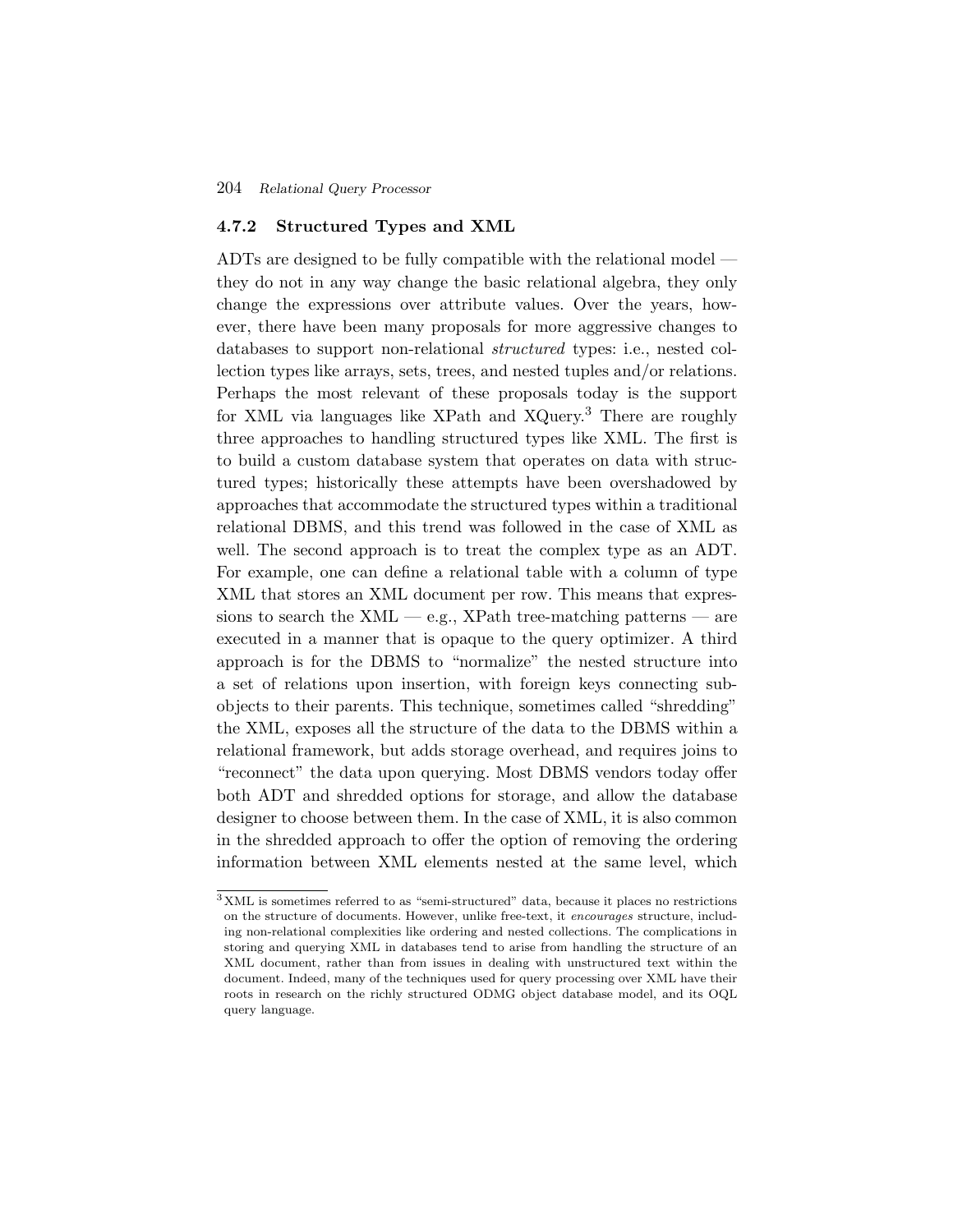can improve query performance by allowing join reordering and other relational optimizations.

A related issue is more modest extensions to the relational model to handle nested tables and tuples, as well as arrays. These are widely used in Oracle installations, for example. The design trade-offs are similar in many ways to those of handling XML.

# **4.7.3 Full-Text Search**

Traditionally, relational databases were notoriously poor at handling rich textual data and the keyword search that usually goes with it. In principle, modeling free-text in a database is a simple matter of storing the documents, defining an "inverted file" relation with tuples of the form (word, documentID, position), and building a B+-tree index over the word column. This is roughly what happens in any text search engine, modulo some linguistic canonicalization of words, and some additional per-tuple attributes to aid in rank-ordering search results. But in addition to the model, most text indexing engines implement a number of performance optimizations specific to this schema, which are not implemented in a typical DBMS. These include "denormalizing" the schema to have each word appear only once with a list of occurrences per word, i.e., (word, list <documentID, position>) This allows for aggressive delta-compression of the list (typically called a "postings list"), which is critical given the characteristically skewed (Zipfian) distribution of words in documents. Moreover, text databases tend to be used in a data warehousing style, bypassing any DBMS logic for transactions. The common belief is that a naïve implementation of text search in a DBMS like the one above runs roughly an order of magnitude slower than the custom text indexing engines.

However, most DBMSs today either contain a subsystem for text indexing, or can be bundled with a separate engine to do the job. The text indexing facility can typically be used both over full-text documents, and over short textual attributes in tuples. In most cases the full-text index is updated asynchronously ("crawled") rather than being maintained transactionally; PostgreSQL is unusual in offering the option of a full-text index with transactional updates. In some systems,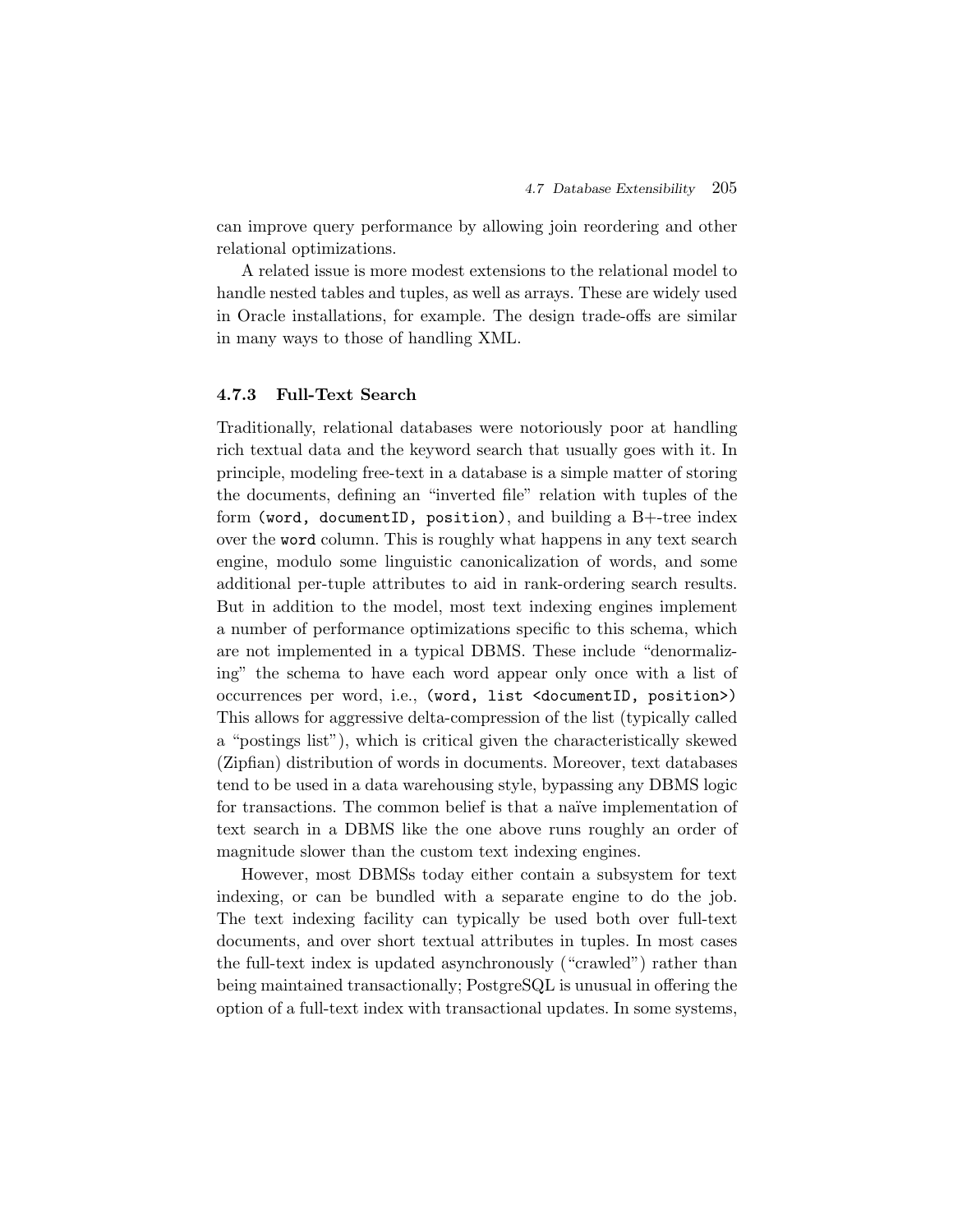the full-text index is stored outside the DBMS, and hence requires separate tools for backup and restore. A key challenge in handling full-text search in a relational database is to bridge the semantics of relational queries (unordered and complete sets of results) with ranked document search using keywords (ordered and typically incomplete results) in a way that is useful and flexible. For example, it is unclear how to order the output of a join query over two relations when there is a keyword search predicate on each relation. This issue remains rather *ad hoc* in current practice. Given a semantics for query output, another challenge is for the relational query optimizer to reason about selectivity and cost estimation for the text index, as well as judging the appropriate cost model for a query whose answer set is ordered and paginated in the user interface, and likely not to be retrieved completely. By all reports, this last topic is being aggressively pursued in a number of the popular DBMSs.

# **4.7.4 Additional Extensibility Issues**

In addition to the three driving usage scenarios for database extensibility, we bring up two core components within the engine that are often made extensible for a variety of uses.

There have been a number of proposals for extensible query optimizers, including the designs that underpin the IBM DB2 optimizer [54, 68], and the designs that underpin the Tandem and Microsoft optimizers [25]. All these schemes provide rule-driven subsystems that generate or modify query plans, and allow new optimization rules to be registered independently. These techniques are helpful in making it easier to extend the optimizer when new features are added to the query executor, or when new ideas are developed for specific query rewrites or plan optimizations. These generic architectures were important in enabling many of the specific extensible type functionalities described above.

Another cross-cutting form of extensibility that arose since the early systems is the ability for the database to "wrap" remote data sources within the schema as if they were native tables, and access them during query processing. One challenge in this regard is for the optimizer to handle data sources that do not support scans, but will respond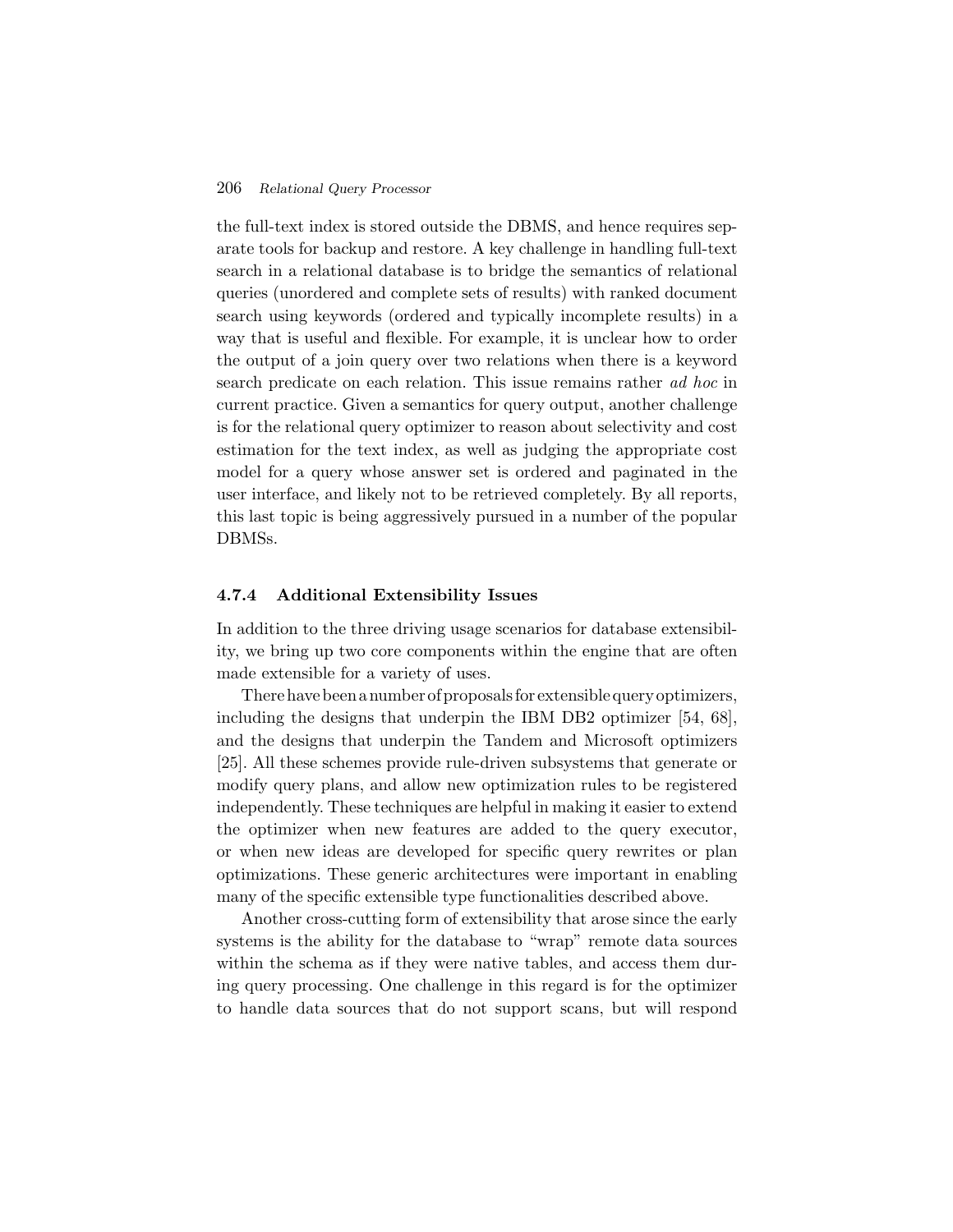requests that assign values to variables; this requires generalizing the optimizer logic that matches index SARGs to query predicates [33]. Another challenge is for the executor to deal efficiently with remote data sources that may be slow or bursty in producing outputs; this generalizes the design challenge of having the query executor do asynchronous disk I/O, increasing the access-time variability by an order of magnitude or more [22, 92].

# **4.8 Standard Practice**

The coarse architecture of essentially all relational database query engines looks similar to that of the System R prototype [3]. Query processing research and development over the years has focused on innovations within that framework, to accelerate more and more classes of queries and schemas. Major design differences across systems arise in the optimizer search strategy (top-down vs. bottom-up), and in the query executor control-flow model, especially for shared-nothing and shared-disk parallelism (iterators and the exchange operator vs. asynchronous producer/consumer schemes). At a finer-grained level, there is a good deal of differentiation on the mix of schemes used within the optimizer, executor, and access methods to achieve good performance for different workloads including OLTP, decision-support for warehousing, and OLAP. This "secret sauce" within the commercial products determines how well they perform in specific circumstances, but to a first approximation all of the commercial systems do quite well across a broad range of workloads, and can be made to look slow in specific workloads.

In the open source arena, PostgreSQL has a reasonably sophisticated query processor with a traditional cost-based optimizer, a broad set of execution algorithms, and a number of extensibility features not found in commercial products. MySQL's query processor is far simpler, built around nested-loop joins over indices. The MySQL query optimizer focuses on analyzing queries to make sure that common operations are lightweight and efficient — particularly key/foreign-key joins, outer-join-to-join rewrites, and queries that ask for only the first few rows of the result set. It is instructive to read through the MySQL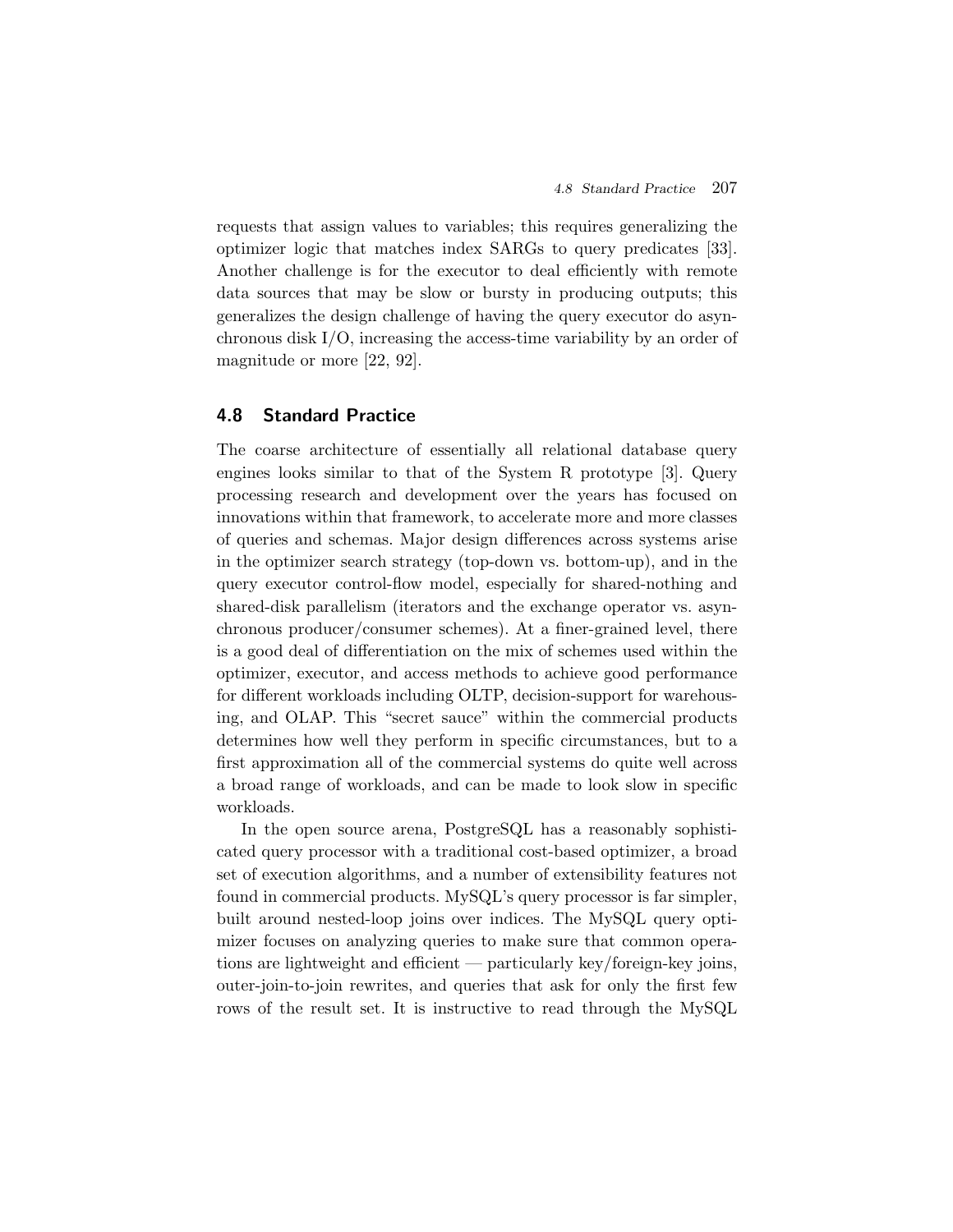manual and query processing code and compare it to the more involved traditional designs, keeping in mind the high adoption rate of MySQL in practice, and the tasks at which it seems to excel.

# **4.9 Discussion and Additional Material**

Because of the clean modularity of query optimization and execution, there have been a huge number of algorithms, techniques, and tricks that have been developed in this environment over the years, and relational query processing research continues today. Happily, most of the ideas that have been used in practice (and many that have not) are found in the research literature. A good starting point for query optimization research is Chaudhuri's short survey [10]. For query processing research, Graefe offers a very comprehensive survey [24].

Beyond traditional query processing, there has been a great deal of work in recent years to incorporate rich statistical methods into the processing of large data sets. One natural extension is to use sampling or summary statistics to provide numerical approximations to aggregation queries [20], possibly in a continuously improving online fashion [38]. However, this has seen relatively slow uptake in the marketplace, despite fairly mature research results. Oracle and DB2 both provide simple base-table sampling techniques, but do not provide statistically robust estimation of queries involving more than one table. Instead of focusing on these features, most vendors have chosen to enrich their OLAP features instead, which constrain the family of queries that can be answered quickly, but provide users with 100% correct answers.

Another important but more fundamental extension has been to include "data mining" techniques in the DBMS. Popular techniques include statistical clustering, classification, regression, and association rules [14]. In addition to the standalone implementation of these techniques studied in the research literature, there are architectural challenges in integrating these techniques with rich relational queries [77].

Finally, it is worth noting that the broader computing community has recently become excited by data parallelism, as embodied by frameworks like Google's Map-Reduce, Microsoft's Dryad, and the open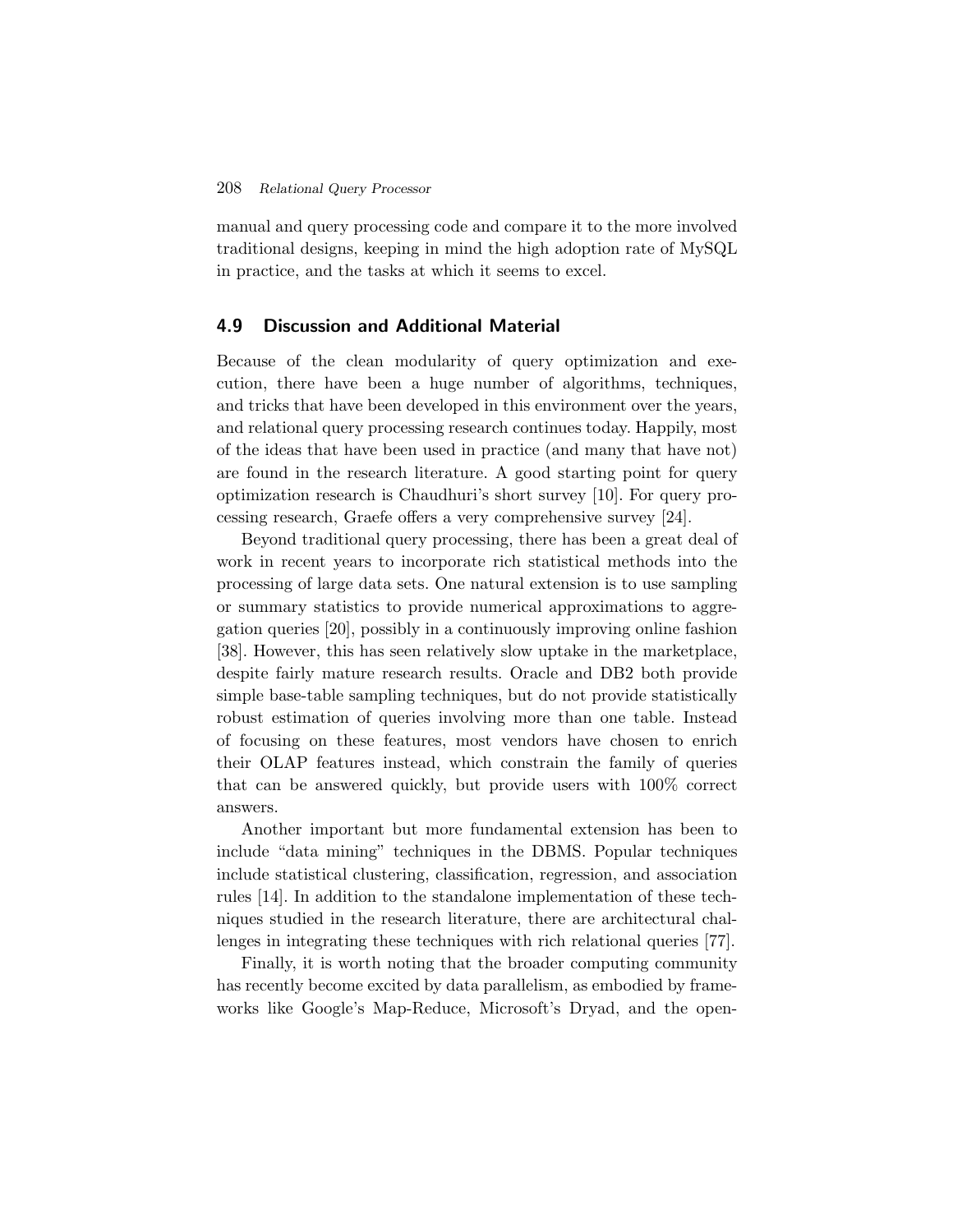source Hadoop code that is supported by Yahoo! These systems are very much like shared-nothing-parallel relational query executors, with custom query operators implemented by the programmers of the application logic. They also include simple but sensibly engineered approaches to managing the failure of participating nodes, which is a common occurrence at large scales. Perhaps the most interesting aspect of this trend is the way that it is being creatively used for a variety of dataintensive problems in computing, including text and image processing, and statistical methods. It will be interesting to see whether other ideas from database engines get borrowed by users of these frameworks — for instance, there is early work at Yahoo! to extend Hadoop with declarative queries and an optimizer. Innovations built on these frameworks could be incorporated back into database engines as well.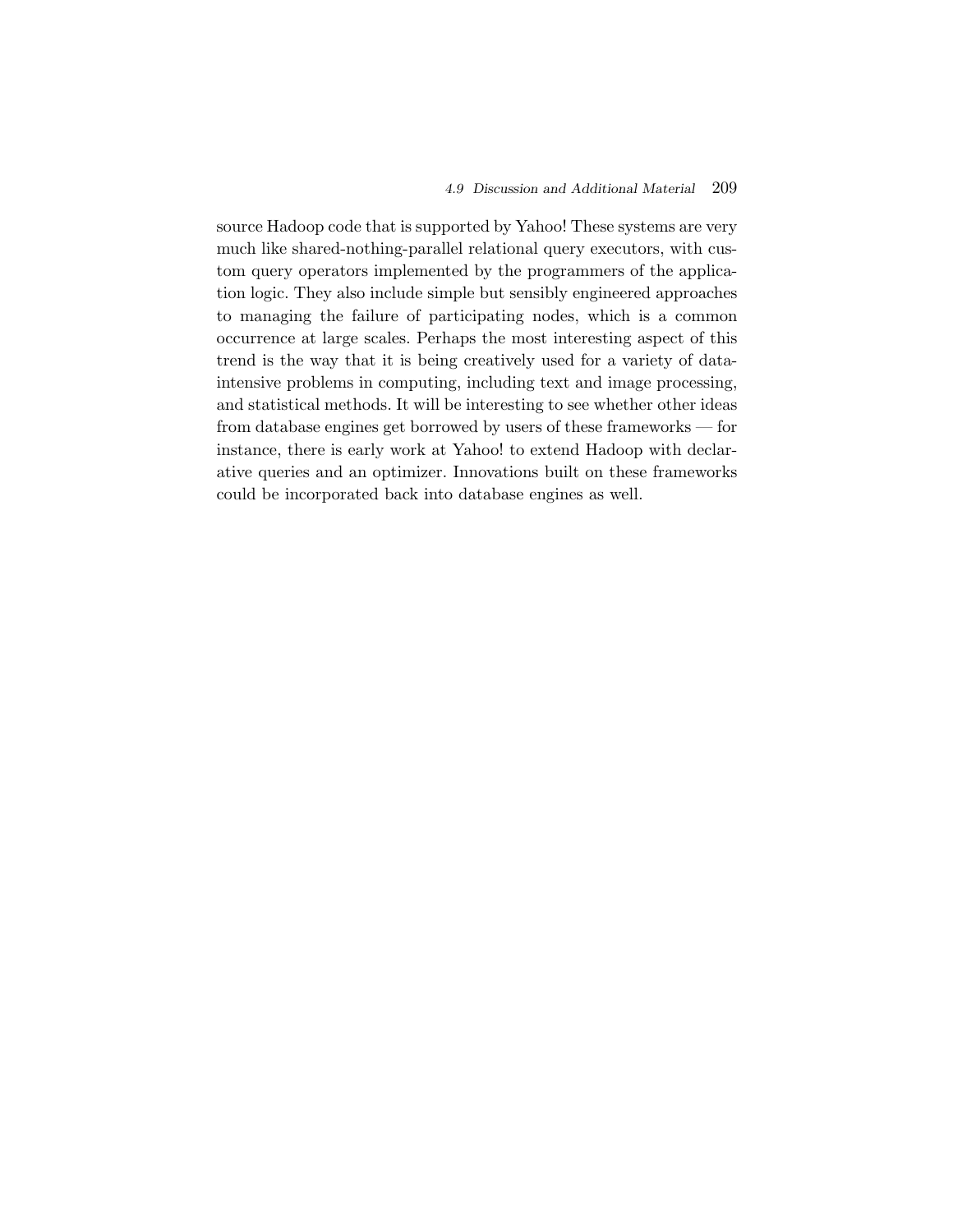# **5**

# **Storage Management**

Two basic types of DBMS storage managers are in commercial use today: either (1) the DBMS interacts directly with the low-level blockmode device drivers for the disks (often called raw-mode access), or (2) the DBMS uses standard OS file system facilities. This decision affects the DBMS's ability to control storage in both space and time. We consider these two dimensions in turn, and proceed to discuss the use of the storage hierarchy in more detail.

# **5.1 Spatial Control**

Sequential bandwidth to and from disk is between 10 and 100 times faster than random access, and this ratio is increasing. Disk density has been doubling every 18 months and bandwidth rises approximately as the square root of density (and linearly with rotation speed). Disk arm movement, however, is improving at a much slower rate — about 7%/year [67]. As a result, it is critical for the DBMS storage manager to place blocks on the disk such that queries that require large amounts of data can access it sequentially. Since the DBMS can understand its workload access patterns more deeply than the underlying OS, it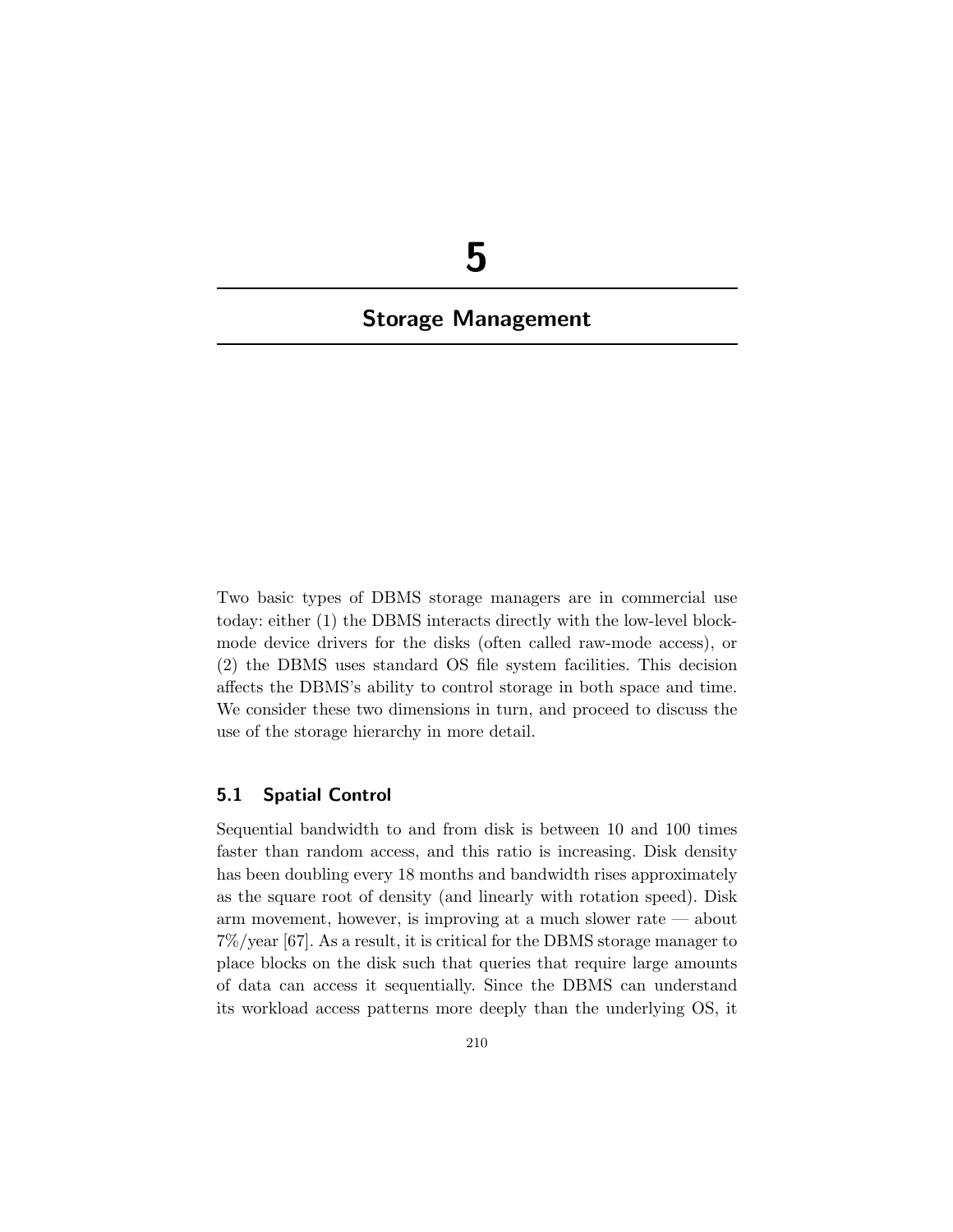makes sense for DBMS architects to exercise full control over the spatial positioning of database blocks on disk.

The best way for the DBMS to control spatial locality of its data is to store the data directly to the "raw" disk device and avoid the file system entirely. This works because raw device addresses typically correspond closely to physical proximity of storage locations. Most commercial database systems offer this functionality for peak performance. This technique, although effective, does have some drawbacks. First, it requires the DBA to devote entire disk partitions to the DBMS, which makes them unavailable to utilities (backups, etc.) that need a filesystem interface. Second, "raw disk" access interfaces are often OSspecific, which can make the DBMS more difficult to port. This is a hurdle, however, that most commercial DBMS vendors overcame years ago. Finally, developments in the storage industry like RAID, Storage Area Networks (SAN), and logical volume managers have become popular. We are now at a point where "virtual" disk devices are the norm in most scenarios today — the "raw" device interface is actually being intercepted by appliances or software that reposition data aggressively across one or more physical disks. As a result, the benefits of explicit physical control by the DBMS have been diluted over time. We discuss this issue further in Section 7.3.

An alternative to raw disk access is for the DBMS to create a very large file in the OS file system, and to manage positioning of data as offsets in that file. The file is essentially treated as a linear array of disk-resident pages. This avoids some of the disadvantages of raw device access and still offers reasonably good performance. In most popular file systems, if you allocate a very large file on an empty disk, the offsets in that file will correspond fairly closely to physical proximity of storage regions. Hence this is a good approximation to raw disk access, without the need to go directly to the raw device interface. Most virtualized storage systems are also designed to place close offsets in a file in nearby physical locations. Hence the relative control lost when using large files rather than raw disks is becoming less significant over time. Using the file system interface has other ramifications regarding temporal control, which we discuss in the next subsection.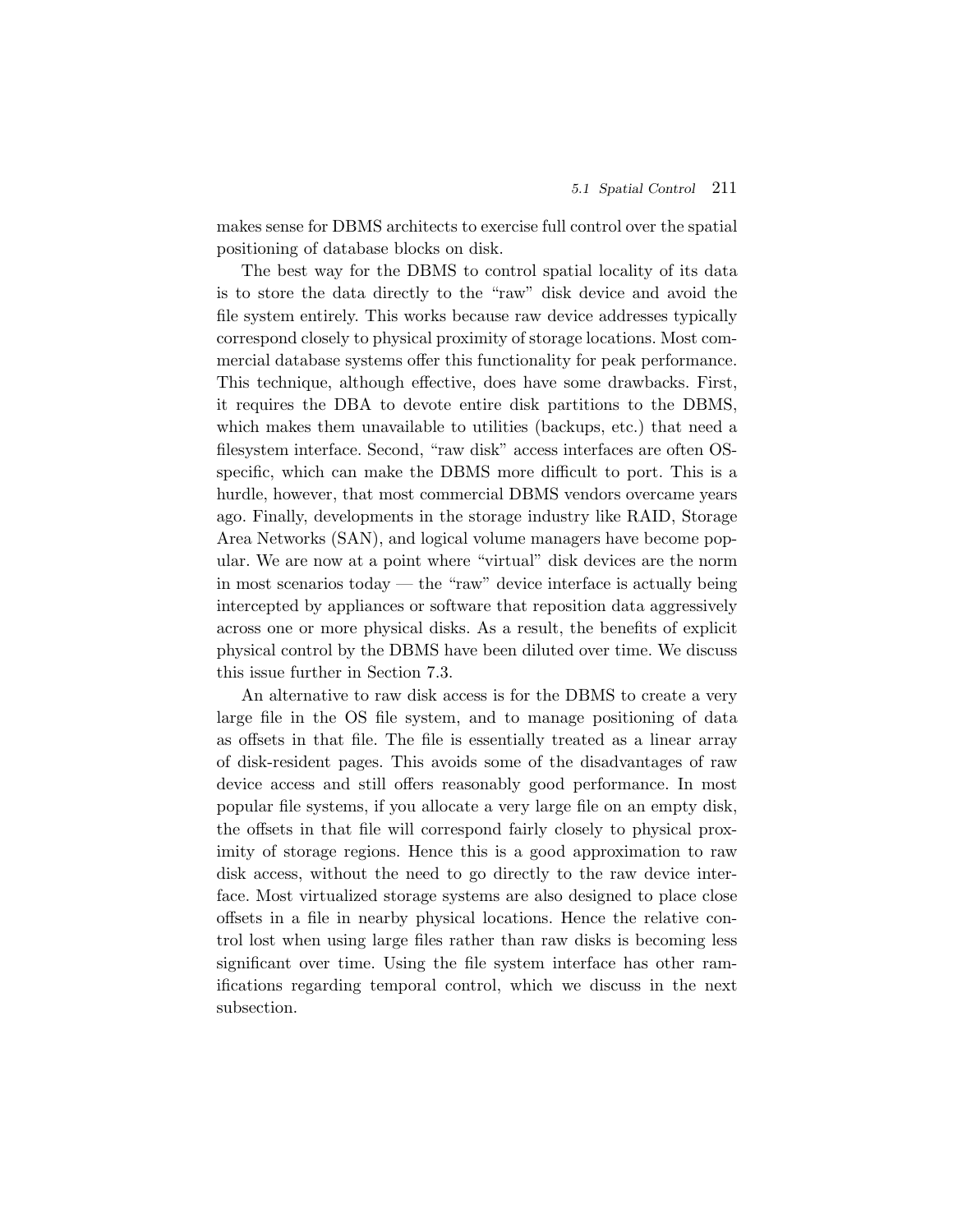# 212 *Storage Management*

As a data point, we recently compared direct raw access with large file access on a mid-sized system using one of the major commercial DBMSs and found only a 6% degradation when running the TPC-C benchmark [91], and almost no negative impact on less I/O-intensive workloads. DB2 reports file system overhead as low as 1% when using Direct I/O (DIO) and its variants such as concurrent I/O (CIO). Consequently, DBMS vendors typically no longer recommend raw storage, and few customers run in this configuration. It remains a supported feature in major commercial systems primarily for benchmark use.

Some commercial DBMS also allow the database page size to be custom-set to a size appropriate for the expected work load. Both IBM DB2 and Oracle support this option. Other commercial systems such as Microsoft SQL Server do not support multiple page sizes due to the increased administrative complexity this brings. If tunable page sizes are supported, the selected size should be a multiple of the page size used by the file system (or raw device if raw  $I/O$  is being used). A discussion of the appropriate choice of page sizes is given in the "5-minute rule" paper which has been subsequently updated to the "30-minute rule" [27]. If the file system is being used rather than raw device access, special interfaces may be required to write pages of a different size than that of the file system; the POSIX *mmap/msync* calls, for example, provide such support.

# **5.2 Temporal Control: Buffering**

In addition to controlling *where* on the disk data should be placed, a DBMS must control *when* data gets physically written to the disk. As we will discuss in Section 5, a DBMS contains critical logic that reasons about when to write blocks to disk. Most OS file systems also provide built-in I/O buffering mechanisms to decide when to do reads and writes of file blocks. If the DBMS uses standard file system interfaces for writing, the OS buffering can confound the intention of the DBMS logic by silently postponing or reordering writes. This can cause major problems for the DBMS.

The first set of problems regard the *correctness* of the database's ACID transaction promise: the DBMS cannot guarantee atomic recov-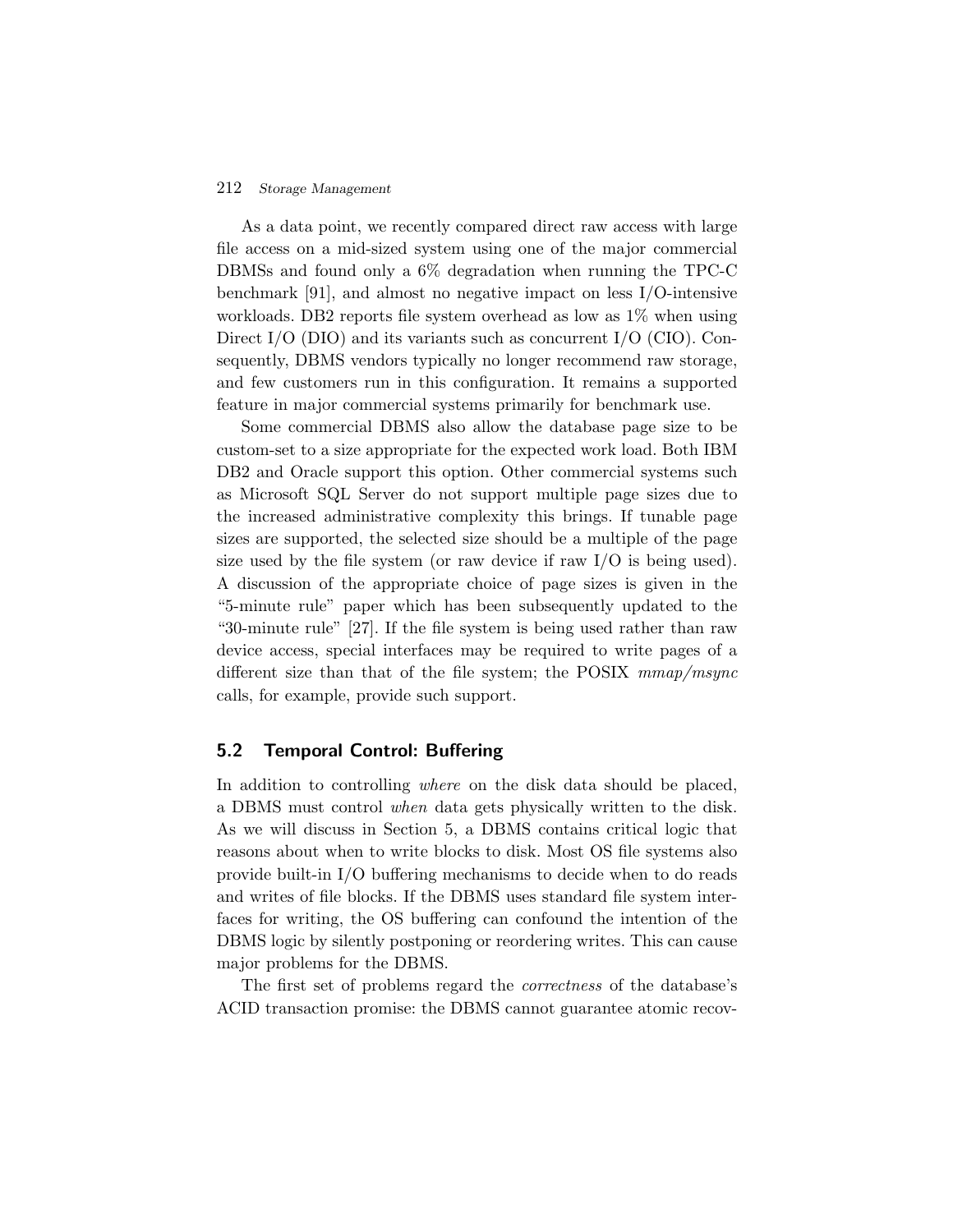ery after software or hardware failure without explicitly controlling the timing and ordering of disk writes. As we will discuss in Section 5.3, the *write ahead logging* protocol requires that writes to the log device must precede corresponding writes to the database device, and commit requests cannot return to users until commit log records have been reliably written to the log device.

The second set of problems with OS buffering concern performance, but have no implications on correctness. Modern OS file systems typically have some built-in support for *read-ahead* (speculative reads) and *write-behind* (delayed, batched writes). These are often poorly suited to DBMS access patterns. File system logic depends on the contiguity of *physical* byte offsets in files to make read ahead decisions. DBMS-level I/O facilities can support *logical* predictive I/O decisions based upon future read requests that are known at the SQL query processing level but are not easily discernable at the file system level. For example, logical DBMS-level read-ahead can be requested when scanning the leaves of a B+-tree (rows are stored in the leaves of a B+-tree) that are not necessarily contiguous. Logical read-ahead is easily achieved in DBMS logic by having the DBMS issue I/O requests in advance of its needs. The query execution plan contains the relevant information about data access algorithms, and has full information about future access patterns for the query. Similarly, the DBMS may want to make its own decisions about when to flush the log tail, based on considerations that mix issues like lock contention with I/O throughput. This detailed future access pattern knowledge is available to the DBMS, but not to the OS file system.

The final performance issues are "double buffering" and the high CPU overhead of memory copies.Given that the DBMS has to do its own buffering carefully for correctness, any additional buffering by the OS is redundant. This redundancy results in two costs. First, it wastes system memory by effectively reducing the memory available for doing useful work. Second, it wastes time and processing resources, by causing an additional copying step: on reads, data is first copied from the disk to the OS buffer, and then copied again to the DBMS buffer pool. On writes, both of these copies are required in reverse.

Copying data in memory can be a serious bottleneck. Copies contribute latency, consume CPU cycles, and can flood the CPU data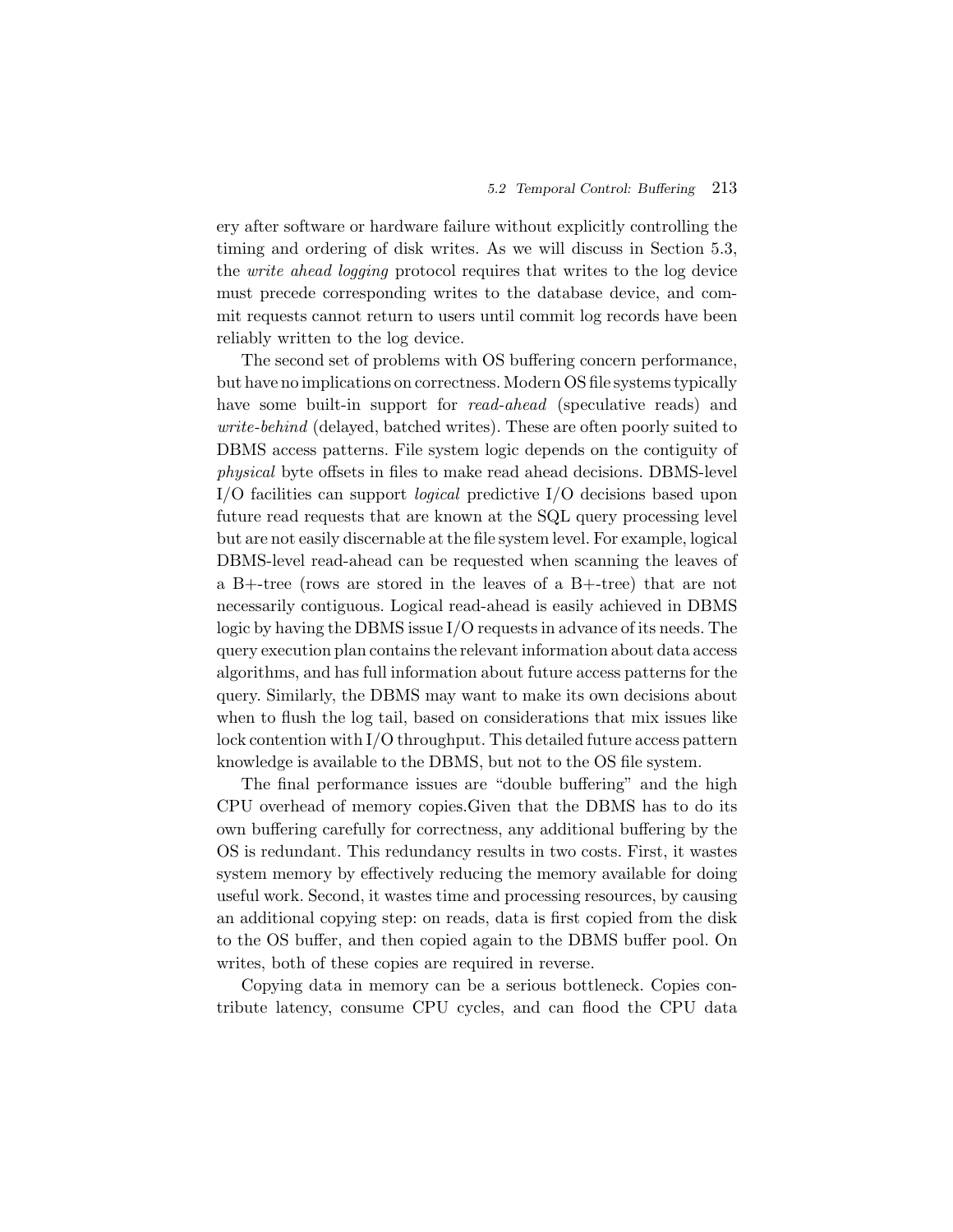## 214 *Storage Management*

cache. This fact is often a surprise to people who have not operated or implemented a database system, and assume that main-memory operations are "free" compared to disk I/O. But in practice, *throughput in a well-tuned transaction processing DBMS is typically not I/O-bound*. This is achieved in high-end installations by purchasing sufficient disks and RAM so that repeated page requests are absorbed by the buffer pool, and disk I/Os are shared across the disk arms at a rate that can feed the data appetite of all the processors in the system. Once this kind of "system balance" is achieved, I/O latencies cease to be the primary system throughput bottleneck, and the remaining main-memory bottlenecks become the limiting factors in the system. Memory copies are becoming a dominant bottleneck in computer architectures: this is due to the gap in performance evolution between raw CPU cycles per second per dollar (which follows Moore's law) and RAM access speed (which trails Moore's law significantly) [67].

The problems of OS buffering have been well known in the database research literature [86] and the industry for some time. Most modern OSs now provide hooks (e.g., the POSIX *mmap suite* calls or the platform specific DIO and CIO API sets) so that programs such as database servers can circumvent double-buffering the file cache. This ensures that writes go through to disk when requested, that double buffering is avoided, and that the DBMS can control the page replacement strategy.

## **5.3 Buffer Management**

In order to provide efficient access to database pages, every DBMS implements a large shared buffer pool in its own memory space. In the early days the buffer pool was statically allocated to an administratively chosen value, but most commercial DBMSs now dynamically adjust the buffer pool size based upon system need and available resources. The buffer pool is organized as an array of *frames*, where each frame is a region of memory the size of a database disk block. Blocks are copied into the buffer pool from disk without format change, manipulated in memory in this native format, and later written back. This translation-free approach avoids CPU bottlenecks in "marshalling" and "unmarshalling" data to/from disk; perhaps more importantly,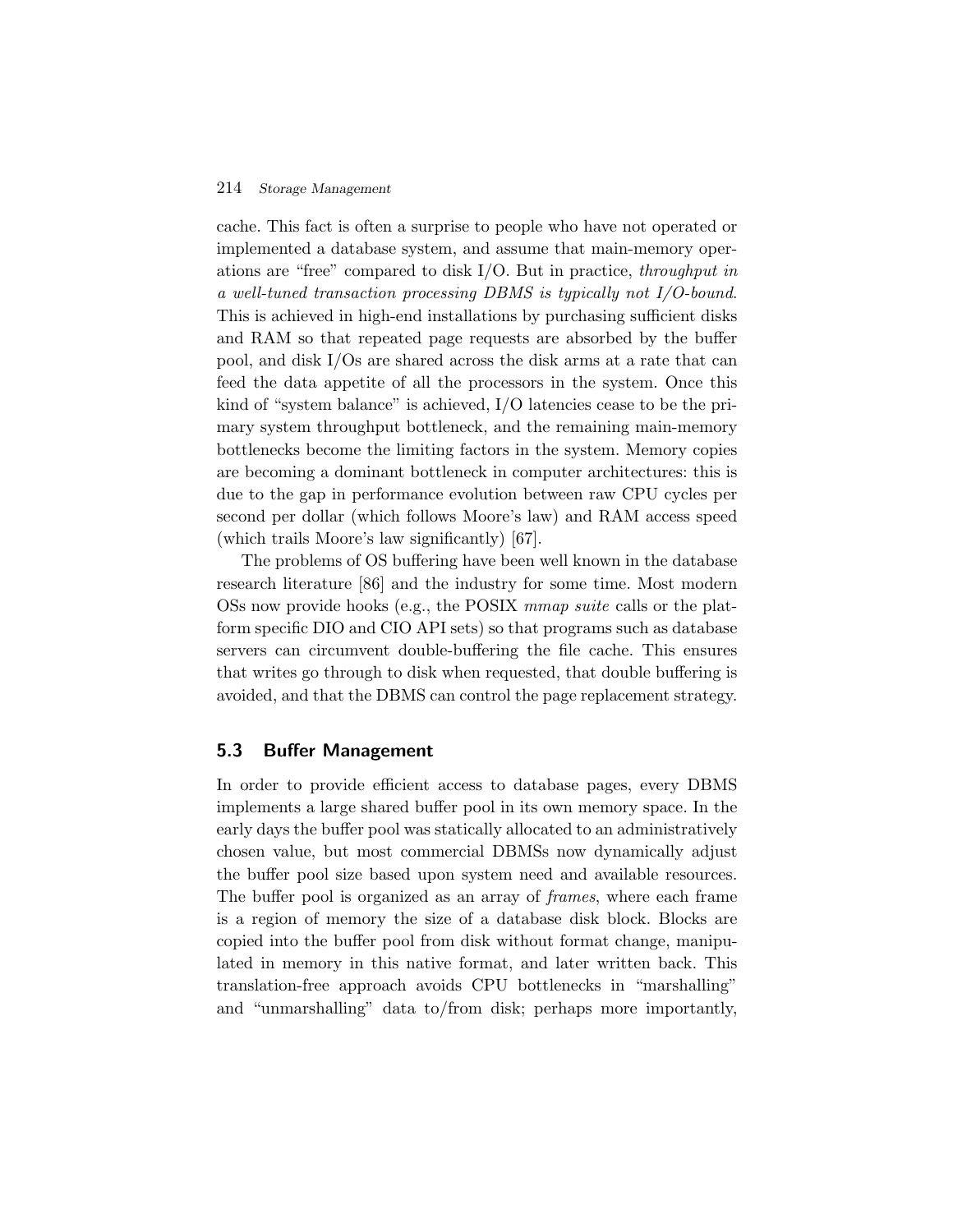#### *5.3 Buffer Management* 215

fixed-sized frames sidestep the memory-management complexities of external fragmentation and compaction that generic techniques cause.

Associated with the array of buffer pool frames is a hash table that maps (1) page numbers currently held in memory to their location in the frame table, (2) the location for that page on backing disk storage, and (3) some metadata about the page. The metadata includes a *dirty bit* to indicate whether the page has changed since it was read from disk, and any information needed by the *page replacement policy* to choose pages to evict when the buffer pool is full. Most systems also include a *pin count* to signal that the page is not eligible for participation in the page-replacement algorithm. When the pin count is non-zero, the page is "pinned" in memory and will not be forced to disk or stolen. This allows the DBMS's worker threads to pin pages in the buffer pool by incrementing the pin count before manipulating the page, and then decrementing it thereafter. The intent is to have only a tiny fraction of the buffer pool pinned at any fixed point of time. Some systems also offer the ability to pin tables in memory as an administrative option, which can improve access times to small, heavily used tables. However, pinned pages reduce the number of pages available for normal buffer pool activities and can negatively impact performance as the percentage of pinned pages increases.

Much research in the early days of relational systems focused on the design of page replacement policies, since the diversity of data access patterns found in DBMSs render simple techniques ineffective. For example, certain database operations tend to require full table scans and, when the scanned table is much larger than the buffer pool, these operations tend to clear the pool of all commonly referenced data. For such access patterns, the recency of reference is a poor predictor of the probability of future reference, so OS page replacement schemes like LRU and CLOCK were well-known to perform poorly for many database access patterns [86]. A variety of alternative schemes were proposed, including some that attempted to tune the replacement strategy via query execution plan information [15]. Today, most systems use simple enhancements to LRU schemes to account for the case of full table scans. One that appears in the research literature and has been implemented in commercial systems is LRU-2 [64]. Another scheme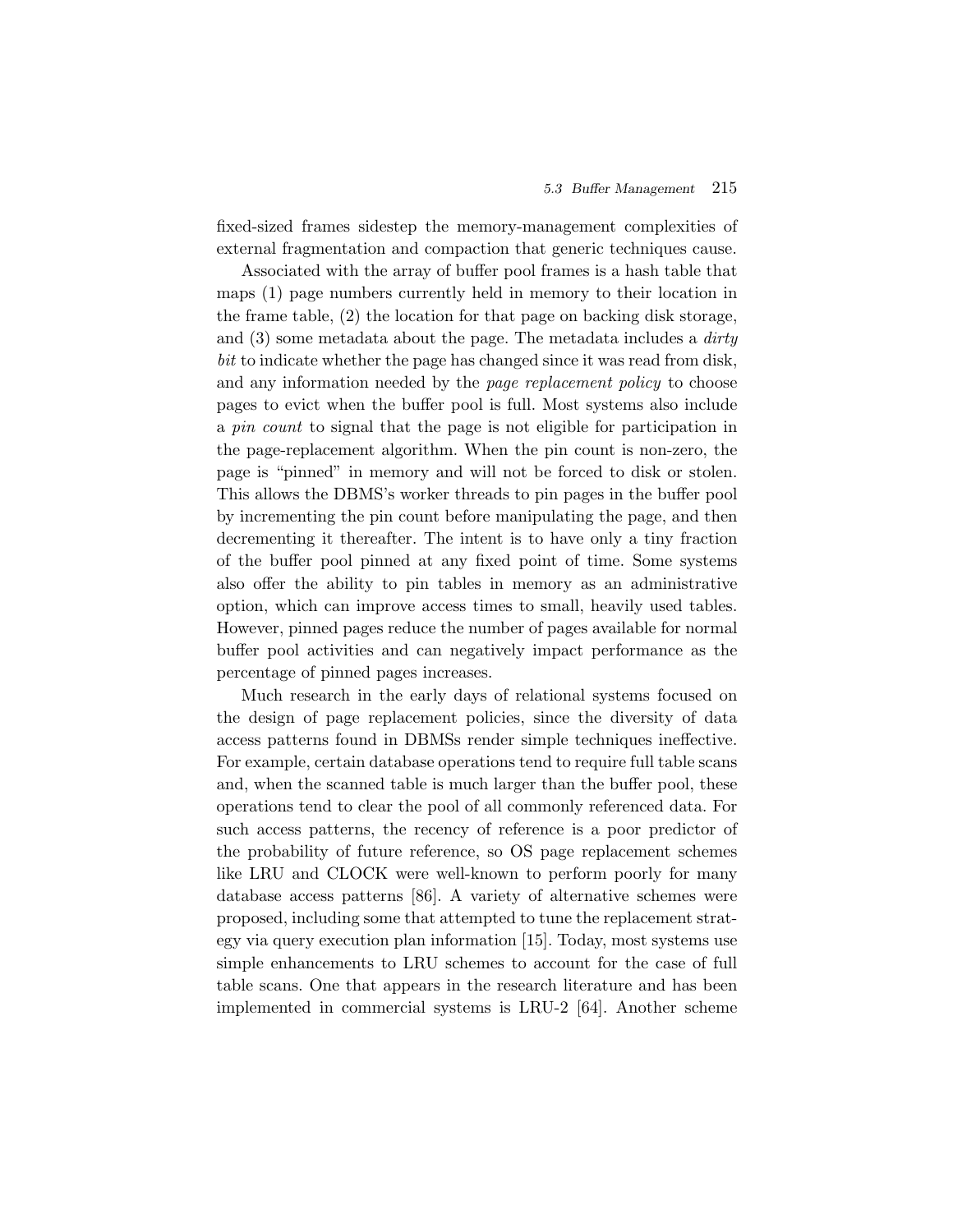### 216 *Storage Management*

used in commercial systems is to have the replacement policy depend on the page type: e.g., the root of a B+-tree might be replaced with a different strategy than a page in a heap file. This is reminiscent of Reiter's Domain Separation scheme [15, 75].

Recent hardware trends, including 64-bit addressing and falling memory prices, have made very large buffer pools economically possible. This opens up new opportunities for exploiting large main memory for efficiency. As a counterpoint, alarge and very active buffer pool also brings more challenges in restart recovery speed and efficient checkpointing, among other issues. These topics will be discussed further in Section 6.

## **5.4 Standard Practice**

In the last decade, commercial file systems have evolved to the point where they can support database storage systems quite well. In the standard usage model, the system administrator creates a file system on each disk or logical volume in the DBMS. The DBMS then allocates a single large file in each of these file systems and controls placement of data within that file via low-level interfaces like the mmap suite. The DBMS essentially treats each disk or logical volume as a linear array of (nearly) contiguous database pages. In this configuration, modern file systems offer reasonable spatial and temporal control to the DBMS and this storage model is available in essentially all database system implementations. The raw disk support remains a common high-performance option in most database systems, however, its usage is rapidly narrowing to performance benchmarks only.

## **5.5 Discussion and Additional Material**

Database storage subsystems are a very mature technology, but a number of new considerations have emerged for database storage in recent years, which have the potential to change data management techniques in a number of ways.

One key technological change is the emergence of flash memory as an economically viable random-access persistent storage technology [28]. Ever since the early days of database system research, there has been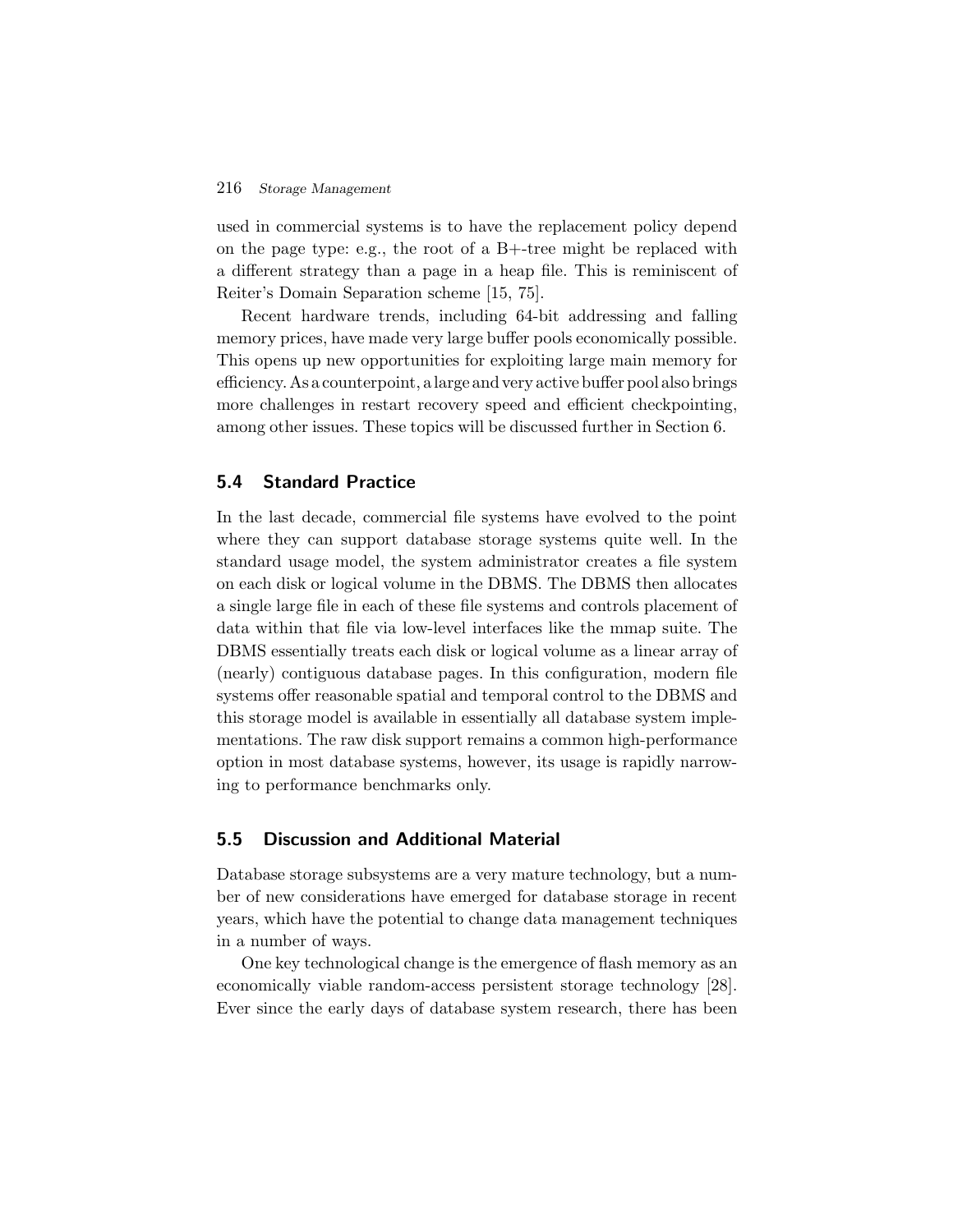discussion of sea-changes in DBMS design arising from new storage technologies replacing disk. Flash memory appears to be both technologically viable and economically supported by a broad market, and presents an interesting intermediate cost/performance trade-off relative to disk and RAM. Flash is the first new persistent storage medium to succeed in this regard in more than three decades, and hence its particulars may have significant impact on future DBMS designs.

Another traditional topic that has recently come to the fore is compression of database data. Early work on the topic focused on on-disk compression to minimize disk latencies during read, and maximize the capacity of the database buffer pool. As processor performance has improved and RAM latencies have not kept pace, it has become increasingly important to consider keeping data compressed even during computations, so as to maximize the residency of data in processor caches as well. But this requires compressed representations that are amenable to data processing, and query processing internals that manipulate compressed data. Another wrinkle in relational database compression is that databases are reorderable sets of tuples, whereas most work on compression focuses on byte streams without considering reordering. Recent research on this topic suggests significant promise for database compression in the near future [73].

Finally, outside the traditional relational database market there is enhanced interest in large-scale but sparse data storage techniques, where there are logically thousands of columns, the bulk of which are null for any given row. These scenarios are typically represented via some kind of set of attribute-value pairs or triples. Instances include Google's BigTable [9], the Tagged Columns used by Microsoft's Active Directory and Exchange products, and the Resource Description Framework (RDF) proposed for the "Semantic Web." Common to these approaches are the use of storage systems that organize disk in terms of the columns of data tables, rather than rows. The idea of columnoriented storage has been revived and explored in detail in a number of recent database research efforts [36, 89, 90].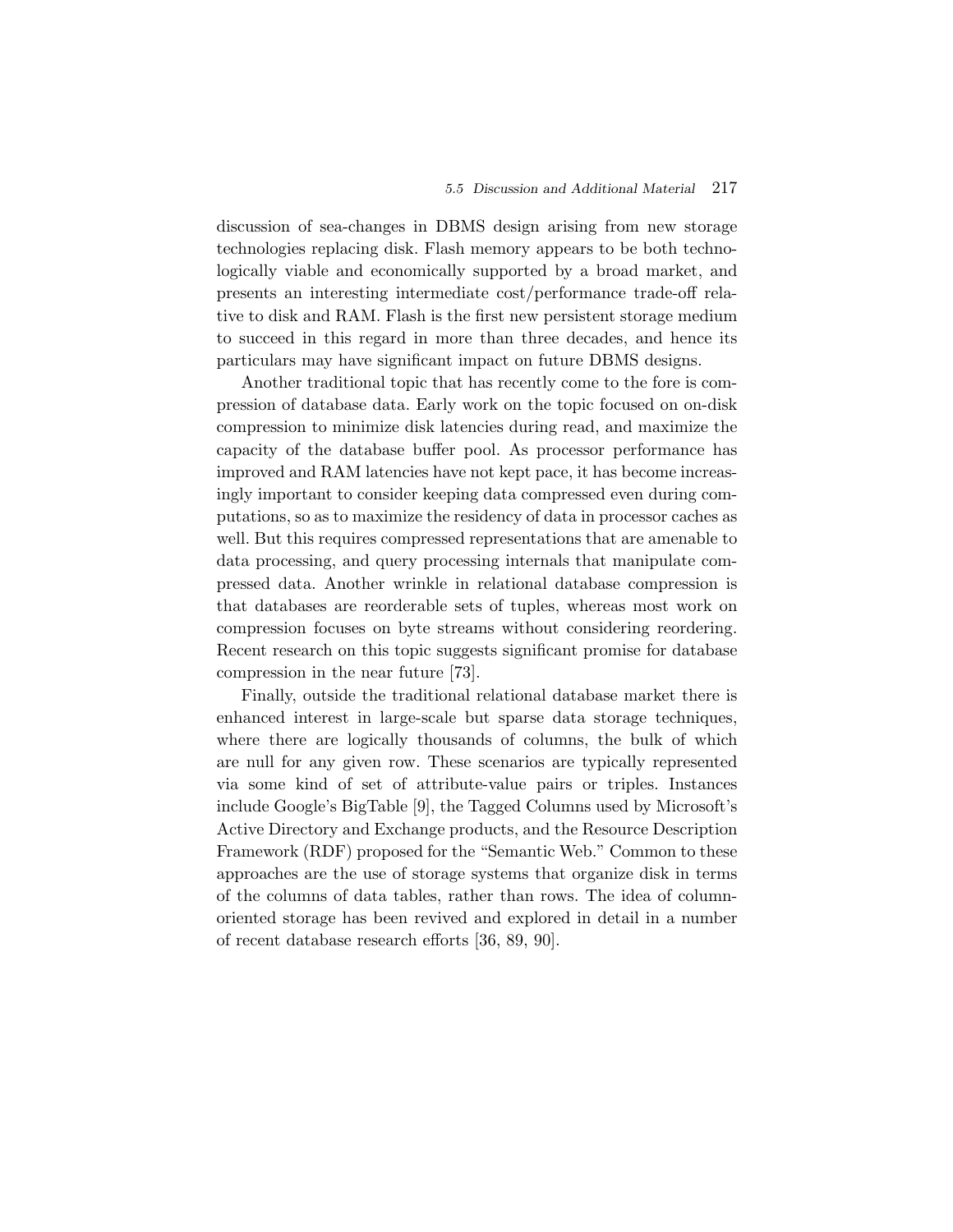# **6**

## **Transactions: Concurrency Control and Recovery**

Databasesystemsareoftenaccusedofbeingenormous,monolithicsoftware systems that cannot be split into reusable components. In practice, database systems — and the development teams that implement and maintain them — do break down into independent components with documented interfaces between them. This is particularly true of the interface between the relational query processor and the transactional storage engine. Inmost commercial systems these components are written by different teams and have well-defined interfaces between them.

The truly monolithic piece of a DBMS is the transactional storage manager that typically encompasses four deeplyintertwined components:

- 1. A lock manager for concurrency control.
- 2. A log manager for recovery.
- 3. A buffer pool for staging database I/Os.
- 4. Access methods for organizing data on disk.

A great deal of ink has been spilled describing the fussy details of transactional storage algorithms and protocols in database systems. The reader wishing to become knowledgeable about these systems should read — at a minimum — a basic undergraduate database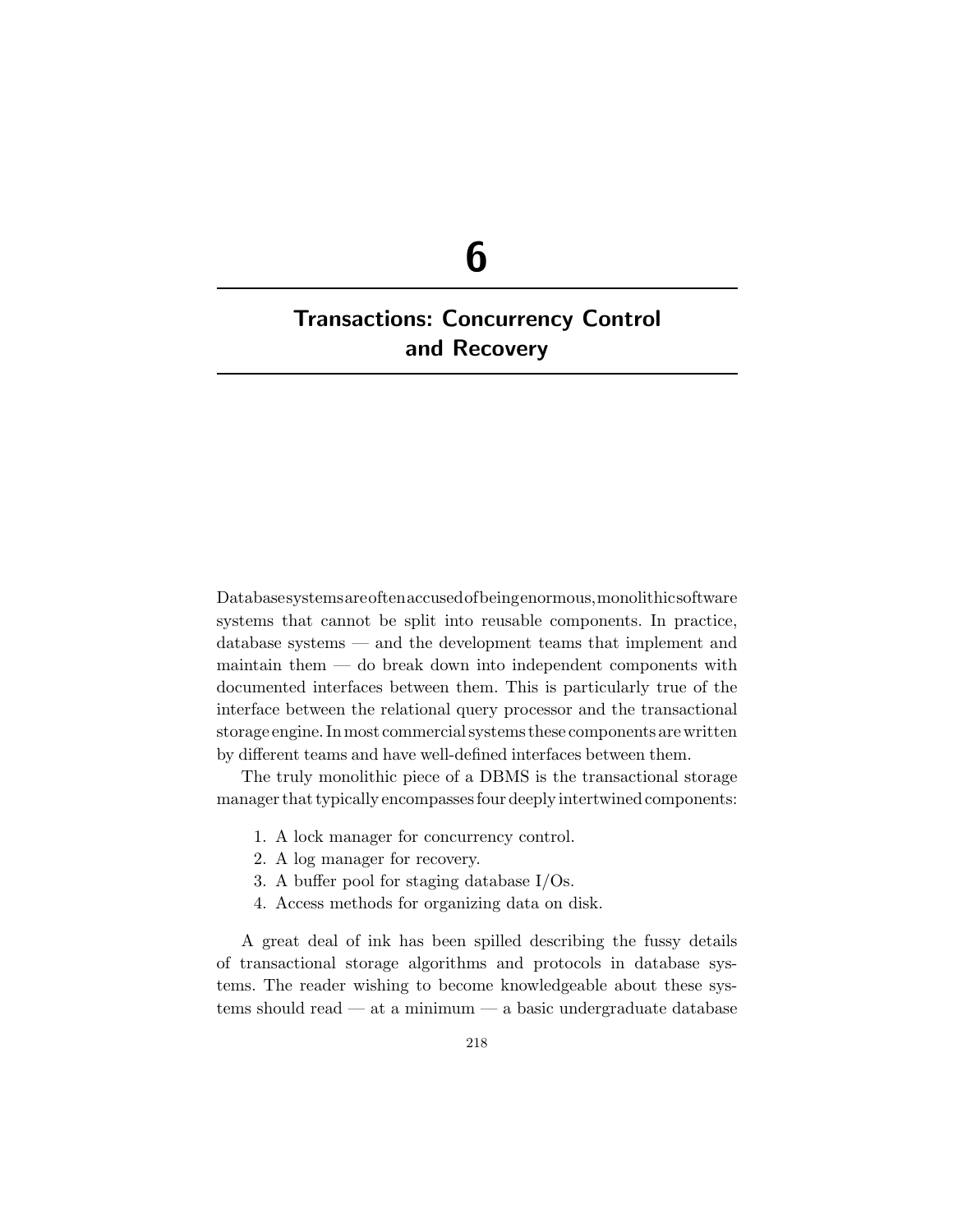textbook [72], the journal article on the ARIES log protocol [59], and at least one serious article on transactional index concurrency and logging [46, 58]. More advanced readers will want to consult Gray and Reuter's textbook on transactions [30]. To really become an expert, this reading has to be followed by an implementation effort. We do not dwell on algorithms and protocols here, but rather survey the roles of these various components. We focus on the system infrastructure that is often ignored in the textbooks, highlighting the inter-dependencies between components that lead to much of the subtlety and complexity in making the simple protocols workable.

## **6.1 A Note on ACID**

Many people are familiar with the term "ACID transactions," a mnemonic due to Haerder and Reuter [34]. ACID stands for *Atomicity, Consistency, Isolation*, and *Durability*. These terms were not formally defined, and are not mathematical axioms that combine to guarantee transactional consistency. So it is not important to carefully distinguish the terms and their relationships. But despite the informal nature, the ACID acronym is useful to organize a discussion of transaction systems, and is sufficiently important that we review it here:

- *Atomicity* is the "all or nothing" guarantee for transactions — either all of a transaction's actions commit or none do.
- *Consistency* is an application-specific guarantee; SQL integrity constraints are typically used to capture these guarantees in a DBMS. Given a definition of consistency provided by a set of constraints, a transaction can only commit if it leaves the database in a consistent state.
- *Isolation* is a guarantee to application writers that two concurrent transactions will not see each other's in-flight (notyet-committed) updates. As a result, applications need not be coded "defensively" to worry about the "dirty data" of other concurrent transactions; they can be coded as if the programmer had sole access to the database.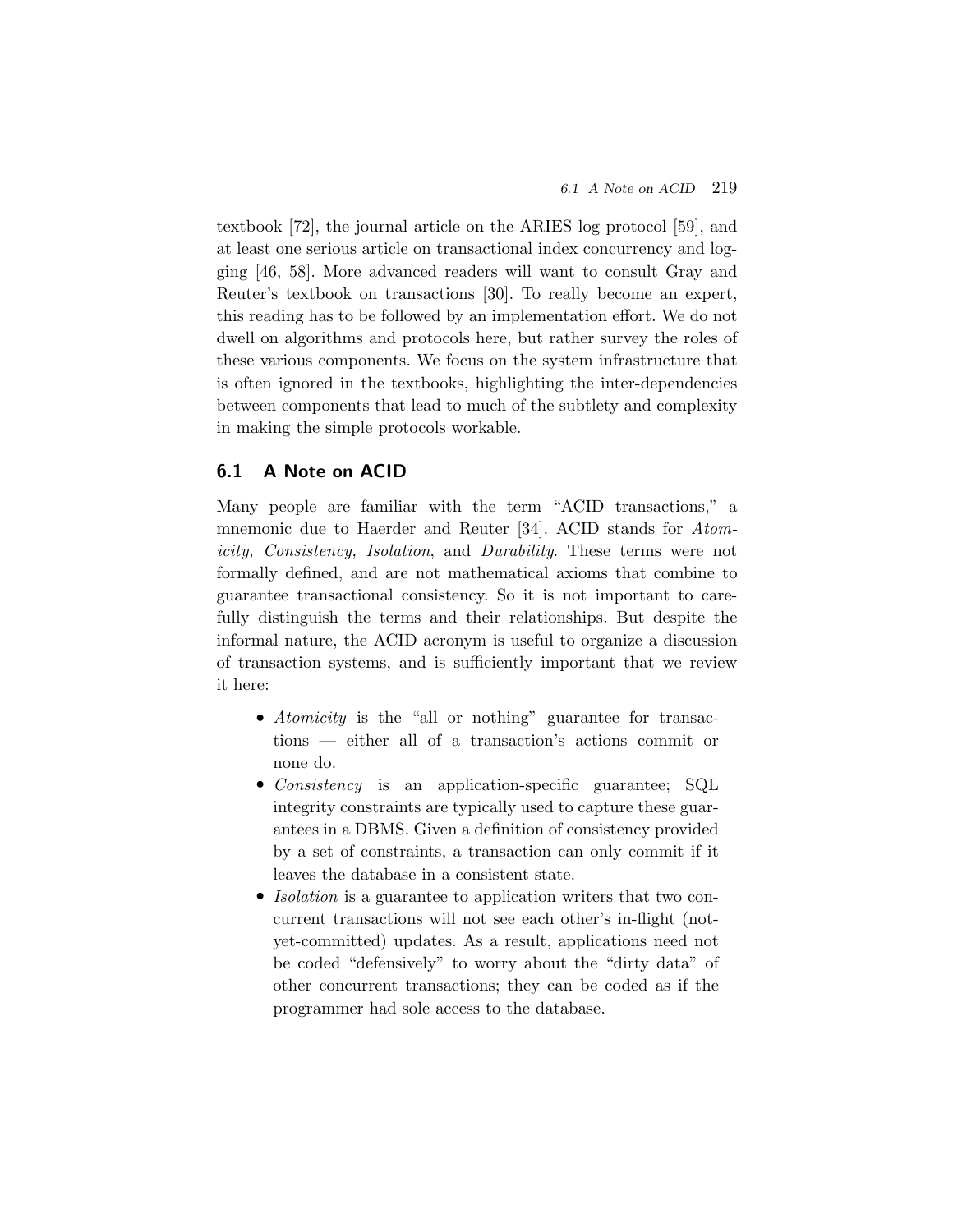#### 220 *Transactions: Concurrency Control and Recovery*

• *Durability* is a guarantee that the updates of a committed transaction will be visible in the database to subsequent transactions independent of subsequent hardware or software errors, until such time as they are overwritten by another committed transaction.

Roughly speaking, modern DBMSs implement isolation via a locking protocol. Durability is typically implemented via logging and recovery. Isolation and Atomicity are guaranteed by a combination of locking (to prevent visibility of transient database states), and logging (to ensure correctness of data that is visible). Consistency is managed by runtime checks in the query executor: if a transaction's actions will violate a SQL integrity constraint, the transaction is aborted and an error code returned.

## **6.2 A Brief Review of Serializability**

We begin our discussion of transactions by briefly reviewing the main goal of database concurrency control, and proceed in the next section to describe two of the most important building blocks used to implement this notion in most multi-user transactional storage managers: (1) locking and (2) latching.

*Serializability* is the well-defined textbook notion of correctness for concurrent transactions. It dictates that a sequence of interleaved actions for multiple committing transactions must correspond to some serial execution of the transactions — as though there were no parallel execution at all. Serializability is a way of describing the desired behavior of a set of transactions. *Isolation* is the same idea from the point of view of a single transaction. A transaction is said to execute in isolation if it does not see any concurrency anomalies — the "I" of ACID.

Serializability is enforced by the DBMS concurrency control model. There are three broad techniques of concurrency control enforcement. These are well-described in textbooks and early survey papers [7], but we very briefly review them here:

1. *Strict two-phase locking* (*2PL*): Transactions acquire a shared lock on every data record before reading it, and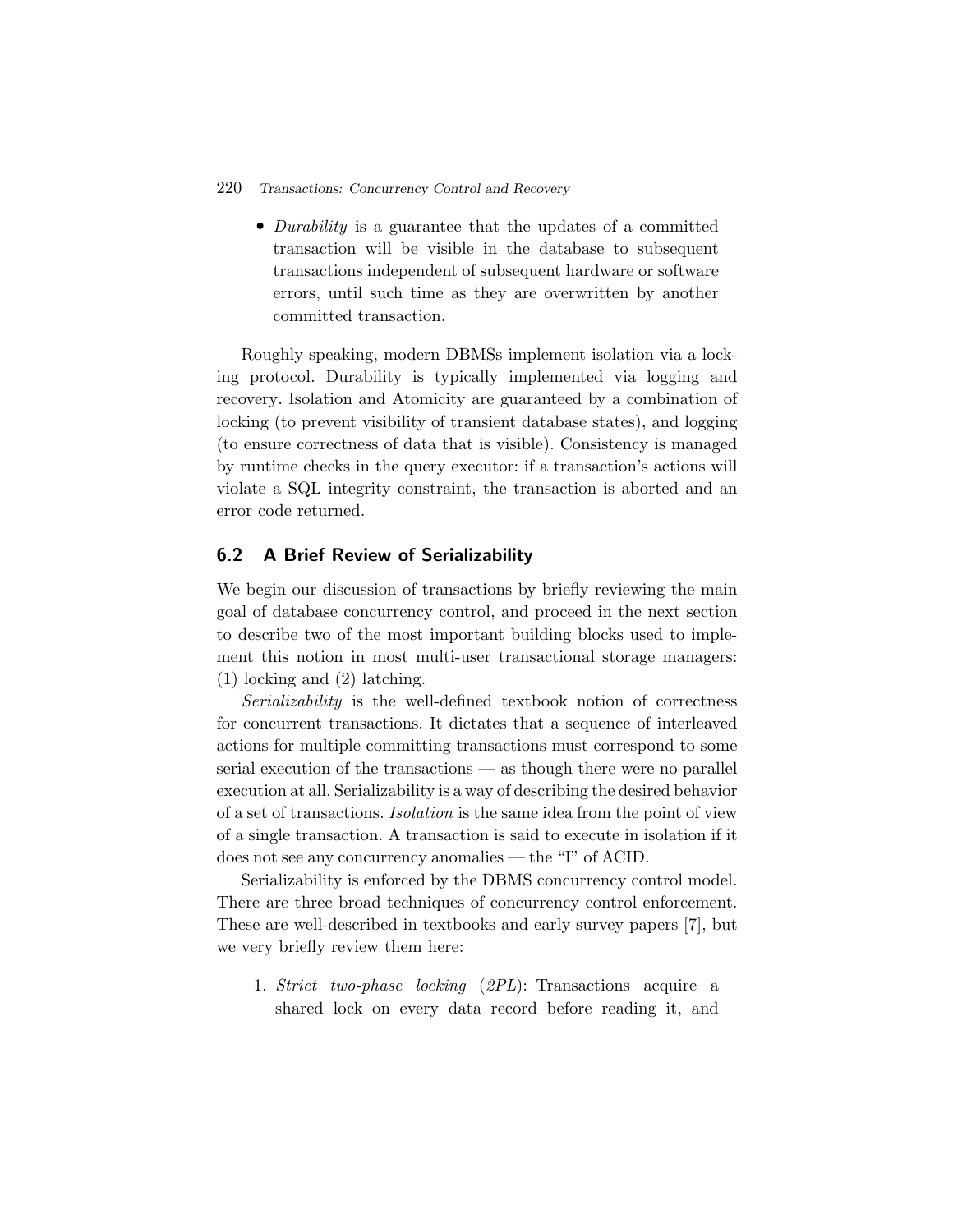an exclusive lock on every data item before writing it. All locks are held until the end of the transaction, at which time they are all released atomically. A transaction blocks on a wait-queue while waiting to acquire a lock.

- 2. *Multi-Version Concurrency Control* (*MVCC*): Transactions do not hold locks, but instead are guaranteed a consistent view of the database state at some time in the past, even if rows have changed since that fixed point in time.
- 3. *Optimistic Concurrency Control* (*OCC*): Multiple transactions are allowed to read and update an item without blocking. Instead, transactions maintain histories of their reads and writes, and before committing a transaction checks history for isolation conflicts they may have occurred; if any are found, one of the conflicting transactions is rolled back.

Most commercial relational DBMS implement full serializability via 2PL. The lock manager is the code module responsible for providing the facilities for 2PL.

In order to reduce locking and lock conflicts some DBMSs support MVCC or OCC, typically as an add-on to 2PL. In an MVCC model, read locks are not needed, but this is often implemented at the expense of not providing full serializability, as we will discuss shortly in Section 4.2.1. To avoid blocking writes behind reads, the write is allowed to proceed after the previous version of the row is either saved, or guaranteed to be quickly obtainable otherwise. The in-flight read transactions continue to use the previous row value as though it were locked and prevented from being changed. In commercial MVCC implementations, this stable read value is defined to be either the value at the start of the read transaction or the value at the start of that transaction's most recent SQL statement.

While OCC avoids waiting on locks, it can result in higher penalties during true conflicts between transactions. In dealing with conflicts across transactions, OCC is like 2PL except that it converts what would be lock-waits in 2PL into transaction rollbacks. In scenarios where conflicts are uncommon, OCC performs very well, avoiding overly conservative wait time. With frequent conflicts, however, exces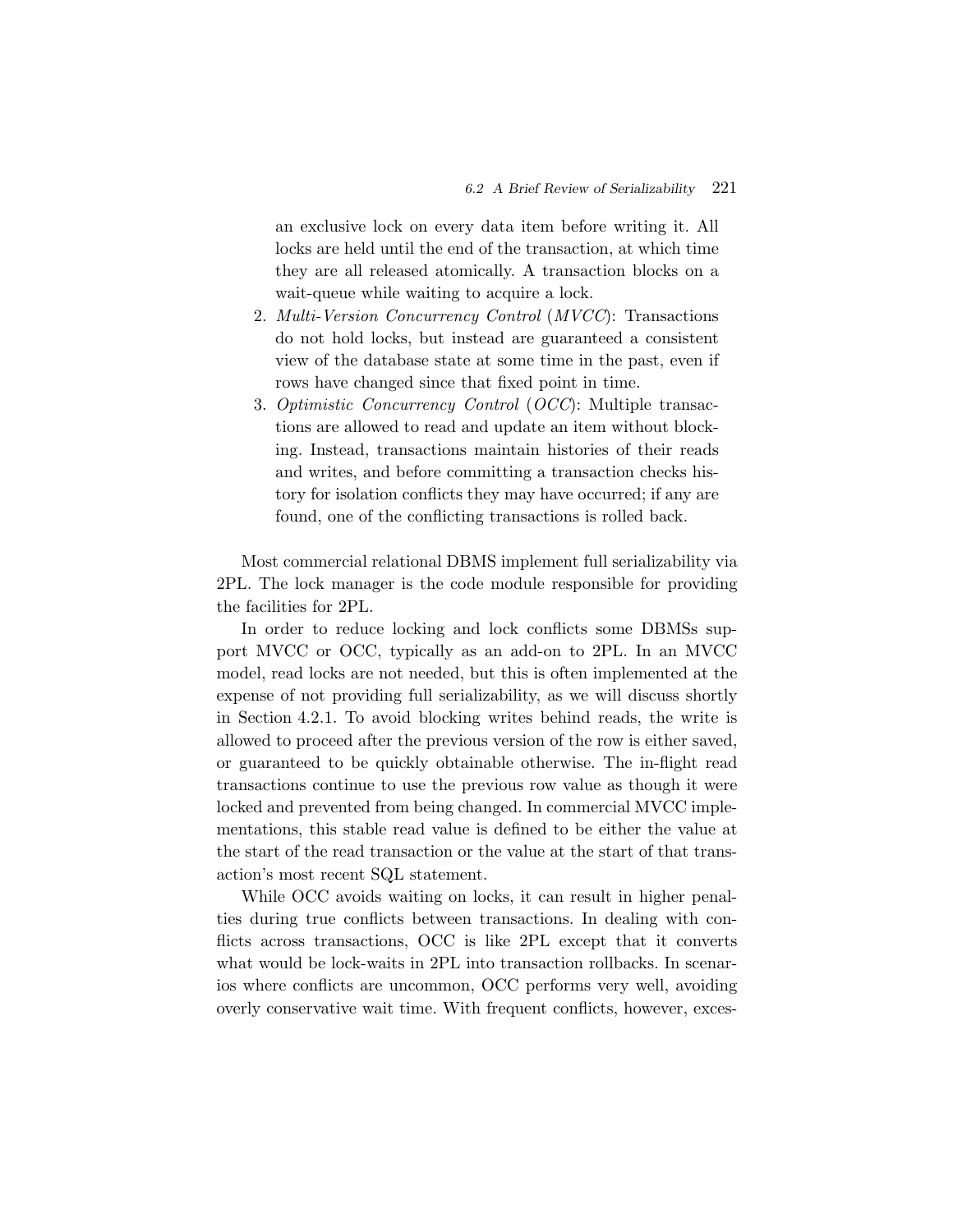sive rollbacks and retries negatively impact performance and make it a poor choice [2].

## **6.3 Locking and Latching**

Database locks are simply names used by convention within the system to represent either physical items (e.g., disk pages) or logical items (e.g., tuples, files, volumes) that the DBMS manages. Note that any name can have a lock associated with it — even if that name represents an abstract concept. The locking mechanism simply provides a place to register and check for these names. Every lock is associated with a transaction and each transaction has a unique transaction ID. Locks come in different lock "modes," and these modes are associated with a lock-mode compatibility table. In most systems, this logic is based on the well-known lock modes that are introduced in Gray's paper on granularity of locks [29]. That paper also explains how hierarchical locks are implemented in commercial systems. Hierarchical locking allows a single lock to be used to lock an entire table and, at the same time, support row granularity locks in the same table both efficiently and correctly.

The lock manager supports two basic calls; lock (lockname, transactionID, mode), and remove transaction (transaction-ID). Note that because of the strict 2PL protocol, there should not be an individual call to unlock resources individually — the remove transaction() call will unlock all resources associated with a transaction. However, as we discuss in Section 5.2.1, the SQL standard allows for lower degrees of transaction isolation, and hence there is a need for an unlock (lockname, transactionID)call as well. There is also a lock upgrade (lockname, transactionID, newmode) call to allow transactions to "upgrade" to higher lock modes (e.g., from shared to exclusive mode) in a two-phase manner, without dropping and re-acquiring locks. Additionally, some systems also support a conditional lock (lockname, transactionID, mode) call. The conditional lock() call always returns immediately, and indicates whether it succeeded in acquiring the lock. If it did not succeed, the calling DBMS thread is *not* enqueued waiting for the lock. The use of conditional locks for index concurrency is discussed in [60].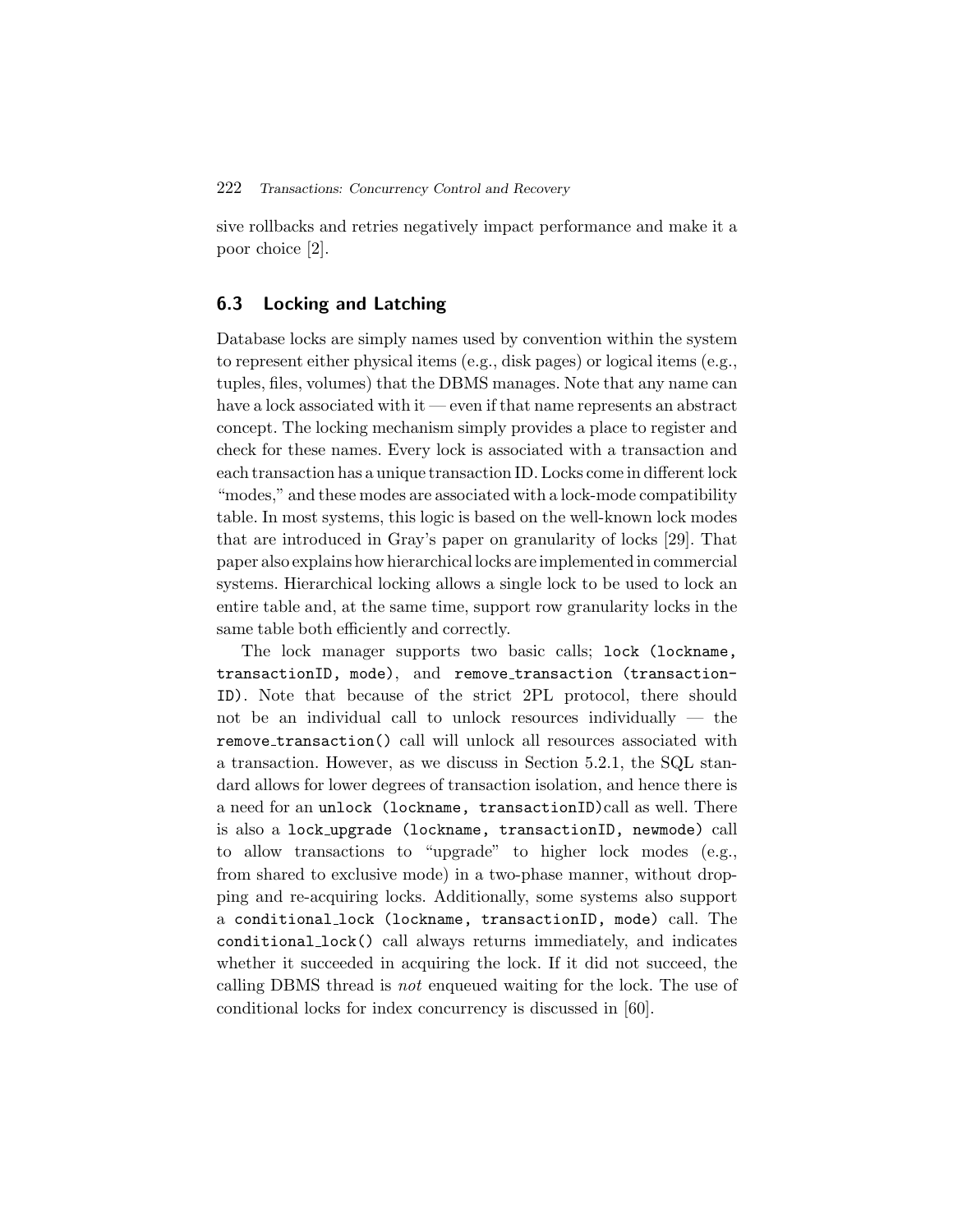To support these calls, the lock manager maintains two data structures. A global *lock table* is maintained to hold lock names and their associated information. The lock table is a dynamic hash table keyed by (a hash function of) lock names. Associated with each lock is a *mode* flag to indicate the lock mode, and a *wait queue* of lock request pairs (transactionID, mode). In addition, the lock manager maintains a *transaction table* keyed by transactionID, which contains two items for each transaction  $T: (1)$  a pointer to T's DBMS thread state, to allow T's DBMS thread to be rescheduled when it acquires any locks it is waiting on, and (2) a list of pointers to all of T's lock requests in the lock table, to facilitate the removal of all locks associated with a particular transaction (e.g., upon transaction commit or abort).

Internally, the lock manager makes use of a *deadlock detector* DBMS thread that periodically examines the lock table to detect *waits-for cycles* (a cycle of DBMS workers where each is waiting for the next and a cycle is formed). Upon detection of a deadlock, the deadlock detector aborts one of the deadlocked transactions. The decision of which deadlocked transaction to abort is based on heuristics that have been studied in the research literature [76]. In shared-nothing and shared-disk systems, either distributed deadlock detection [61] or a more primitive timeout-based deadlock detector is required. A more detailed description of a lock manager implementation is given in Gray and Reuter's text [30].

As an auxiliary to database locks, lighter-weight *latches* are also provided for mutual exclusion. Latches are more akin to monitors [41] or semaphores than locks; they are used to provide exclusive access to internal DBMS data structures. As an example, the buffer pool page table has a latch associated with each frame, to guarantee that only one DBMS thread is replacing a given frame at any time. Latches are used in the implementation of locks and to briefly stabilize internal data structures potentially being concurrently modified.

Latches differ from locks in a number of ways:

• Locks are kept in the lock table and located via hash tables; latches reside in memory near the resources they protect, and are accessed via direct addressing.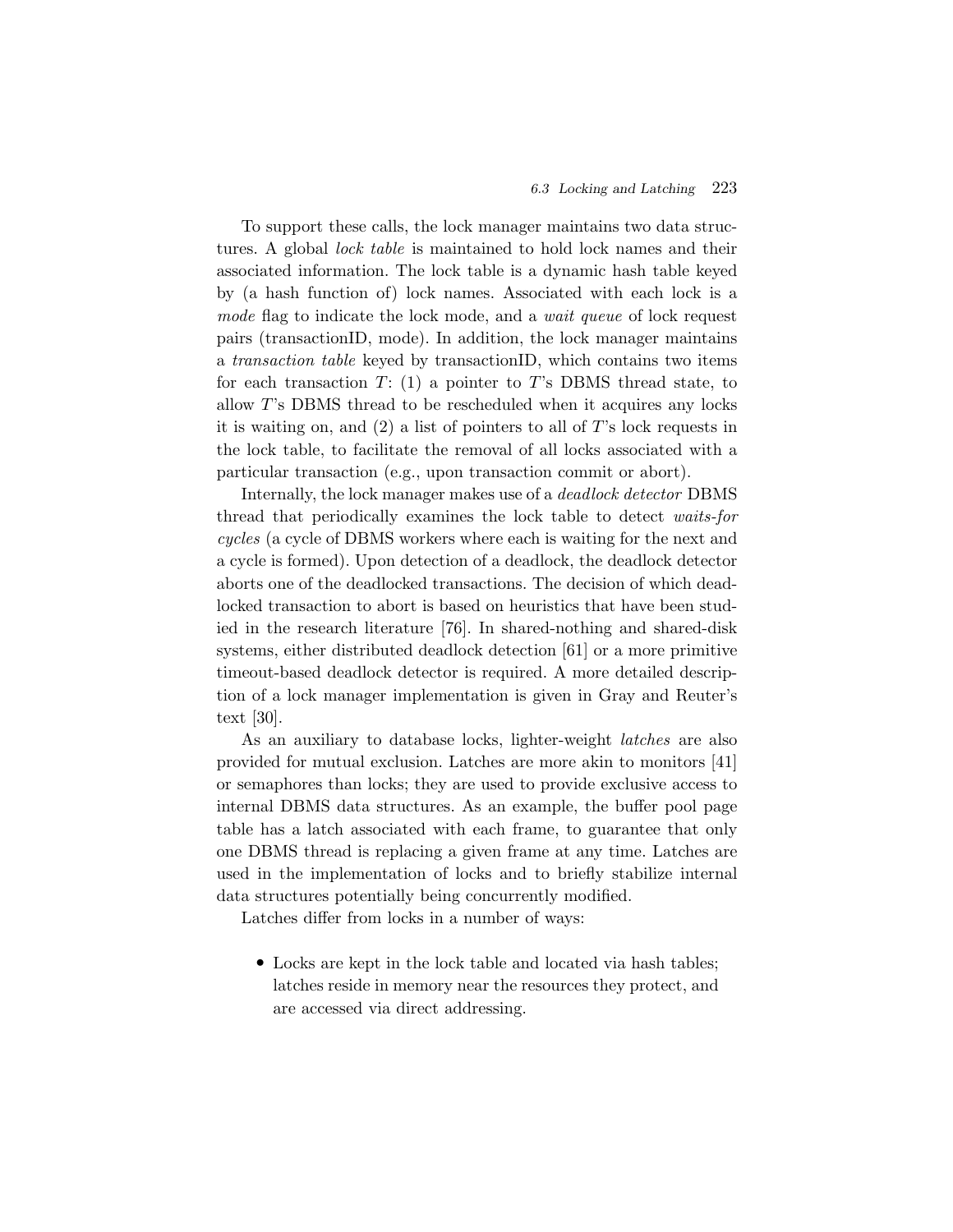### 224 *Transactions: Concurrency Control and Recovery*

- In a strict 2PL implementation, locks are subject to the strict 2PL protocol. Latches may be acquired or dropped during a transaction based on special-case internal logic.
- Lock acquisition is entirely driven by data access, and hence the order and lifetime of lock acquisitions is largely in the hands of applications and the query optimizer. Latches are acquired by specialized code inside the DBMS, and the DBMS internal code issues latch requests and releases strategically.
- Locks are allowed to produce deadlock, and lock deadlocks are *detected* and resolved via transactional restart. Latch deadlock must be *avoided*; the occurrence of a latch deadlock represents a bug in the DBMS code.
- Latches are implemented using an atomic hardware instruction or, in rare cases, where this is not available, via mutual exclusion in the OS kernel.
- Latch calls take at most a few dozen CPU cycles whereas lock requests take hundreds of CPU cycles.
- The lock manager tracks all the locks held by a transaction and automatically releases the locks in case the transaction throws an exception, but internal DBMS routines that manipulate latches must carefully track them and include manual cleanup as part of their exception handling.
- Latches are not tracked and so cannot be automatically released if the task faults.

The latch API supports the routines latch(object, mode), unlatch(object), and conditional latch(object, mode). In most DBMSs, the choices of latch modes include only shared or exclusive. Latches maintain a mode, and a waitqueue of DBMS threads waiting on the latch. The latch and unlatch calls work as one might expect. The conditional latch() call is analogous to the conditional lock() call described above, and is also used for index concurrency [60].

#### **6.3.1 Transaction Isolation Levels**

Very early in the development of the transaction concept, attempts were made to increase concurrency by providing "weaker" semantics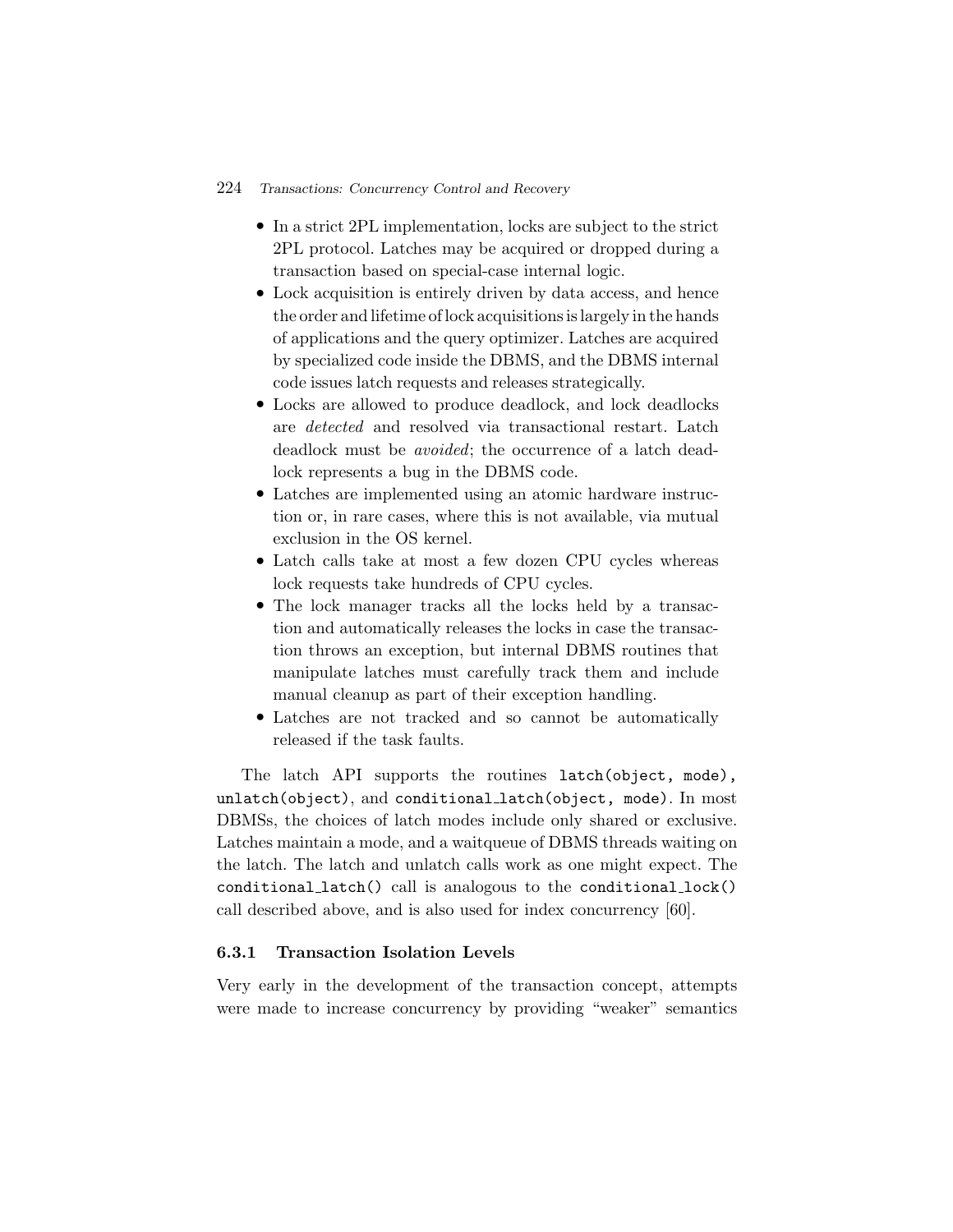than serializability. The challenge was to provide robust definitions of the semantics in these cases. The most influential effort in this regard was Gray's early work on "Degrees of Consistency" [29]. That work attempted to provide both a declarative definition of consistency degrees, and implementations in terms of locking. Influenced by this work, the ANSI SQL standard defines four "Isolation Levels":

- 1. *READ UNCOMMITTED*: A transaction may read any version of data, committed or not. This is achieved in a locking implementation by read requests proceeding without acquiring any locks.<sup>1</sup>
- 2. *READ COMMITTED*: A transaction may read *any committed* version of data. Repeated reads of an object may result in different (committed) versions. This is achieved by read requests acquiring a read lock before accessing an object, and unlocking it immediately after access.
- 3. *REPEATABLE READ*: A transaction will read only one version of committed data; once the transaction reads an object, it will always read the same version of that object. This is achieved by read requests acquiring a read lock before accessing an object, and holding the lock until endof-transaction.
- 4. *SERIALIZABLE*: Full serializable access is guaranteed.

At first blush, REPEATABLE READ seems to provide full serializability, but this is not the case. Early in the System R project [3], a problem arose that was dubbed the "phantom problem." In the phantom problem, a transaction accesses a relation more than once with the same predicate in the same transaction, but sees new "phantom" tuples on re-access that were not seen on the first access. This is because two-phase locking at tuple-level granularity does not prevent the insertion of new tuples into a table. Two-phase locking of tables prevents phantoms, but table-level locking can be restrictive in cases

 $1$ In all isolation levels, write requests are preceded by write locks that are held until end of transaction.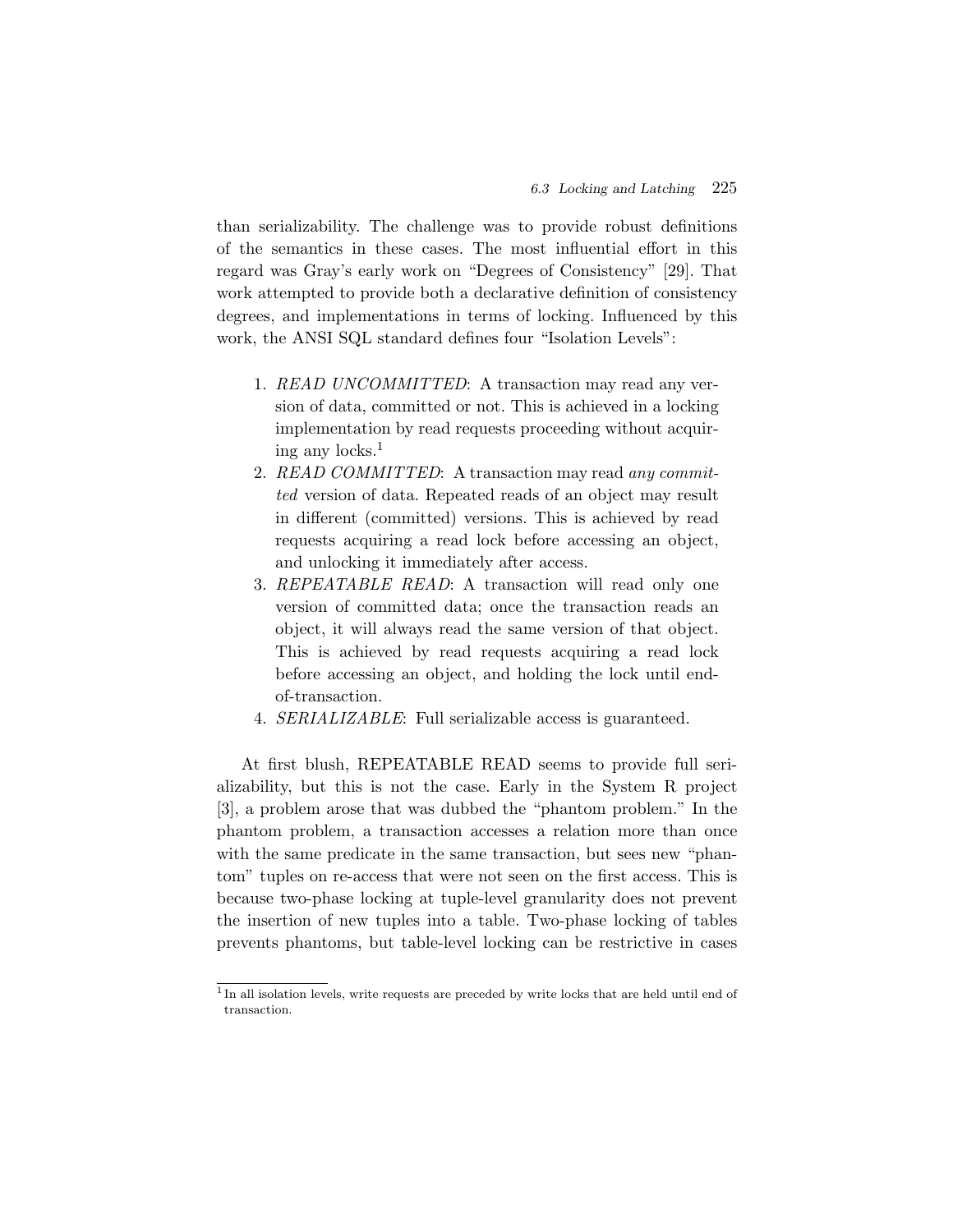#### 226 *Transactions: Concurrency Control and Recovery*

where transactions access only a few tuples via an index. We investigate this issue further in Section 5.4.3 when we discuss locking in indexes.

Commercial systems provide the four isolation levels above via locking-based implementations of concurrency control. Unfortunately, as noted by Berenson et al. [6], neither the early work by Gray nor the ANSI standard achieve the goal of providing truly declarative definitions. Both rely in subtle ways on an assumption that a locking scheme is used for concurrency control, as opposed to an optimistic [47] or multi-version [74] concurrency scheme. This implies that the proposed semantics are ill-defined. The interested reader is encouraged to look at the Berenson paper which discusses some of the problems in the SQL standard specifications, as well as the research by Adya et al. [1], which provides a new, cleaner approach to the problem.

In addition to the standard ANSI SQL isolation levels, various vendors provide additional levels that have proven popular in particular cases.

• *CURSOR STABILITY*: This level is intended to solve the "lost update" problem of READ COMMITTED. Consider two transactions T1 and T2. T1 runs in READ COM-MITTED mode, reads an object X (say the value of a bank account), remembers its value, and subsequently writes object X based on the remembered value (say adding \$100 to the original account value). T2 reads and writes X as well (say subtracting \$300 from the account). If T2's actions happen between T1's read and T1's write, then the effect of T2's update will be lost — the final value of the account in our example will be up by \$100, instead of being down by \$200 as desired. A transaction in CURSOR STABILITY mode holds a lock on the most recently read item on a query cursor; the lock is automatically dropped when the cursor is moved (e.g., via another FETCH) or the transaction terminates. CURSOR STABILITY allows the transaction to do read– think–write sequences on individual items without intervening updates from other transactions.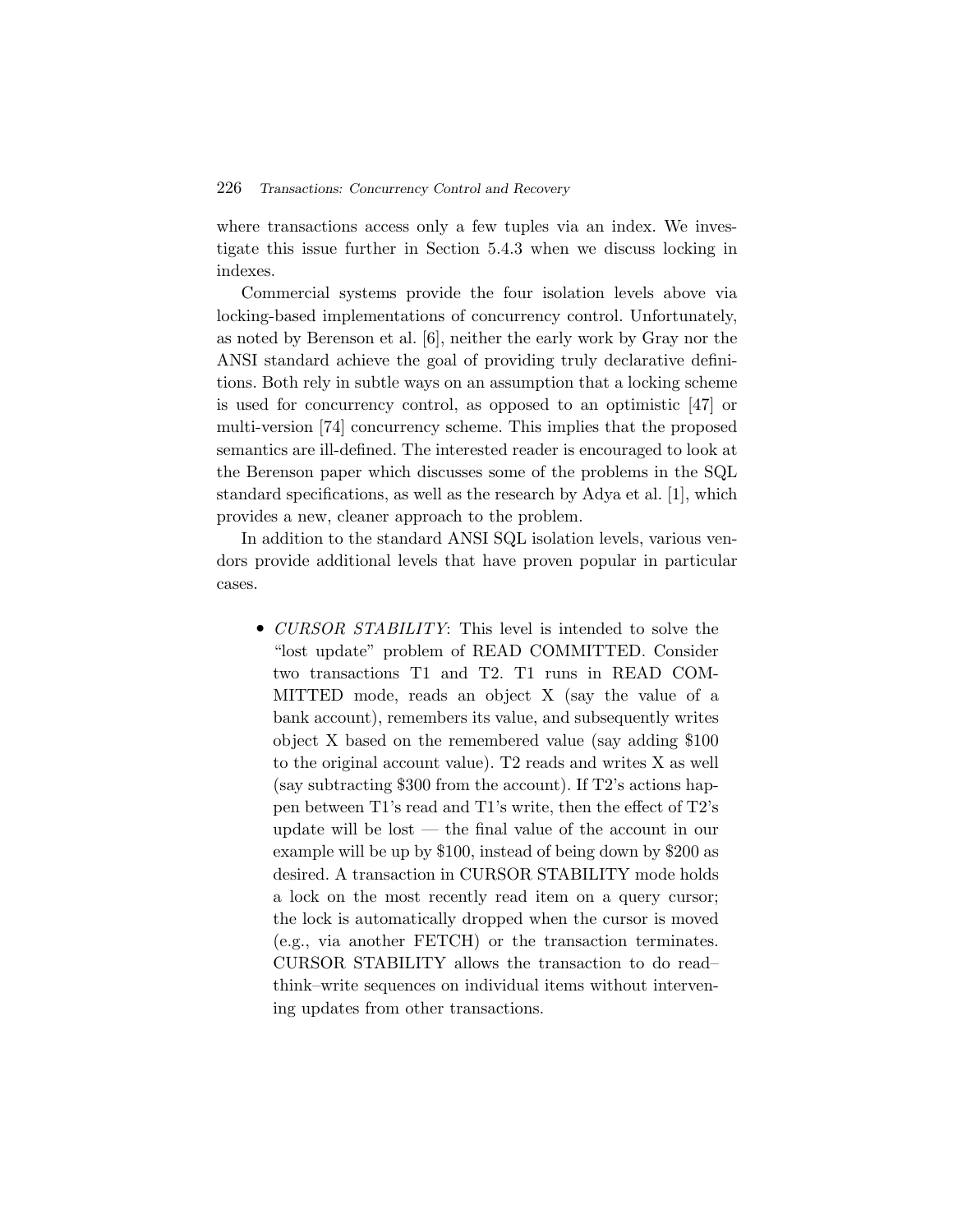- *SNAPSHOT ISOLATION*: A transaction running in SNAP-SHOT ISOLATION mode operates on a version of the database as it existed at the time the transaction began; subsequent updates by other transactions are invisible to the transaction. This is one of the major uses of MVCC in production database systems. When the transaction starts, it gets a unique *start-timestamp* from a monotonically increasing counter; when it commits it gets a unique *end-timestamp* from the counter. The transaction commits only if no other transaction with an overlapping *start/end-transaction* pair wrote data that this transaction also wrote. This isolation mode depends upon a multi-version concurrency implementation, rather than locking. These schemes typically coexist, however, in systems that support SNAPSHOT ISOLATION.
- *READ CONSISTENCY*: This is an MVCC scheme defined by Oracle; it is subtly different from SNAPSHOT ISOLATION. In the Oracle scheme, each SQL *statement* (of which there may be many in a single transaction) sees the most recently committed values as of the start of the statement. For statements that fetch from cursors, the cursor set is based on the values as of the time it is opened. This is implemented by maintaining multiple logical versions of individual tuples, with a single transaction possibly referencing multiple versions of a single tuple. Rather than storing each version that might be needed, Oracle stores only the most recent version. If an older version is needed, it produces the older version by taking the current version and "rolling it back" by applying undo log records as needed. Modifications are maintained via long-term write locks, so when two transactions want to write the same object, the first writer "wins" and the second writer must wait for the transaction completion of the first writer before its write proceeds. By contrast, in SNAPSHOT ISOLATION the first committer "wins" rather than the first writer.

Weak isolation schemes can provide higher concurrency than full serializability. As a result, some systems even use weak consistency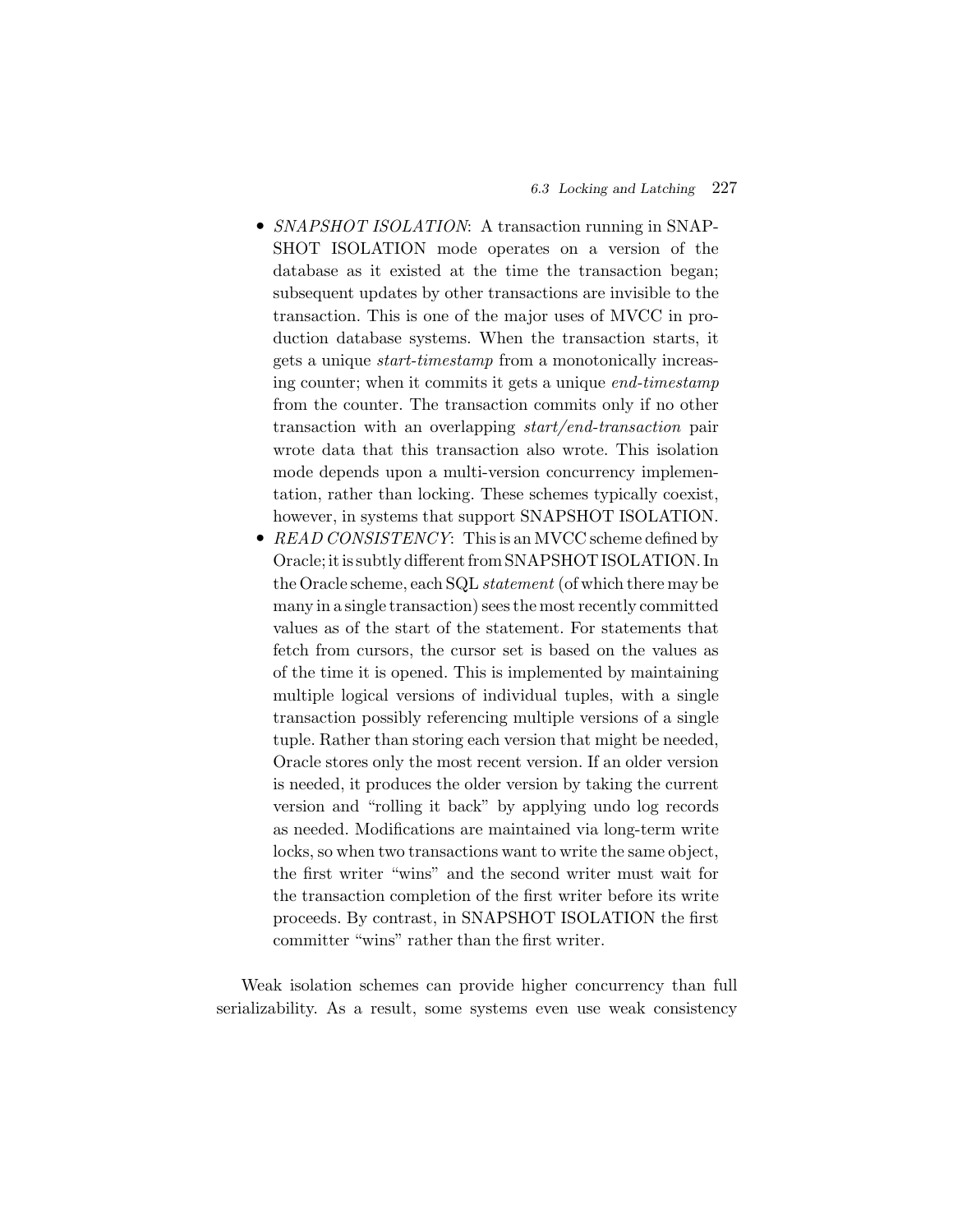as the default. For example, Microsoft SQL Server defaults to READ COMMITTED. The downside is that Isolation (in the ACID sense) is not guaranteed. Hence application writers need to reason about the subtleties of the schemes to ensure that their transactions run correctly. This can be tricky given the operationally defined semantics of the schemes, and can lead to applications being more difficult to move between DBMSs.

## **6.4 Log Manager**

The log manager is responsible for maintaining the durability of committed transactions, for facilitating the rollback of aborted transactions to ensure atomicity, and for recovering from system failure or nonorderly shutdown. To provide these features, the log manager maintains a sequence of log records on disk, and a set of data structures in memory. In order to support correct behavior after a crash, the memory-resident data structures obviously need to be re-creatable from persistent data in the log and the database.

Database logging is an extremely complex and detail-oriented topic. The canonical reference on database logging is the journal paper on ARIES [59], and a database expert should be familiar with the details of that paper. The ARIES paper not only explains logging protocol, but also provides discussion of alternative design possibilities, and the problems that they can cause. This makes for dense, but ultimately rewarding reading. As a more digestible introduction, the Ramakrishnan and Gehrke textbook [72] provides a description of the basic ARIES protocol without side discussions or refinements. Here we discuss some of the basic ideas in recovery, and try to explain the complexity gap between textbook and journal descriptions.

The standard theme of database recovery is to use a Write-Ahead Logging (WAL) protocol. The WAL protocol consists of three very simple rules:

1. Each modification to a database page should generate a log record, and the log record must be flushed to the log device *before* the database page is flushed.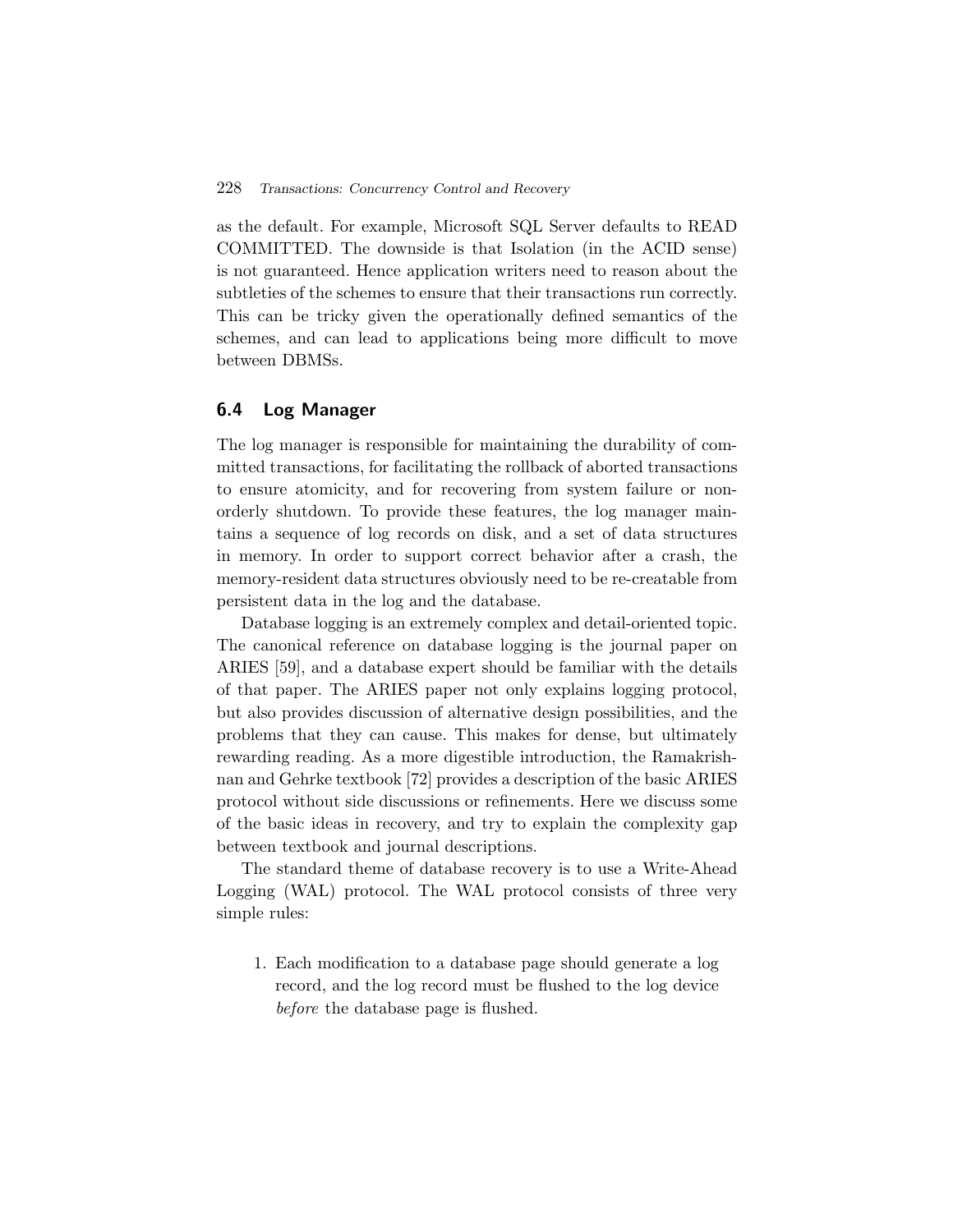- 2. Database log records must be flushed in order; log record r cannot be flushed until all log records preceding  $r$  are flushed.
- 3. Upon a transaction commit request, a commit log record must be flushed to the log device *before* the commit request returns successfully.

Many people only remember the first of these rules, but all three are required for correct behavior.

The first rule ensures that the actions of incomplete transactions can be *undone* in the event of a transaction abort, to ensure atomicity. The combination of rules (2) and (3) ensure durability: the actions of a committed transaction can be *redone* after a system crash if they are not yet reflected in the database.

Given these simple principles, it is surprising that efficient database logging is as subtle and detailed as it is. In practice, however, the simple story above is complicated by the need for extreme performance. The challenge is to guarantee efficiency in the "fast path" for transactions that commit, while also providing high-performance rollback for aborted transactions, and quick recovery after crashes. Logging gets even more complex when application-specific optimizations are added, e.g., to support improved performance for fields that can only be incremented or decremented ("escrow transactions").

In order to maximize the speed of the fast path, most commercial database systems operate in a mode that Haerder and Reuter call "DIRECT, STEAL/NOT-FORCE" [34]: (a) data objects are updated in place, (b) unpinned buffer pool frames can be "stolen" (and the modified data pages written back to disk) even if they contain uncommitted data, and (c) buffer pool pages need *not* be "forced" (flushed) to the database before a commit request returns to the user. These policies keep the data in the location chosen by the DBA, and they give the buffer manager and disk scheduler full latitude to decide on memory management and I/O policies without consideration for transactional correctness. These features can have major performance benefits, but require that the log manager efficiently handle all the subtleties of *undoing* the flushes of stolen pages from aborted transactions, and *redoing* the changes to not-forced pages of committed transactions that are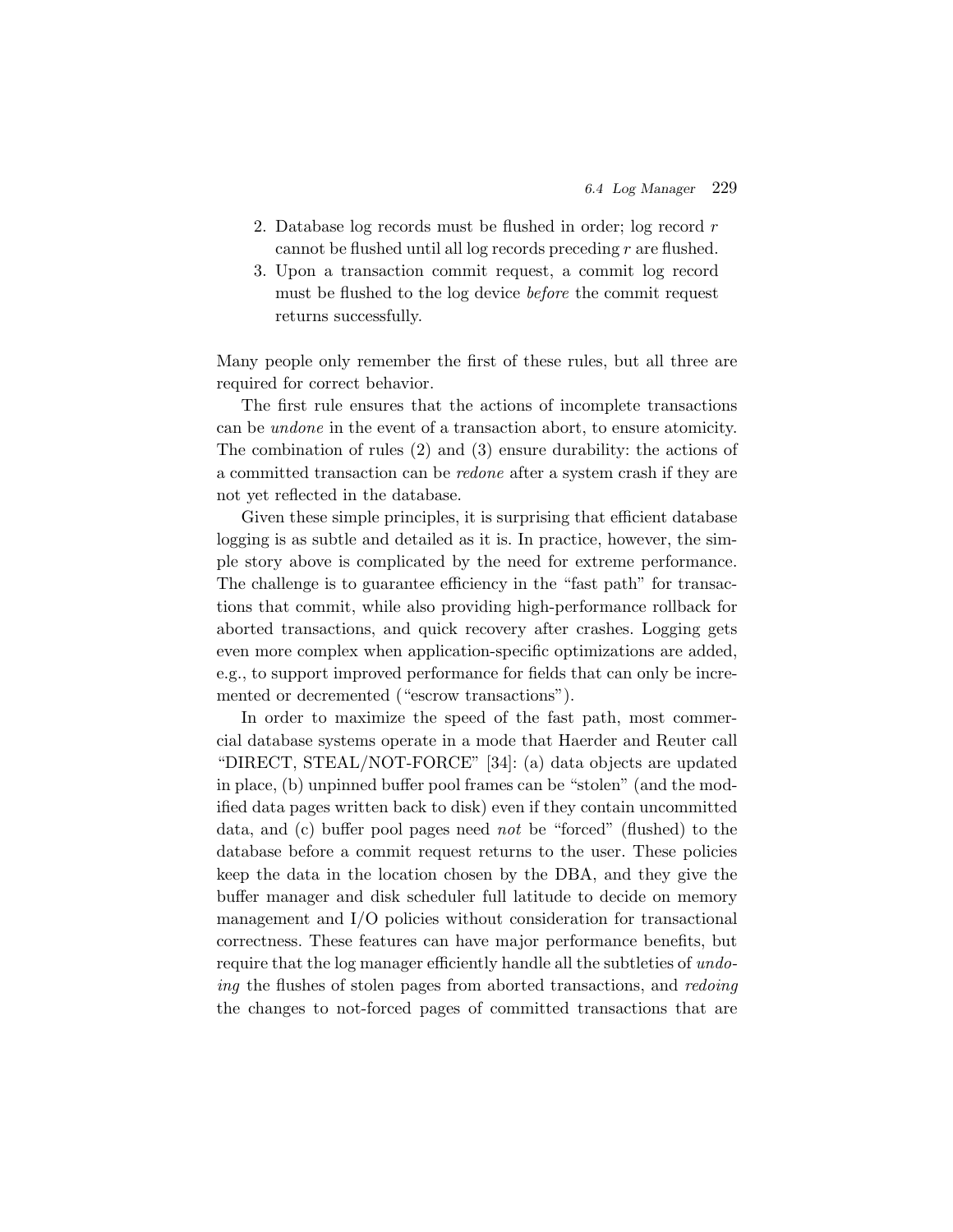#### 230 *Transactions: Concurrency Control and Recovery*

lost on crash. One optimization used by some DBMSs is to combine the scalability advantages of a DIRECT, STEAL/NOT-FORCE system with the performance of a DIRECT NOT-STEAL/NOT-FORCE system. In these systems, pages are not stolen unless there are no clean pages remaining in the buffer pool, in which case the system degrades back to a STEAL policy with the additional overhead described above.

Another fast-path challenge in logging is to keep log records as small as possible, in order to increase the throughput of log I/O activity. A natural optimization is to log *logical* operations (e.g., "insert (Bob, \$25000) into EMP") rather than physical operations (e.g., the afterimages for all byte ranges modified via the tuple insertion, including bytes on both heap file and index blocks.) The trade-off is that the logic to redo and undo logical operations becomes quite involved. This can severely degrade performance during transaction abort and database recovery.<sup>2</sup> In practice, a mixture of physical and logical logging (socalled "physiological" logging) is used. In ARIES, physical logging is generally used to support REDO, and logical logging is used to support UNDO. This is part of the ARIES rule of "repeating history" during recovery to reach the crash state, and then rolling back transactions from that point.

Crash recovery is required to restore the database to a consistent state after a system failure or non-orderly shutdown. As explained above, recovery is theoretically achieved by replaying history and stepping through log records from the first all the way to the most recent record. This technique is correct, but not very efficient since the log could be arbitrarily long. Rather than starting from the very first log record, a correct result will be obtained by starting recovery at the oldest of these two log records: (1) the log record describing the earliest change to the oldest dirty page in the buffer pool, and (2) the log record representing the start of the oldest transaction in the system. The sequence number of this point is called the *recovery log sequence number* (recovery LSN). Since computing and recording the recovery LSN incurs overhead, and since we know that the recovery LSN is

<sup>2</sup> Note also that logical log records must always have well-known, inverse functions if they need to participate in undo processing.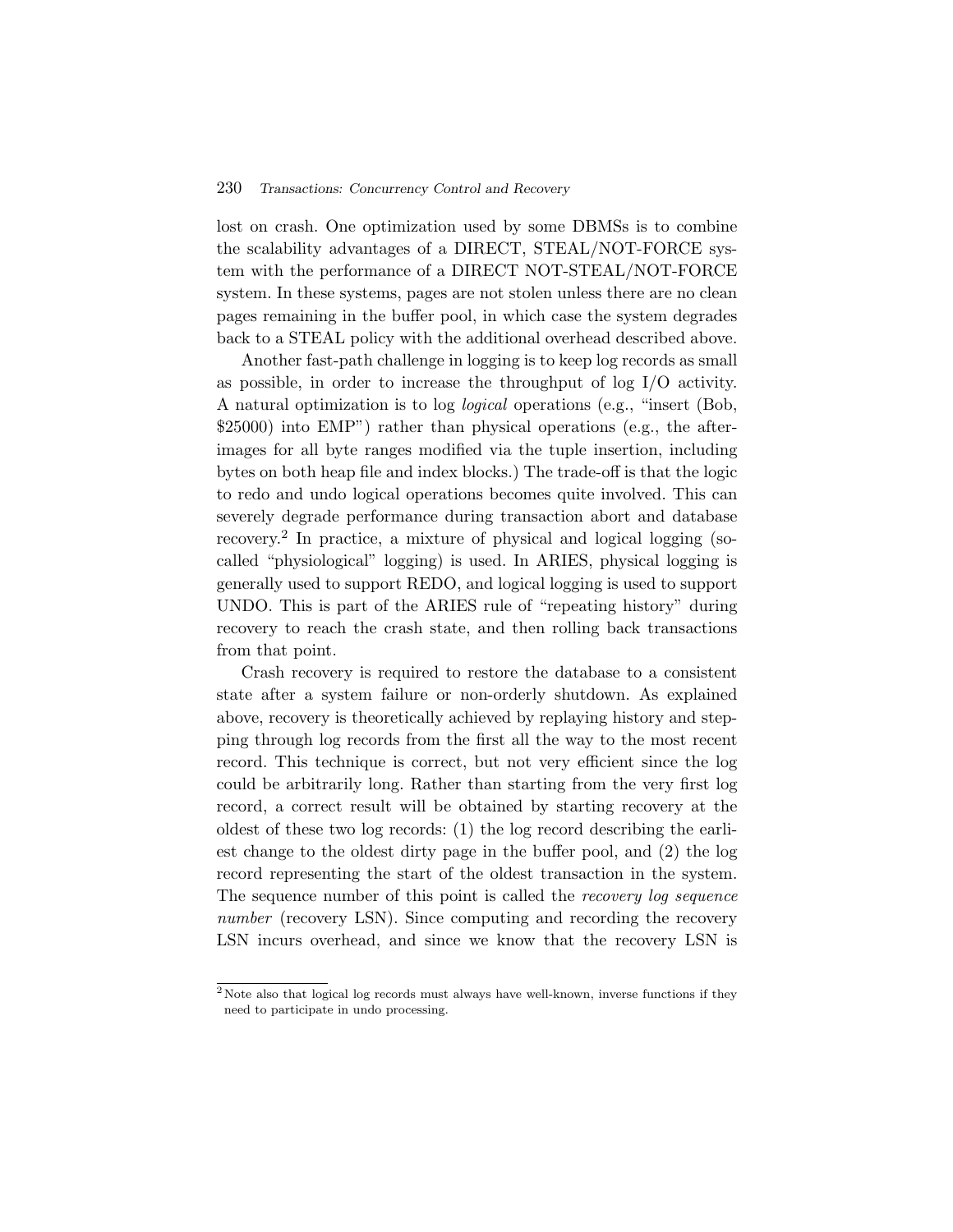monotonically increasing, we do not need to keep it always up to date. Instead we compute it at periodic intervals called *checkpoints*.

A naïve checkpoint would force all dirty buffer pool pages and then compute and store the recovery LSN. With a large buffer pool, this could lead to delays of several seconds to complete the I/O of the pending pages. So a more efficient "fuzzy" scheme for checkpointing is required, along with logic to correctly bring the checkpoint up to the most recent consistent state by processing as little of the log as possible. ARIES uses a very clever scheme in which the actual checkpoint records are quite tiny, containing just enough information to initiate the log analysis process and to enable the recreation of main-memory data structures lost at crash time. During an ARIES fuzzy checkpoint, the recovery LSN is computed but no buffer pool pages need to be synchronously written out. A separate policy is used to determine when to asynchronously write out old dirty buffer pool pages.

Note that rollback will require that log records be written. This can lead to difficult situations where the in-flight transactions cannot proceed due to running out of log space but they cannot be rolled back either. This situation is typically avoided through space reservation schemes, however, these schemes are hard to get and keep correct as the system evolves through multiple releases.

Finally, the task of logging and recovery is further complicated by the fact that a database is not merely a set of user data tuples on disk pages; it also includes a variety of "physical" information that allows it to manage its internal disk-based data structures. We discuss this in the context of index logging in the next section.

## **6.5 Locking and Logging in Indexes**

Indexes are physical storage structures for accessing data in the database. The indexes themselves are invisible to database application developers, except inasmuch as they improve performance or enforce uniqueness constraints. Developers and application programs cannot directly observe or manipulate entries in indexes. This allows indexes to be managed via more efficient (and complex) transactional schemes. The only invariant that index concurrency and recovery needs to pre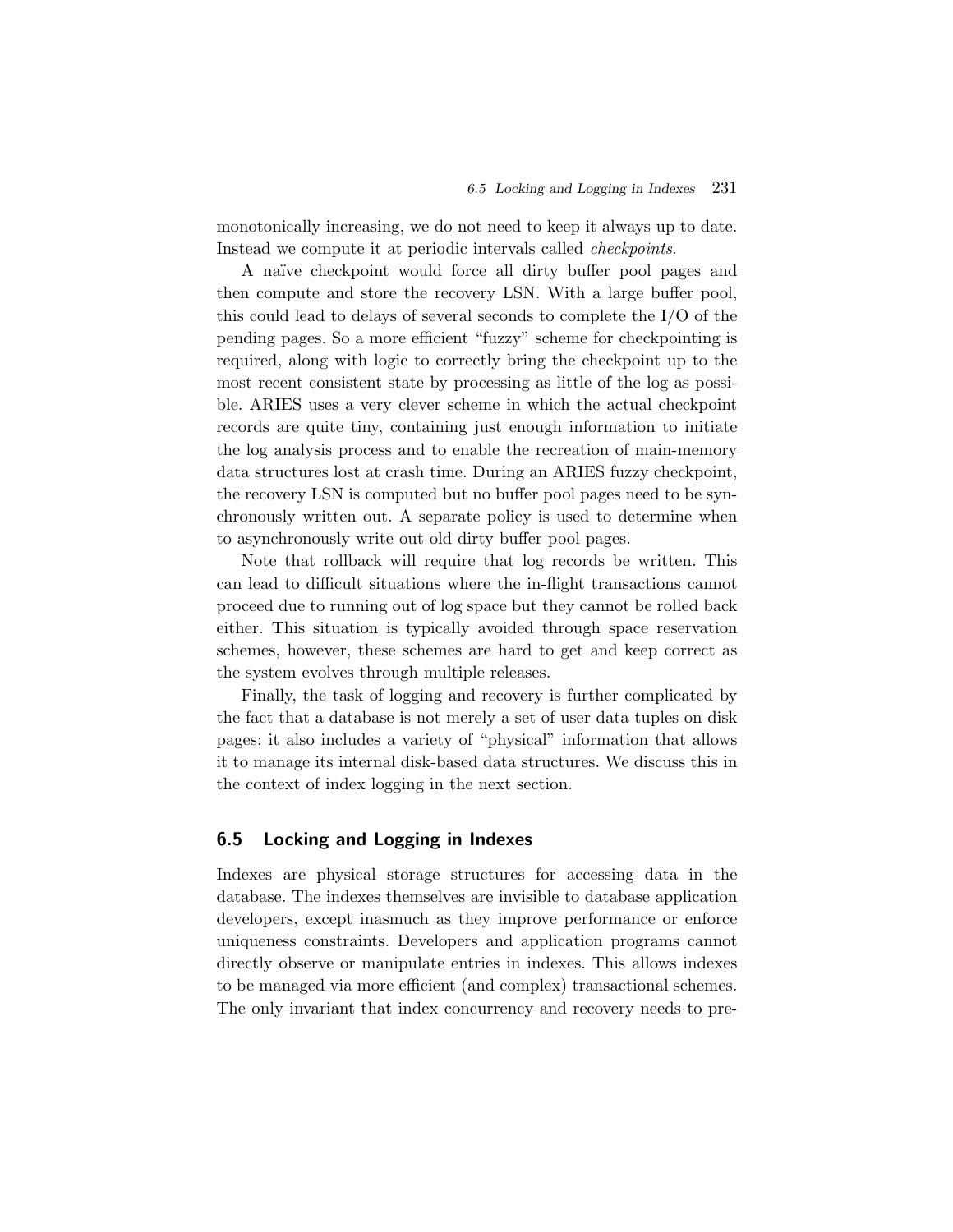serve is that the index always returns transactionally consistent tuples from the database.

## **6.5.1 Latching in B+-Trees**

A well-studied example of this issue arises in B+-tree latching. B+ trees consist of database disk pages that are accessed via the buffer pool, just like data pages. Hence one scheme for index concurrency control is to use two-phase locks on index pages. This means that every transaction that touches the index needs to lock the root of the B+ tree until commit time — a recipe for limited concurrency. A variety of latch-based schemes have been developed to work around this problem without setting any transactional locks on index pages. The key insight in these schemes is that modifications to the tree's *physical structure* (e.g., splitting pages) can be made in a non-transactional manner as long as all concurrent transactions continue to find the correct data at the leaves. There are roughly three approaches to this:

- *Conservativeschemes*: Multipletransactionswantingtoaccess the same pages are allowed only if they can be guaranteed not to conflict in their use of a page's content. One such conflict is a reading transaction that wants to traverse a fully packed internalpage of the treewhile aconcurrentinserting transaction is operating below that page and might need to split that page [4]. These conservative schemes sacrifice too much concurrency compared with the more recent ideas below.
- *Latch-coupling schemes*: The tree traversal logic latches each node before it is visited, only unlatching a node when the next node to be visited has been successfully latched. This scheme is sometimes called latch "crabbing," because of the crablike movement of "holding" a node in the tree, "grabbing" its child, releasing the parent, and repeating. Latch coupling is used in some commercial systems; IBM's ARIES-IM version is well-described [60]. ARIES-IM includes some fairly intricate details and corner cases — on occasion it has to restart traversals after splits, and even set (very shortterm) tree-wide latches.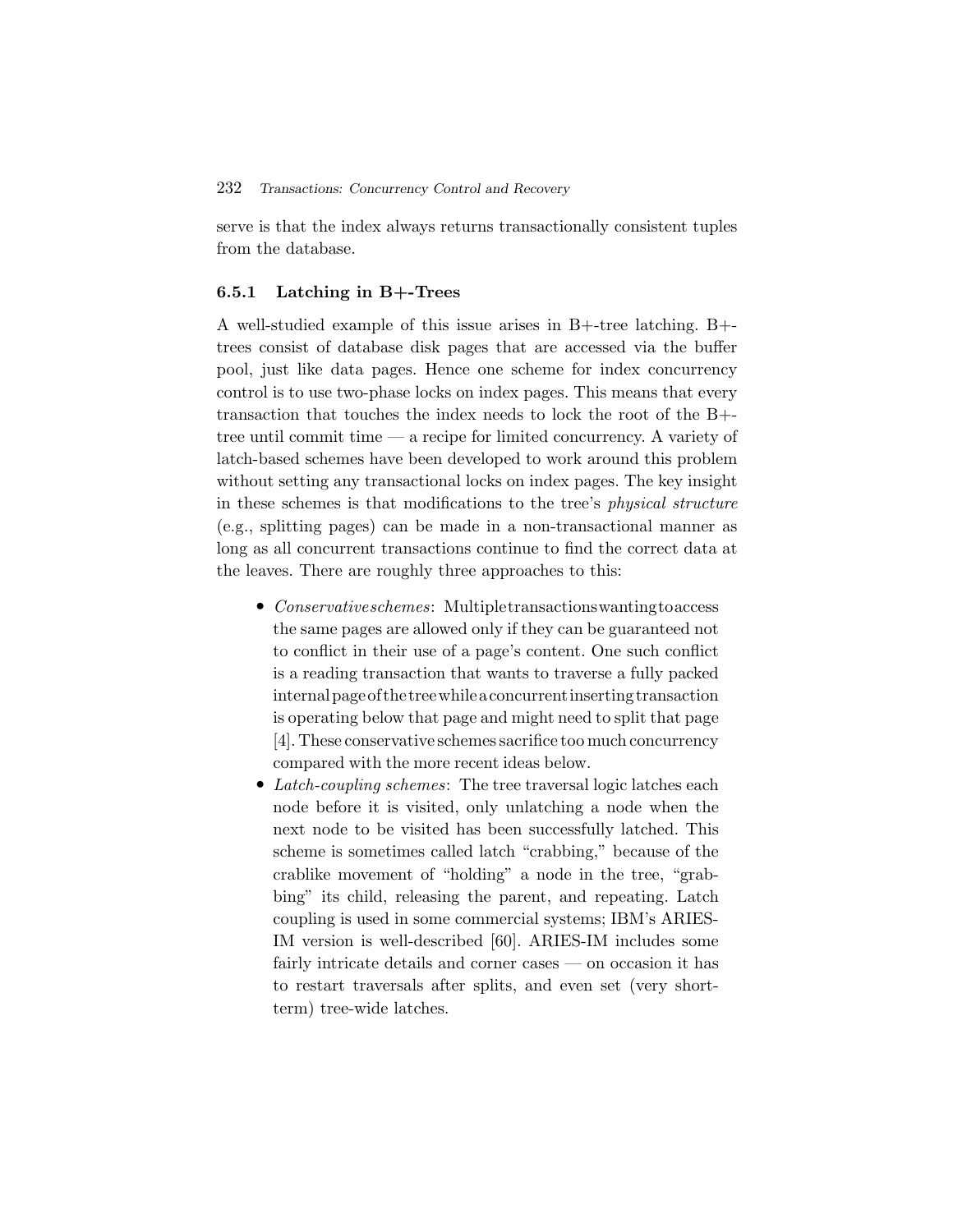• *Right-link schemes*: Simple additional structures are added to the B+-tree to minimize the requirement for latches and re-traversals. In particular, a link is added from each node to its right-hand neighbor. During traversal, right-link schemes do no latch-coupling — each node is latched, read, and unlatched. The main intuition in right-link schemes is that if a traversing transaction follows a pointer to a node  $n$  and finds that  $n$  was split in the interim, the traversing transaction can detect this fact, and "move right" via the right-links to find the new correct location in the tree [46, 50]. Some systems support reverse traversal using back-links as well.

Kornacker et al. [46] provide a detailed discussion of the distinctions between latch-coupling and right-link schemes, and point out that latch-coupling is only applicable to B+-trees, and will not work for index trees over more complex data, e.g., geographic data that does not have a single linear order. The PostgreSQL Generalized Search Tree (GiST) implementation is based on Kornacker et al.'s extensible right-link scheme.

## **6.5.2 Logging for Physical Structures**

In addition to special-case concurrency logic, indexes also use specialcase logging logic. This logic makes logging and recovery much more efficient, at the expense of increased code complexity. The main idea is that structural index changes need not be undone when the associated transaction is aborted; such changes can often have no effect on the database tuples seen by other transactions. For example, if a B+-tree page is split during an inserting transaction that subsequently aborts, there is no pressing need to undo the split during the abort processing.

This raises the challenge of labeling some log records *redo-only*. During any undo processing of the log, the redo-only changes can be left in place. ARIES provides an elegant mechanism for these scenarios, called *nested top actions*, that allows the recovery process to "jump over" log records for physical structure modifications during recovery without any special-case code.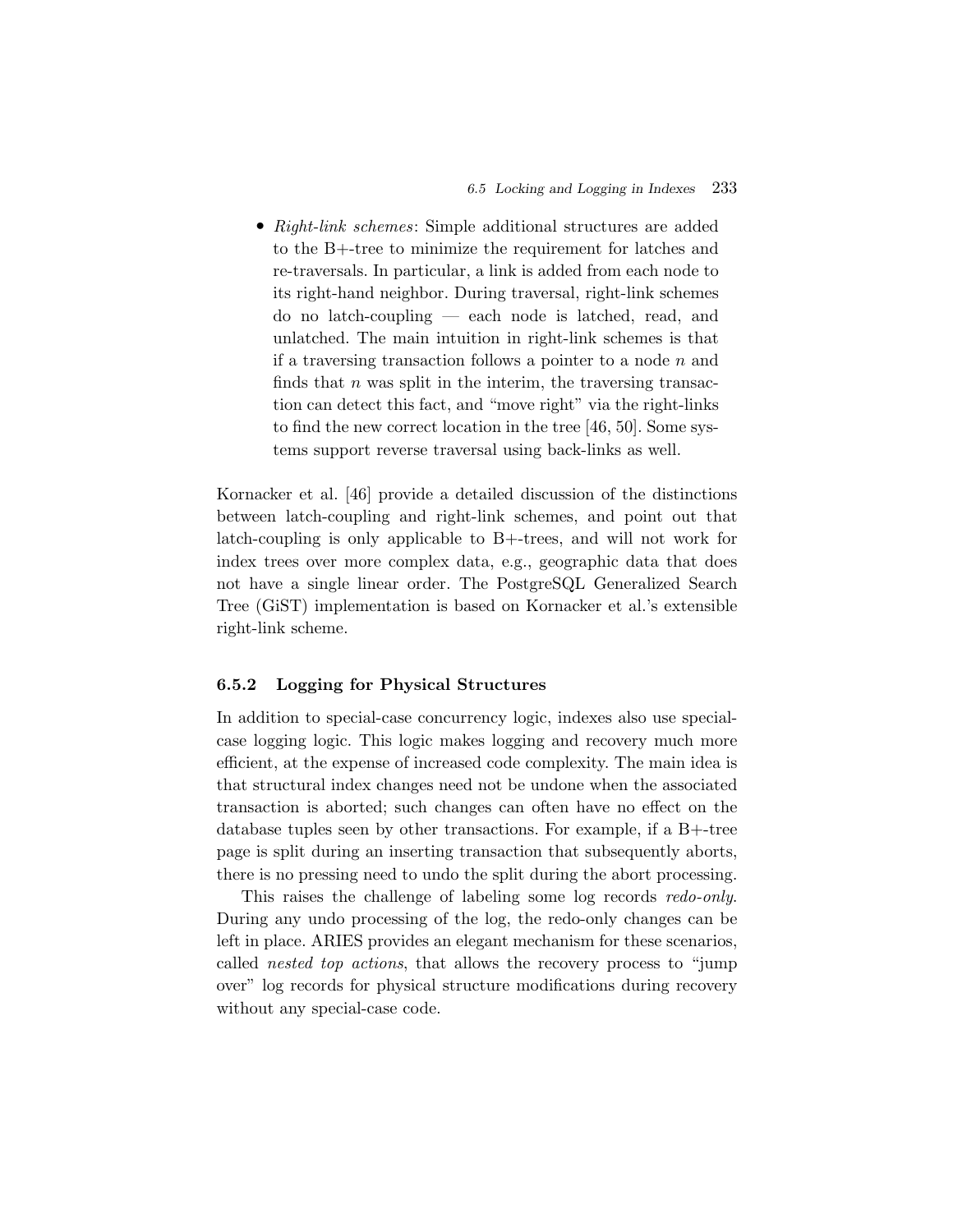#### 234 *Transactions: Concurrency Control and Recovery*

This same idea is used in other contexts, including heap files. An insertion into a heap file may require that the file be extended on disk. To capture this, changes must be made to the file's *extent map*. This is a data structure on disk that points to the runs of contiguous blocks that constitute the file. These changes to the extent map need not be undone if the inserting transaction aborts. The fact that the file has become larger is a transactionally invisible side-effect, and may in fact be useful for absorbing future insert traffic.

## **6.5.3 Next-Key Locking: Physical Surrogates for Logical Properties**

We close this section with a final index concurrency problem that illustrates a subtle but significant idea. The challenge is to provide full serializability (including phantom protection) while allowing for tuplelevel locks and the use of indexes. Note that this technique only applies to full serializability and is not required or used in relaxed isolation models.

The phantom problem can arise when a transaction accesses tuples via an index. In such cases, the transaction typically does not lock the entire table, just the tuples in the table that are accessed via the index (e.g., "Name BETWEEN 'Bob' AND 'Bobby' "). In the absence of a table-level lock, other transactions are free to insert new tuples into the table (e.g., "Name='Bobbie' "). When these new inserts fall within the value-range of a query predicate, they will appear in subsequent accesses via that predicate. Note that the phantom problem relates to the visibility of database tuples, and hence is a problem with locks, not just latches. In principle, what is needed is the ability to somehow lock the *logical space* represented by the original query's search predicate, e.g., the range of all possible strings that fall between "Bob" and "Bobby" in lexicographic order. Unfortunately, predicate locking is expensive, since it requires a way to compare arbitrary predicates for overlap. This cannot be done with a hash-based lock table [3].

A common approach to the phantom problem in B+-trees is called *next-key locking*. In next-key locking, the index insertion code is modified so that an insertion of a tuple with index key kmust allocate an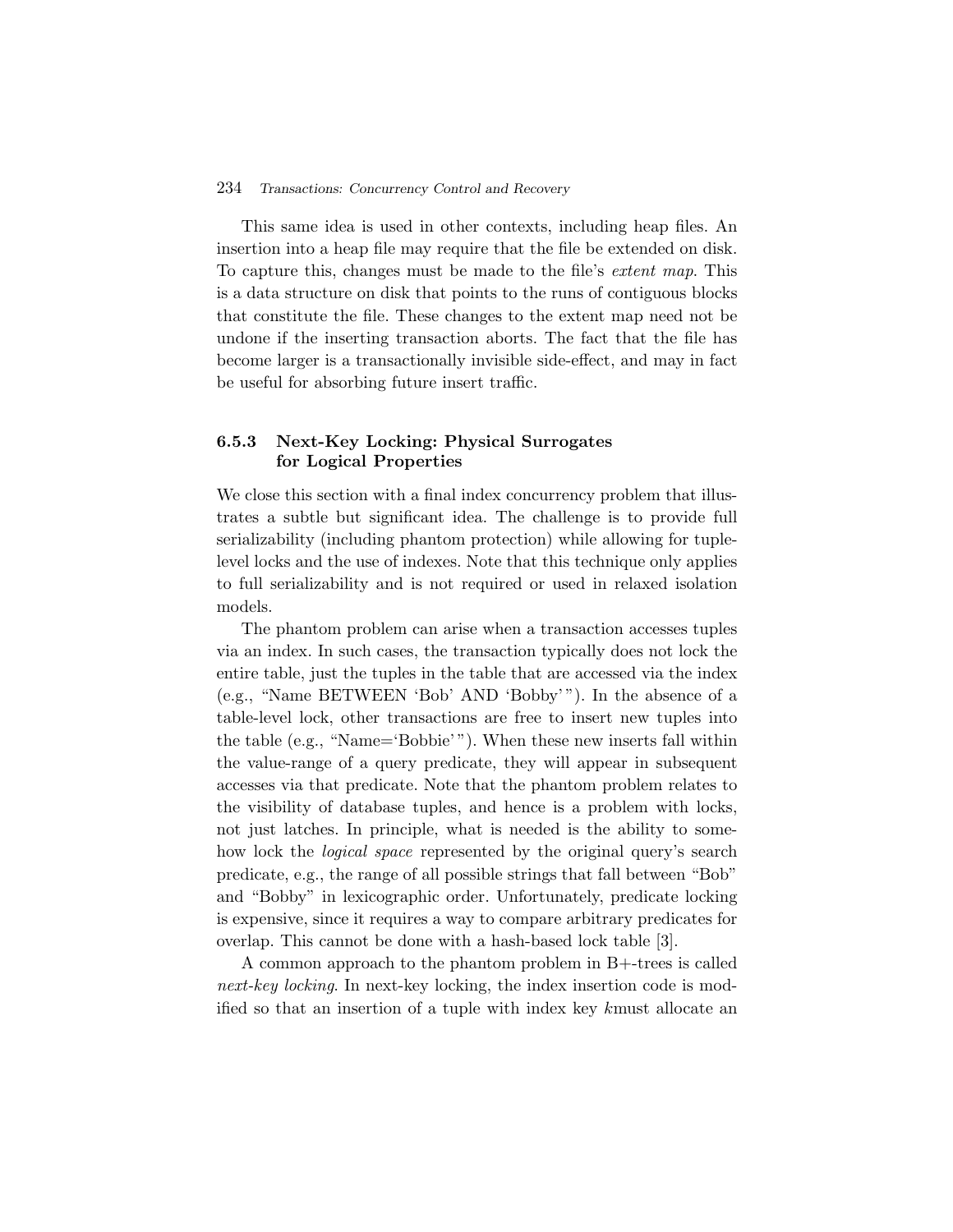exclusive lock on the next-key tuple that exists in the index, where the next-key tuple has the lowest key greater than  $k$ . This protocol ensures that subsequent insertions cannot appear in between two tuples that were returned previously to an active transaction. It also ensures that tuples cannot be inserted just below the lowest-keyed tuple previously returned. If no "Bob" key was found on the first access, for example, then one should not be found on subsequent accesses within the same transaction. One case remains: the insertion of tuples just *above* the highest-keyed tuple previously returned. To protect against this case, the next-key locking protocol requires read transactions get a shared lock on the next-key tuple in the index as well. In this scenario, the next-key tuple is the minimum-keyed tuple that does *not* satisfy the query predicate. Updates behave logically as delete followed by insert although optimizations are both possible and common.

Next key locking, although effective, does suffer from over-locking and this can be problematic with some workloads. For example, if we were scanning records from key 1 through key 10, but the column being indexed had only the keys 1, 5, and 100 stored, the entire range from 1 to 100 would be read-locked since 100 is the next key after 10.

Next-key locking is not simply a clever hack. It is an example of using a physical object (a currently-stored tuple) as a *surrogate* for a logical concept (a predicate). The benefit is that simple system infrastructure like hash-based lock tables can be used for more complex purposes, simply by modifying the lock protocol. Designers of complex software systems should keep this general approach of logical surrogates in their "bag of tricks" when such semantic information is available.

## **6.6 Interdependencies of Transactional Storage**

We claimed early in this section that transactional storage systems are monolithic, deeply entwined systems. In this section, we discuss a few of the interdependencies between the three main aspects of a transactional storage system: concurrency control, recovery management, and access methods. In a happier world, it would be possible to identify narrow APIs between these modules that would allow the implementations behind those APIs to be swappable. Our examples in this section show that this is not easily done. We do not intend to provide an exhaustive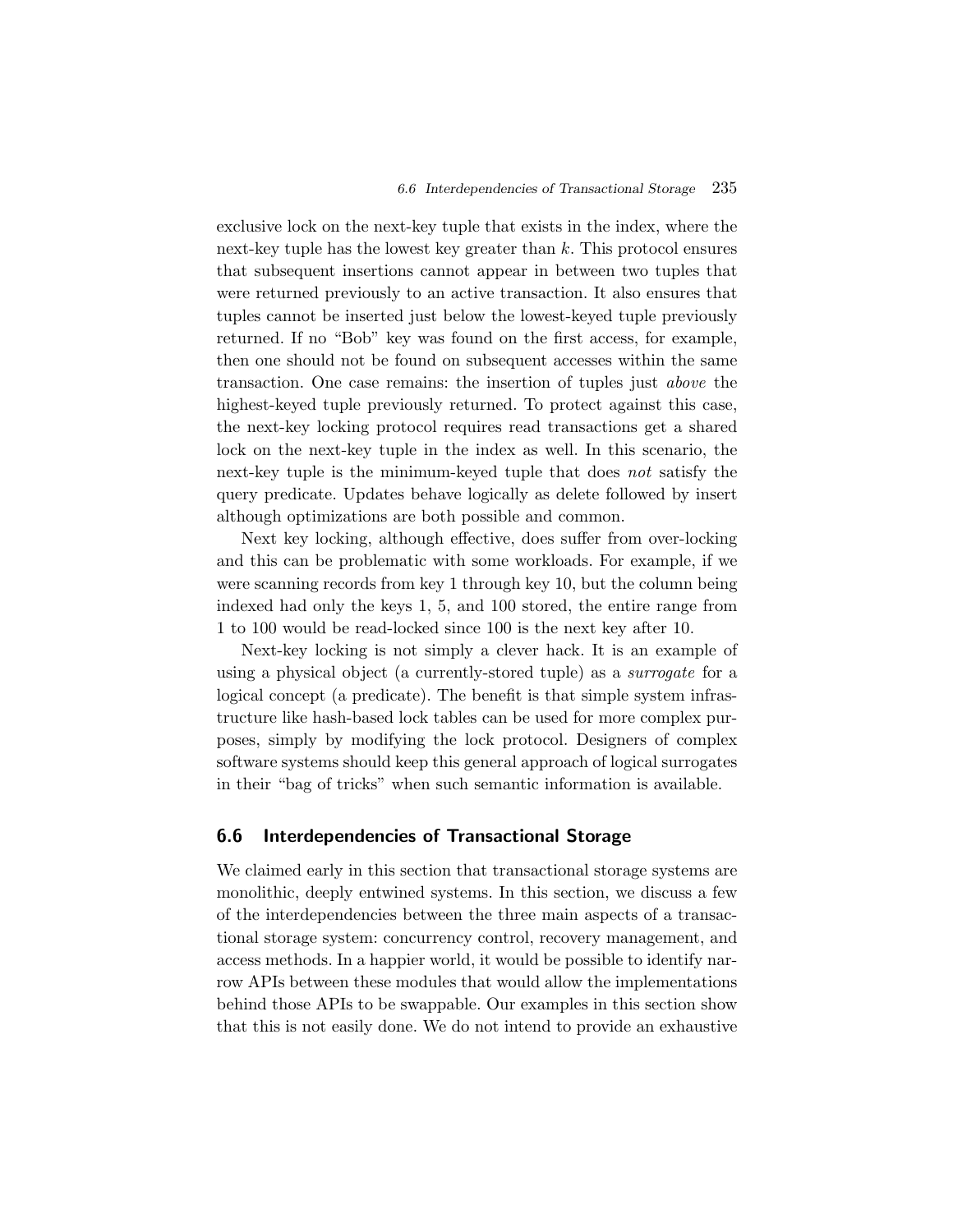#### 236 *Transactions: Concurrency Control and Recovery*

list of interdependencies here; generating and proving the completeness of such a list would be a very challenging exercise. We do hope, however, to illustrate some of the twisty logic of transactional storage, and thereby justify the resulting monolithic implementations in commercial DBMSs.

We begin by considering concurrency control and recovery alone without the further complication of access methods. Even with this simplification, components are deeply intertwined. One manifestation of the relationship between concurrency and recovery is that writeahead logging makes implicit assumptions about the locking protocol. Write-ahead logging requires *strict* two-phase locking, and will not operate correctly with non-strict two-phase locking. To see this, consider what happens during the rollback of an aborted transaction. The recovery code begins processing the log records of the aborted transaction, undoing its modifications. Typically this requires changing pages or tuples that the transaction previously modified. In order to make these changes, the transaction needs to have locks on those pages or tuples. In a non-strict 2PL scheme, if the transaction drops any locks before aborting, it may be unable to re-acquire the locks it needs to complete the rollback process.

Access methods complicate things yet further. It is a significant intellectual and engineering challenge to take a textbook access method algorithm (e.g., linear hashing [53] or R-trees [32]) and implement a correct, high-concurrency, recoverable version in a transactional system. For this reason, most leading DBMSs still only implement heap files and B+-trees as transactionally protected access methods; PostgreSQL's GiST implementation is a notable exception. As we illustrated above for B+-trees, high-performance implementations of transactional indexes include intricate protocols for latching, locking, and logging. The B+-trees in serious DBMSs are riddled with calls to the concurrency and recovery code. Even simple access methods like heap files have some tricky concurrency and recovery issues surrounding the data structures that describe their contents (e.g., extent maps). This logic is not generic to all access methods — it is very much customized to the specific logic of the access method and its particular implementation.

Concurrency control in access methods has been well-developed only for locking-oriented schemes. Other concurrency schemes (e.g.,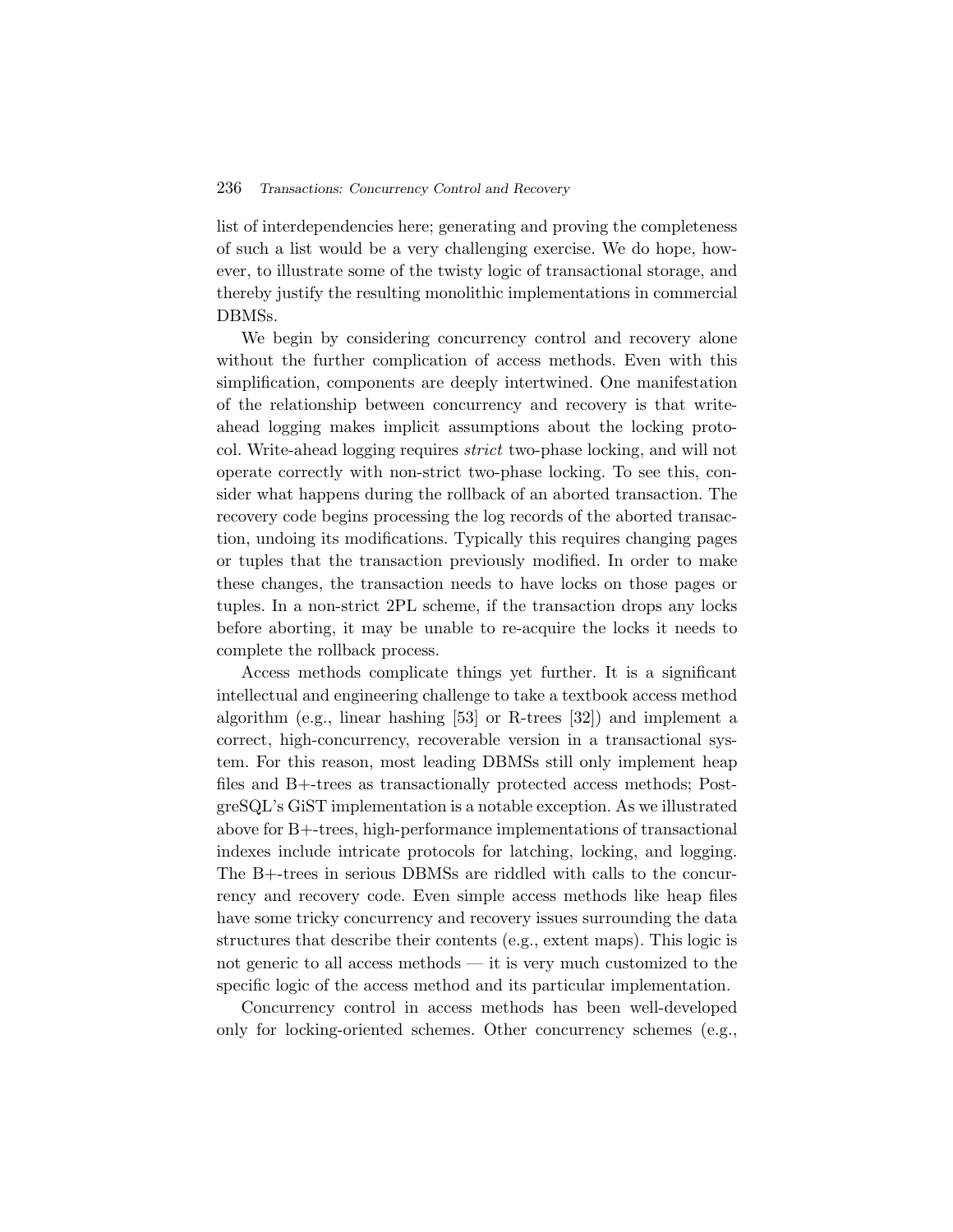Optimistic or Multi-version concurrency control) do not usually consider access methods at all, or mention them only in an offhanded and impractical fashion [47]. Hence mixing and matching different concurrency mechanisms for a given access method implementation is difficult.

Recovery logic in access methods is particularly system-specific: the timing and contents of access method log records depend upon fine details of the recovery protocol, including the handling of structure modifications (e.g., whether they get undone upon transaction rollback, and if not how that is avoided), and the use of physical and logical logging. Even for a specific access method like a B+-tree, the recovery and concurrency logic are intertwined. In one direction, the recovery logic depends upon the concurrency protocol: if the recovery manager has to restore a physically consistent state of the tree, then it needs to know what inconsistent states could possibly arise, to bracket those states appropriately with log records for atomicity (e.g., via nested top actions). In the opposite direction, the concurrency protocol for an access method may be dependent on the recovery logic. For example, the right-link scheme for B+-trees assume that pages in the tree never "re-merge" after they split. This assumption requires that the recovery scheme use a mechanism such as nested top actions to avoid undoing splits generated by aborted transactions.

The one bright spot in this picture is that buffer management is relatively well-isolated from the rest of the components of the storage manager. As long as pages are pinned correctly, the buffer manager is free to encapsulate the rest of its logic and re-implement it as needed. For example, the buffer manager has freedom in the choice of pages to replace (because of the STEAL property), and the scheduling of page flushes (thanks to the NOT FORCE property). Achieving this isolation, of course, is the direct cause of much of the complexity in concurrency and recovery. So this spot is perhaps less bright than it seems.

## **6.7 Standard Practice**

All production databases today support ACID transactions. As a rule, they use write-ahead logging for durability, and two-phase locking for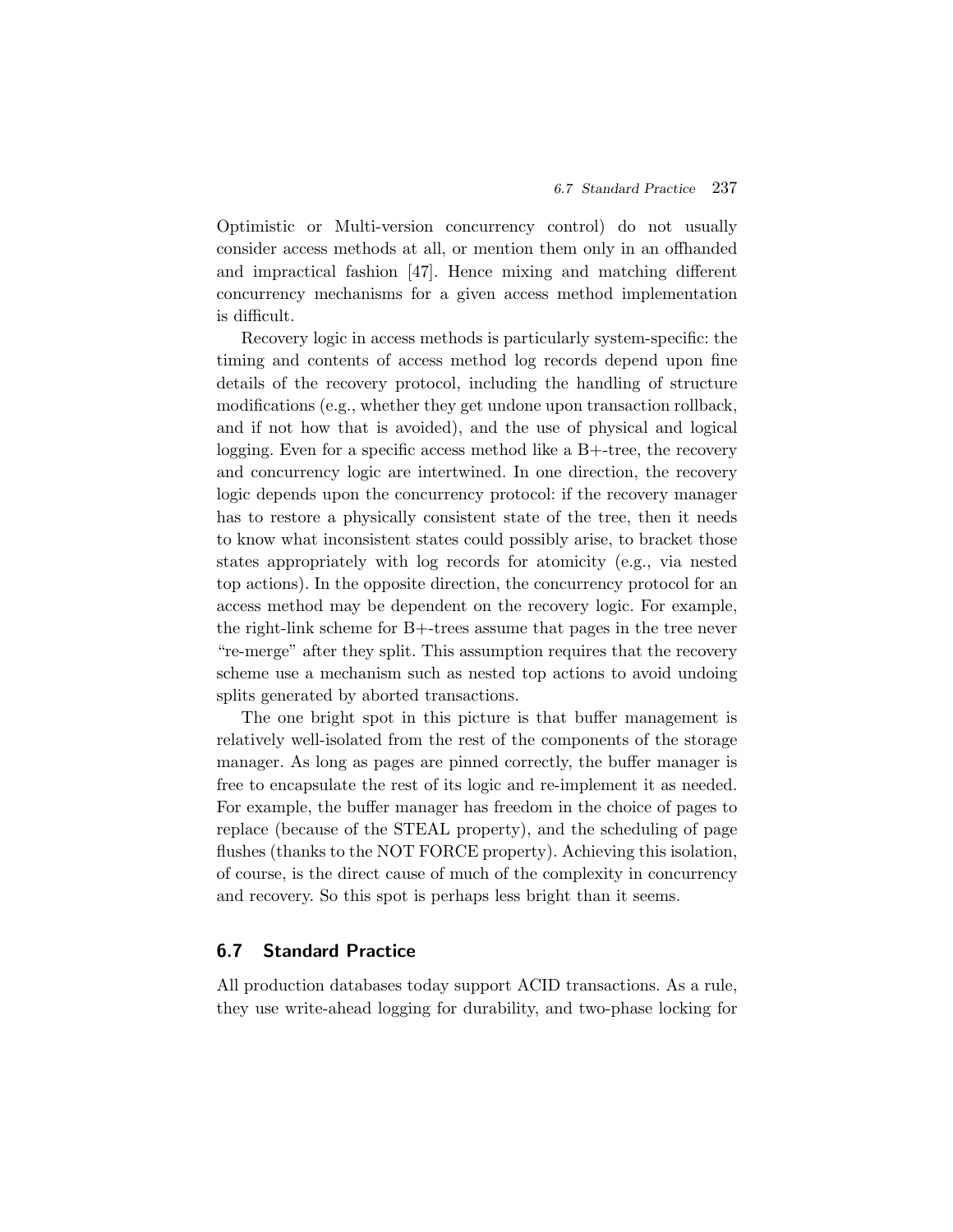#### 238 *Transactions: Concurrency Control and Recovery*

concurrency control. An exception is PostgreSQL, which uses multiversion concurrency control throughout. Oracle pioneered the limited use of multi-version concurrency side-by-side with locking as a way to offer relaxed consistency models like Snapshot Isolation and Read Consistency; the popularity of these modes among users has led to their adoption in more than one commercial DBMS, and in Oracle this is the default. B+-tree indexing are standard in all of the production databases, and most of the commercial database engines offer some form of multi-dimensional index either embedded in the system or as a "plugin" module. Only PostgreSQL offers high-concurrency multidimensional and text indexing, via its GiST implementation.

MySQL is unique in actively supporting a variety of storage managers underneath, to the point where DBAs often choose different storage engines for different tables in the same database. Its default storage engine, MyISAM, only supports table-level locking, but is considered the high-performance choice for read-mostly workloads. For read/write workloads, the InnoDB storage engine is recommended; it offers rowlevel locking. (InnoDB was purchased by Oracle some years ago, but remains open-source and free for use for the time being.) Neither of the MySQL storage engines provide the well-known hierarchical locking scheme developed for System R [29], despite its universal use in the other database systems. This makes the choice between InnoDB and MyISAM tricky for MySQL DBAs, and in some mixed-workload cases neither engine can provide good lock granularity, requiring the DBA to develop a physical design using multiple tables and/or database replication to support both scans and high-selectivity index access. MySQL also supports storage engines for main-memory and cluster-based storage, and some third-party vendors have announced MySQL-compliant storage engines, but most of the energy in the MySQL userbase today is focused on MyISAM and InnoDB.

## **6.8 Discussion and Additional Material**

Transaction mechanisms are by now an extremely mature topic, and most of the possible tricks have been tried in one form or another over the years; new designs tend to involve permutations and combinations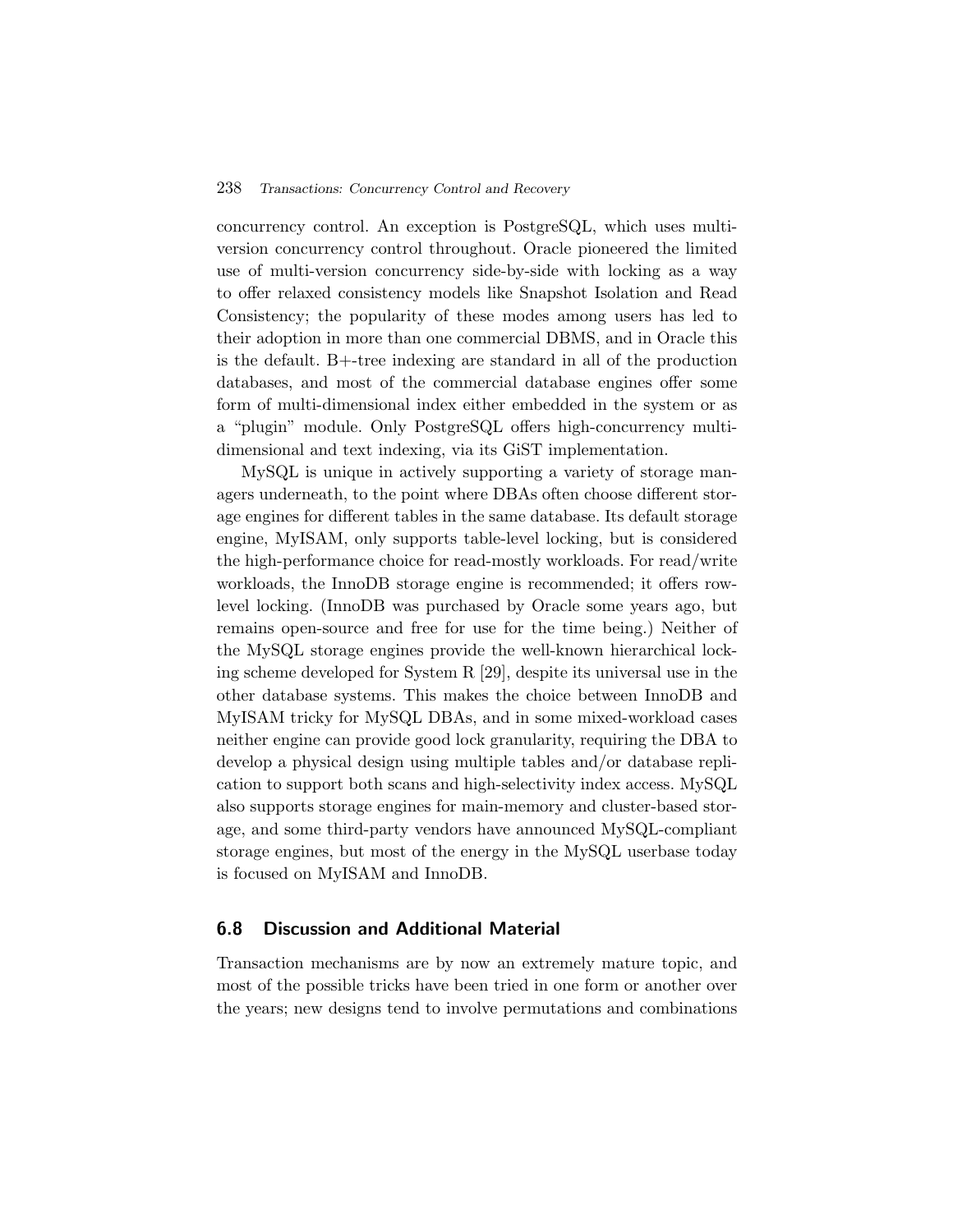of existing ideas. Perhaps the most noticeable changes in this space are due to the rapidly dropping price of RAM. This increases the motivation to keep a large fraction of the "hot" portions of the database in memory and run at memory speeds, which complicates the challenge of getting data flushed to persistent storage often enough to keep restart times low. The role of flash memory in transaction management is part of this evolving balancing act.

An interesting development in recent years is the relatively broad adoption of write-ahead logging in the OSs community, typically under the rubric of *Journaling* file systems. These have become standard options in essentially all OSs today. Since these filesystems typically still do not support transactions over file data, it is interesting to see how and where they use write-ahead logging for durability and atomicity. The interested reader is referred to [62, 71] for further reading. Another interesting direction in this regard is the work on *Stasis* [78], which attempts to better modularize ARIES-style logging and recovery and make it available to systems programmers for a wide variety of uses.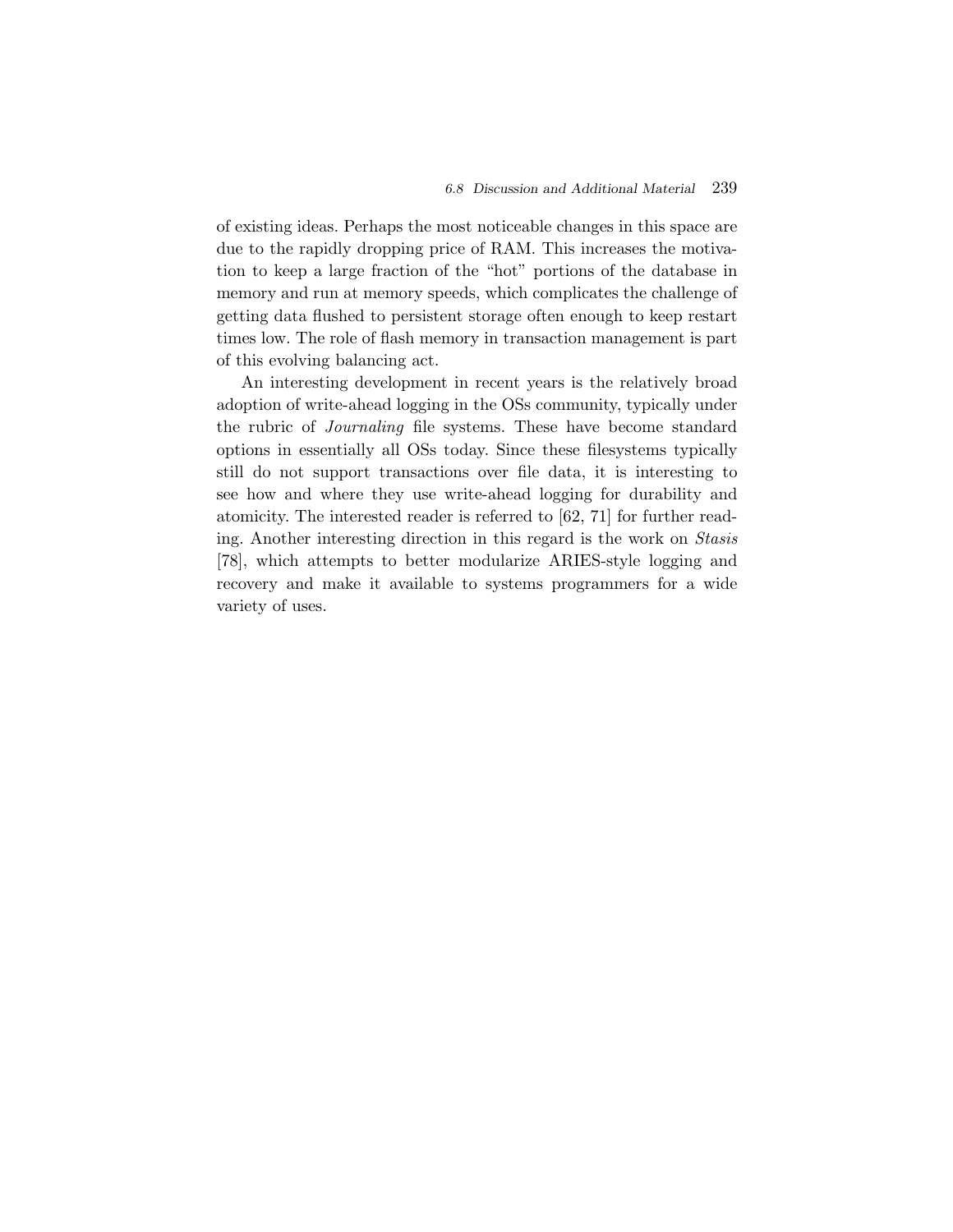# **7**

## **Shared Components**

In this section, we cover a number of shared components and utilities that are present in nearly all commercial DBMS, but rarely discussed in the literature.

## **7.1 Catalog Manager**

The database catalog holds information about data in the system and is a form of *metadata*. The catalog records the names of basic entities in the system (users, schemas, tables, columns, indexes, etc.) and their relationships, and is itself stored as a set of tables in the database. By keeping the metadata in the same format as the data, the system is made both more compact and simpler to use: users can employ the same language and tools to investigate the metadata that they use for other data, and the internal system code for managing the metadata is largely the same as the code for managing other tables. This code and language reuse is an important lesson that is often overlooked in early stage implementations, typically to the significant regret of developers later on. One of the authors witnessed this mistake yet again in an industrial setting within the last decade.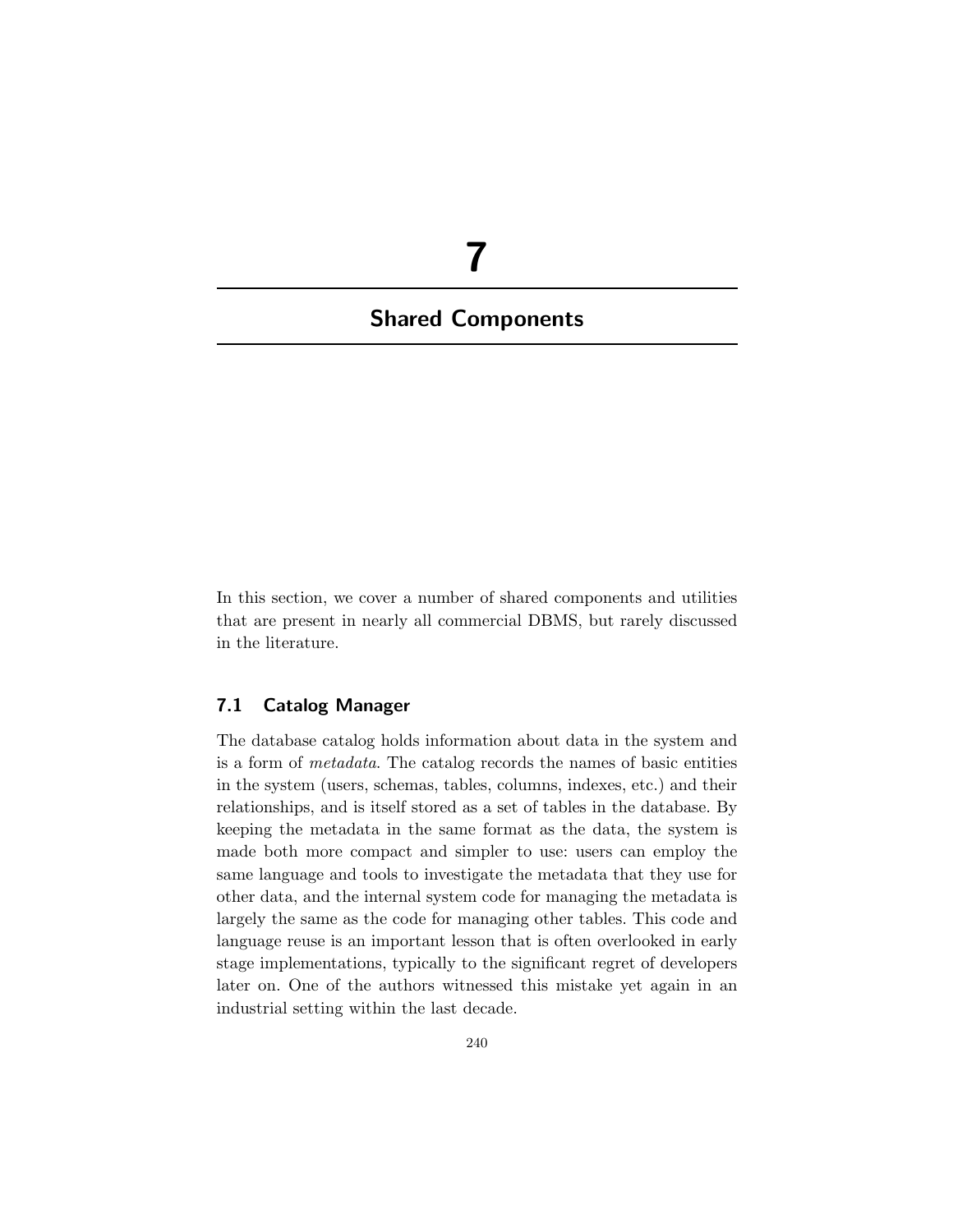The basic catalog data is treated somewhat differently from normal tables for efficiency reasons. High-traffic portions of the catalog are often materialized in main memory as needed, typically in data structures that "denormalize" the flat relational structure of the catalogs into a main-memory network of objects. This lack of data independence in memory is acceptable because the in-memory data structures are used in a stylized fashion only by the query parser and optimizer. Additional catalog data is cached in query plans at parsing time, again often in a denormalized form suited to the query. Moreover, catalog tables are often subject to special-case transactional tricks to minimize "hot spots" in transaction processing.

Catalogs can become formidably large in commercial applications. One major Enterprise Resource Planning application, for example, has over 60,000 tables, with between 4 and 8 columns per table, and typically two or three indexes per table.

## **7.2 Memory Allocator**

The textbook presentation of DBMS memory management tends to focus entirely on the buffer pool. In practice, database systems allocate significant amounts of memory for other tasks as well. The correct management of this memory is both a programming burden and a performance issue. Selinger-style query optimization can use a great deal of memory, for example, to build up state during dynamic programming. Query operators like hashjoins and sorts allocate significant memory at runtime. Memory allocation in commercial systems is made more efficient and easier to debug via the use of a *context-based* memory allocator.

A memory context is an in-memory data structure that maintains a list of *regions* of contiguous virtual memory, often called memory pools. Each region can have a small header that contains either a context label or a pointer to the context header structure. The basic API for memory contexts includes calls to:

• *Create a context with a given name or type*. The context type might advise the allocator how to efficiently handle memory allocation. For example, the contexts for the query optimizer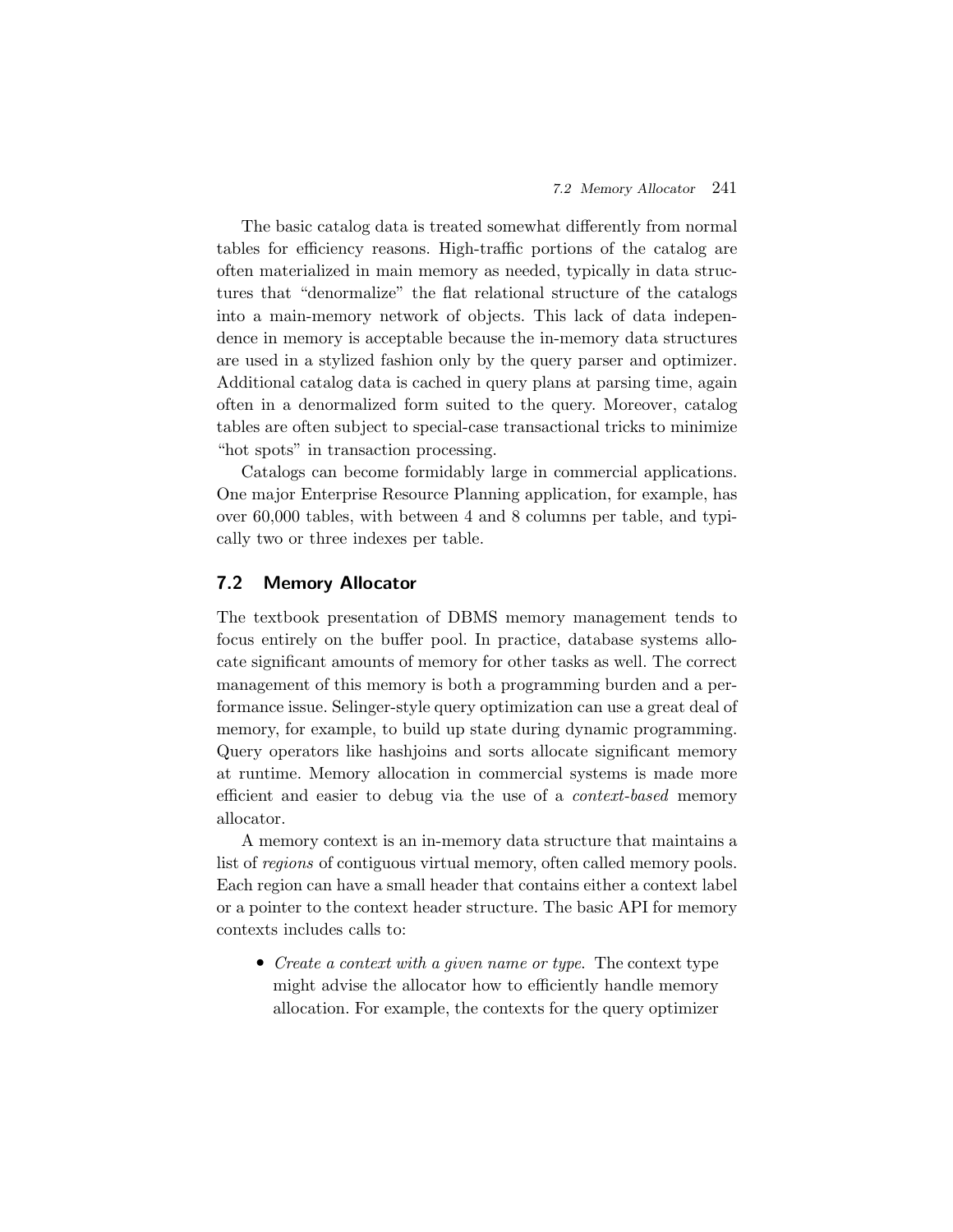#### 242 *Shared Components*

grow via small increments, while contexts for hashjoins allocate their memory in a few large batches. Based on such knowledge, the allocator can choose to allocate bigger or smaller regions at a time.

- *Allocate a chunk of memory within a context*. This allocation will return a pointer to memory (much like the traditional malloc () call). That memory may come from an existing region in the context. Or, if no such space exists in any region, the allocator will ask the OS for a new region of memory, label it, and link it into the context
- *Delete a chunk of memory within a context.* This may or may not cause the context to delete the corresponding region. Deletion from memory contexts is somewhat unusual. A more typical behavior is to delete an entire context.
- *Delete a context*. This first frees all of the regions associated with the context, and then deletes the context header.
- *Reset a context*. This retains the context, but returns it to the state of original creation, typically by deallocating all previously allocated regions of memory.

Memory contexts provide important software engineering advantages. The most important is that they serve as a lower-level, programmer-controllable alternative to garbage collection. For example, the developers writing the optimizer can allocate memory in an optimizer context for a particular query, without worrying about how to free the memory later on. When the optimizer has picked the best plan, it can copy the plan into memory from a separate executor context for the query, and then simply delete the query's optimizer context. This saves the trouble of writing code to carefully walk all the optimizer data structures and delete their components. It also avoids tricky memory leaks that can arise from bugs in such code. This feature is very useful for the naturally "phased" behavior of query execution, where control proceeds from parser to optimizer to executor, with a number of allocations in each context followed by a context deletion.

Note that memory contexts actually provide more control than most garbage collectors as developers can control both *spatial* and *temporal*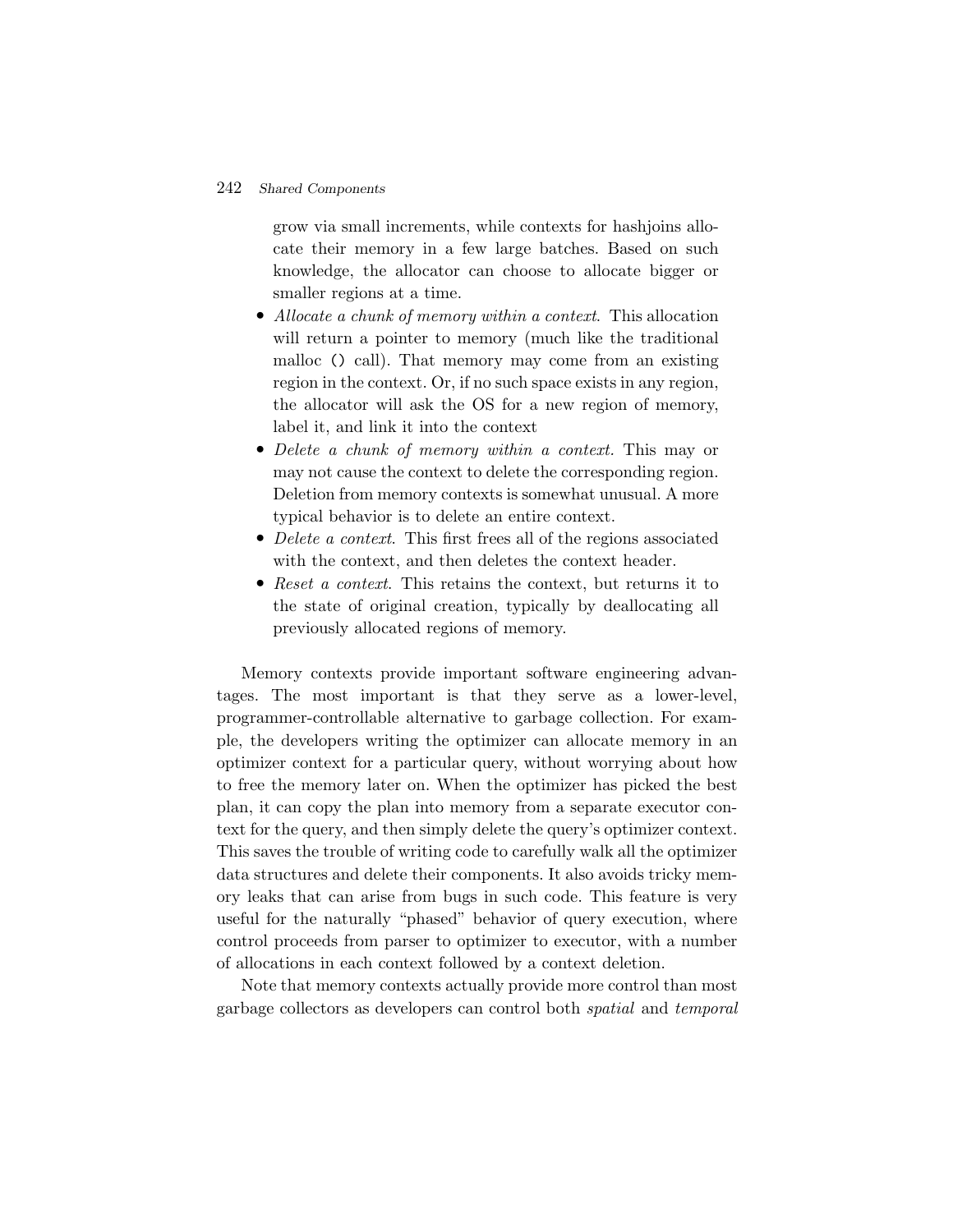locality of deallocation. The context mechanism itself provides the spatial control that allows the programmer to separate memory into logical units. Temporal control follows from programmers being allowed to issue context deletions when appropriate. By contrast, garbage collectors typically work on all of a program's memory, and make their own decisions about when to run. This is one of the frustrations of attempting to write server-quality code in Java [81].

Memory contexts also provide performance advantages on platforms where the overhead for malloc() and free() is relatively high. In particular, memory contexts can use semantic knowledge (via the context type) of how memory will be allocated and deallocated, and may call malloc() and free() accordingly to minimize OS overheads. Some components of a database system (e.g., the parser and optimizer) allocate a large number of small objects, and then free them all at once via a context deletion. Calls to free () many small objects are rather expensive on most platforms. A memory allocator can instead call malloc() to allocate large regions, and apportion the resulting memory to its callers. The relative lack of memory deallocations means that the compaction logic that malloc() and free() use is not needed. And when the context is deleted, only a few free() calls are required to remove the large regions.

The interested reader may want to browse the open-source PostgreSQL code. This utilizes a fairly sophisticated memory allocator.

## **7.2.1 A Note on Memory Allocation for Query Operators**

Vendors differ philosophically in their memory-allocation schemes for space-intensive operators such as hash joins and sorts. Some systems (e.g., DB2 for zSeries) allow the DBA to control the amount of RAM that such operations will use, and guarantee that each query gets that amount of RAM when executed. The admission control policy ensures this guarantee. In such systems, operators allocate their memory from the heap via the memory allocator. These systems provide good performance stability, but force the DBA to (statically) decide how to balance physical memory across various subsystems such as the buffer pool and the query operators.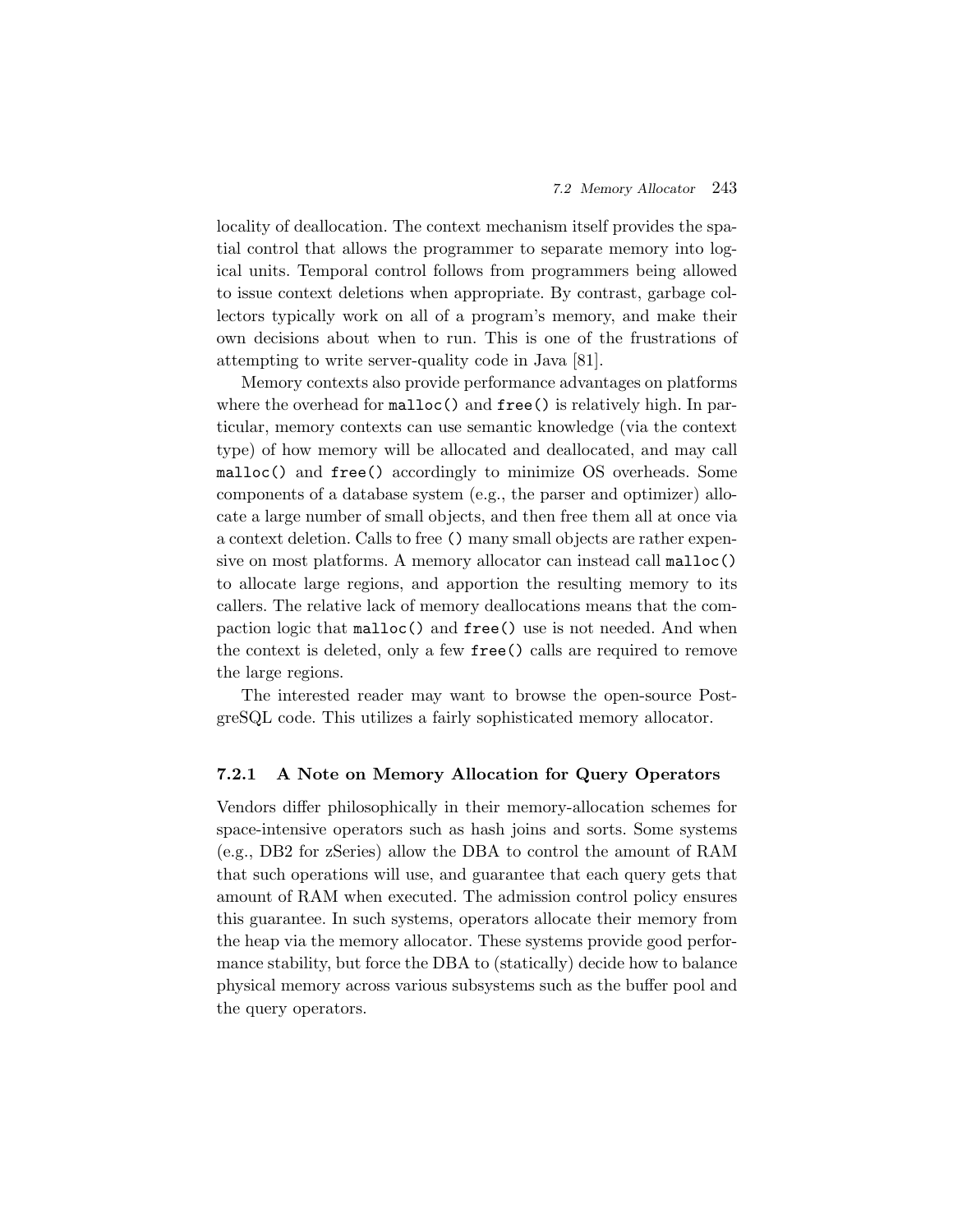### 244 *Shared Components*

Other systems (e.g., MS SQL Server), take the memory allocation task out of the DBA's hands and manage these allocations automatically. These systems attempt to intelligently allocate memory across the various components of query execution, including page caching in the buffer pool and query operator memory use. The pool of memory used for all of these tasks is the buffer pool itself. Hence the query operators in these systems take memory from the buffer pool via a DBMS-implemented memory allocator and only use the OS allocator for contiguous requests larger than a buffer pool page.

This distinction echoes our discussion of query preparation in Section 6.3.1. The former class of systems assumes that the DBA is engaged in sophisticated tuning, and that the workload for the system will be amenable to carefully chosen adjustments to the system's memory "knobs." Under these conditions, such systems should always perform predictably well. The latter class assumes that DBAs either do not or cannot correctly set these knobs, and attempts to replace DBA tuning with software logic. They also retain the right to change their relative allocations adaptively. This provides the possibility for better performance on changing workloads. As discussed in Section 6.3.1, this distinction says something about how these vendors expect their products to be used, and about the administrative expertise (and financial resources) of their customers.

## **7.3 Disk Management Subsystems**

DBMS textbooks tend to treat disks as homogeneous objects. In practice, disk drives are complex and heterogeneous pieces of hardware that vary widely in capacity and bandwidth. Hence every DBMS has a disk management subsystem that deals with these issues and manages the allocation of tables and other units of storage across raw devices, logical volumes or files.

One responsibility of this subsystem is to map tables to devices and/or files. One-to-one mappings of tables to files sounds natural, but raised significant problems in early file systems. First, OS files traditionally could not be larger than a disk, while database tables may need to span multiple disks. Second, allocating too many OS files was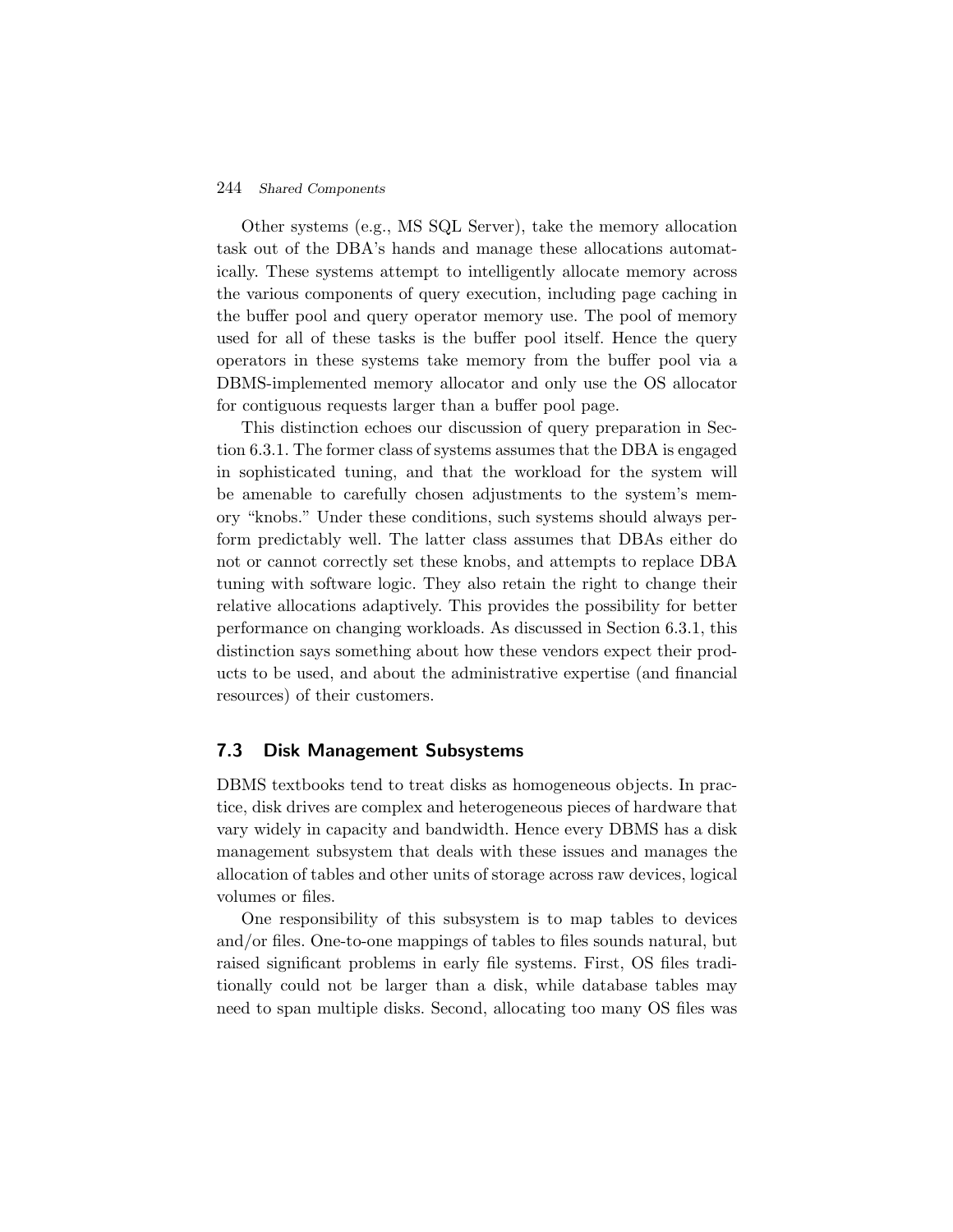considered bad form, since the OS typically only allowed a few open file descriptors, and many OS utilities for directory management and backup did not scale to very large numbers of files. Finally, many early file systems limited file size to 2 GB. This is clearly an unacceptably small table limit. Many DBMS vendors circumvented the OS file system altogether using raw IO while others chose to work around these restrictions. Hence all leading commercial DBMS may spread a table over multiple files or store multiple tables in a single database file. Over time, most OS file systems have evolved beyond these limitations. But the legacy influence persists and modern DBMSs still typically treat OS files as abstract storage units that map arbitrarily to database tables.

More complex is the code to handle device-specific details for maintaining temporal and spatial control as described in Section 4. A large and vibrant industry exists today based on complex storage devices that "pretend" to be disk drives, but that are in fact large hardware/software systems whose API is a legacy disk drive interface like SCSI. These systems include RAID systems and Storage Area Network (SAN) devices and tend to have very large capacities and complex performance characteristics. Administrators like these systems because they are easy to install, and often provide easily managed, bit-level reliability with fast failover. These features provide a significant sense of comfort to customers, above and beyond the promises of DBMS recovery subsystems. Large DBMS installations, for example, commonly use SANs.

Unfortunately, these systems complicate DBMS implementations. As an example, RAID systems perform very differently after a fault than they do when all disks are functioning correctly. This potentially complicates the I/O cost models for the DBMS. Some disks can operate in write-cache enabled mode, but this can lead to data corruption during hardware failure. Advanced SANs implement large battery-backed caches, in some cases nearing a terabyte, but these systems bring with them well over a million lines of microcode and considerable complexity. With complexity comes new failure modes and these problems can be incredibly difficult to detect and properly diagnose.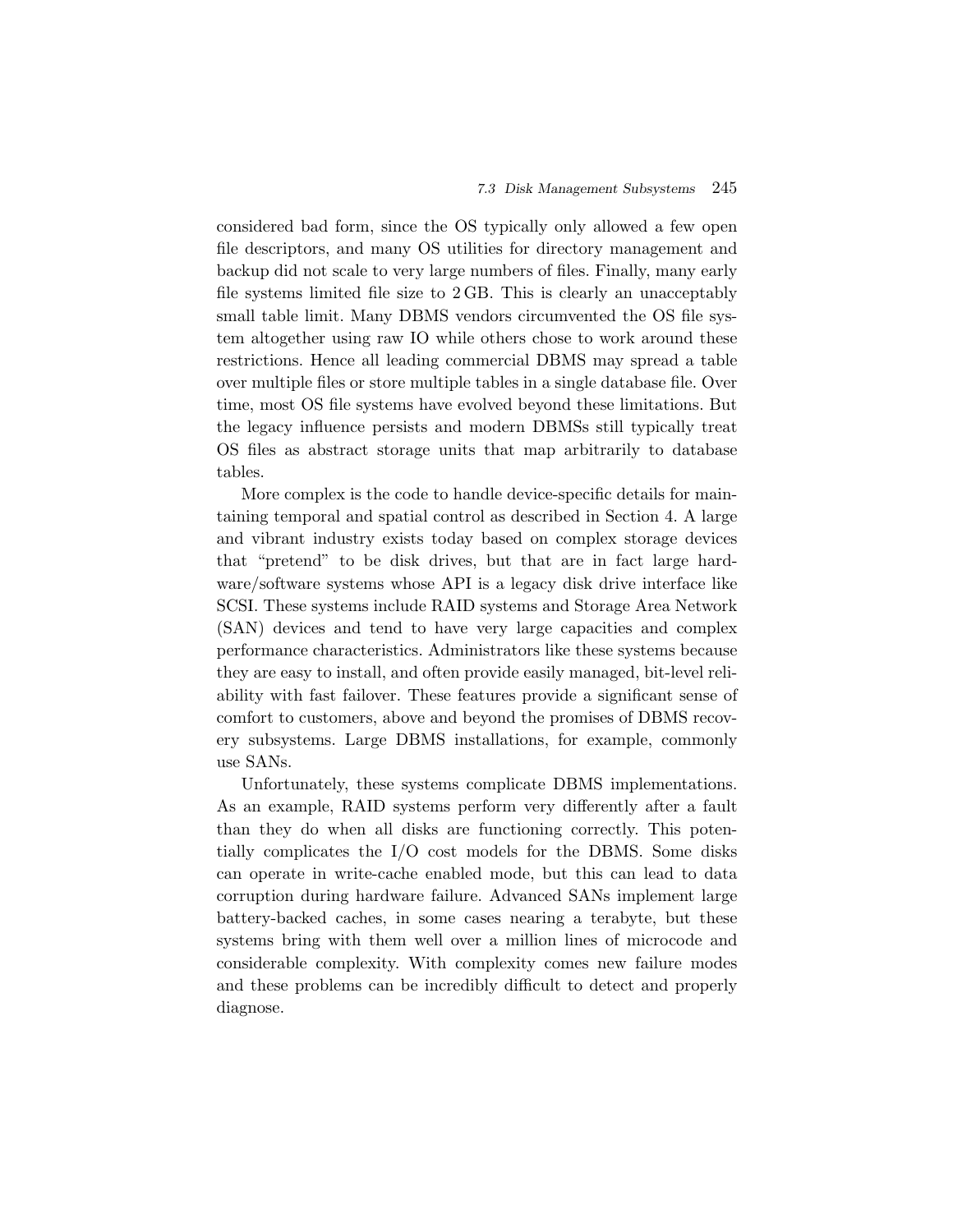## 246 *Shared Components*

RAID systems also frustrate database designers by underperforming on database tasks. RAID was conceived for bytestream-oriented storage (a la UNIX files), rather than the page-oriented storage used by database systems. Hence RAID devices tend to underperform when compared with database-specific solutions for partitioning and replicating data across multiple physical devices. The *chained declustering* scheme of Gamma [43], for example, roughly coincided with the invention of RAID and performs better for a DBMS environment. Further, most databases provide DBA commands to control the partitioning of data across multiple devices, but RAID devices subvert these commands by hiding the multiple devices behind a single interface.

Many users configure their RAID devices to minimize space overheads ("RAID level 5"), when the database would perform far, far better via simpler schemes like disk mirroring ("RAID level 1"). A particularly unpleasant feature of RAID level 5 is that write performance is poor. This can cause surprising bottlenecks for users, and the DBMS vendors are often on the hook to explain or provide workarounds for these bottlenecks. For better or worse, the use (and misuse) of RAID devices is a fact that commercial DBMSs must take into account. As a result, most vendors spend significant energy tuning their DBMSs to work well on the leading RAID devices.

In the last decade, most customer deployments allocate database storage to files rather than directly to logical volumes or raw devices. But most DBMSs still support raw device access and often use this storage mapping when running high-scale transaction processing benchmarks. And, despite some of the drawback outlines above, most enterprise DBMS storage is SAN-hosted today.

## **7.4 Replication Services**

It is often desirable to replicate databases across a network via periodic updates. This is frequently used for an extra degree of reliability: the replicated database serves as a slightly-out-of-date "warm standby" in case the main system goes down. Keeping the warm standby in a physically different location is advantageous to allow continued functioning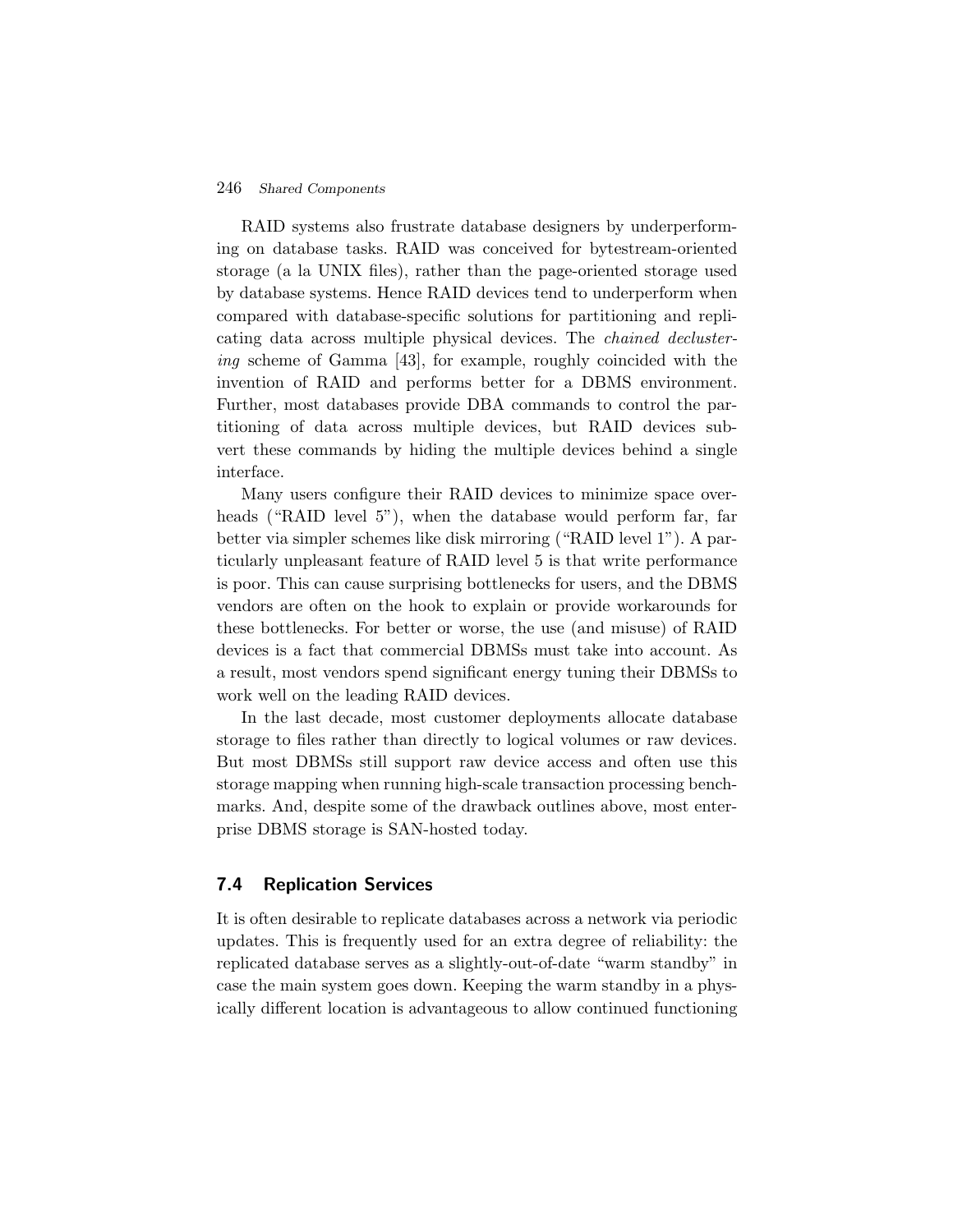after a fire or other catastrophe. Replication is also often used to provide a pragmatic form of distributed database functionality for large, geographically distributed enterprises. Most such enterprises partition their databases into large geographic regions (e.g., nations or continents), and run all updates locally on the primary copies of the data. Queries are executed locally as well, but can run on a mix of fresh data from their local operations, and slightly-out-of-date data replicated from remote regions.

Ignoring hardware techniques (e.g., EMC SRDF), three typical schemes for replication are used, but only the third provides the performance and scalability needed for high-end settings. It is, of course, the most difficult to implement.

- 1. *Physical Replication*: The simplest scheme is to physically duplicate the entire database every replication period. This scheme does not scale up to large databases, because of the bandwidth for shipping the data, and the cost for reinstalling it at the remote site. Moreover, guaranteeing a transactionally consistent snapshot of the database is tricky. Physical replication is therefore used only as a client-side workaround at the low end. Most vendors do not encourage this scheme via any software support.
- 2. *Trigger-Based Replication*: In this scheme, triggers are placed on the database tables so that upon any insert, delete, or update to the table, a "difference" record is installed in a special replication table. This replication table is shipped to the remote site, and the modifications are "replayed" there. This scheme solves the problems mentioned above for physical replication, but brings a performance penalty unacceptable for some workloads.
- 3. *Log-Based Replication*: Log-based replication is the replication solution of choice when feasible. In log-based replication, a *log sniffer process* intercepts log writes and delivers them to the remote system. Log-based replication is implemented using two broad techniques: (1) read the log and build SQL statements to be replayed against the target system, or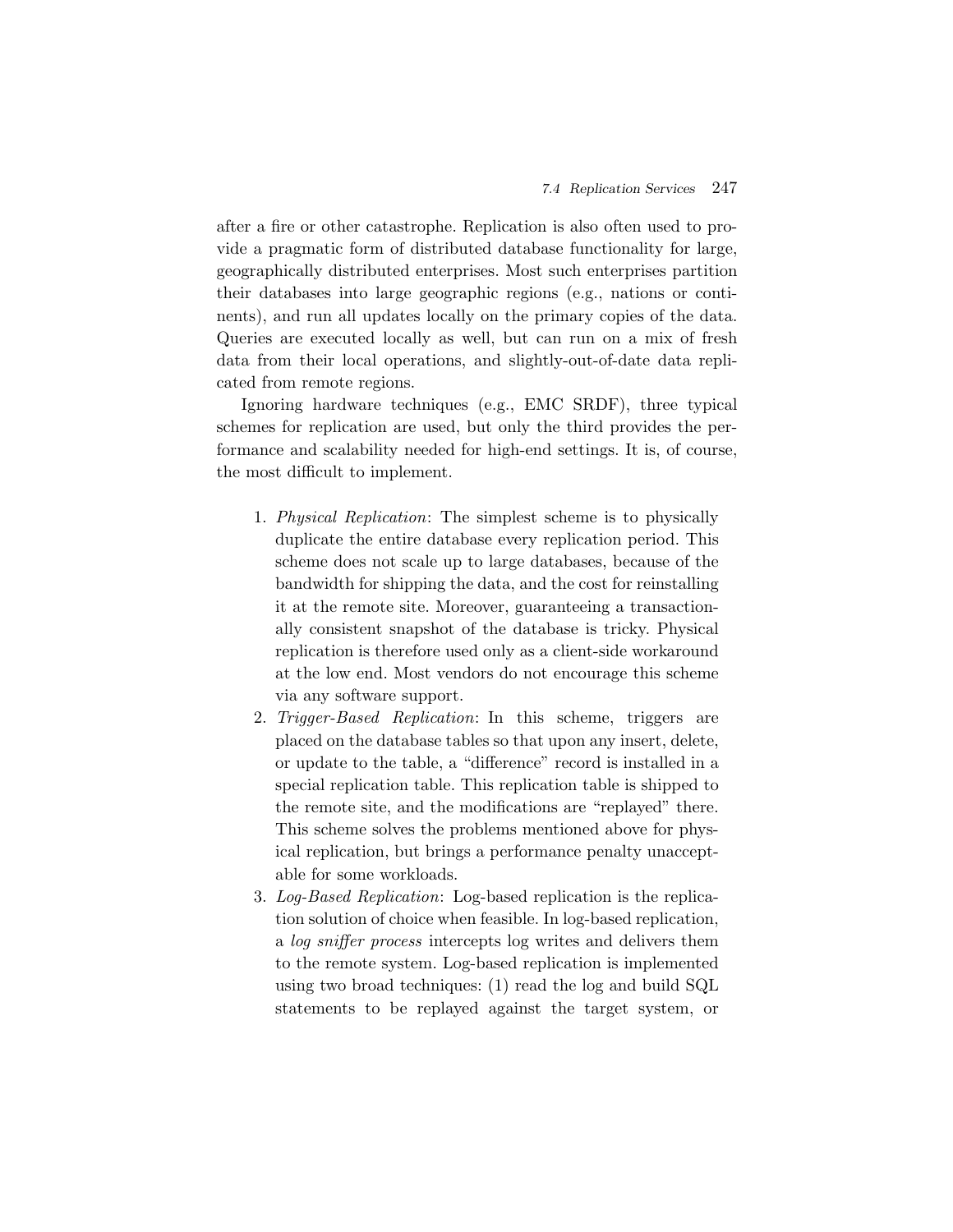### 248 *Shared Components*

(2) read log records and ship these to the target system, which is in perpetual recovery mode replaying log records as they arrive. Both mechanisms have value, so Microsoft SQL Server, DB2, and Oracle implement both. SQL Server calls the first Log Shipping and the second Database Mirroring.

This scheme overcomes all of the problems of the previous alternatives: it is low-overhead and incurs minimal or invisible performance overhead on the running system; it provides incremental updates, and hence scales gracefully with the database size and the update rate; it reuses the builtin mechanisms of the DBMS without significant additional logic; and finally, it naturally provides transactionally consistent replicas via the log's built-in logic.

Most of the major vendors provide log-based replication for their own systems. Providing log-based replication that works across vendors is much more difficult, because driving the vendors replay logic at the remote end requires an understanding of that vendor's log formats.

## **7.5 Administration, Monitoring, and Utilities**

Every DBMS provides a set of utilities for managing their systems. These utilities are rarely benchmarked, but often dictate the manageability of the system. A technically challenging and especially important feature is to make these utilities run *online*, i.e., while user queries and transactions are in flight. This is important in the  $24 \times 7$  operations that have become much more common in recent years due to the global reach of e-commerce. The traditional "reorg window" in the wee hours of the morning is typically no longer available. Hence most vendors have invested significant energy in recent years in providing online utilities. We give a flavor of these utilities here:

• *Optimizer Statistics Gathering*: Every major DBMS has some means to sweep tables and build optimizer statistics of one sort or another. Some statistics, such as histograms, are non-trivial to build in one pass without flooding memory.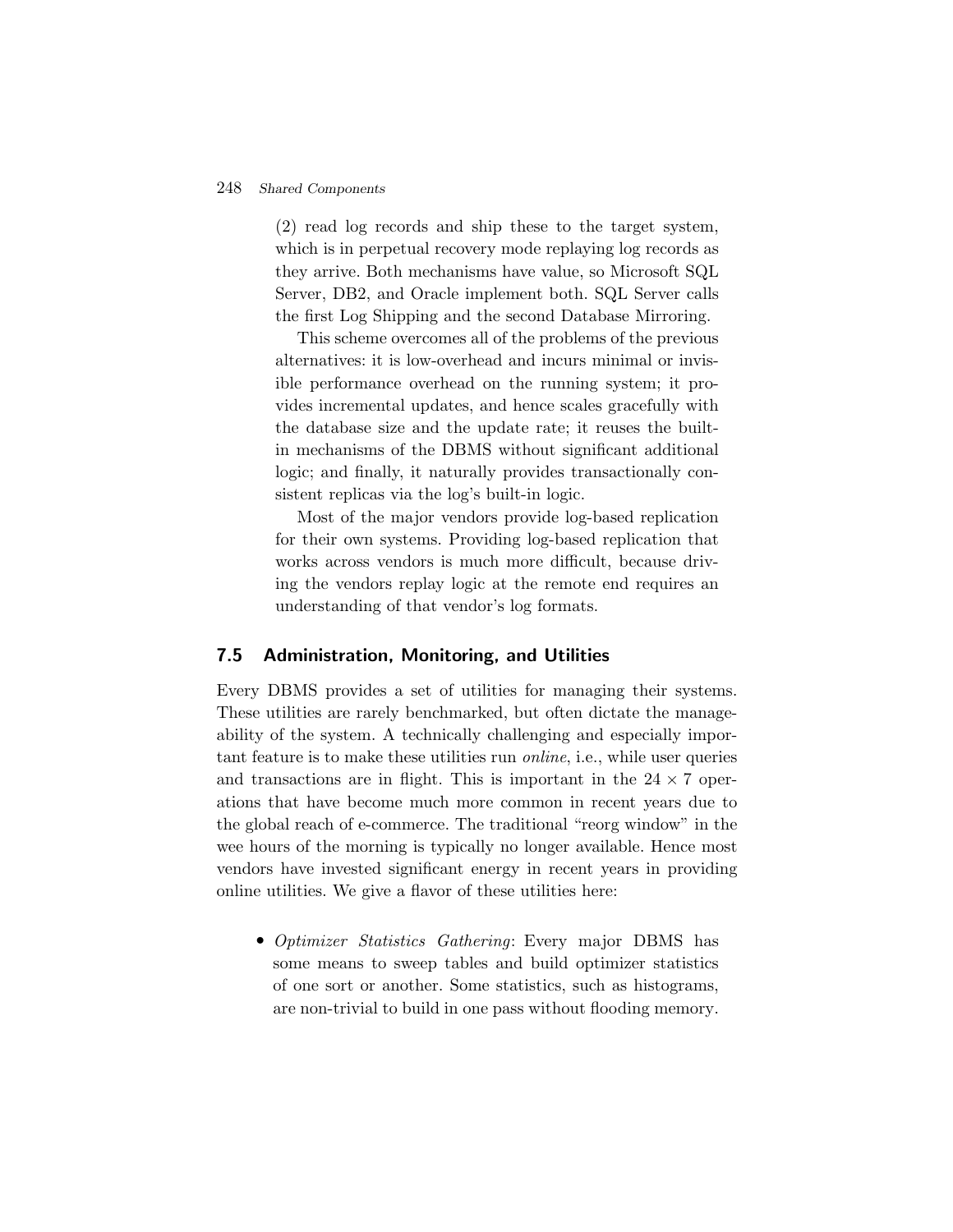For examples, see the work by Flajolet and Martin on computing the number of distinct values in a column [17].

- *Physical Reorganization and Index Construction*: Over time, access methods can become inefficient due to patterns of insertions and deletions that leave unused space. Also, users may occasionally request that tables be reorganized in the background, for example to recluster (sort) them on different columns, or to repartition them across multiple disks. Online reorganization of files and indexes can be tricky, since holding locks for any length of time must be avoided while maintaining physical consistency. In this sense it bears some analogies to the logging and locking protocols used for indexes, as described in Section 5.4. This has been the subject of several research papers [95] and patents.
- *Backup/Export*: All DBMSs support the ability to physically dump the database to backup storage. Again, since this is a long-running process, it cannot naively set locks. Instead, most systems perform some kind of "fuzzy" dump, and augment it with logging logic to ensure transactional consistency. Similar schemes can be used to export the database to an interchange format.
- *Bulk Load*: In many scenarios, massive amounts of data need to be brought quickly into the database. Rather than inserting each row one at a time, vendors supply a bulk load utility optimized for high speed data import. Typically these utilities are supported by custom code in the storage manager. For example, special bulk-loading code for B+-trees can be much faster than repeated calls to the tree-insertion code.
- *Monitoring, Tuning, and Resource Governers*: It is not unusual, even in managed environments, for a query to consume more resources than desirable. Hence most DBMSs provide tools to assist administrators in identifying and preventing these kinds of problems. It is typical to provide a SQL-based interface to DBMS performance counters via "virtual tables," which can show system status broken down by queries or by resources like locks, memory, temporary stor-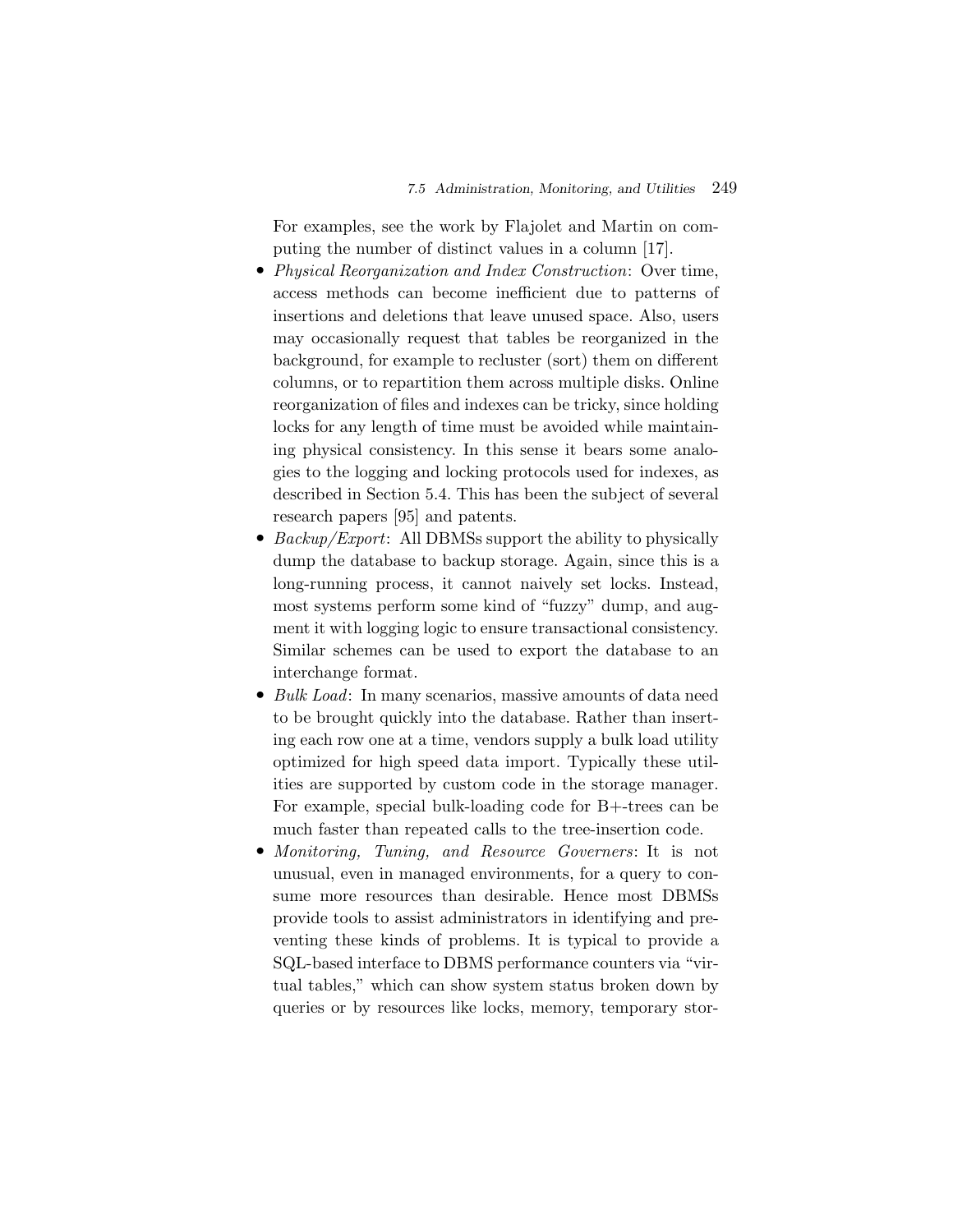## 250 *Shared Components*

age, and the like. In some systems, it is also possible to query historical logs of such data. Many systems allow alerts to be registered when queries exceed certain performance limits, including running time, memory or lock acquisition; in some cases the triggering of an alert can cause the query to be aborted. Finally, tools like IBM's Predictive Resource Governor attempt to prevent resource-intensive queries from being run at all.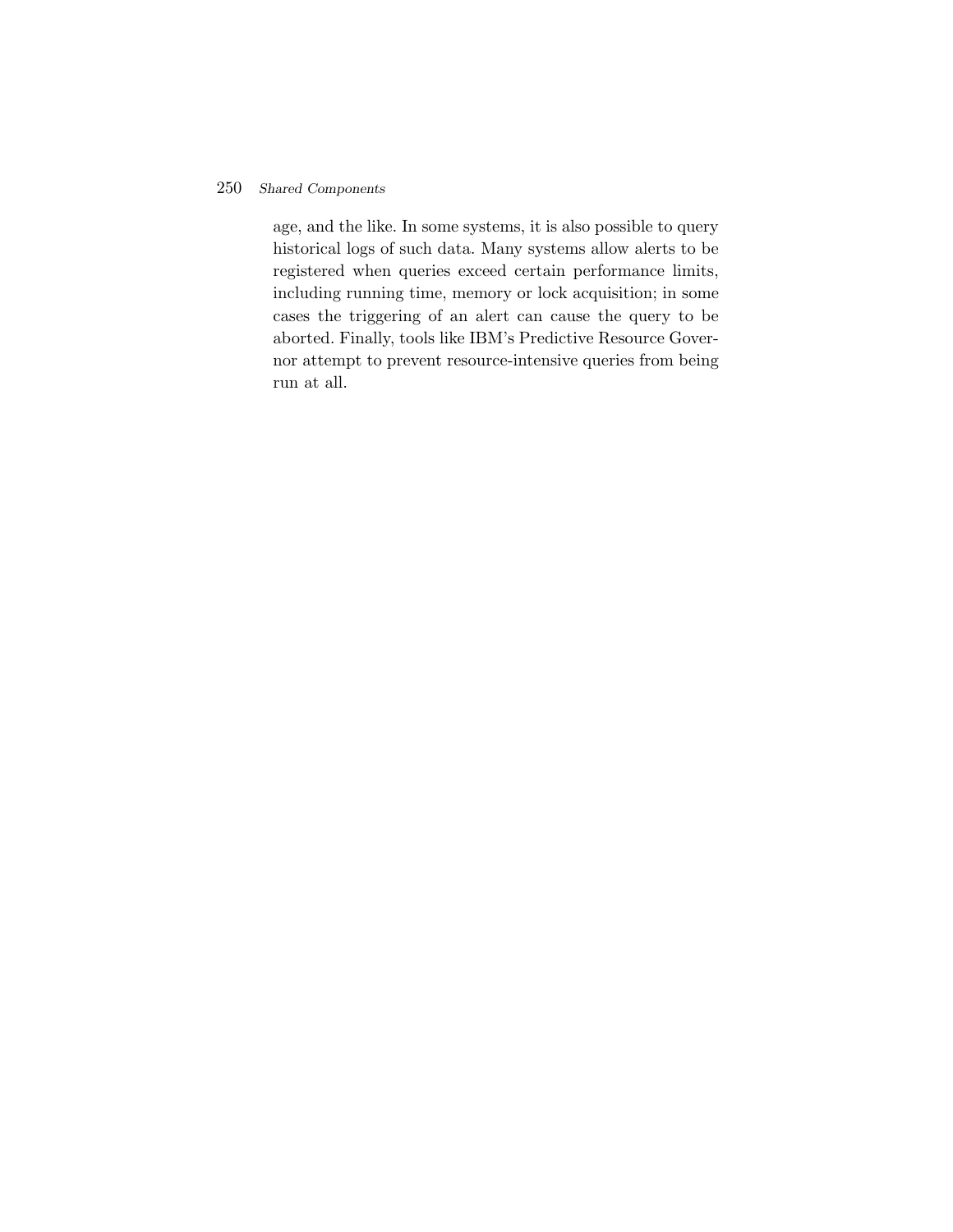# **8 Conclusion**

As should be clear from this paper, modern commercial database systems are grounded both in academic research and in the experiences of developing industrial-strength products for high-end customers. The task of writing and maintaining a high-performance, fully functional relational DBMS from scratch is an enormous investment in time and energy. Many of the lessons of relational DBMSs, however, translate over to new domains. Web services, network-attached storage, text and e-mail repositories, notification services, and network monitors can all benefit from DBMS research and experience. Data-intensive services are at the core of computing today, and knowledge of database system design is a skill that is broadly applicable, both inside and outside the halls of the main database shops. These new directions raise a number of research problems in database management as well, and point the way to new interactions between the database community and other areas of computing.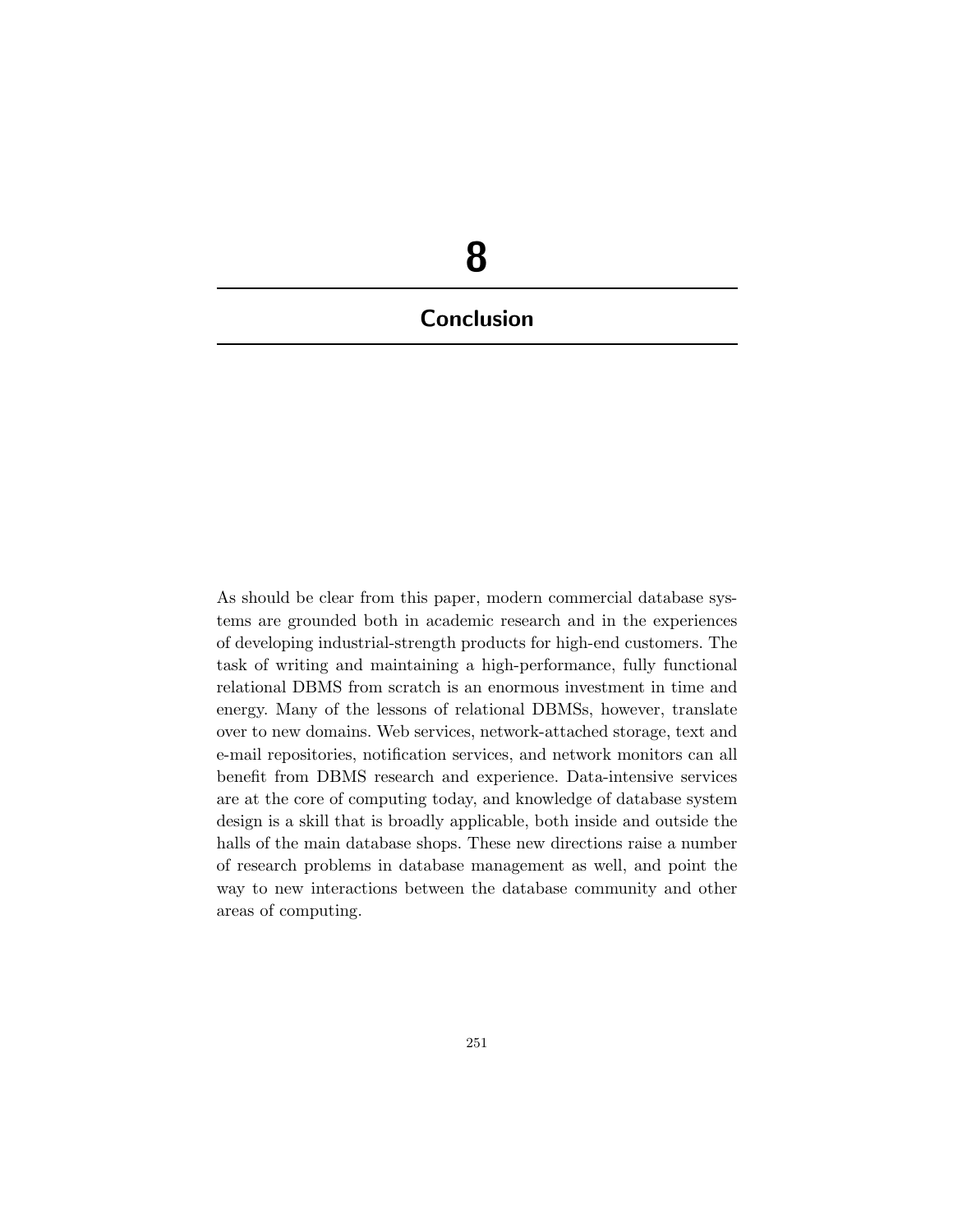## **Acknowledgments**

The authors would like to thank Rob von Behren, Eric Brewer, Paul Brown, Amol Deshpande, Cesar Galindo-Legaria, Jim Gray, Wei Hong, Matt Huras, Lubor Kollar, Ganapathy Krishnamoorthy, Bruce Lindsay, Guy Lohman, S. Muralidhar, Pat Selinger, Mehul Shah, and Matt Welsh for background information and comments on early drafts of this paper.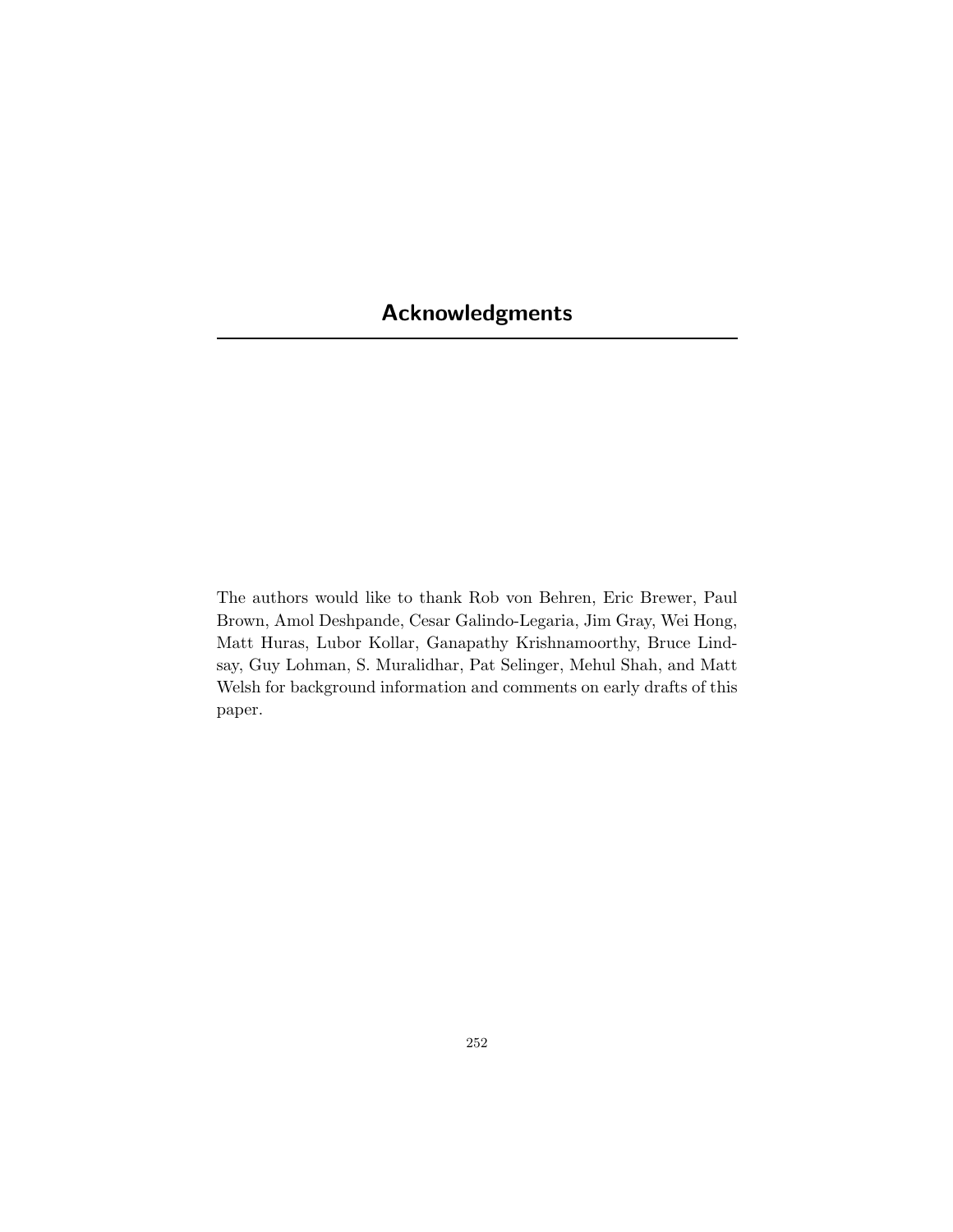- [1] A. Adya, B. Liskov, and P. O'Neil, "Generalized isolation level definitions," in 16th International Conference on Data Engineering (ICDE), San Diego, CA, February 2000.
- [2] R. Agrawal, M. J. Carey, and M. Livny, "Concurrency control performance modelling: Alternatives and implications," ACM Transactions on Database Systems (TODS), vol. 12, pp. 609–654, 1987.
- [3] M. M. Astrahan, M. W. Blasgen, D. D. Chamberlin, K. P. Eswaran, J. Gray, P. P. Griffiths, W. F. Frank King III, R. A. Lorie, P. R. McJones, J. W. Mehl, G. R. Putzolu, I. L. Traiger, B. W. Wade, and V. Watson, "System R: Relational approach to database management," ACM Transactions on Database Systems (TODS), vol. 1, pp. 97–137, 1976.
- [4] R. Bayer and M. Schkolnick, "Concurrency of operations on B-trees," Acta Informatica, vol. 9, pp. 1–21, 1977.
- [5] K. P. Bennett, M. C. Ferris, and Y. E. Ioannidis, "A genetic algorithm for database query optimization," in Proceedings of the 4th International Conference on Genetic Algorithms, pp. 400–407, San Diego, CA, July 1991.
- [6] H. Berenson, P. A. Bernstein, J. Gray, J. Melton, E. J. O'Neil, and P. E. O'Neil, "A critique of ANSI SQL isolation levels," in Proceedings of ACM SIGMOD International Conference on Management of Data, pp. 1–10, San Jose, CA, May 1995.
- [7] P. A. Bernstein and N. Goodman, "Concurrency control in distributed database systems," ACM Computing Surveys, vol. 13, 1981.
- [8] W. Bridge, A. Joshi, M. Keihl, T. Lahiri, J. Loaiza, and N. MacNaughton, "The oracle universal server buffer," in Proceedings of 23rd International Conference on Very Large Data Bases (VLDB), pp. 590–594, Athens, Greece, August 1997.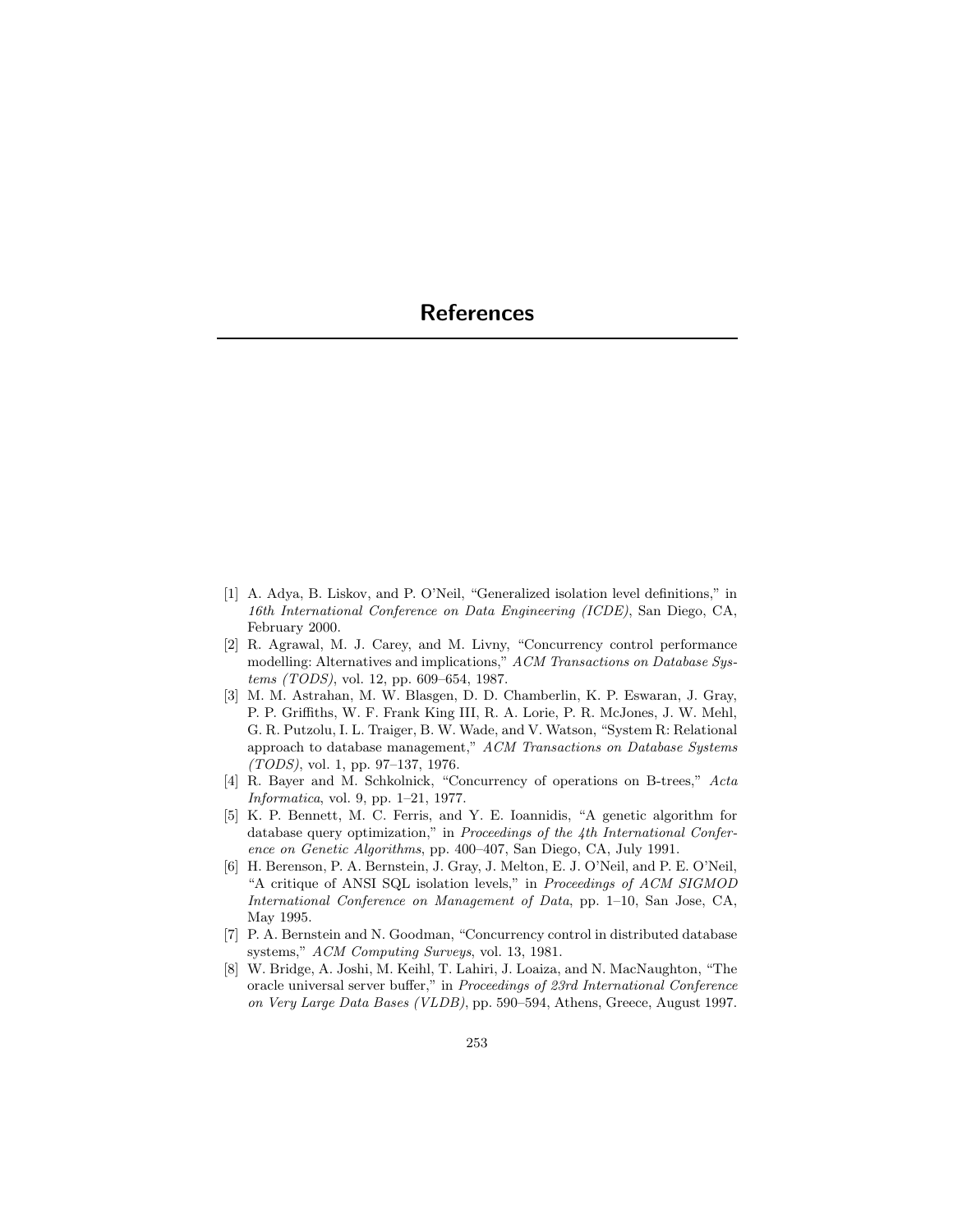- [9] F. Chang, J. Dean, S. Ghemawat, W. C. Hsieh, D. A. Wallach, M. Burrows, T. Chandra, A. Fikes, and R. E. Gruber, "Bigtable: A distributed storage system for structured data," in Symposium on Operating System Design and Implementation (OSDI), 2006.
- [10] S. Chaudhuri, "An overview of query optimization in relational systems," in Proceedings of ACM Principles of Database Systems (PODS), 1998.
- [11] S. Chaudhuri and U. Dayal, "An overview of data warehousing and olap technology," ACM SIGMOD Record, March 1997.
- [12] S. Chaudhuri and V. R. Narasayya, "Autoadmin 'what-if' index analysis utility," in Proceedings of ACM SIGMOD International Conference on Management of Data, pp. 367–378, Seattle, WA, June 1998.
- [13] S. Chaudhuri and K. Shim, "Optimization of queries with user-defined predicates," ACM Transactions on Database Systems (TODS), vol. 24, pp. 177–228, 1999.
- [14] M.-S. Chen, J. Hun, and P. S. Yu, "Data mining: An overview from a database perspective," IEEE Transactions on Knowledge and Data Engineering, vol. 8, 1996.
- [15] H.-T. Chou and D. J. DeWitt, "An evaluation of buffer management strategies for relational database systems," in Proceedings of 11th International Conference on Very Large Data Bases (VLDB), pp. 127–141, Stockholm, Sweden, August 1985.
- [16] A. Desphande, M. Garofalakis, and R. Rastogi, "Independence is good: Dependency-based histogram synopses for high-dimensional data," in *Proceed*ings of the 18th International Conference on Data Engineering, San Jose, CA, February 2001.
- [17] P. Flajolet and G. Nigel Martin, "Probabilistic counting algorithms for data base applications," Journal of Computing System Science, vol. 31, pp. 182–209, 1985.
- [18] C. A. Galindo-Legaria, A. Pellenkoft, and M. L. Kersten, "Fast, randomized join-order selection — why use transformations?," VLDB, pp. 85–95, 1994.
- [19] S. Ganguly, W. Hasan, and R. Krishnamurthy, "Query optimization for parallel execution," in Proceedings of the ACM SIGMOD International Conference on Management of Data, pp. 9–18, San Diego, CA, June 1992.
- [20] M. Garofalakis and P. B. Gibbons, "Approximate query processing: Taming the terabytes, a tutorial," in International Conferenence on Very Large Data Bases, 2001. www.vldb.org/conf/2001/tut4.pdf.
- [21] M. N. Garofalakis and Y. E. Ioannidis, "Parallel query scheduling and optimization with time- and space-shared resources," in Proceedings of 23rd International Conference on Very Large Data Bases (VLDB), pp. 296–305, Athens, Greece, August 1997.
- [22] R. Goldman and J. Widom, "Wsq/dsq: A practical approach for combined querying of databases and the web," in Proceedings of ACM-SIGMOD International Conference on Management of Data, 2000.
- [23] G. Graefe, "Encapsulation of parallelism in the volcano query processing system," in Proceedings of ACM-SIGMOD International Conference on Management of Data, pp. 102–111, Atlantic City, May 1990.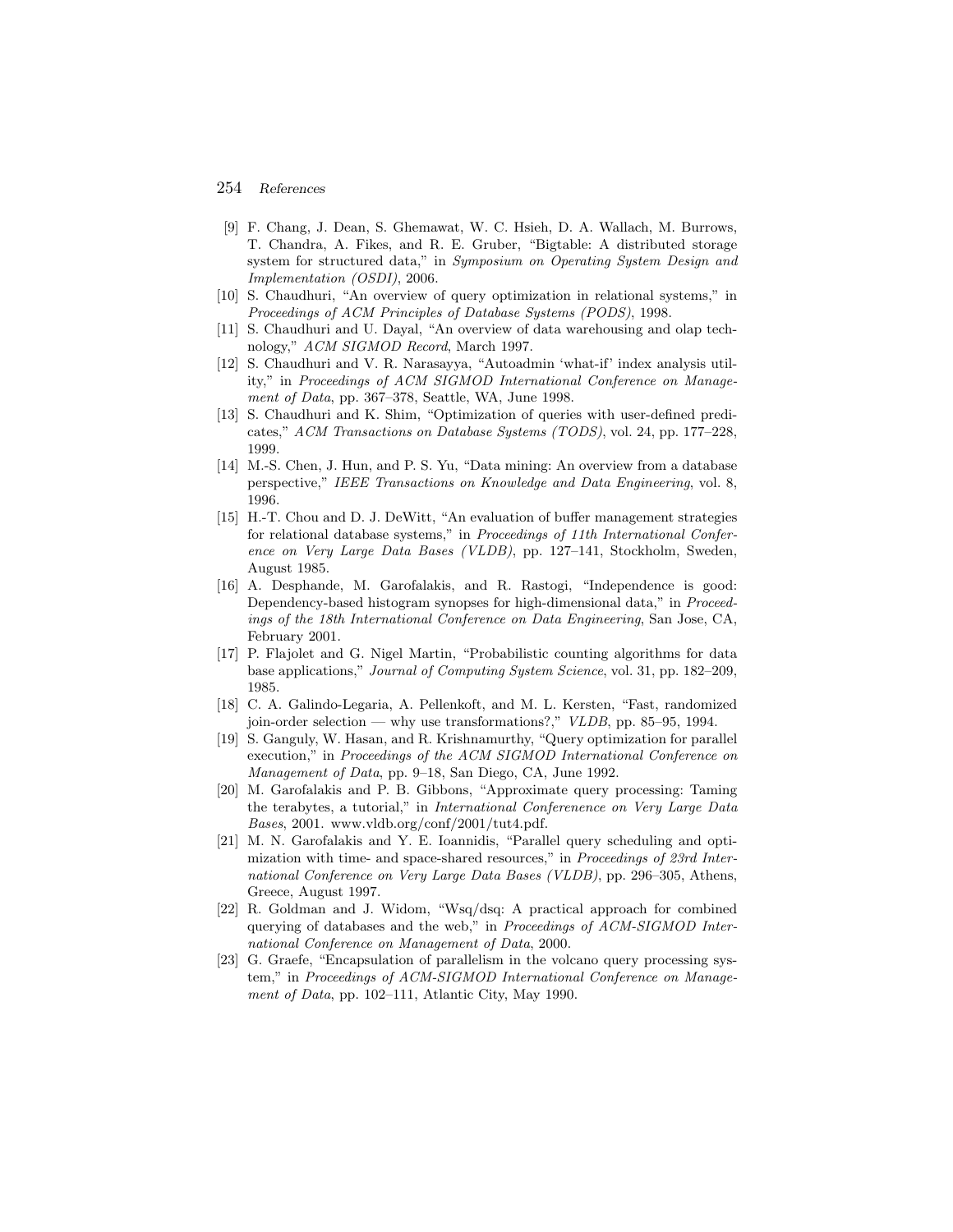- [24] G. Graefe, "Query evaluation techniques for large databases," Computing Surveys, vol. 25, pp. 73–170, 1993.
- [25] G. Graefe, "The cascades framework for query optimization," IEEE Data Engineering Bulletin, vol. 18, pp. 19–29, 1995.
- [26] C. Graham, "Market share: Relational database management systems by operating system, worldwide, 2005," Gartner Report No: G00141017, May 2006.
- [27] J. Gray, "Greetings from a filesystem user," in Proceedings of the FAST '05 Conference on File and Storage Technologies, (San Francisco), December 2005.
- [28] J. Gray and B. Fitzgerald, FLASH Disk Opportunity for Server-Applications. http://research.microsoft.com/∼Gray/papers/FlashDiskPublic.doc.
- [29] J. Gray, R. A. Lorie, G. R. Putzolu, and I. L. Traiger, "Granularity of locks and degrees of consistency in a shared data base," in IFIP Working Conference on Modelling in Data Base Management Systems, pp. 365–394, 1976.
- [30] J. Gray and A. Reuter, Transaction Processing: Concepts and Techniques. Morgan Kaufmann, 1993.
- [31] S. D. Gribble, E. A. Brewer, J. M. Hellerstein, and D. Culler, "Scalable, distributed data structures for internet service construction," in Proceedings of the Fourth Symposium on Operating Systems Design and Implementation (OSDI), 2000.
- [32] A. Guttman, "R-trees: A dynamic index structure for spatial searching," in Proceedings of ACM-SIGMOD International Conference on Management of Data, pp. 47–57, Boston, June 1984.
- [33] L. Haas, D. Kossmann, E. L. Wimmers, and J. Yang, "Optimizing queries across diverse data sources," in International Conference on Very Large Databases (VLDB), 1997.
- [34] T. Haerder and A. Reuter, "Principles of transaction-oriented database recovery," ACM Computing Surveys, vol. 15, pp. 287–317, 1983.
- [35] S. Harizopoulos and N. Ailamaki, "StagedDB: Designing database servers for modern hardware," IEEE Data Engineering Bulletin, vol. 28, pp. 11–16, June 2005.
- [36] S. Harizopoulos, V. Liang, D. Abadi, and S. Madden, "Performance tradeoffs in read-optimized databases," in Proceedings of the 32nd Very Large Databases Conference (VLDB), 2006.
- [37] J. M. Hellerstein, "Optimization techniques for queries with expensive methods," ACM Transactions on Database Systems (TODS), vol. 23, pp. 113–157, 1998.
- [38] J. M. Hellerstein, P. J. Haas, and H. J. Wang, "Online aggregation," in Proceedings of ACM-SIGMOD International Conference on Management of Data, 1997.
- [39] J. M. Hellerstein, J. Naughton, and A. Pfeffer, "Generalized search trees for database system," in Proceedings of Very Large Data Bases Conference (VLDB), 1995.
- [40] J. M. Hellerstein and A. Pfeffer, "The russian-doll tree, an index structure for sets," University of Wisconsin Technical Report TR1252, 1994.
- [41] C. Hoare, "Monitors: An operating system structuring concept," Communications of the ACM (CACM), vol. 17, pp. 549–557, 1974.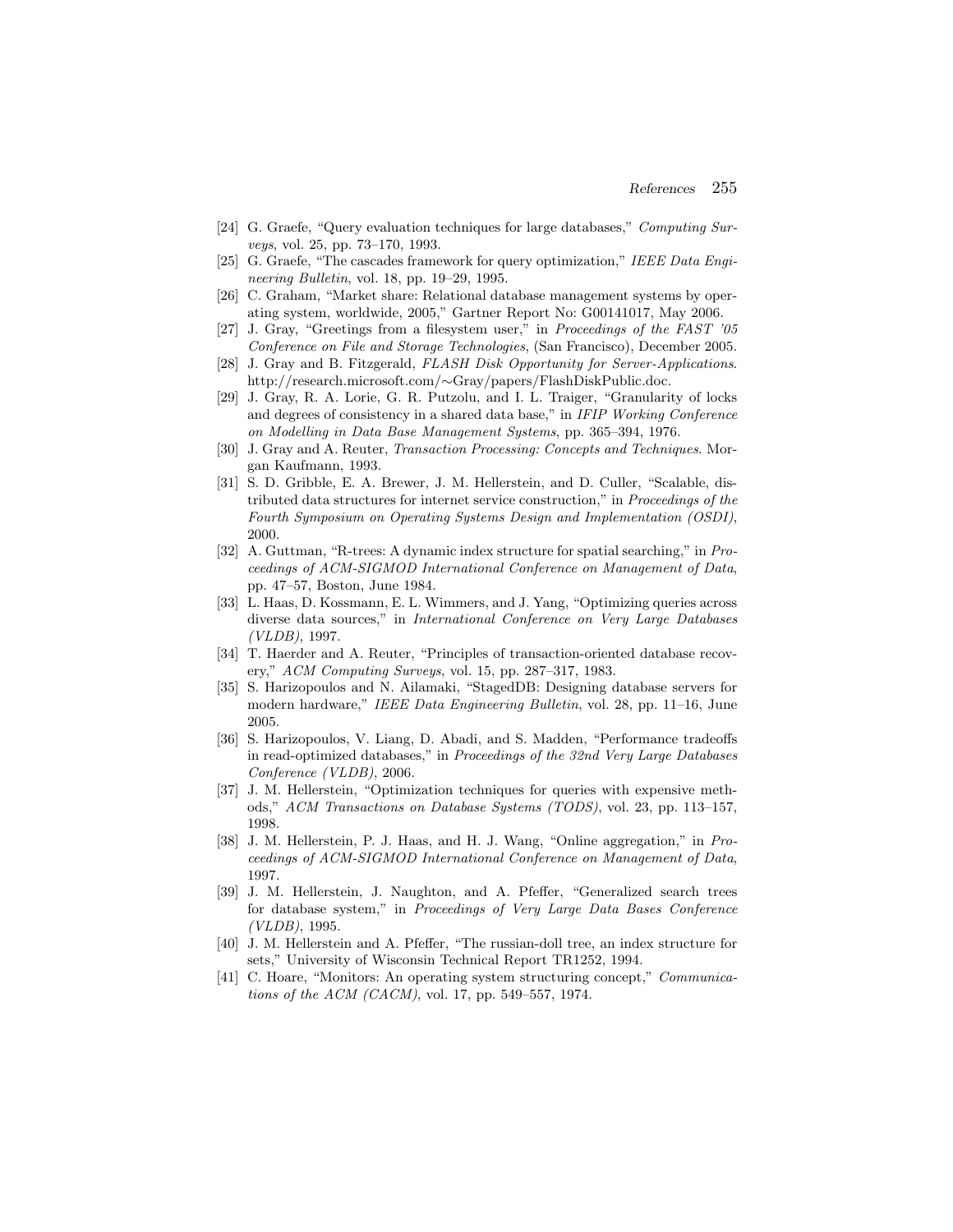- [42] W. Hong and M. Stonebraker, "Optimization of parallel query execution plans in xprs," in Proceedings of the First International Conference on Parallel and Distributed Information Systems (PDIS), pp. 218–225, Miami Beach, FL, December 1991.
- [43] H.-I. Hsiao and D. J. DeWitt, "Chained declustering: A new availability strategy for multiprocessor database machines," in Proceedings of Sixth International Conference on Data Engineering (ICDE), pp. 456–465, Los Angeles, CA, November 1990.
- [44] Y. E. Ioannidis and Y. Cha Kang, "Randomized algorithms for optimizing large join queries," in Proceedings of ACM-SIGMOD International Conference on Management of Data, pp. 312–321, Atlantic City, May 1990.
- [45] Y. E. Ioannidis and S. Christodoulakis, "On the propagation of errors in the size of join results," in Proceedings of the ACM SIGMOD International Conference on Management of Data, pp. 268–277, Denver, CO, May 1991.
- [46] M. Kornacker, C. Mohan, and J. M. Hellerstein, "Concurrency and recovery in generalized search trees," in Proceedings of ACM SIGMOD International Conference on Management of Data, pp. 62–72, Tucson, AZ, May 1997.
- [47] H. T. Kung and J. T. Robinson, "On optimistic methods for concurrency control," ACM Tranactions on Database Systems (TODS), vol. 6, pp. 213–226, 1981.
- [48] J. R. Larus and M. Parkes, "Using cohort scheduling to enhance server performance," in USENIX Annual Conference, 2002.
- [49] H. C. Lauer and R. M. Needham, "On the duality of operating system structures," ACM SIGOPS Operating Systems Review, vol. 13, pp. 3–19, April 1979.
- [50] P. L. Lehman and S. Bing Yao, "Efficient locking for concurrent operations on b-trees," ACM Transactions on Database Systems (TODS), vol. 6, pp. 650–670, December 1981.
- [51] A. Y. Levy, "Answering queries using views," VLDB Journal, vol. 10, pp. 270– 294, 2001.
- [52] A. Y. Levy, I. Singh Mumick, and Y. Sagiv, "Query optimization by predicate move-around," in Proceedings of 20th International Conference on Very Large Data Bases, pp. 96–107, Santiago, September 1994.
- [53] W. Litwin, "Linear hashing: A new tool for file and table addressing," in Sixth International Conference on Very Large Data Bases (VLDB), pp. 212–223, Montreal, Quebec, Canada, October 1980.
- [54] G. M. Lohman, "Grammar-like functional rules for representing query optimization alternatives," in Proceedings of ACM SIGMOD International Conference on Management of Data, pp. 18–27, Chicago, IL, June 1988.
- [55] Q. Luo, S. Krishnamurthy, C. Mohan, H. Pirahesh, H. Woo, B. G. Lindsay, and J. F. Naughton, "Middle-tier database caching for e-business," in Proceedings of ACM SIGMOD International Conference on Management of Data, 2002.
- [56] S. R. Madden and M. J. Franklin, "Fjording the stream: An architecture for queries over streaming sensor data," in Proceedings of 12th IEEE International Conference on Data Engineering (ICDE), San Jose, February 2002.
- [57] V. Markl, G. Lohman, and V. Raman, "Leo: An autonomic query optimizer for db2," IBM Systems Journal, vol. 42, pp. 98–106, 2003.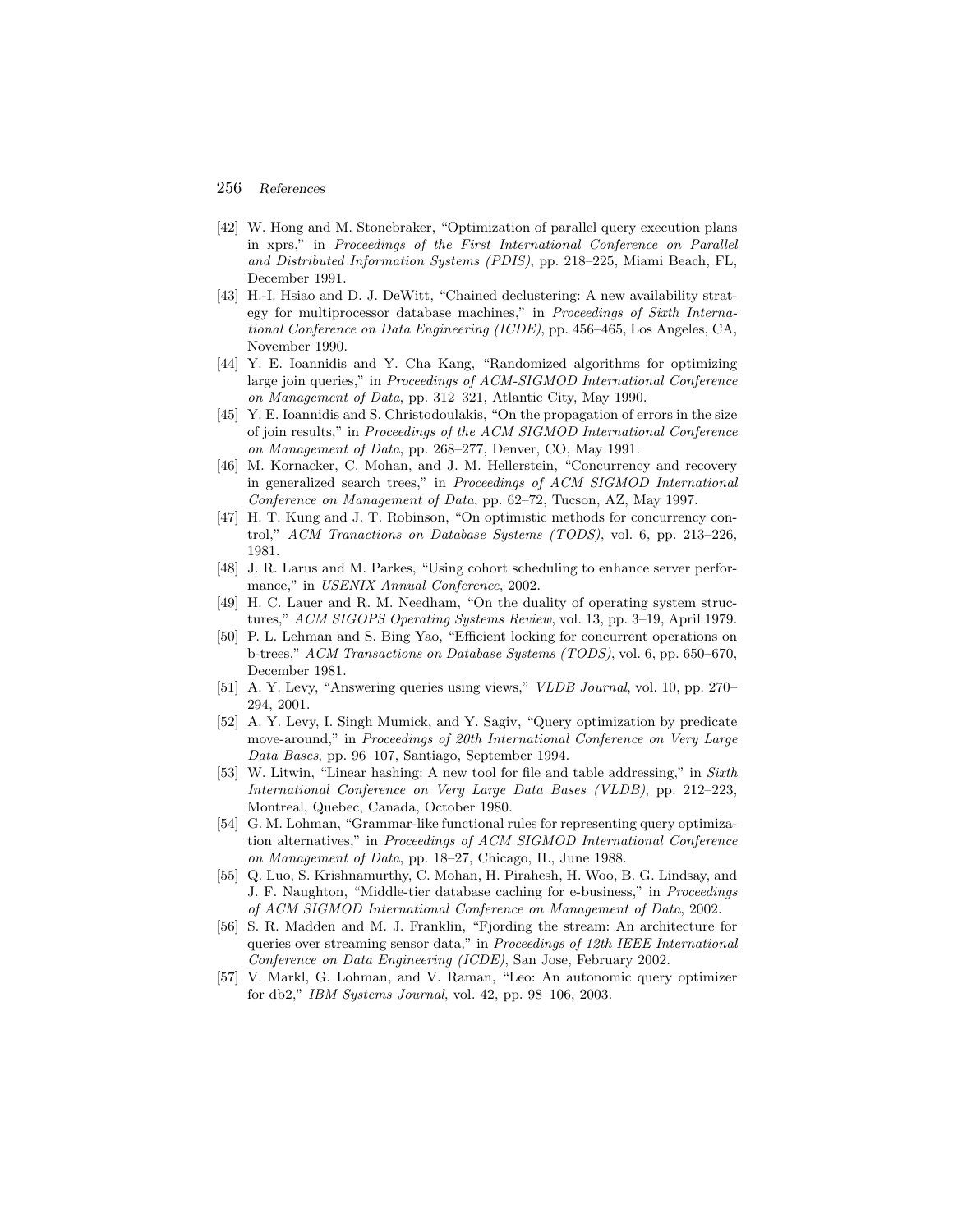- [58] C. Mohan, "Aries/kvl: A key-value locking method for concurrency control of multiaction transactions operating on b-tree indexes," in 16th International Conference on Very Large Data Bases (VLDB), pp. 392–405, Brisbane, Queensland, Australia, August 1990.
- [59] C. Mohan, D. J. Haderle, B. G. Lindsay, H. Pirahesh, and P. M. Schwarz, "Aries: A transaction recovery method supporting fine-granularity locking and partial rollbacks using write-ahead logging," ACM Transactions on Database Systems (TODS), vol. 17, pp. 94–162, 1992.
- [60] C. Mohan and F. Levine, "Aries/im: An efficient and high concurrency index management method using write-ahead logging," in Proceedings of ACM SIG-MOD International Conference on Management of Data, (M. Stonebraker, ed.), pp. 371–380, San Diego, CA, June 1992.
- [61] C. Mohan, B. G. Lindsay, and R. Obermarck, "Transaction management in the r\* distributed database management system," ACM Transactions on Database Systems (TODS), vol. 11, pp. 378–396, 1986.
- [62] E. Nightingale, K. Veerarghavan, P. M. Chen, and J. Flinn, "Rethink the sync," in Symposium on Operating Systems Design and Implementation (OSDI), November 2006.
- [63] OLAP Market Report. Online manuscript. http://www.olapreport.com/market.htm.
- [64] E. J. O'Neil, P. E. O'Neil, and G. Weikum, "The lru-k page replacement algorithm for database disk buffering," in Proceedings of ACM SIGMOD International Conference on Management of Data, pp. 297–306, Washington, DC, May 1993.
- [65] P. E. O'Neil and D. Quass, "Improved query performance with variant indexes," in Proceedings of ACM-SIGMOD International Conference on Management of Data, pp. 38–49, Tucson, May 1997.
- [66] S. Padmanabhan, B. Bhattacharjee, T. Malkemus, L. Cranston, and M. Huras, "Multi-dimensional clustering: A new data layout scheme in db2," in ACM SIGMOD International Management of Data (San Diego, California, June 09– 12, 2003) SIGMOD '03, pp. 637–641, New York, NY: ACM Press, 2003.
- [67] D. Patterson, "Latency lags bandwidth," CACM, vol. 47, pp. 71–75, October 2004.
- [68] H. Pirahesh, J. M. Hellerstein, and W. Hasan, "Extensible/rule- based query rewrite optimization in starburst," in Proceedings of ACM-SIGMOD International Conference on Management of Data, pp. 39–48, San Diego, June 1992.
- [69] V. Poosala and Y. E. Ioannidis, "Selectivity estimation without the attribute value independence assumption," in Proceedings of 23rd International Conference on Very Large Data Bases (VLDB), pp. 486–495, Athens, Greece, August 1997.
- [70] M. Pöss, B. Smith, L. Kollár, and P.-Å. Larson, "Tpc-ds, taking decision support benchmarking to the next level," in SIGMOD 2002, pp. 582–587.
- [71] V. Prabakharan, A. C. Arpaci-Dusseau, and R. Arpaci-Dusseau, "Analysis and evolution of journaling file systems," in *Proceedings of USENIX Annual Tech*nical Conference, April 2005.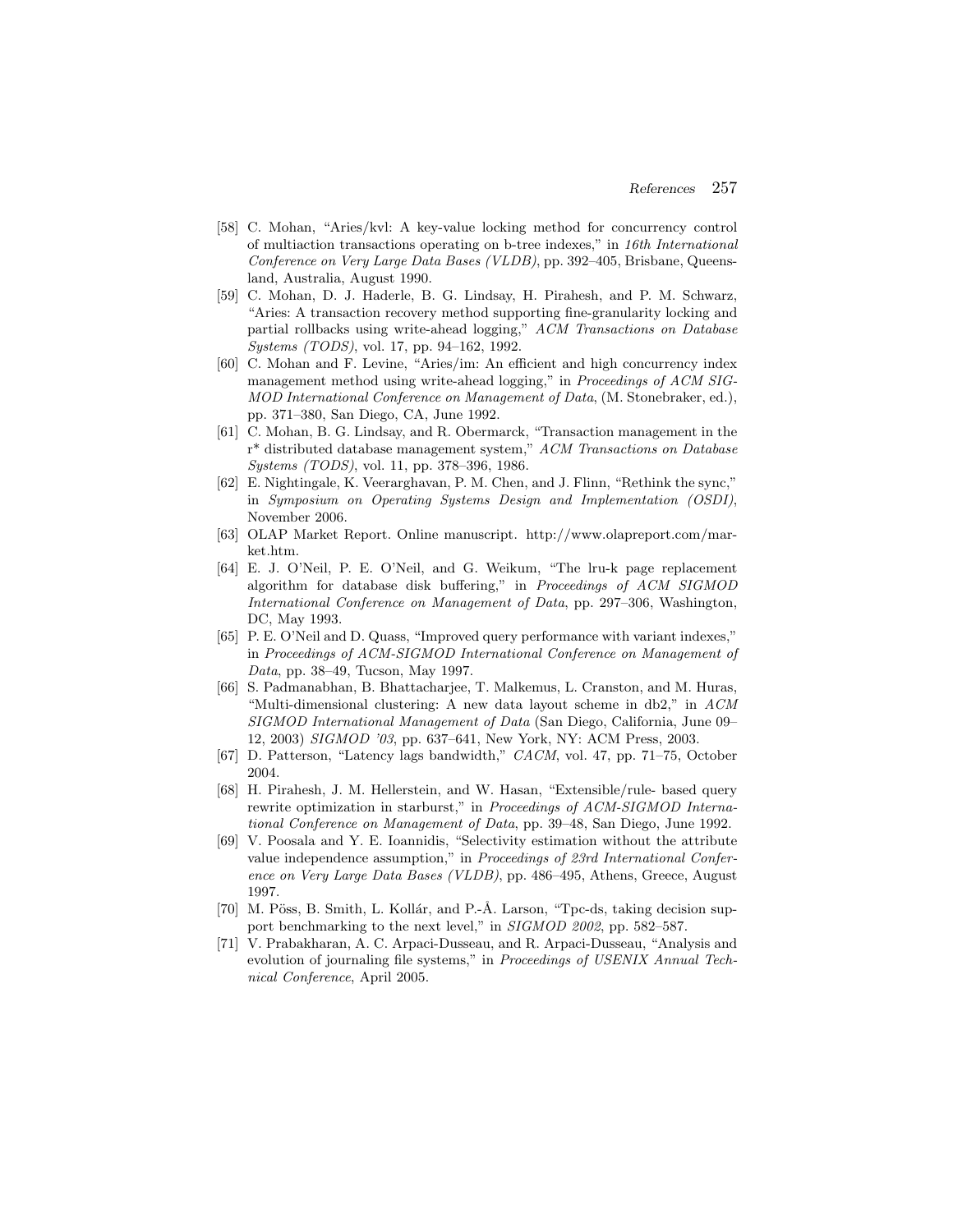- [72] R. Ramakrishnan and J. Gehrke, "Database management systems," McGraw-Hill, Boston, MA, Third ed., 2003.
- [73] V. Raman and G. Swart, "How to wring a table dry: Entropy compression of relations and querying of compressed relations," in Proceedings of International Conference on Very Large Data Bases (VLDB), 2006.
- [74] D. P. Reed, Naming and Synchronization in a Decentralized Computer System. PhD thesis, MIT, Dept. of Electrical Engineering, 1978.
- [75] A. Reiter, "A study of buffer management policies for data management systems," Technical Summary Report 1619, Mathematics Research Center, University of Wisconsin, Madison, 1976.
- [76] D. J. Rosenkrantz, R. E. Stearns, and P. M. Lewis, "System level concurrency control for distributed database systems," ACM Transactions on Database Systems (TODS), vol. 3, pp. 178–198, June 1978.
- [77] S. Sarawagi, S. Thomas, and R. Agrawal, "Integrating mining with relational database systems: Alternatives and implications," in Proceedings of ACM-SIGMOD International Conference on Management of Data, 1998.
- [78] R. Sears and E. Brewer, "Statis: Flexible transactional storage," in Proceedings of Symposium on Operating Systems Design and Implementation (OSDI), 2006.
- [79] P. G. Selinger, M. Astrahan, D. Chamberlin, R. Lorie, and T. Price, "Access path selection in a relational database management system," in Proceedings of ACM-SIGMOD International Conference on Management of Data, pp. 22–34, Boston, June 1979.
- [80] P. Seshadri, H. Pirahesh, and T. Y. C. Leung, "Complex query decorrelation," in Proceedings of 12th IEEE International Conference on Data Engineering (ICDE), New Orleans, February 1996.
- [81] M. A. Shah, S. Madden, M. J. Franklin, and J. M. Hellerstein, "Java support for data-intensive systems: Experiences building the telegraph dataflow system," ACM SIGMOD Record, vol. 30, pp. 103–114, 2001.
- [82] L. D. Shapiro, "Exploiting upper and lower bounds in top-down query optimization," International Database Engineering and Application Symposium (IDEAS), 2001.
- [83] A. Silberschatz, H. F. Korth, and S. Sudarshan, Database System Concepts. McGraw-Hill, Boston, MA, Fourth ed., 2001.
- [84] M. Steinbrunn, G. Moerkotte, and A. Kemper, "Heuristic and randomized optimization for the join ordering problem," VLDB Journal, vol. 6, pp. 191–208, 1997.
- [85] M. Stonebraker, "Retrospection on a database system," ACM Transactions on Database Systems (TODS), vol. 5, pp. 225–240, 1980.
- [86] M. Stonebraker, "Operating system support for database management," Communications of the ACM (CACM), vol. 24, pp. 412-418, 1981.
- [87] M. Stonebraker, "The case for shared nothing," IEEE Database Engineering Bulletin, vol. 9, pp. 4–9, 1986.
- [88] M. Stonebraker, "Inclusion of new types in relational data base systems," ICDE, pp. 262–269, 1986.
- [89] M. Stonebraker, D. J. Abadi, A. Batkin, X. Chen, M. Cherniack, M. Ferreira, E. Lau, A. Lin, S. Madden, E. O'Neil, P. O'Neil, A. Rasin, N. Tran,